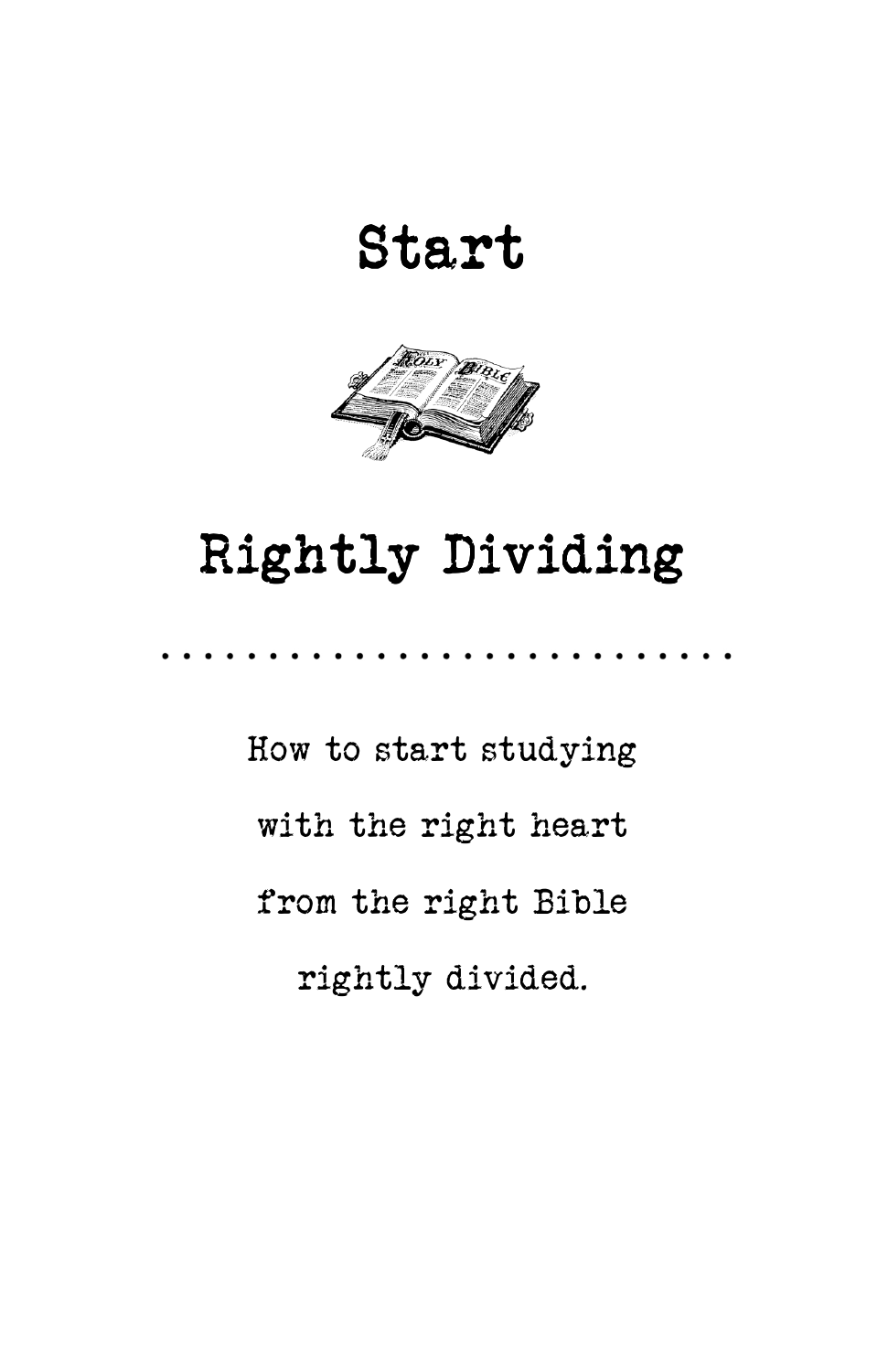# **START**

. . . . . . . . . <u>. . .</u>

# RIGHTLY DIVIDING

How to start studying with the right heart from the right Bible rightly divided.

*Formatted for PDF*

Justin Curtis Johnson Compiled by Jeremey Johnson



2015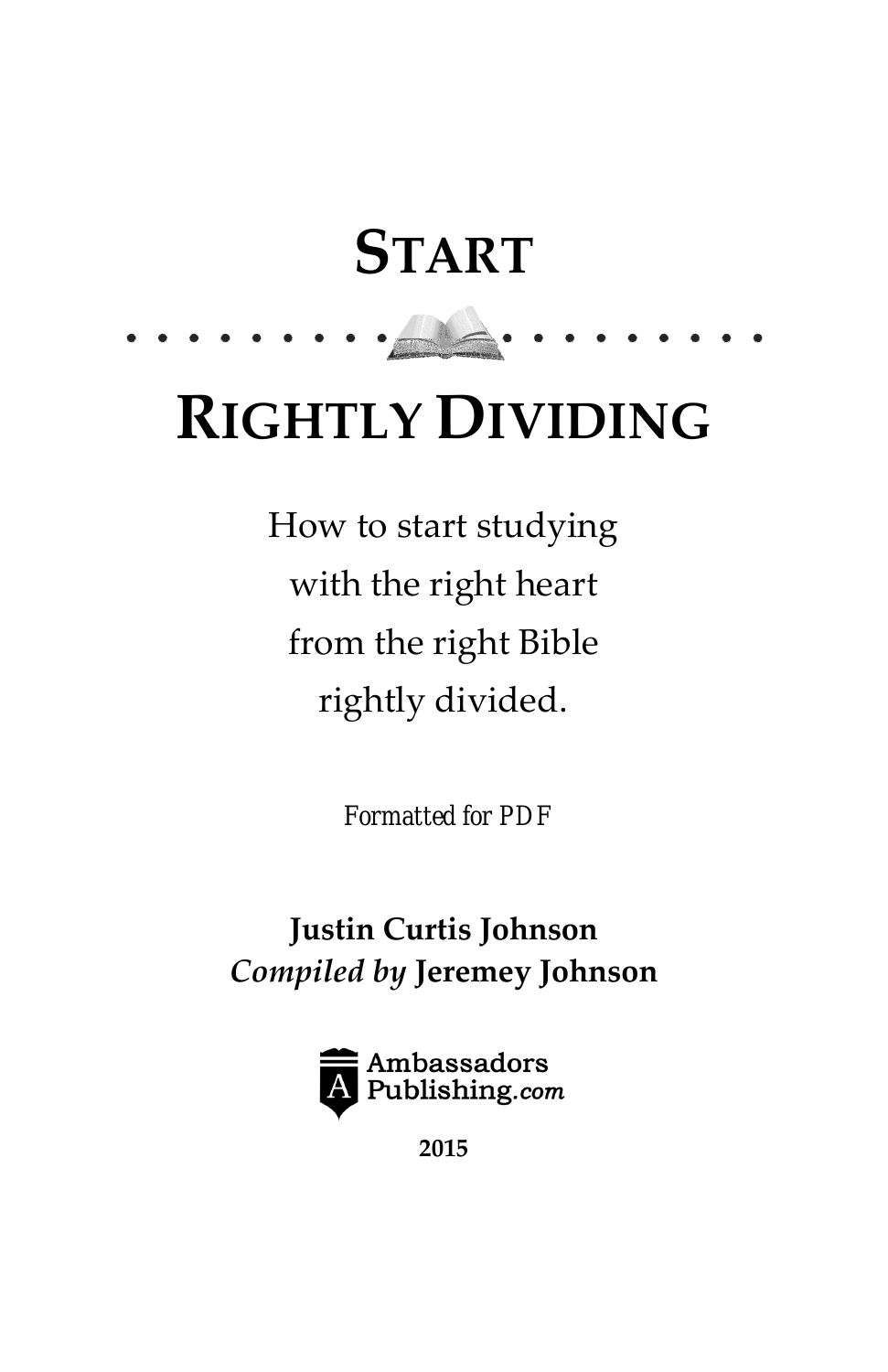Copyright © 2015 Ambassadors Publishing

All rights reserved.

This book contains material originally published online at [www.graceambassadors.com.](http://www.graceambassadors.com)

Scripture quotations are from the King James Bible as God's pure words preserved in English.

> ISBN-13 978-1-942548-00-3 ISBN-10 1-942548-00-1



P.O. Box 161 Swayzee, Indiana 46986 [www.ambassadorspublishing.com](http://www.ambassadorspublishing.com)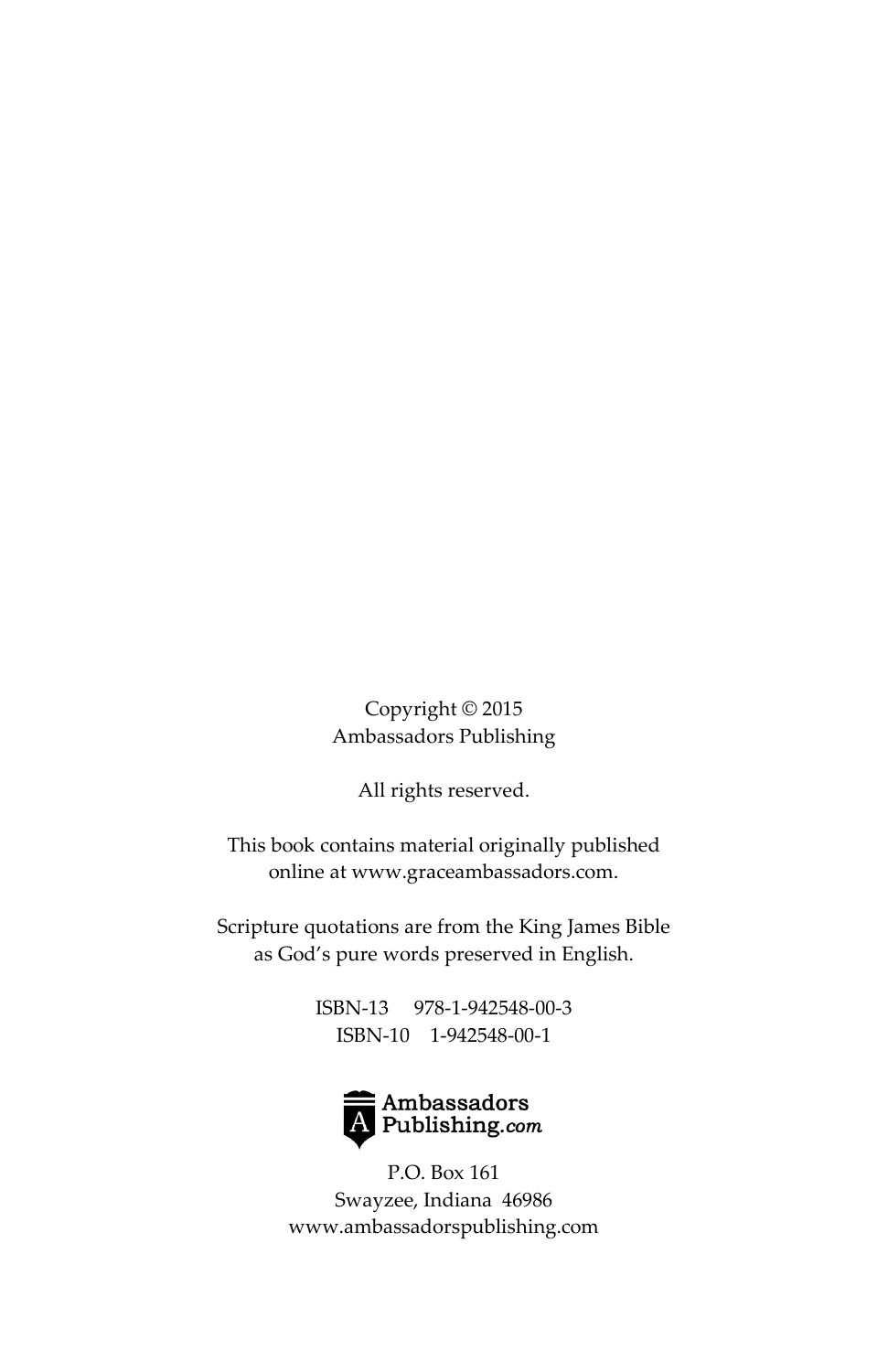To my brother, Jeremey, who compiled this book, and whose initiative from the beginning helped me start rightly dividing.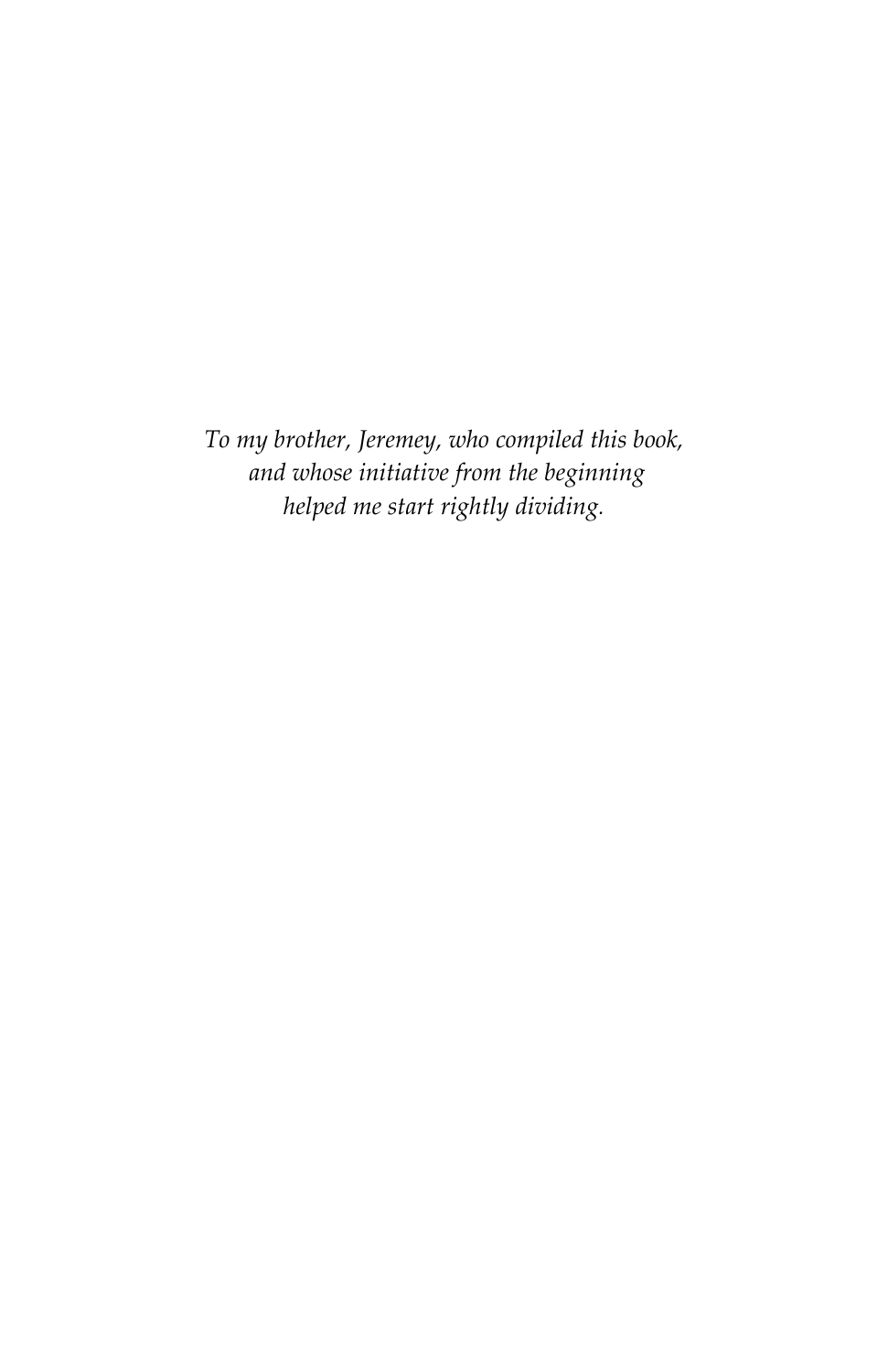#### ABOUT THIS BOOK

This book is a collection of writings by Justin Johnson, preacher at Grace Ambassadors Bible Fellowship in Swayzee, Indiana. The writings were originally published at [GraceAmbassadors.com](http://www.graceambassadors.com). Website subscribers received these weekly Bible study tips and lessons on rightly dividing the word of truth via email updates. Original writings are separated by their own title or the graphic below, in the case of longer articles. They are compiled here as a guide for learning how to study the Bible the way God intended.

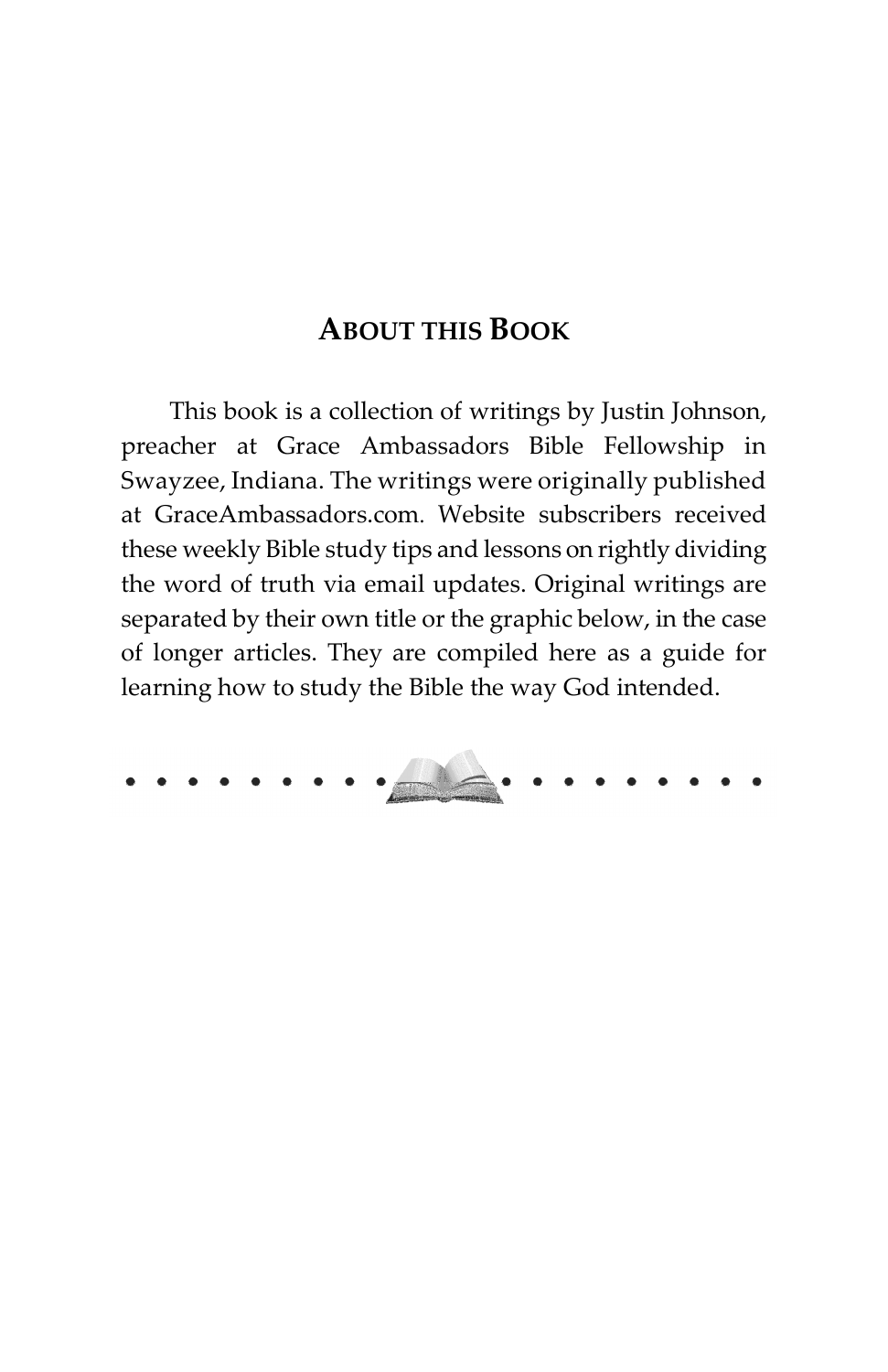## **CONTENTS**

|           |                                                                                 | ix<br>хi       |
|-----------|---------------------------------------------------------------------------------|----------------|
| Part I:   | <b>Getting Started</b>                                                          |                |
|           | 1.<br>2.<br>3.                                                                  | 1<br>10<br>19  |
| Part II:  | <b>Understanding Right Division</b>                                             | 25             |
|           | 4.<br>5.<br>The Importance of Right Division<br>6.                              | 27<br>32<br>42 |
| Part III: | <b>Distinguishing Dispensations</b>                                             | 53             |
|           | 7.<br>Rightly Dividing the Light<br>8.<br>Keeping a Secret in Bible Study<br>9. | 55<br>67<br>80 |
| Part IV:  | Doing the Work                                                                  | 95             |
|           |                                                                                 | 97<br>109      |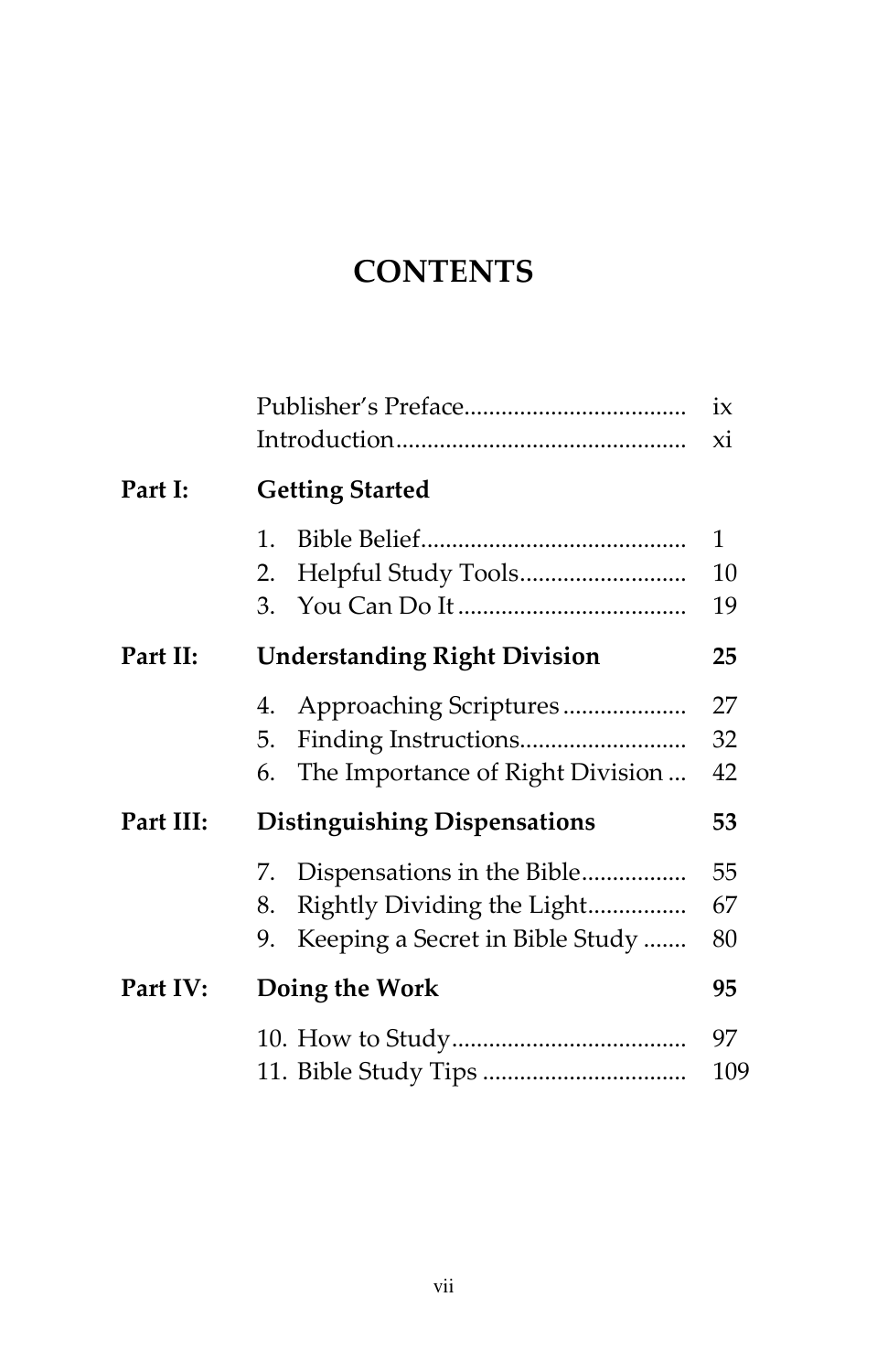### <span id="page-6-0"></span>THE PUBLISHER'S PREFACE: THE PREACHING OF THE CROSS

The Bible says the preaching of the cross is the power of God, the wisdom of God, and the glory of God unto salvation (1 Cor 1:18, 24; Rom 1:16; Phil 3:7-11).

By the cross, enemies are reconciled to God and have peace with him (Col 1:20; Rom 5:1; 2 Cor 5:19). The blood shed there secures forgiveness and redemption (Eph 1:7). The preaching of the cross gives eternal life to all who trust its resurrection power. By the cross, God takes ungodly sinners and freely justifies them through faith (Rom 3:24, 4:5, 5:1).

How can this be right? How can God give salvation to ungodly men by mere faith? Should not God merit salvation by good works? Would not God receive more glory by works? Abundant good works cannot justify a single sin. We are all sinners. The wages of sin is death (Rom 3:23, 6:23). A million good works amount to nothing when one sin results in death.

There is no glory in a sinner trying to impress a righteous God with his good works. It is futile. Religion does not impress God, and flattery is fake. God owes us nothing. Sin and boasting will cost you everything (1 Cor 1:29). Man cannot earn salvation. God can only give salvation. You have nothing with which to pay. He must provide salvation freely.

This is what God provided in Jesus, the one and only perfect Christ, through his blood, death, burial, and resurrection. Christ's blood is the payment, his resurrection is the receipt, and the preaching of the cross is the delivery. All that remains is for us to believe!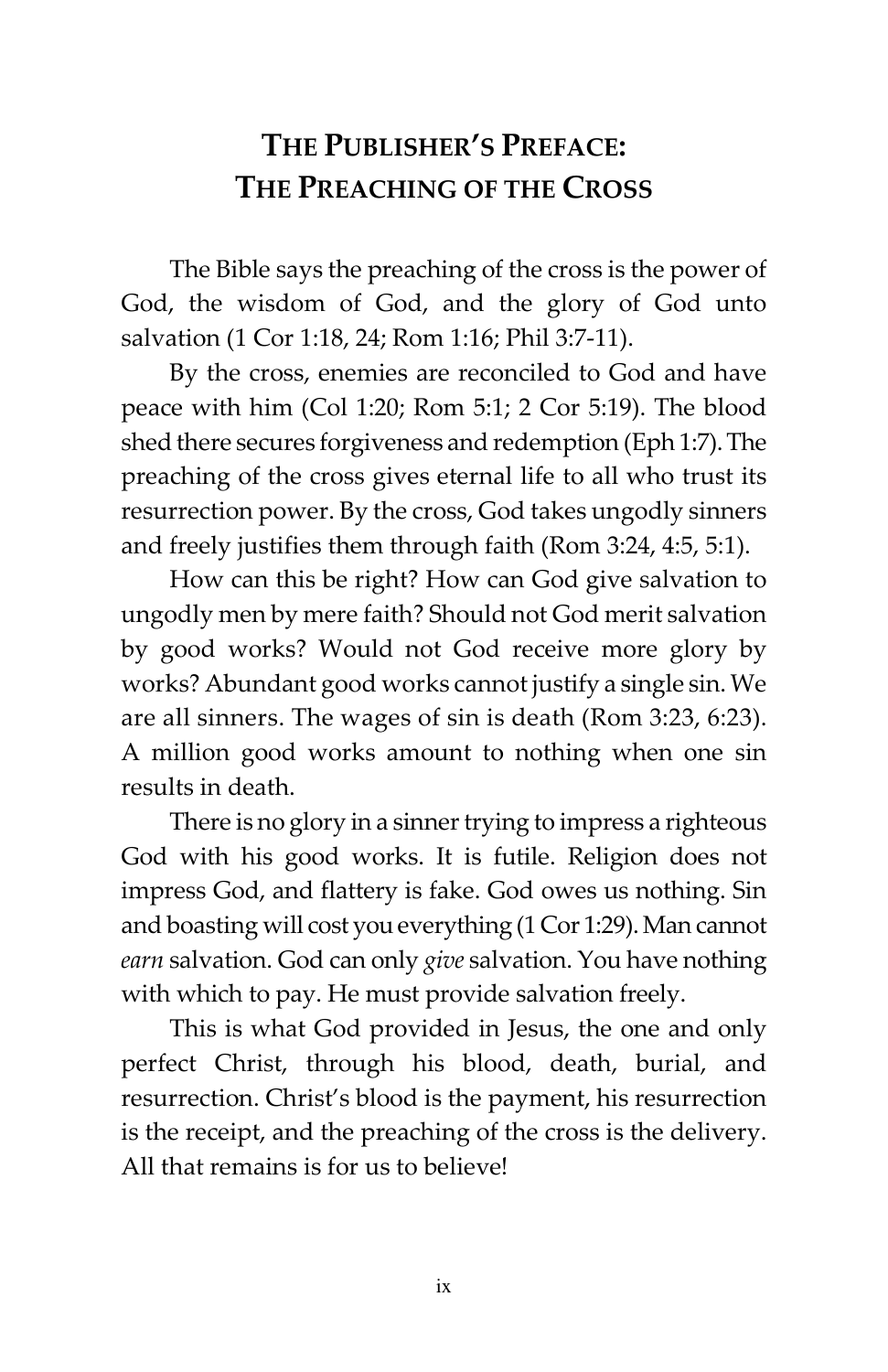Christ did everything necessary to save your soul. The Lord Jesus Christ was made sin for us, abolished death with his resurrection power, and made immortality and righteousness an opportunity to all through him. This sufficient and finished work provides salvation freely to all and upon all that believe. Trust God's righteousness in Christ, not your own, and you will be saved (Rom 3:20-26).

The preaching of the cross is the power of God unto salvation. Talk of salvation is vain without it. Give glory to God for doing the needed work. Glory in the cross!

"[Christ Jesus] Whom God hath set forth to be a propitiation through faith in his blood, to declare his righteousness for the remission of sins that are past, through the forbearance of God; To declare, I say, at this time his righteousness: that he might be just, and the justifier of him which believeth in Jesus."

 $–$  Romans  $3:25-26$ 

"But to him that worketh not, but believeth on him that justifieth the ungodly, his faith is counted for righteousness." – Romans 4:5

"I declare unto you the gospel... by which also ye are saved... that Christ died for our sins according to the scriptures; and that he was buried, and that he rose again the third day according to the scriptures…"

- 1 Corinthians 15:1-4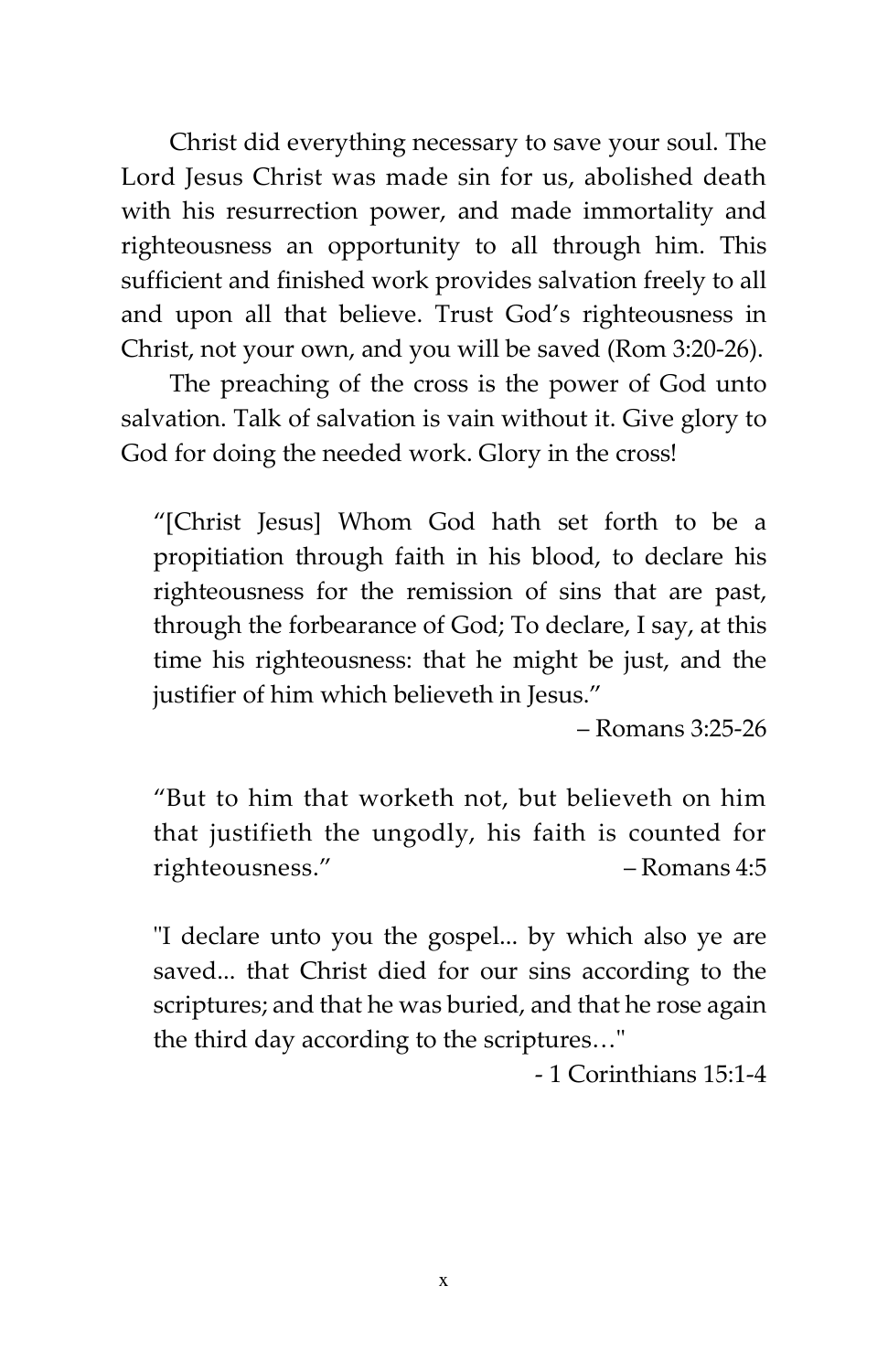### INTRODUCTION

<span id="page-8-0"></span>The Bible is a book that needs to be studied. This is no less true knowing that most Christians barely read it. Reading gives familiarity, but study supplies understanding. The apostle Paul said, "Study to shew thyself approved unto God, a workman that needeth not to be ashamed…" (2 Tim 2:15). Shamefully, there are few that do the work and fewer still that understand what the Bible says. Without a doubt, the Bible needs to be studied, but how?

After visiting our church and hearing the importance of personal Bible study, people frequently ask, "How do I start?" The prospect of studying 31,102 verses and 788,280 words in the Bible can be daunting. The task is like being charged with eating an elephant. How does one eat an entire elephant? The hackneyed response is "one bite at a time." Take the large task and divide it.

The Bible is naturally divided into 66 books, but the thought of reading so many books does not make it any easier. Publishers divide the Bible into the Old and New Testaments, but this has unintentionally caused more harm than help. With genealogies, ancient history, cryptic prophecies, and Jewish traditions how do we divide the Bible to understand it clearly? More importantly, and to cut to the chase, where do we find the part of the Bible that applies to us today? How do we rightly divide the word of truth as Paul instructs in 2 Timothy 2:15?

The right place to start is by preparing our hearts and getting the right tools. Before study happens there needs to be a right heart toward the right Bible. Only then, can we start rightly dividing the word of truth and ultimately profit from finally understanding the Bible. Let's get started!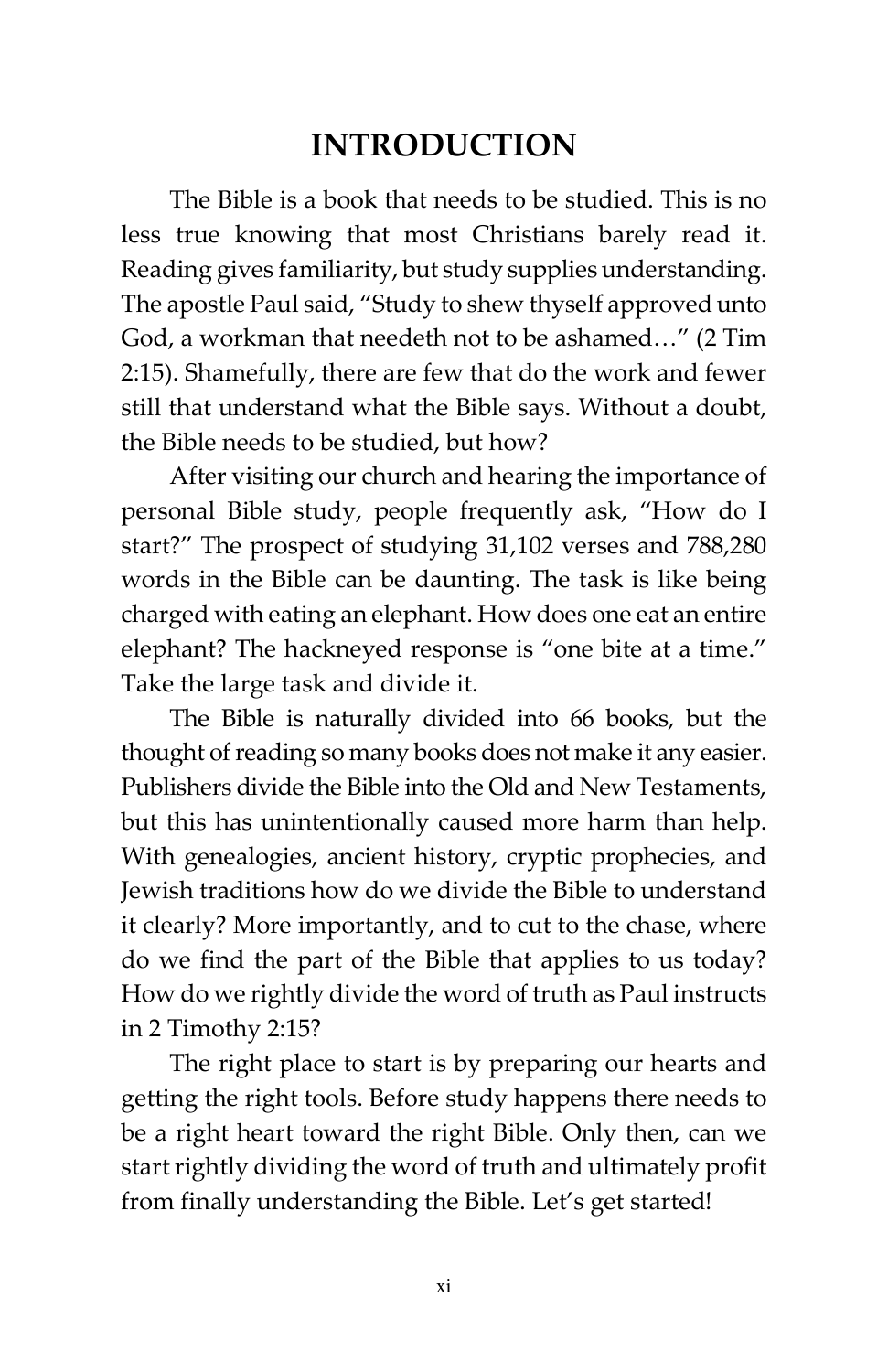#### Part I

### <span id="page-9-0"></span>GETTING STARTED

"Let God be true, but every man a liar…" -Romans 3:4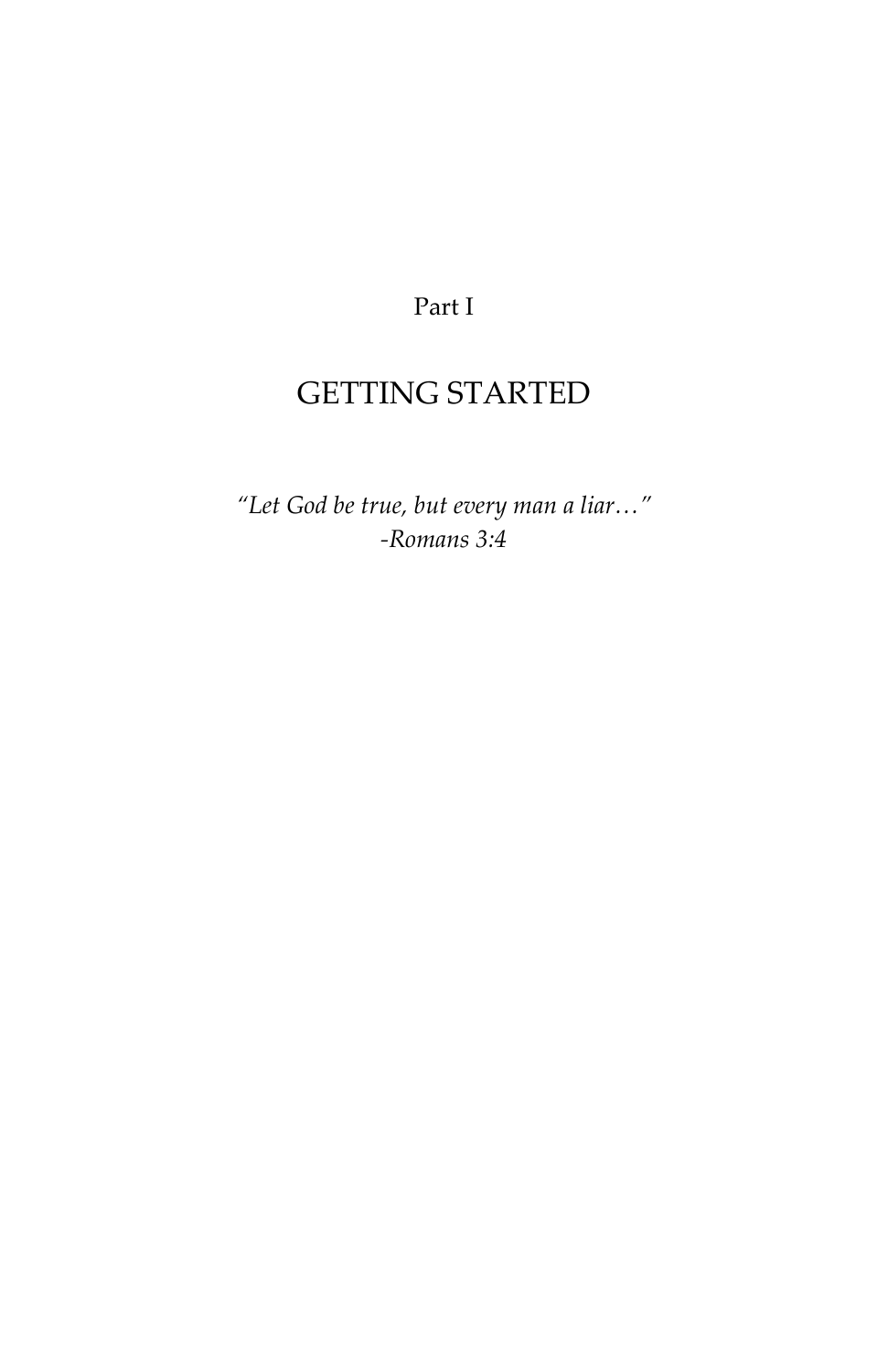# <span id="page-10-0"></span>CHAPTER 1 BIBLE BELIEF

Before you study the Bible, you need to make a choice. You must choose whether your mind has flaws that need corrected or if God's word has flaws that need corrected.

People who choose that the Bible has flaws will accept only those parts that align with their way of thinking, serve their interests, or speak positively about their way of life. Bible believers admit that the Bible is perfect whereas they are not. This results in a change of mind that aligns with Biblical truth.

If you want to grow in the knowledge of the truth, you must start by eliminating the idea that your Bible has flaws that need corrected. You are the one that needs corrected, and that by God's word. If you cannot make this choice then you have no place studying the Bible. The Bible will be a closed book to you.

Bible believers submit to God's book; correctors of the Bible require God's words submit to them. Before you open the book, and the book opens to you, you must know your place. Choose to let God be true and his word perfect.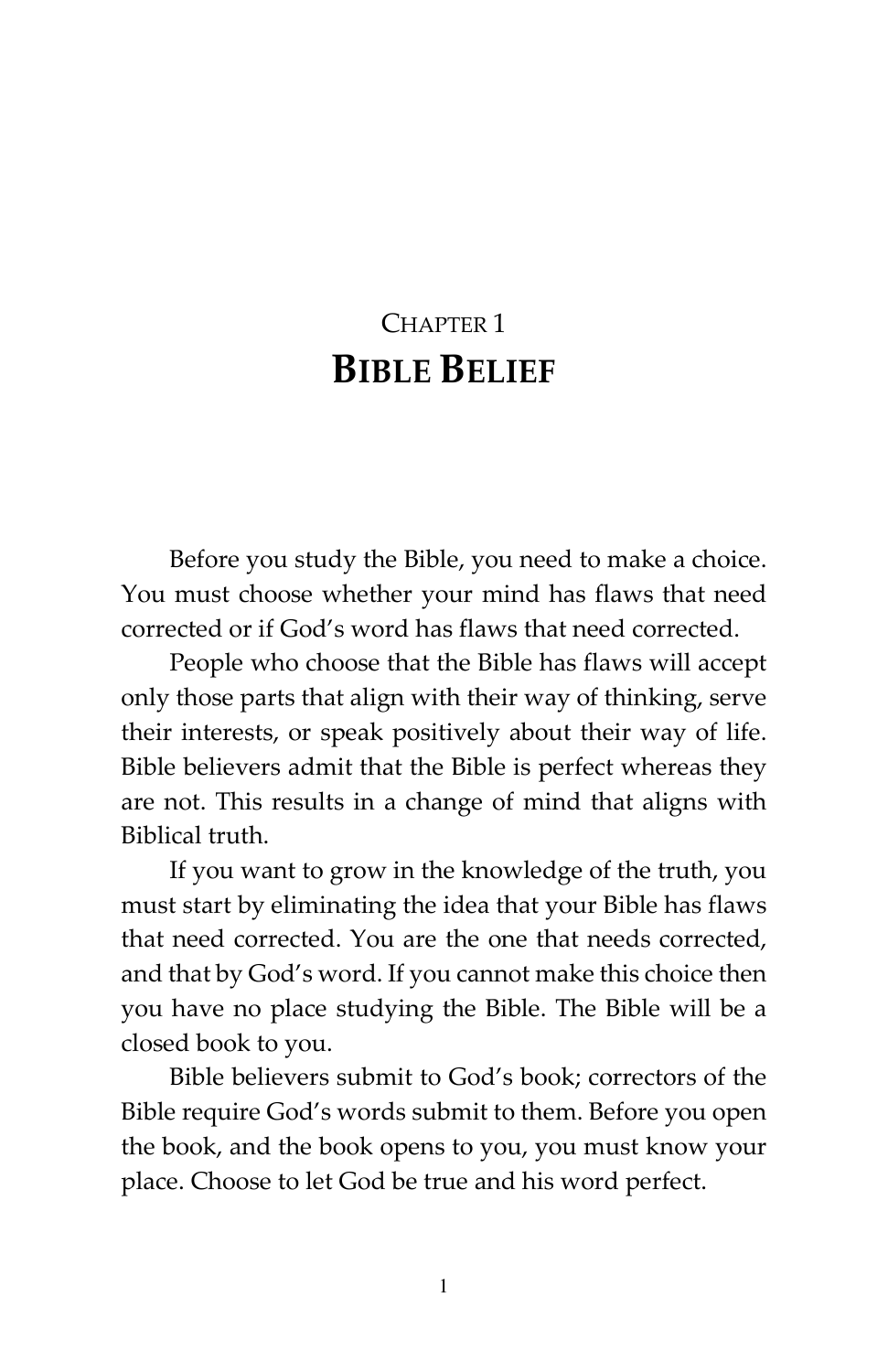#### STARTING WITH FAITH

Many people have spent years poring over ancient documents, texts, and languages searching for indisputable evidence that the Bible is what it says it is: the word of God. After collecting piles of data and evidence, the same decision faces them. Are these God's words?

What is missing is faith in God to preserve his words. Without faith it is all meaningless (Heb 11:6). Before you begin to profit from studying the Bible, manuscript evidence, translation, or apologetics, you must first believe that God has inspired and preserved his words. Otherwise you are wasting time looking for something you do not believe exists. At least give God the benefit of the doubt, but the greater benefit is in receiving the Bible as the word of God.

Stop doubting the Bible to be true. Place your faith in God and determine to study your Bible as the words of God. Do you not see that God authored this book? Read its pages. Do you not find divine truth in the words of Jesus? Do you not believe the clear gospel that saves today?<sup>1</sup>

Faith in God's word is the beginning of intelligent Bible study. There is no object of faith more certain than God and his words. Without faith it is impossible to please God. Without faith you will be tortured by doubt your whole life, not because of a lack of evidences but simply because you deny them. We must have faith in the inspiration of God's word to the written page.

Yet, even inspiration falls short without the useful preservation of those words. Preservation is how divine inspiration reaches you in the here and now. God's word

**The sum of the set of the set of the set of the cross.**<br>I [See the foreword to this book f](#page-6-0)or the gospel preaching of the cross.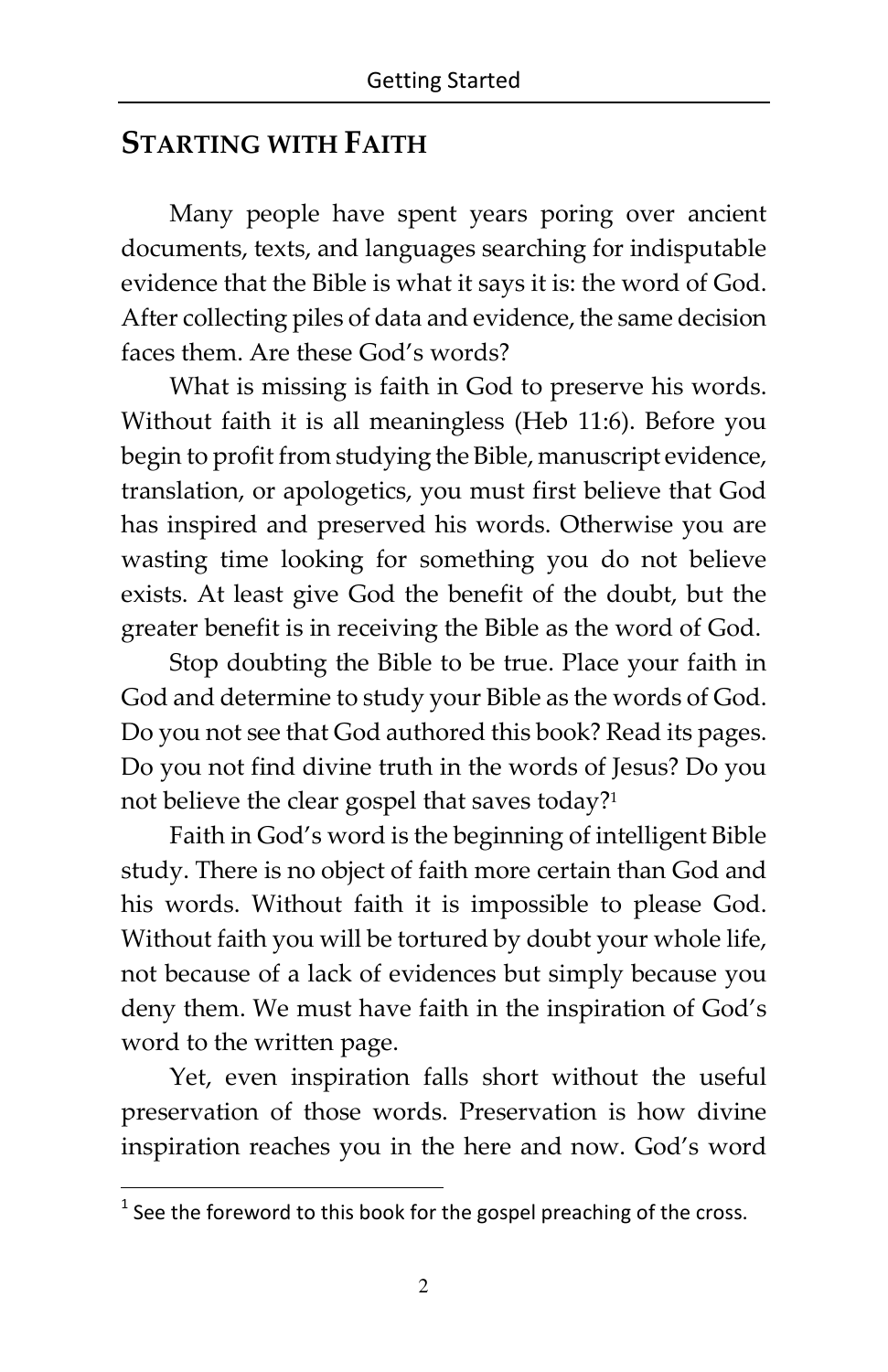must be accessible to serve its purpose. A great truth that remains a mystery is not usable. It must be revealed. It must be available. It must be preserved. God has spoken plainly and directly to us through his written word. All we have to do is trust the book God authored. Trust it as having supernatural origin, soaked in divine Truth, and readily available to discover the wisdom of God. Decide now to put your faith in God, trust your Bible and cast away all doubt. Only this will allow you to pursue the truth with confidence.

#### GOD'S PRESERVED WORDS

I believe every word in the King James Bible on my desk. Some may find that offensive, but I believe it is more offensive to God to believe any less.

There is no good reason to doubt that God could preserve his inspired words perfectly and without error. The winds and the seas obey him. He has measured the waters in the hollow of his hand. He declares the end from the beginning, and before the world began he knew Christ would die for my sins. He put on humanity, defeated death, and will reign over the universe for eternity. His ways are perfect, and his thoughts pure. His faithfulness never ceases, and his wisdom is infinite.

It is not a hard conclusion to make that if God inspired words for the salvation of humanity that he would preserve them for those he desired to save. Sadly, there are many who find it hard to believe every word in the Bible. Others will argue at length attempting to prove the impossibility of God's preservation through supposed mistakes and errors. There should not need to be an argument on this point according to Romans 3:3-4; nevertheless, their protestations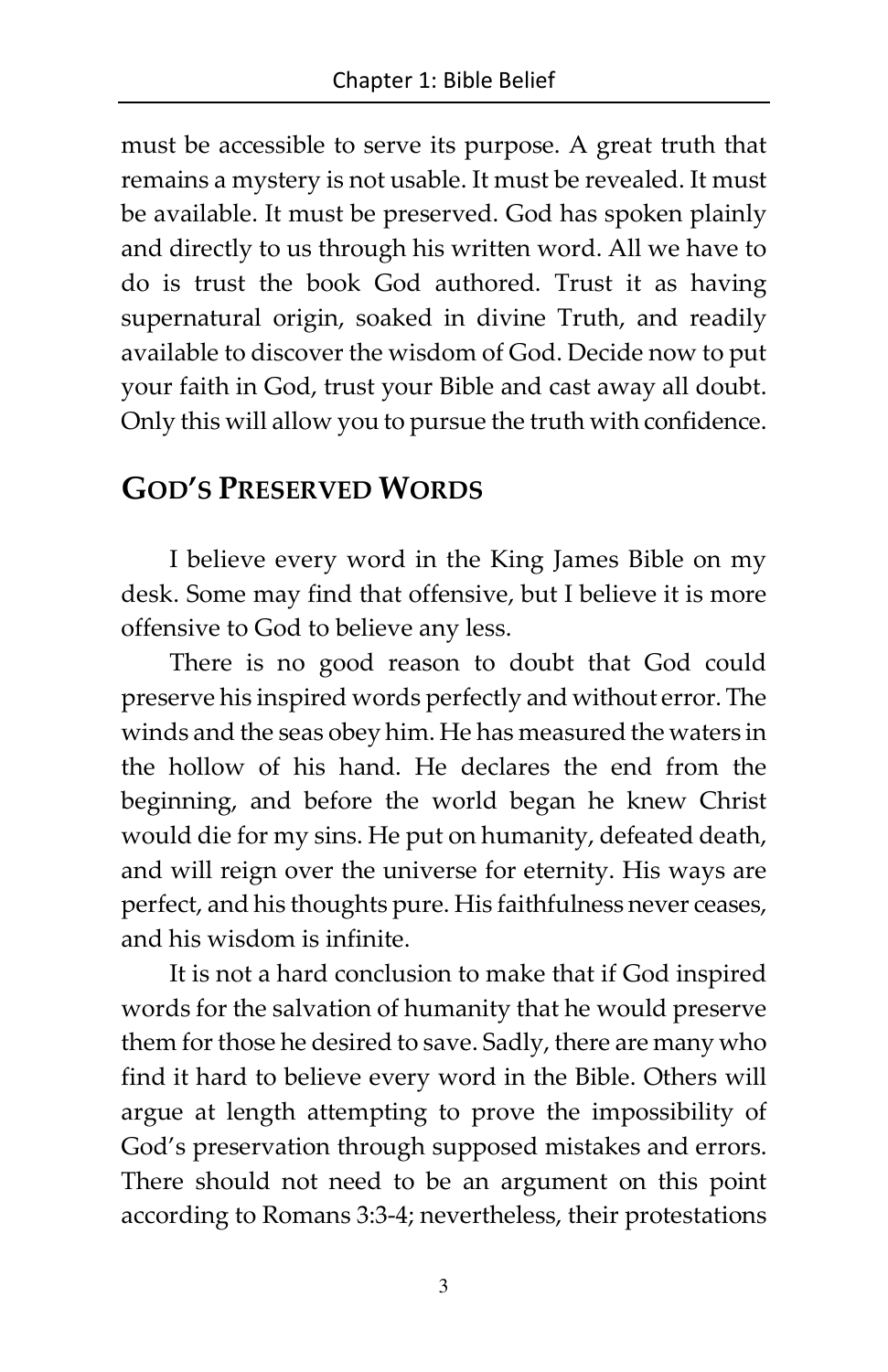are found severely wanting: the errors simply do not exist. $^2$ If they have a problem with God's words, then there will be plenty of time to talk to him about it in heaven. That is, if they are able to trust his words enough to get there.

Christians ought to be preaching and teaching belief in God and His words rather than ministering doubt. What good comes from standing in doubt of the Bible when its words of life and peace work only in them that believe?<sup>3</sup>

There is a good reason that I believe every word in my King James Bible. The reason is that my faith in God depends upon it.<sup>4</sup>

"…faith cometh by hearing, and hearing by the word of God." – Romans 10:17

I cannot know God without believing the Bible in my hands. I cannot be throughly furnished to do every good work without believing every word of the Bible on my lap.

"All scripture is given by inspiration of God, and is profitable… that the man of God may be perfect, throughly furnished unto all good works."

– 2 Timothy 3:16-17

<sup>-</sup> $2$  Commonly the supposed errors are instances of polysemy, spelling, archaic words, translation preference, and contextual contradictions, all of which are not true errors or mistakes.

 $3$  1 Thess 2:13; 1 Cor 2:14

<sup>&</sup>lt;sup>4</sup> Faith is born from the word of God being heard. In its beginning, faith does not require hearing every word of the Bible. Faith is conceived with only a few words, but if the man of God is to be perfect, then "all scripture" must be available and perfect (2 Tim 3:16).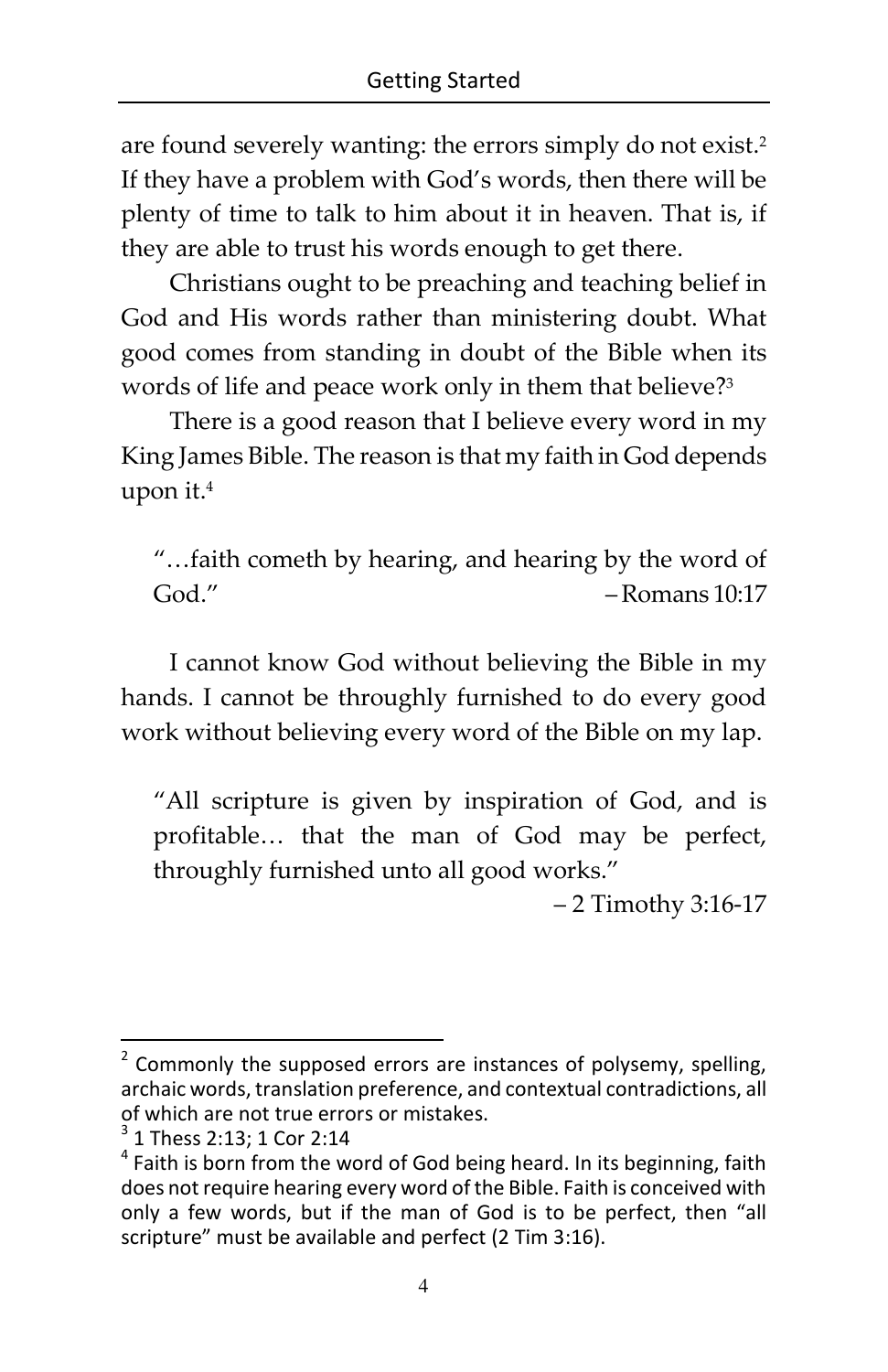Most importantly, it is an offense to my Lord if I continue in unbelief. It is not a matter of probability that God's words are preserved. Neither is it a matter of man's capability. It is a matter of God's responsibility.

"And being fully persuaded that, what he had promised, he was able also to perform." – Romans 4:21

#### PRESERVATION: THE BIBLE ISSUE

Sometimes people confess that they still do not understand the "Bible issue." They mean Bible translations; which one is the right one? The pivotal doctrine on this issue is not inspiration but preservation.

Bible conservatives say God's word was inspired without error in the originals. We do not have the originals any more, and so the original inerrancy is lost. Bible liberals say God's word was never inspired without error in the originals, and we still do not have an inerrant Bible.

Bible believers know that the issue in Bible translation is not inspiration, but preservation. Without preservation there is no such thing as an inerrant Bible on any bookshelf anywhere. Who cares if there was once an inerrant Bible lost sometime in the past? If it is impossible to have one today, it is impossible to know what it said. Has God preserved his words throughout history and languages, or not? If he has, then we should be looking for the right Bible that is accurate and inerrant in recent history. If he has not, then we can never be sure the Bible is completely without error until we find indefinitely more yet-to-be-discovered evidence.

Preservationists look for a text that has existed throughout history. Those with a weak view of preservation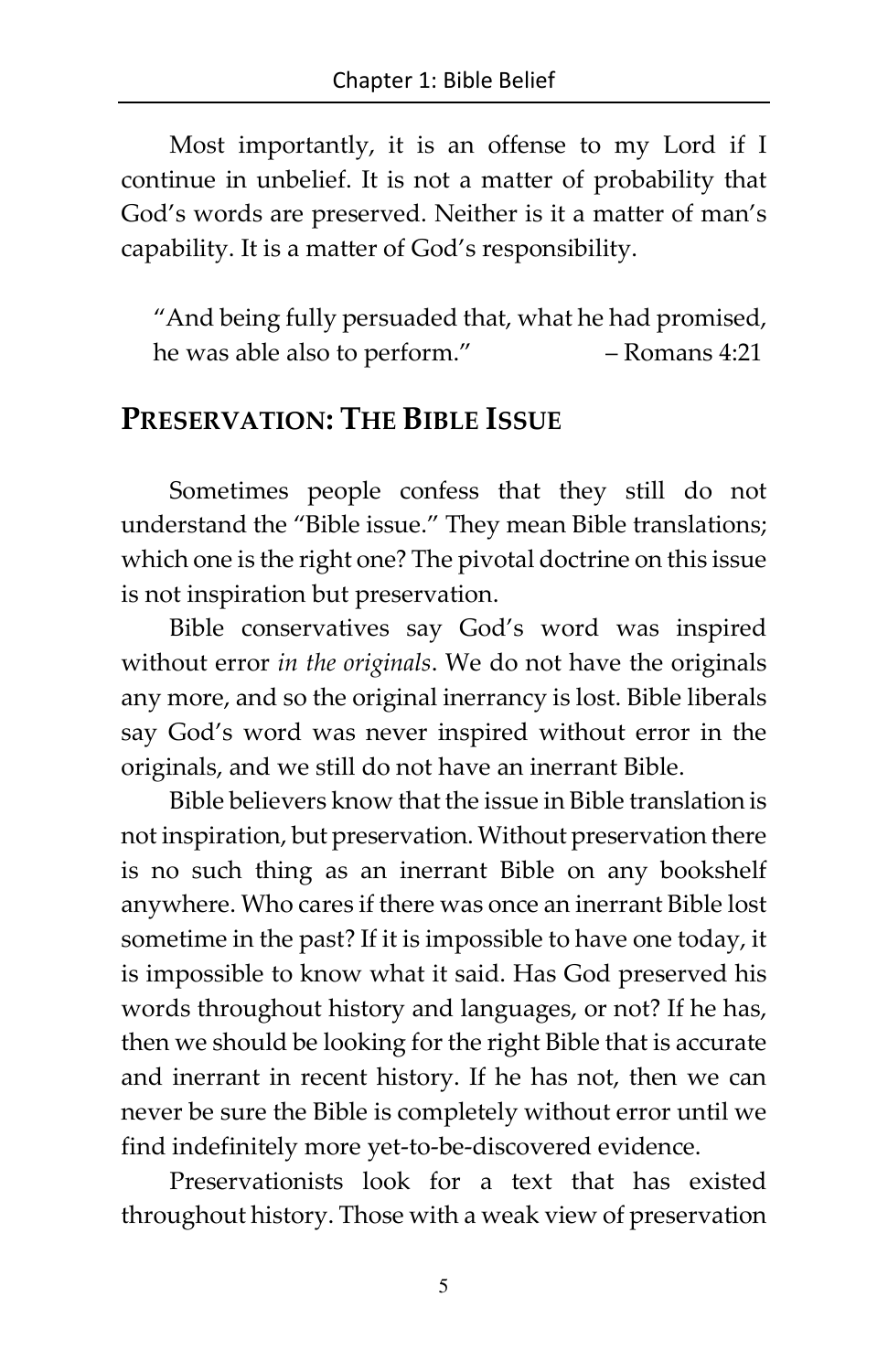are inclined to believe that it has been lost and so give more weight to rare, obscure, and recent discoveries. I believe God inspired the scripture according to 2 Timothy 3:16 and perfectly preserved it to accomplish 2 Timothy 3:17 in us that believe. Once you understand preservation, there is really only one historic text that is accurate and inerrant.

#### GOD'S WORDS TRANSLATED

In Genesis 11:7, God confounds the language of humanity. From that point on, men who thought the same thoughts, felt the same feelings, and experienced the same world used different words to speak.

As men began to learn other languages, they could translate the words of one language into the words of another. We have been doing this for millennia. God did it supernaturally in men in Acts 2:6.

In the book of Exodus, Moses spoke Egyptian to the Pharaoh, but every written record discovered contains a translation into another language such as Hebrew. Moses translated spoken Egyptian into written Hebrew, and now we have it today printed in English as "Let my people go" (Exo 5:1). Nothing was lost in translation.

During his defense in Jerusalem, Paul spoke in the Hebrew tongue to his kinsmen while Romans ignorant of Hebrew stood by (Acts 22:1-2). Paul's spoken Hebrew words were inspired as translated Greek and then translated today into English. We have the Hebrew words Paul spoke today only because they were first translated into Greek. It is possible to preserve words through languages. If it is possible to preserve the words of mere men, how much more the pure words of God.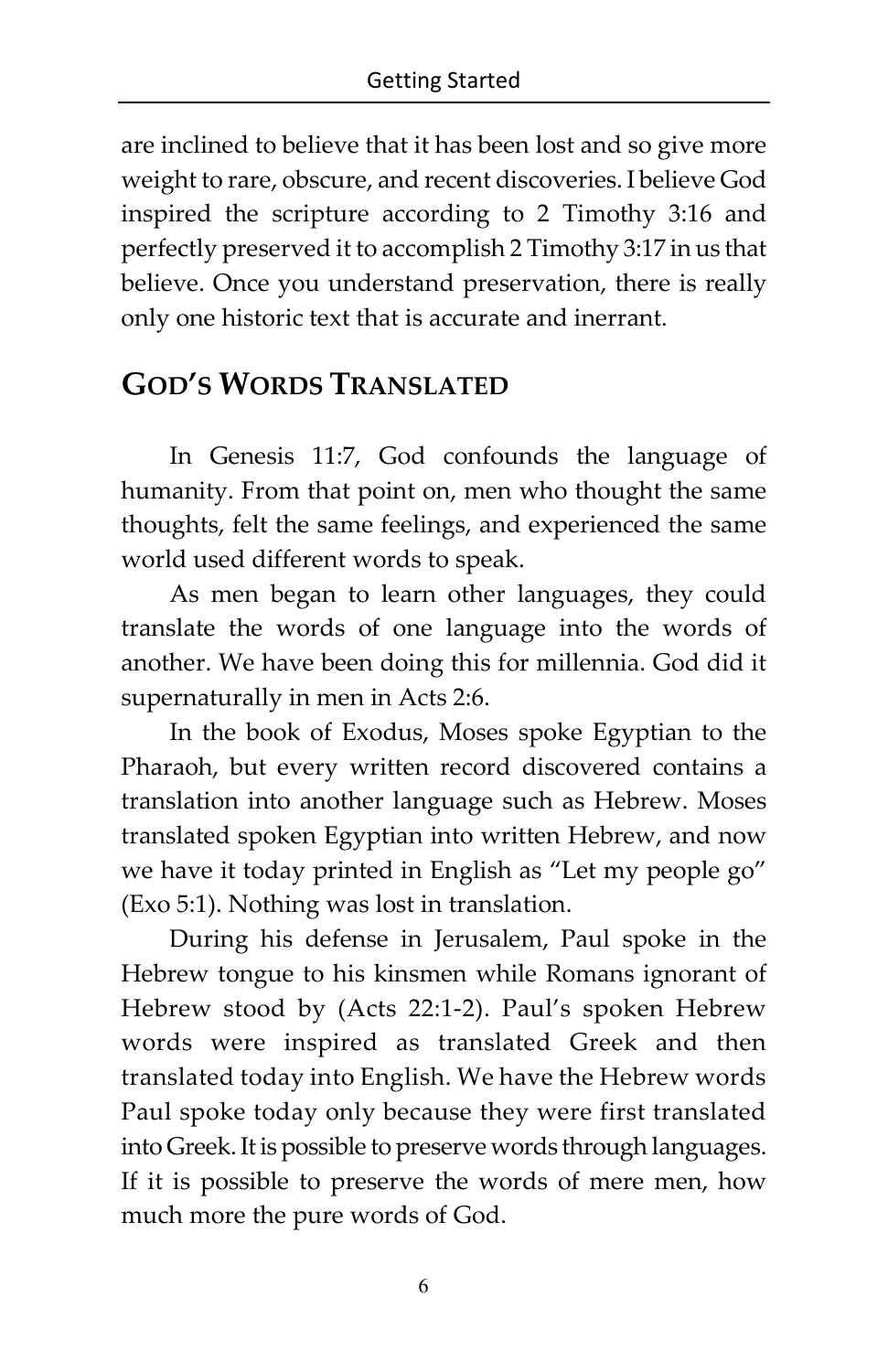The doctrine of preservation says that God preserves his words through languages. The Bible gives testimony to this in many places. You can trust the translated words in your Bible to be God's words. The original writers did.

#### EVERY MAN A LIAR

How far are you willing to go to learn the truth? Would you continue if it meant learning that you are wrong? If you can do this, you are on your way.

What if learning the truth meant that your friends were wrong? We all like to think we know a little more than our friends do. This should not be too hard.

What if discovering the truth meant that what was popular and celebrity was wrong? It is possible. After all, wise men say, "What is popular is not always right." We have already established that the average Joe and his friends can be ignorant.

What if accepting the truth meant that learned scholars and doctors were also wrong? In a world where the primary tool of truth is reason, this may be more difficult to believe. However, we also know that scholars do not agree on everything. Perhaps there is room for error after all. Could it be that entire schools are wrong about what is true? Entire denominations? Entire countries?

What if knowing the truth meant that most every historically significant man, scholar, teacher, or philosopher for the past two thousand years was wrong? Would you still accept it? Would you still want to know it, knowing you would be alone?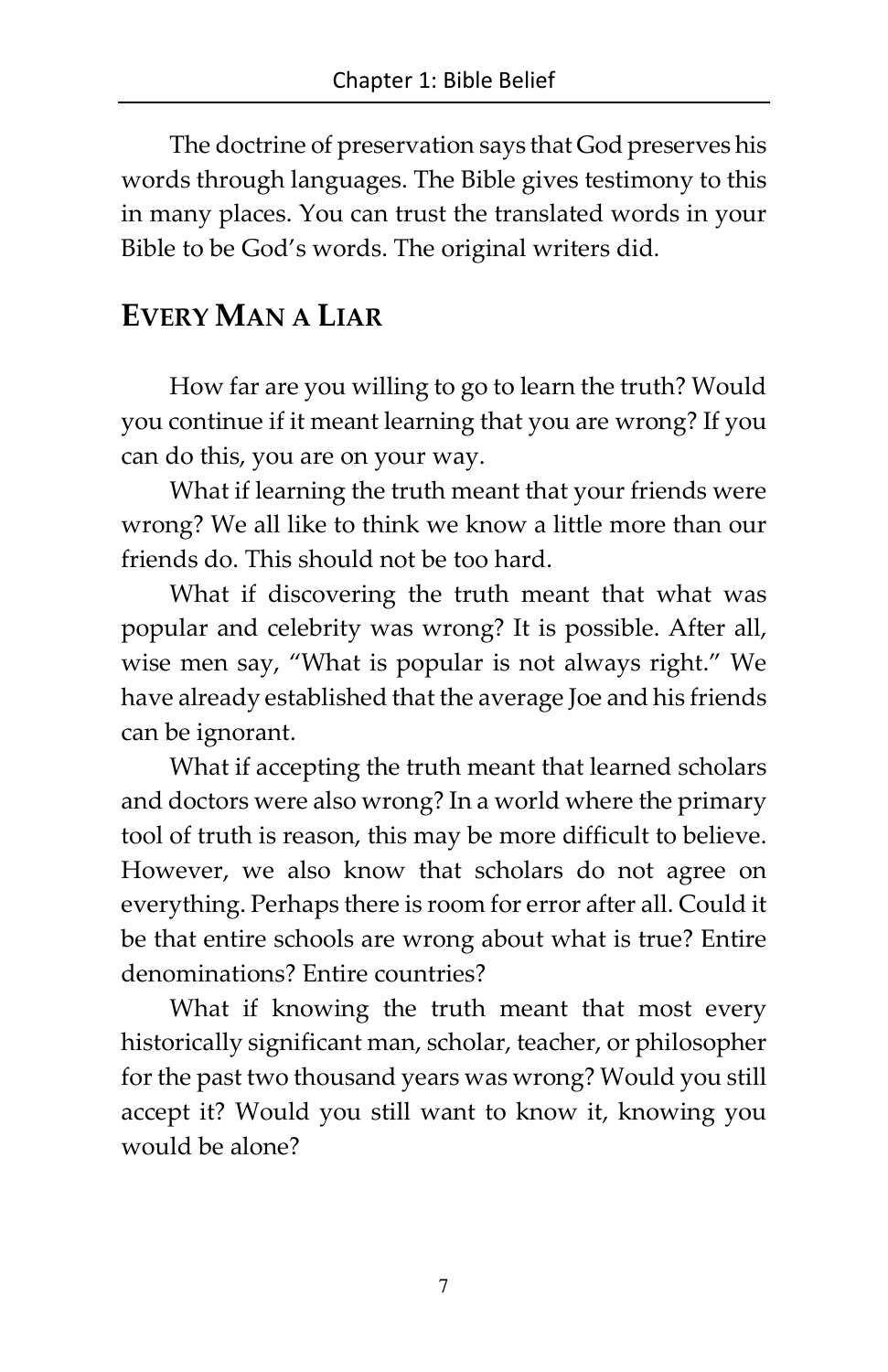Paul writes, "Let God be true, but every man a liar" (Romans 3:4). Apparently, if every man that ever lived was wrong, God would still be true.

Human reason can be fallacious, and experience can be deceiving, but God and his revelation are never wrong. He is not a man that he should lie and is worthy of your trust.

It would be naive to think that any church, country, preacher, or tradition has the market on truth. When we are willing to believe God before tradition or training then we are one step closer to gaining what is more valuable than both: the truth.

Thank God that not every man in history has been wrong on everything. Where men were right, God was right first, and where men were wrong, God was still right. Ignorance is curable by the truth of the Bible, but it requires letting God be true, even if it means everyone else is wrong.

#### BELIEVE THE BIBLE, EVEN WHEN IT IS HARD

While studying your Bible, you will find things that are hard to believe. The world doubts the accuracy of these parts of the Bible and offers excuses for God. By world, I mean the "Christian" world. You may already know of some things in the Bible that are not widely believed by the majority of Christians.

This chapter serves to encourage you to make up your mind to trust God's word as your final authority. There will be times when you are forced to choose between the Bible and competing authorities. On the one hand the Bible is right, and on the other hand academic authorities, Christian celebrities, and religious traditions are right. Settle it in your mind now what is your final authority.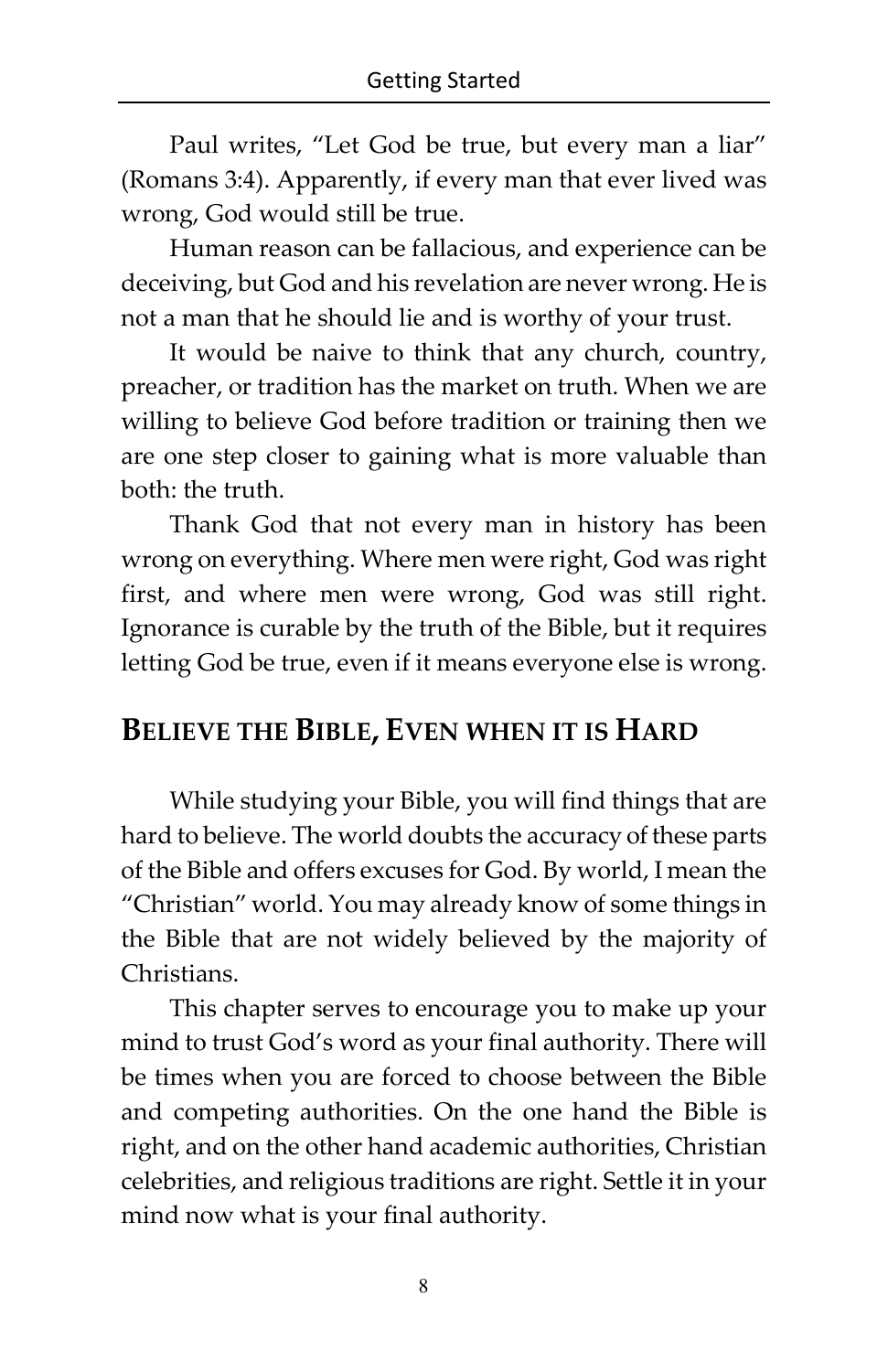In order to be the pillar and the ground of the truth, you will need a true Bible. Choose now to trust your Bible as God's word completely. It will help your Bible study tremendously. The first line of defense against Bible confusion is to trust God's word to be without mistake. Let men make the mistakes.

Let God be true.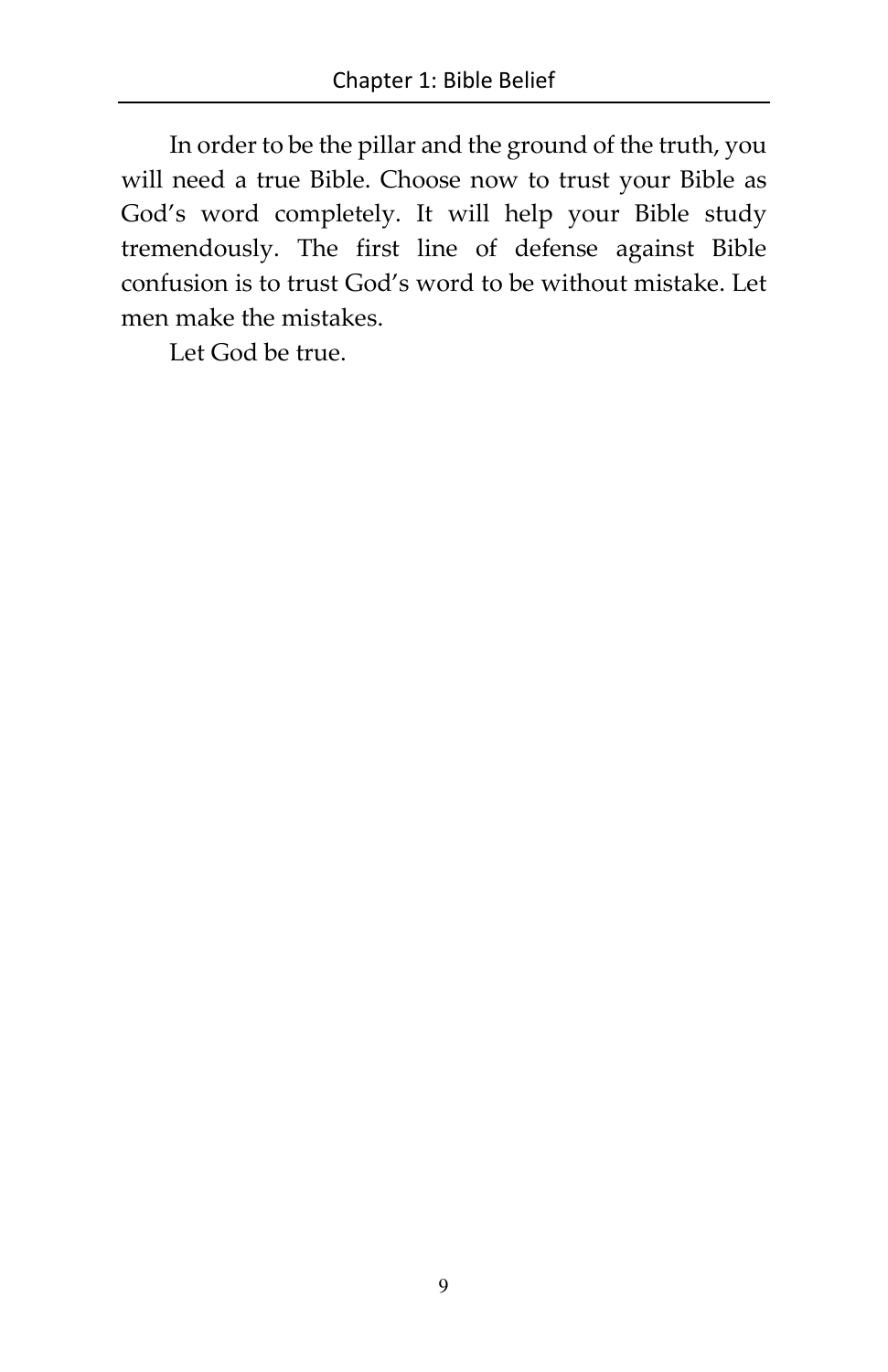# <span id="page-19-0"></span>CHAPTER 2 HELPFUL STUDY TOOLS

Christian publishers provide a surplus of products to help with Bible study. Inexperienced Bible students can easily waste time and money buying unnecessary tools that slow down or hinder personal Bible study. This chapter will cut through the commercial confusion for those looking for the tools to get started in personal Bible study.

This list is the result of many people asking me what I use in study for sermon preparation. Though I am not an expert on every resource, these simple trusted tools work when used the right way. There are many tools in my office that are rarely used, or not worth the money, but the items below are used every time I study:

- 1. Bible 2. Concordance 3. Dictionary 4. Notepad
- 5. Software (optional)

The list may seem simple at first, but it is the place to start and will serve you well the rest of your life.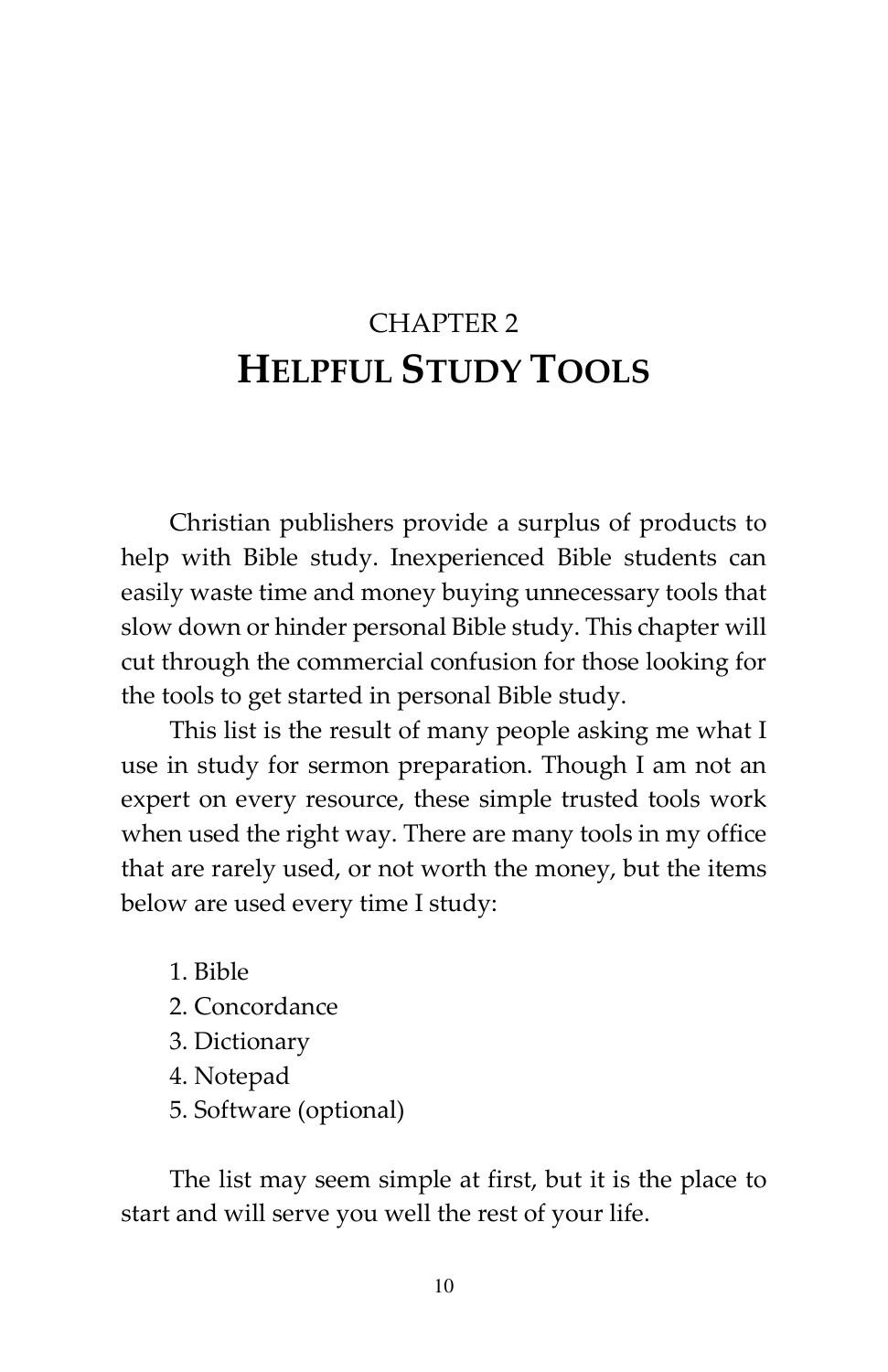#### TOOL #1: BIBLE

If you can afford no other book, spend your money on a good Bible. The Bible instructs us to study to show ourselves approved unto God, and that scripture is profitable for furnishing men of God to be unashamed workmen (2 Tim 2:15; 2 Tim 3:16). It is important, then, which Bible you use as there are many different options. I believe every word of the King James Bible on my desk, and would encourage you to as well. Depending on which desk I use, the Bible on my desk is one of the following:

Church – KJV mid-size large print 215 series $1$ Hendrickson – KJV large print wide margin<sup>2</sup> Cambridge – KJV Concord wide margin<sup>3</sup>

My Bibles are published with no notes, no references, no red letters (unless I put them there), and I like it that way. When I pick up the Bible, it is only God's words without affectation.

#### A NOTE ON STUDY BIBLES

<u>.</u>

Study Bibles include commentary alongside the Bible text. They are not essential for personal Bible study. I have study Bibles but do not use them as my primary Bible. They are regarded the same as commentaries in my library as I

 $1$  The regular text is the Cambridge text. Their Bibles labeled "Classic" is the Oxford text. ([www.localchurchbiblepublishers.com](http://www.localchurchbiblepublishers.com))

 $2$  This Bible has some capitalization problems that separate it from the Cambridge edition text. [\(http://www.hendrickson.com/](http://www.hendrickson.com/))

<sup>&</sup>lt;sup>3</sup> This Bible has print smaller than the other two on the list, which is smaller than I like. ([http://www.cambridge.org/bibles\)](http://www.cambridge.org/bibles).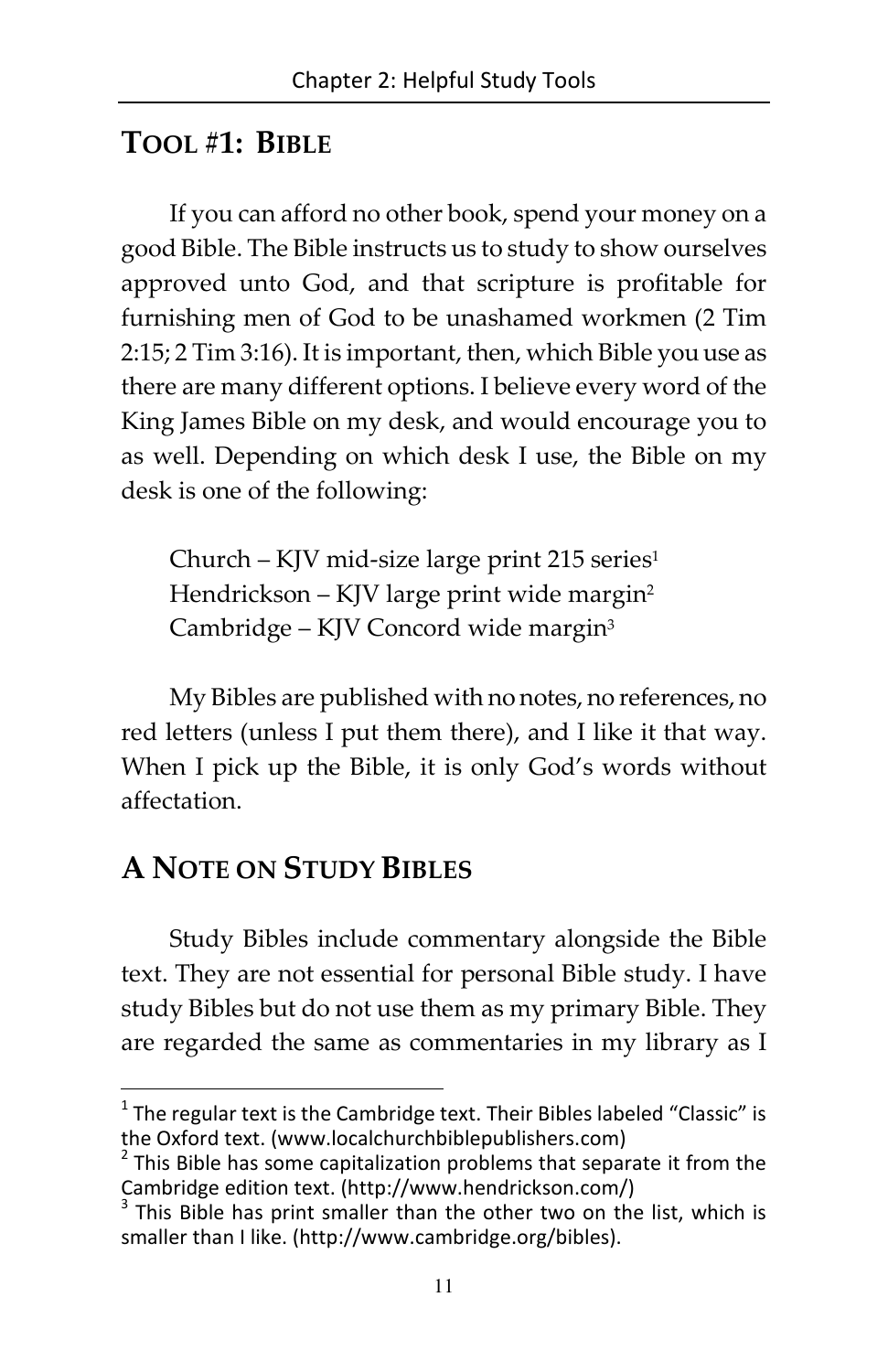find the notes too distracting when reading the Bible. The only reason I have them is to get the unique perspective of the author from his notes, but stealing someone else's notes is not personal Bible study. Not to mention I do not feel comfortable carrying around someone else's thoughts and calling it my Bible.

If I was granted a wish by the publishing wizards of study Bibles, they would publish the notes separately to preserve the integrity of the scripture, save me money, and save my time flipping pages.

#### TOOL #2: EXHAUSTIVE CONCORDANCE

The most important tool in personal Bible study is a concordance. It is second only to your Bible. To get the most profit from it, your concordance must be exhaustive (it contains every word and every location of each word). I use the search program in my Bible software for this function, but I also have the only print concordance you will ever need: Strong's Exhaustive Concordance by James Strong.<sup>4</sup>

A concordance's strength is in making connections with other passages of the Bible. There are also various books and Bibles that give cross-references in attempt to make similar connections. All cross-references are interpretive and deserve due caution when provided from a third party. However, the best of these books is The Treasury of Scriptural Knowledge. 5

 $\overline{a}$ <sup>4</sup> Concordances are specific to the Bible translation, so make sure you get the old Strong's which is only for the KJV. There are newer knockoffs called Strong's but are for other translations. Also, beware of the newer ringers claiming to be stronger and more complete. Exhaustive is as complete as you can get. Mine is published by Hendrickson publishers.

<sup>&</sup>lt;sup>5</sup> TSK (Treasury of Scriptural Knowledge) is available for free online, and in print by Hendrickson Publishers P.O Box 3473, Peabody, MA 01961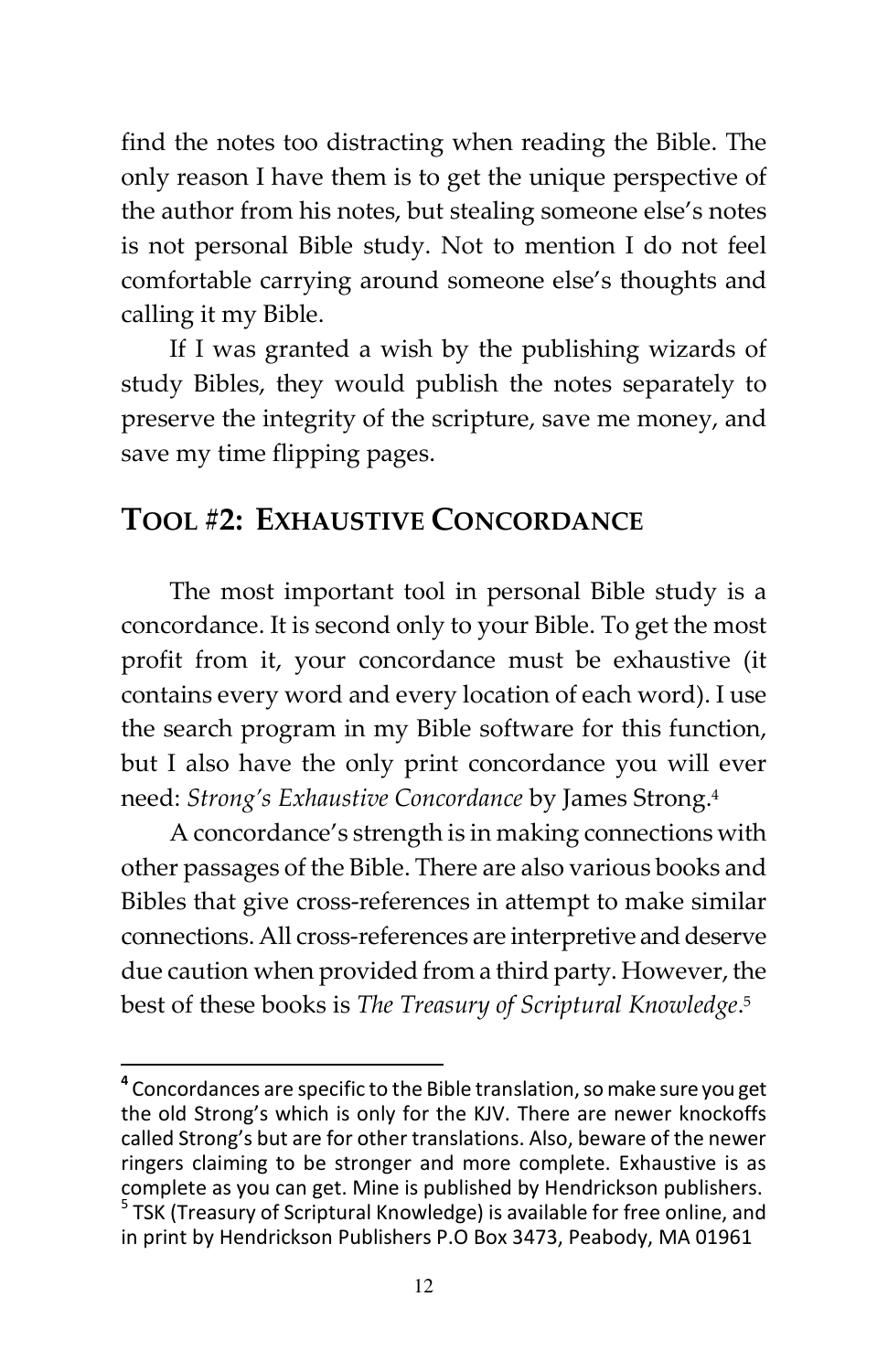#### TOOL #3: DICTIONARY

The Bible is its own best dictionary. With a Bible and a concordance you can create definitions better than most dictionaries and more descriptive of their Bible usage. Dictionaries of English can assist in defining some of the lesser used words in the Bible. An older dictionary is better only because it gives you a meaning closer to when the Bible was first published.<sup>6</sup>

If you cannot purchase the 1828 Webster's dictionary, there are free versions of many dictionaries online along with Webster's multiple editions.

Archaic Words in the Authorized Version by Laurence Vance is also helpful at defining words that have changed meaning in popular usage.<sup>7</sup>

#### A NOTE ON BIBLE DICTIONARIES

A Bible dictionary can help you with describing people, places, and things from the Bible with information that may not be found in the Bible. They are often equivalent to Bible notes and book prefaces in some editions of the Bible. They are treated as commentaries in my library since the content is not inspired and subject to change as new research is done.

<u>.</u>

<sup>6</sup> The King James Bible was translated in 1611, but has had several editions. The most common standards are the Oxford from Blayney's 1769 edition and the Cambridge printing circa 1900. English dictionaries were not printed until after the King James Bible.

<sup>7</sup> Vance Publications, P.O. Box 780671, Orlando, FL 32879 [\[www.vancepublications.com\]](http://www.vancepublications.com])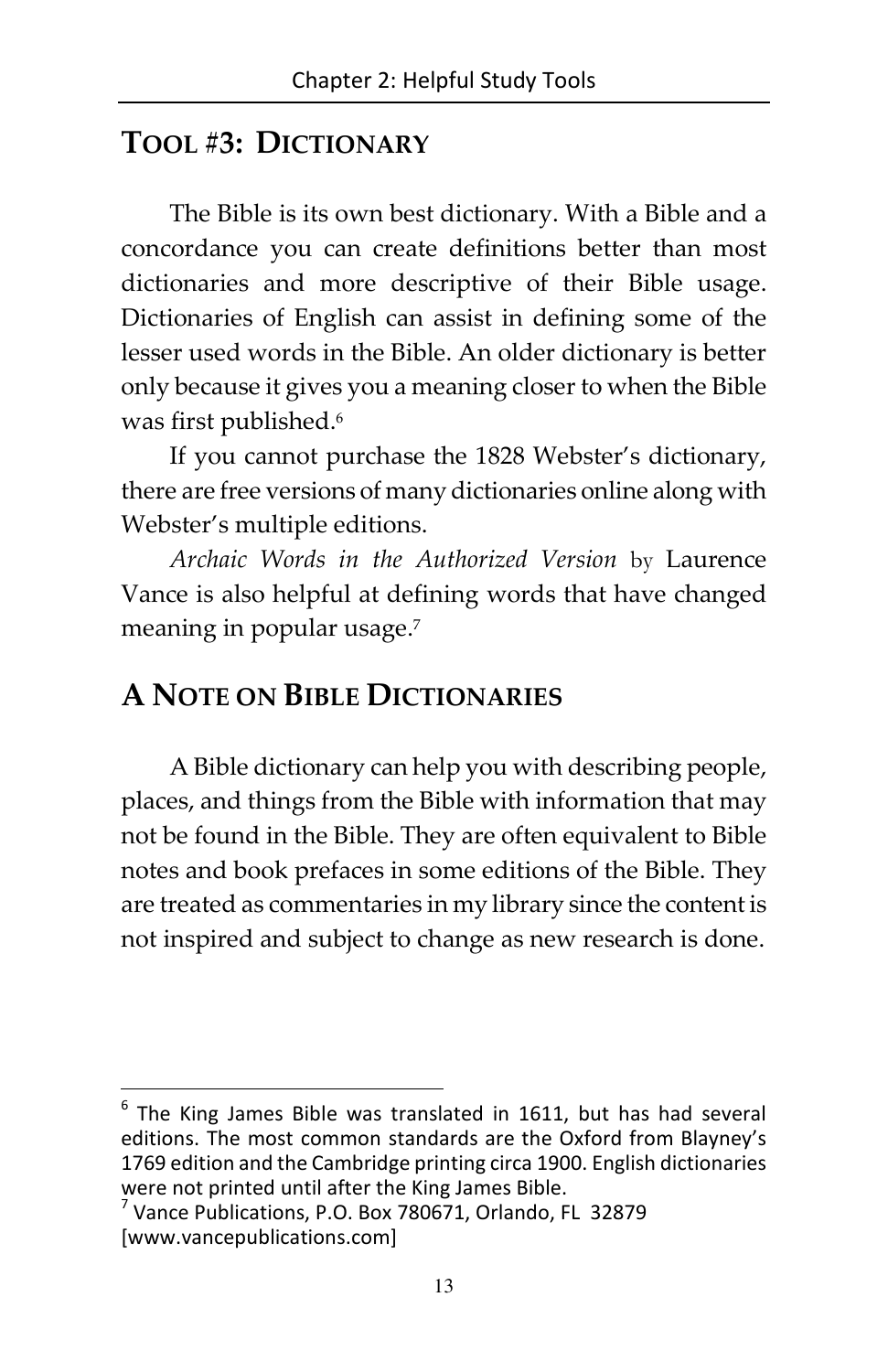#### TOOL #4: NOTEPAD/JOURNAL

You cannot study the Bible without taking notes and writing down your thoughts. Invest in some notepads, blank journals, and comfortable pens or pencils. Do not be cautious with your writing at first. Write down your thoughts about the Bible and any verse references that come to mind. This is where personal Bible study happens, and it is different than hijacking someone else's meditations.

Computers may be reducing the need for paper, but paper is still very useful and less distracting than a computer. There are papers all over my computer desk with drawings, arrows, and charts drawn on them from my Bible study. Draw out your ideas and let your eyes help your brain make connections and outlines. There is still no easier way to do this than with paper and pen.

#### TOOL #5: BIBLE SOFTWARE (OPTIONAL)

Software can contain all of the tools listed above in one place. You can start studying the Bible with one click. The search capabilities in my software replace my printed concordance on most occasions. Software has the ability to make notes and record my cross-references. This replaces my notepads, pencils, and journals (though not completely). There are many pages of study notes on my computer with backups in case of disaster. I use Bible software extensively in my personal Bible study out of preference, but the same study results can be achieved without the use of software.

Free and inexpensive study software such as TheWord, eSword, or SwordSearcher possess all that you will ever need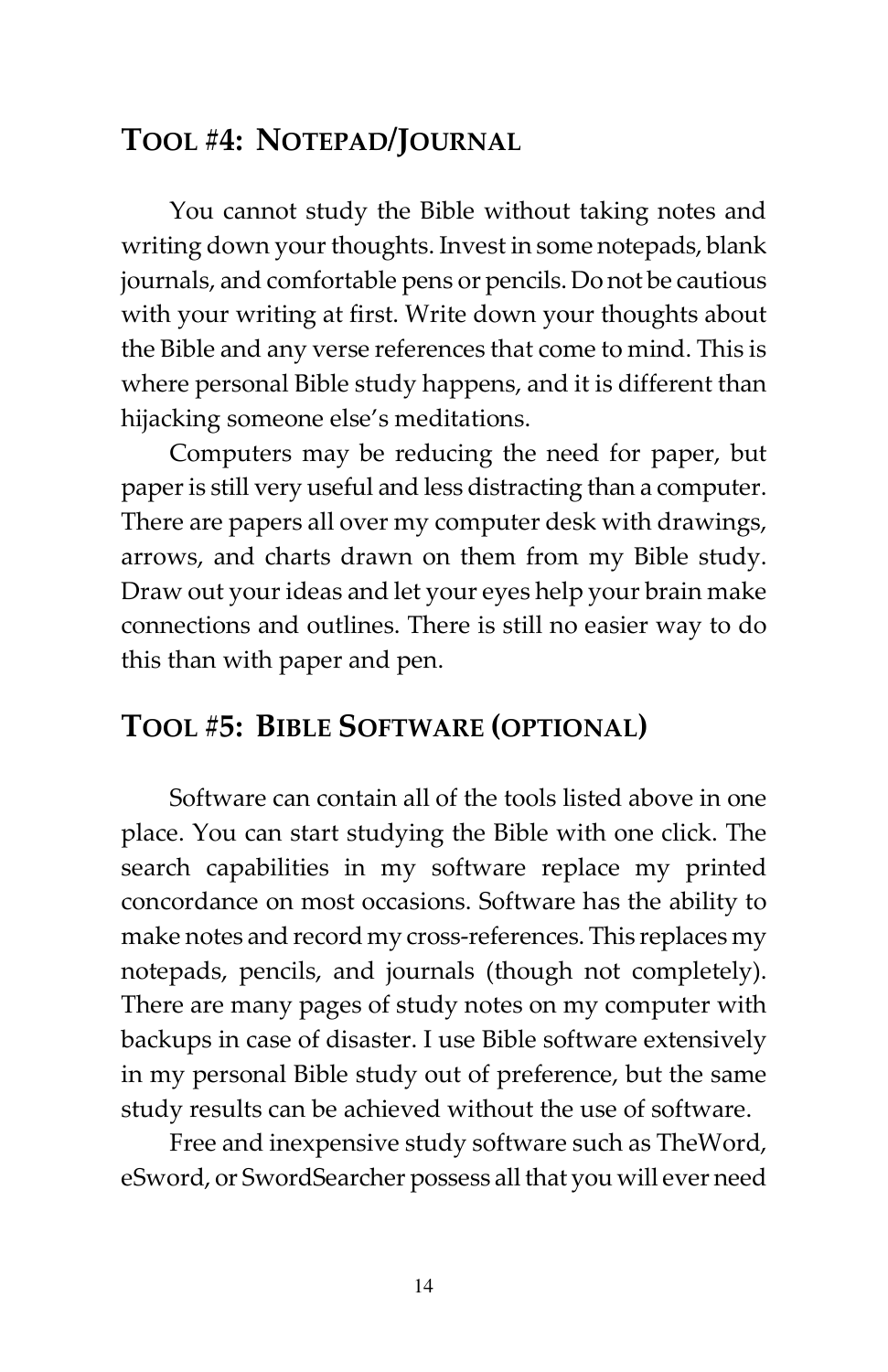from Bible software.<sup>8</sup> Free software is open on my computer every day customized with a King James Bible, search function, dictionary, and notes readily available.

Expensive software like Logos and BibleWorks bring additional features useful for studying other languages, but study of other languages is not Bible study. They are unnecessary for personal Bible believing study in English. The most profitable features are also found in the cheaper alternatives. Save your money.

#### A NOTE ON COMMENTARIES & SOFTWARE

Commentaries are the product of someone else's Bible study. Since many people never start studying the Bible, the only Bible they hear is from preaching, teaching, Christian books, and commentaries. These resources are very helpful for Christians who think that facing the Bible alone is overwhelming. When the best commentaries were popular, Biblical virtues abounded. This type of literature can be extremely helpful to teach and encourage when the doctrine is right, but when the doctrine is wrong extensive damage can be done, especially if it is a substitute for personal Bible study.

This is why study of commentaries and Christian books should not be confused with personal Bible study. Just because you listen to commentary and read Christian books does not mean you know the Bible. There are important lessons that can only be learned by personally digging into God's word and thinking about it. Commentary study is not your Bible study.

-

 $^8$  The Word [\[www.theword.net\];](http://www.theword.net];) eSword [www.e-sword.net]; SwordSearcher [[www.swordsearcher.com\]](http://www.swordsearcher.com]).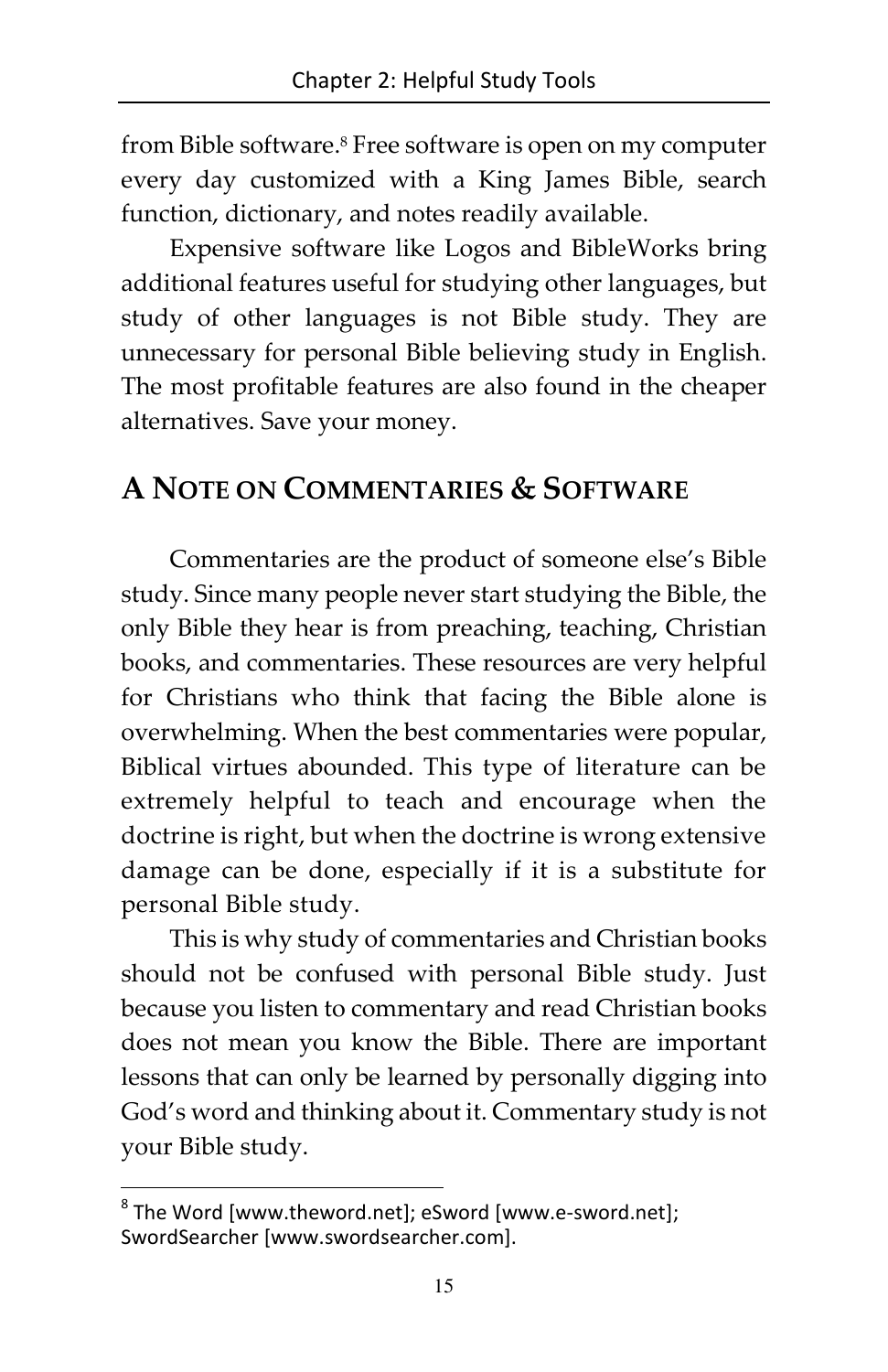Teachers never have enough time to expound everything they learned in preparation and would admit that they learn more in preparation than is ever presented. Just because your teacher knows and teaches something does not mean you know it just as well. Study it on your own to teach yourself.

Commentaries are profitable, but only when studying someone else's perspective on the Bible. Use with discretion only after you have studied the Bible, understanding the commentary's doctrinal bias, and knowing that what you are reading is not the infallible word of God.

#### EXPENSIVE LIBRARIES AND SOFTWARE

Sometimes people ask me about spending lots of money on expensive Bible software and libraries. My answer is, "I try to avoid it." Not because I do not want to invest in good tools, but because I spot a racket when I see one. Many good classic books worth knowing well are freely available online. The most expensive books (typically written by seminary professors) often do not contain the gems it costs to purchase them. I have seen it with my own tired eyes.

Better than owning many books and knowing none of them very well, own fewer books and master their content. Better to read the books you own instead of owning more books than you can read. Better to pay less for great books than to pay more for the newest books.

Read your books. Study the good ones. Start with the Bible. You do not need thousands of books or books worth a thousand dollars to grow in God's word. You should be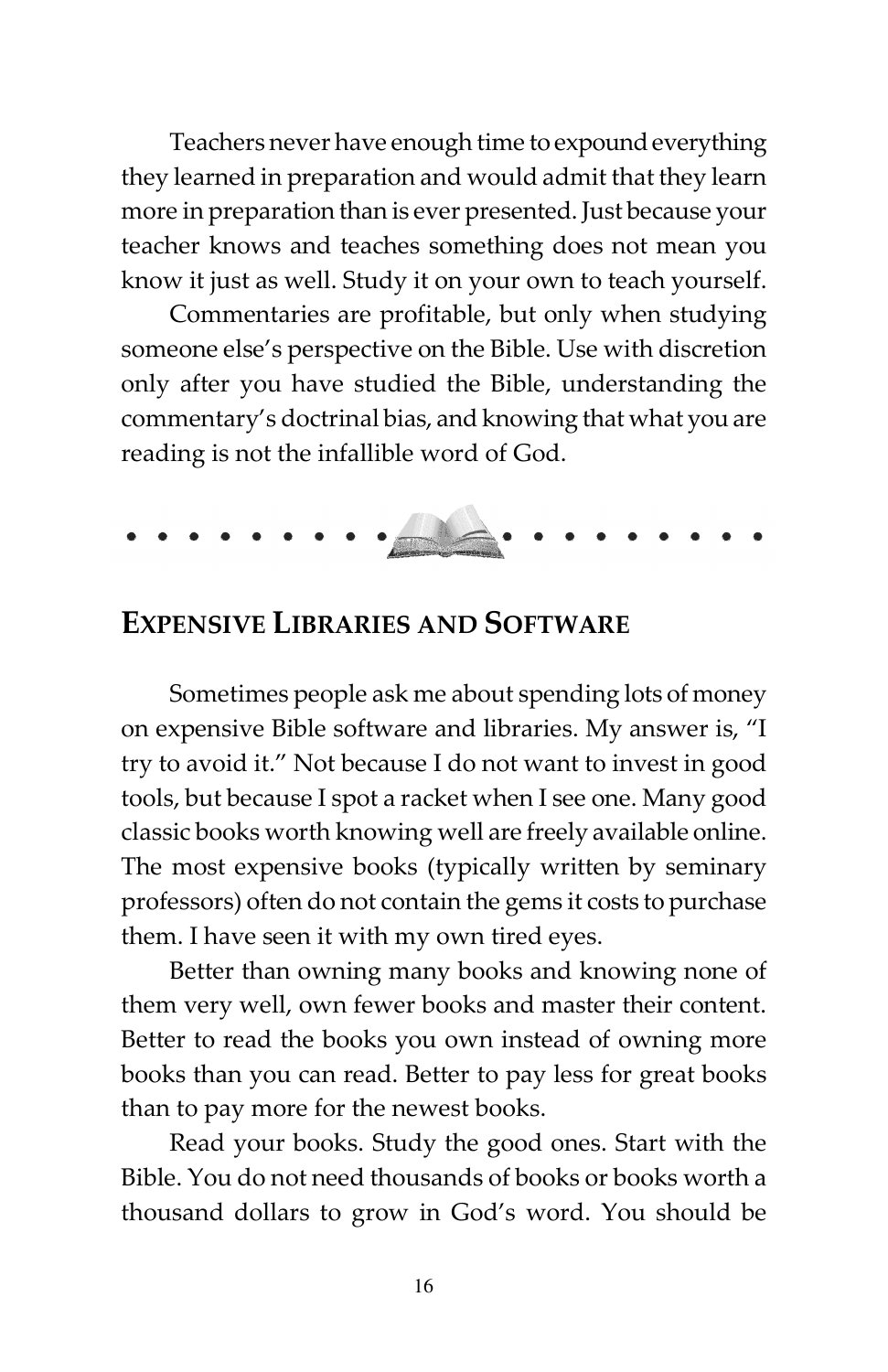willing to put your money where your mouth is and invest in proper tools, but Christian literature is one place where a higher price does not always indicate higher quality. Beware.

#### COMMENTARIES ARE BIASED

Commentaries are good for seeing what other great thinkers thought about the scripture. However, there is a warning: they are all biased. The bias is a product of their doctrinal orientation. Writing your own commentary will have your own bias. Identify their bias before you start to read. Who wrote the commentary? With what denomination or church were they joined? What did they believe about the gospel?

Use a commentary only after you have already studied the passage from the Bible and have come to your own conclusion – even if it is a list of different conclusions. Sometimes commentaries can give you an idea of how far off you are. Other times you will realize the writer of the commentary had just as much trouble as you.

Commentaries are useful, but they are not scripture. They are fallible. Commentaries should be used as a reference for what a good mind or denomination concludes. They should not be your first step to doctrinal answers. The first step is getting you started studying the Bible.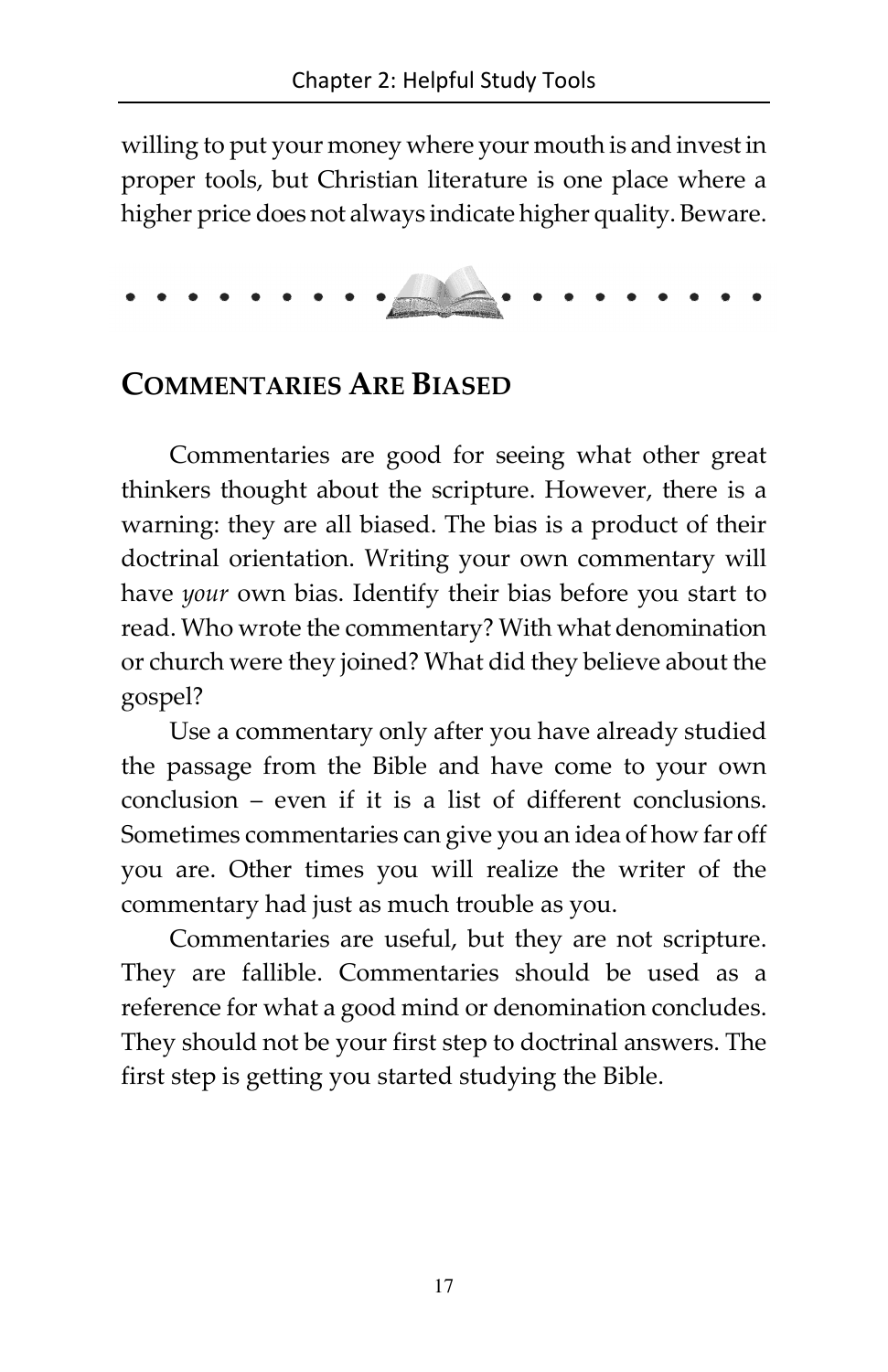#### GETTING STARTED…

Bible study starts with your mind in the Bible and in prayer, submitting to God and his words. The list of resources in this chapter is short for a reason. Tools are helpful, but can quickly turn into a distraction as people spend more time comparing, buying, and researching tools than they spend in the Bible. Using tools and aids can easily replace Bible study and keep you from truly profiting as you should. A short list of faithful tools is enough to get started. Getting started with Bible study requires only a Bible and a mind willing to submit to what it says.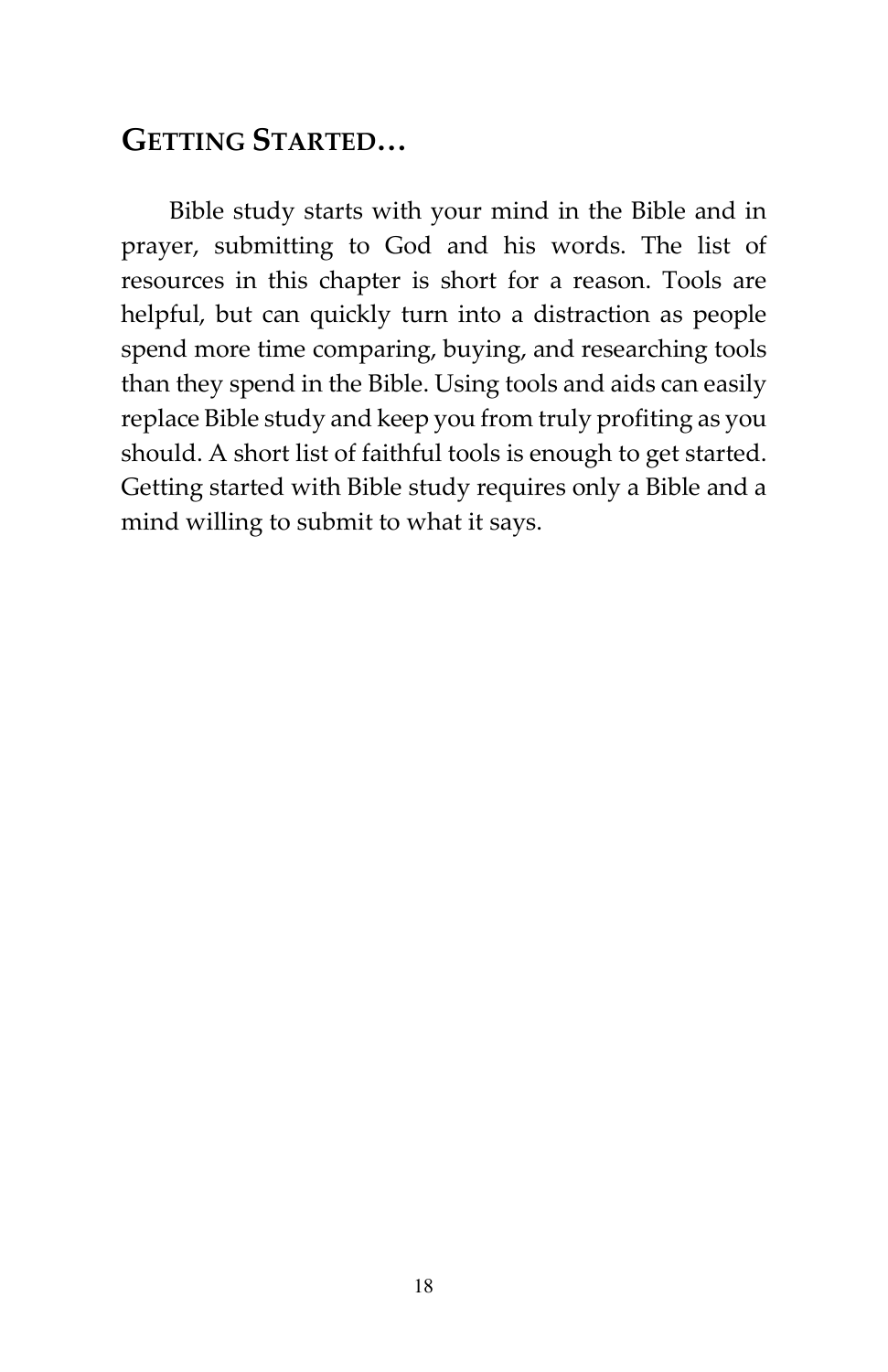# <span id="page-28-0"></span>CHAPTER 3 YOU CAN DO IT

The Bible was not written to be hidden in backwoods monasteries. It was written to be read by the poorest widow in Israel, heathen Gentiles, children, and slaves. It was not written with the lofty wisdom of the world, but with the clear language of the truth.

With the inordinate attention given to institutions offering advanced degrees, there is a tendency to think that the Bible should be left to the hands of experts. Yet, the experts repeatedly prove that they have been educated to doubt the Bible. My favorite example is the story of an oceanographer who suggested that Jesus walked on ice instead of water.<sup>1</sup> Ice is water, technically. Give me a break.

The Bible does not require an expert in oceanography to interpret it. If Jesus walked on ice, then it was not a miracle, and the proclamation of Matthew 14:33 would be ludicrous. Someone is a fool, and it is either the eyewitness fishermen in the boat or an expert oceanographer removed by two thousand years. I will stand with the lowly fishermen over the experts.

"Professing themselves to be wise, they became fools…" – Romans 1:22

<u>.</u>

 $1$  Nof, Doron. "Is There A Paleolimnological Explanation for 'Walking on Water' in the Sea of Galilee?" Journal of Paleolimnology (2006) 35:417-439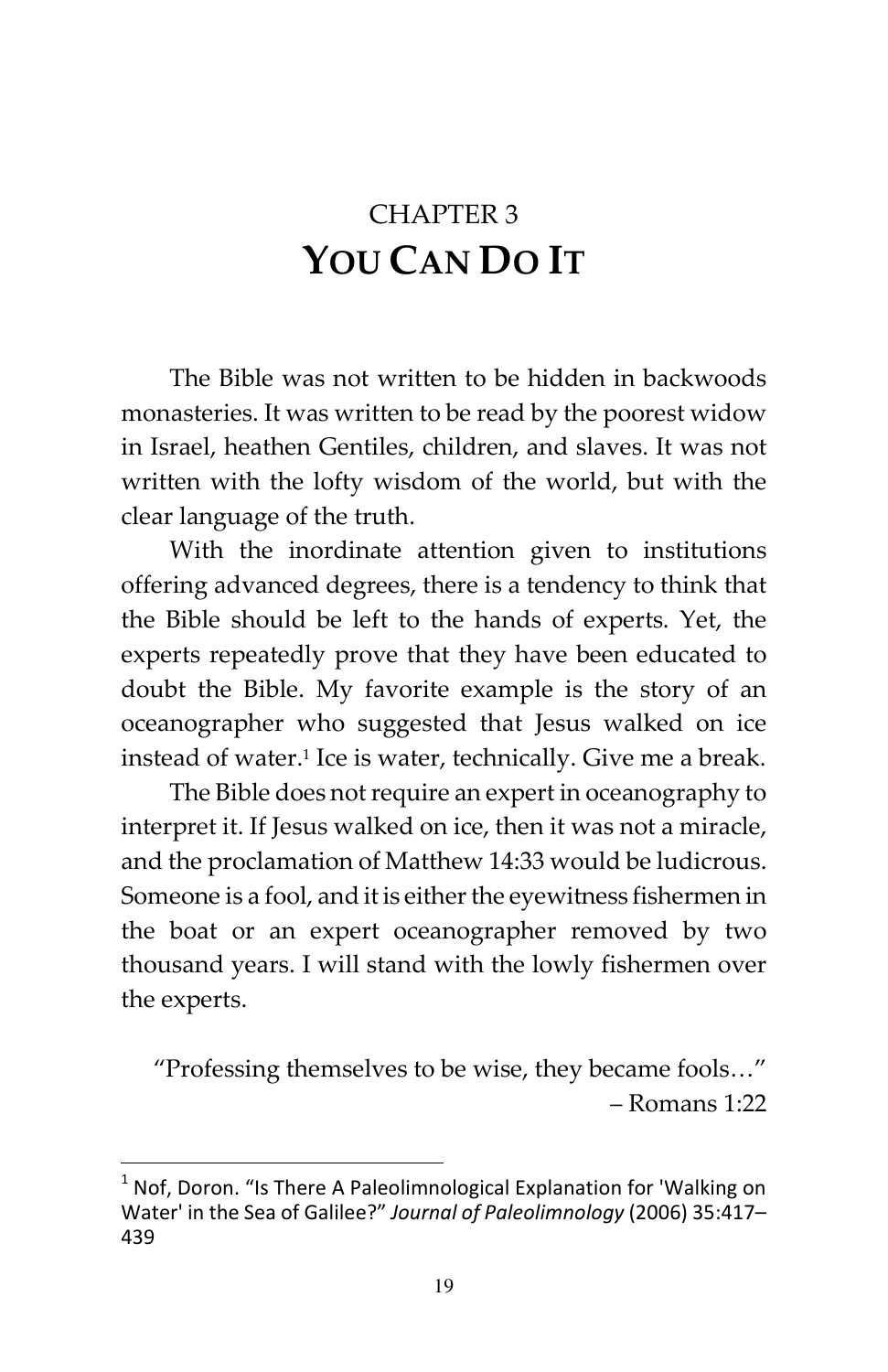"… your faith should not stand in the wisdom of men, but in the power of God. " – 1 Corinthians 2:5

#### YOU DO NOT NEED A PH.D.

l

You have the words inspired by the mouth of God on your bed stand. You do not need a Ph.D. to read and understand your Bible. Right division is proof of this. When you learn how to rightly divide, people think you went to seminary. Instead, you simply understand the Bible as it was intended. He inspired it for your everyday use, not for archiving in a museum or to have its word-forms catalogued for linguistics departments worldwide.

The best and most important use of the Bible is when you pick it up to understand its teachings about God, the world, and salvation. This seems to be lost in the halls of academia. Mere Bible belief is foolish to the "scholar" who must confirm, verify, and explain away its truths with their own libraries of knowledge.

"But we preach Christ crucified, unto the Jews a stumblingblock, and unto the Greeks foolishness;"

– 1 Corinthians 1:23

We need more of Tyndale's ploughboys to respond to the strained doctrine of the scholars.<sup>2</sup>

 $2\ ^2$  "Not long after, Master Tyndale happened to be in the company of a certain divine, recounted for a learned man, and, in communing and disputing with him, he drove him to that issue, that the said great doctor burst out into these blasphemous words, "We were better to be without God's laws than the pope's." Master Tyndale, hearing this, full of godly zeal, and not bearing that blasphemous saying, replied, "I defy the pope, and all his laws;" and added, "If God spared him life, ere many years he would cause a boy that driveth the plough to know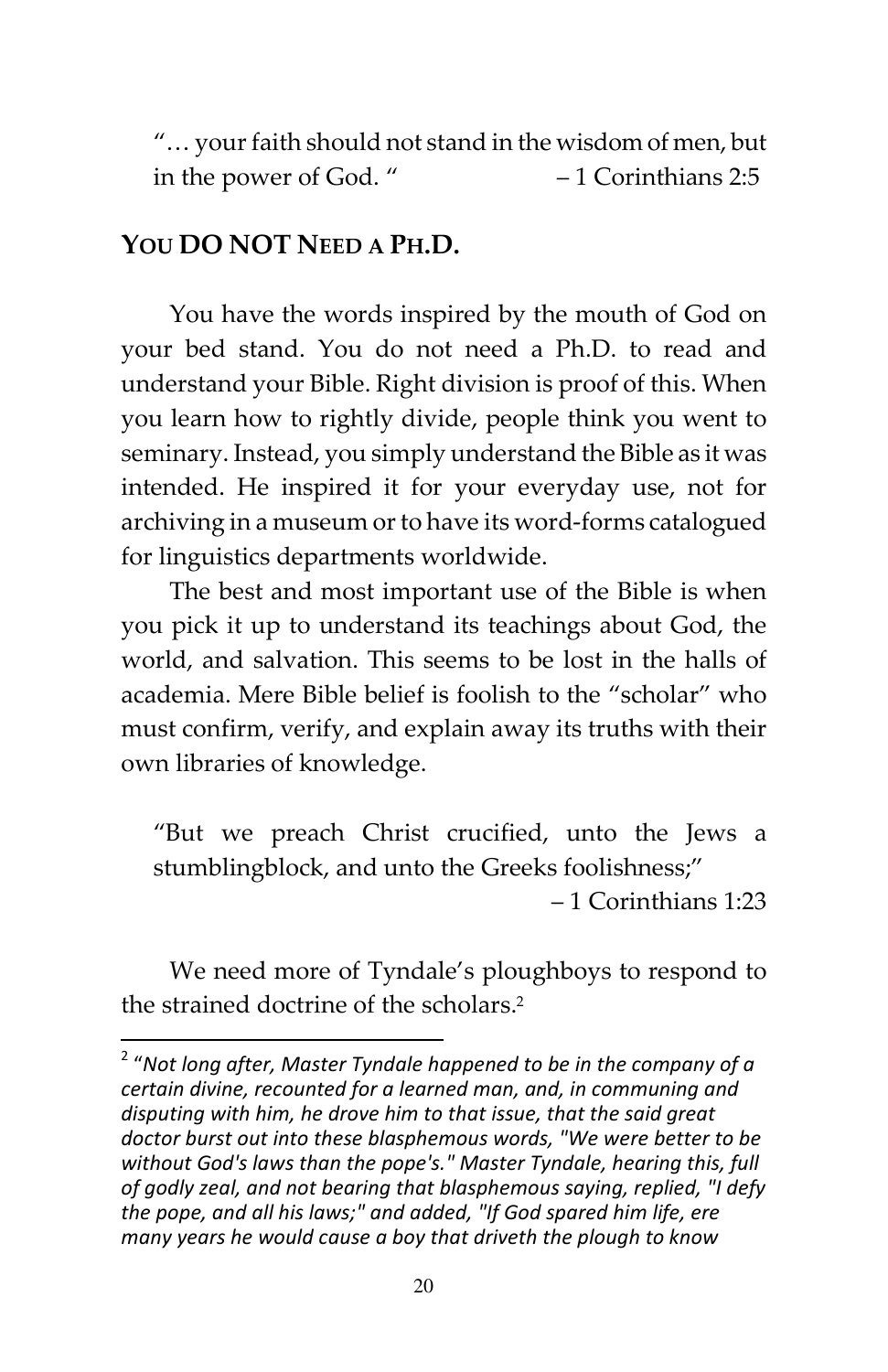#### YOU CAN COMPREHEND

Holding a perfectly preserved copy of God's words, we are in the position to study for ourselves. Gone are the days when it was illegal to read the Bible and its words could only be spoken in another language by a priest class.

Nothing separates you from attaining God's wisdom except a little bit of work (2 Tim 2:15). An ounce of faith and God's words are worth more than a thousand degrees of authority. Do not ever let a scholar or self-proclaimed expert stand in the way of your faith in the Bible. They have no more authority than truth gives them.



#### THEOLOGY VS. BIBLE STUDY

 $\overline{\phantom{a}}$ 

Many people think study of theology is study of the Bible, but they are often different. Do not be fooled. The pursuit of theology has caused many in the church to become followers of theologians and theological systems instead of students of God's word. Out of fear of sounding too preachy, dogmatic, or like one of those "Bible nuts" that quotes scripture, theology is used as the tool of choice to address problems in and out of the church.

Replacing the Bible with Theological Studies replaces the pillar of the truth with ivory towers and the ground of the truth with the sacred ground of seminaries. As a result, for many, the Bible is a closed book. They are told it should not

more of the Scripture than he did." Fox's Book of Martyrs, chapter 12. [\[http://www.ccel.org/f/foxe/martyrs/fox112.htm\]](http://www.ccel.org/f/foxe/martyrs/fox112.htm])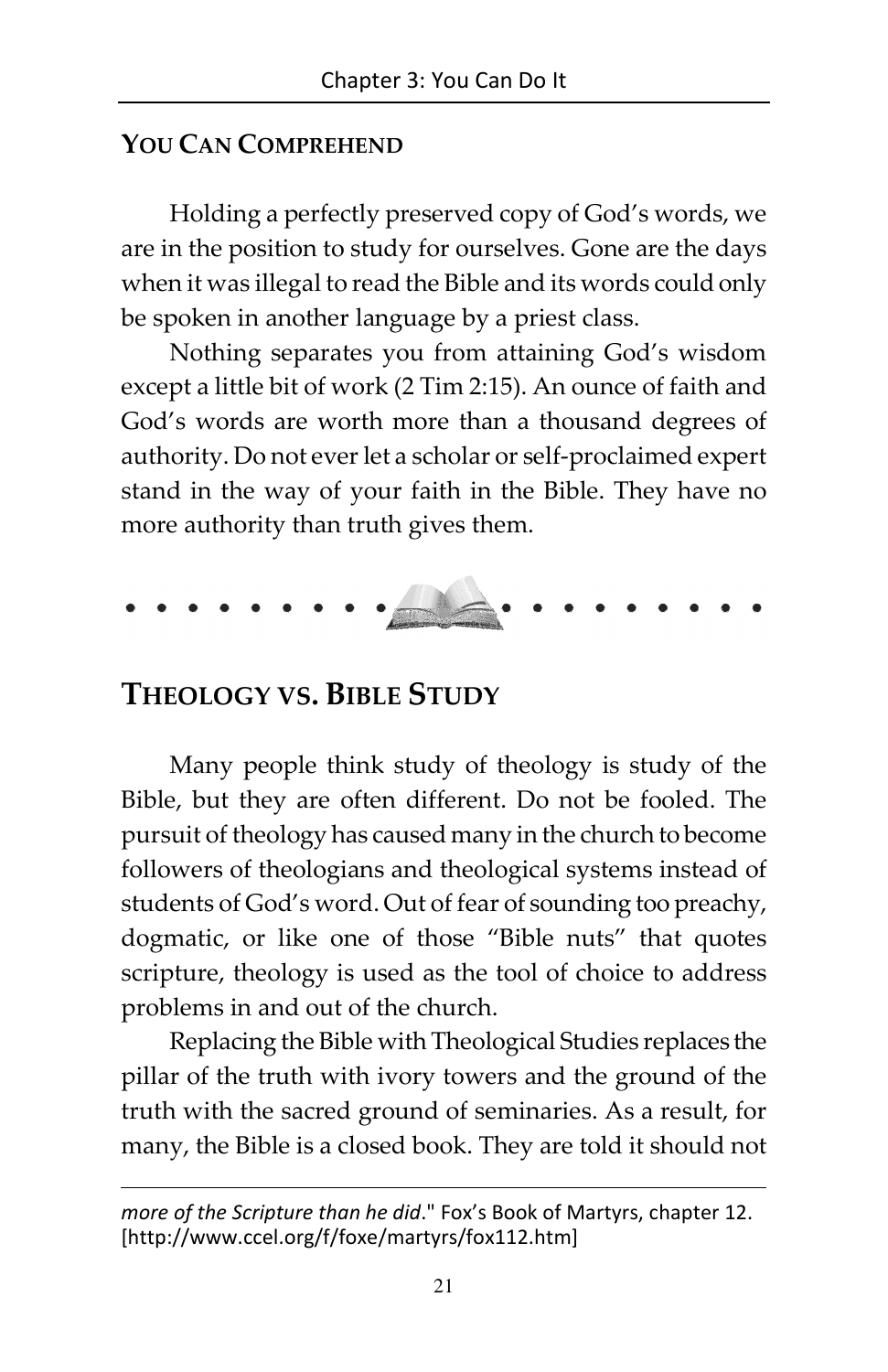be understood except by the theologically trained, ordained, and accredited.

Theologians pride themselves in their knowledge of philosophy, religious traditions, and the opinions of other theologians.

"Beware lest any man spoil you through philosophy and vain deceit, after the tradition of men, after the rudiments of the world, and not after Christ."

– Colossians 2:8

The Bible was not given for theologians. It was given for every man to understand. It does not require the wisdom of the world, but it does require we study it.

#### THE DIFFERENCE

\_\_\_\_\_\_\_\_\_\_\_\_\_\_\_\_\_

There is a difference between studying theology and studying the Bible:

Theology asks questions like, "Does God exist?"

The Bible says, "In the beginning God created the heaven and the earth," and never questions God after that (Gen 1:1).

Theology wonders, "If God intervenes, then why is there evil in the world?"

The Bible says that by one man sin entered, and that God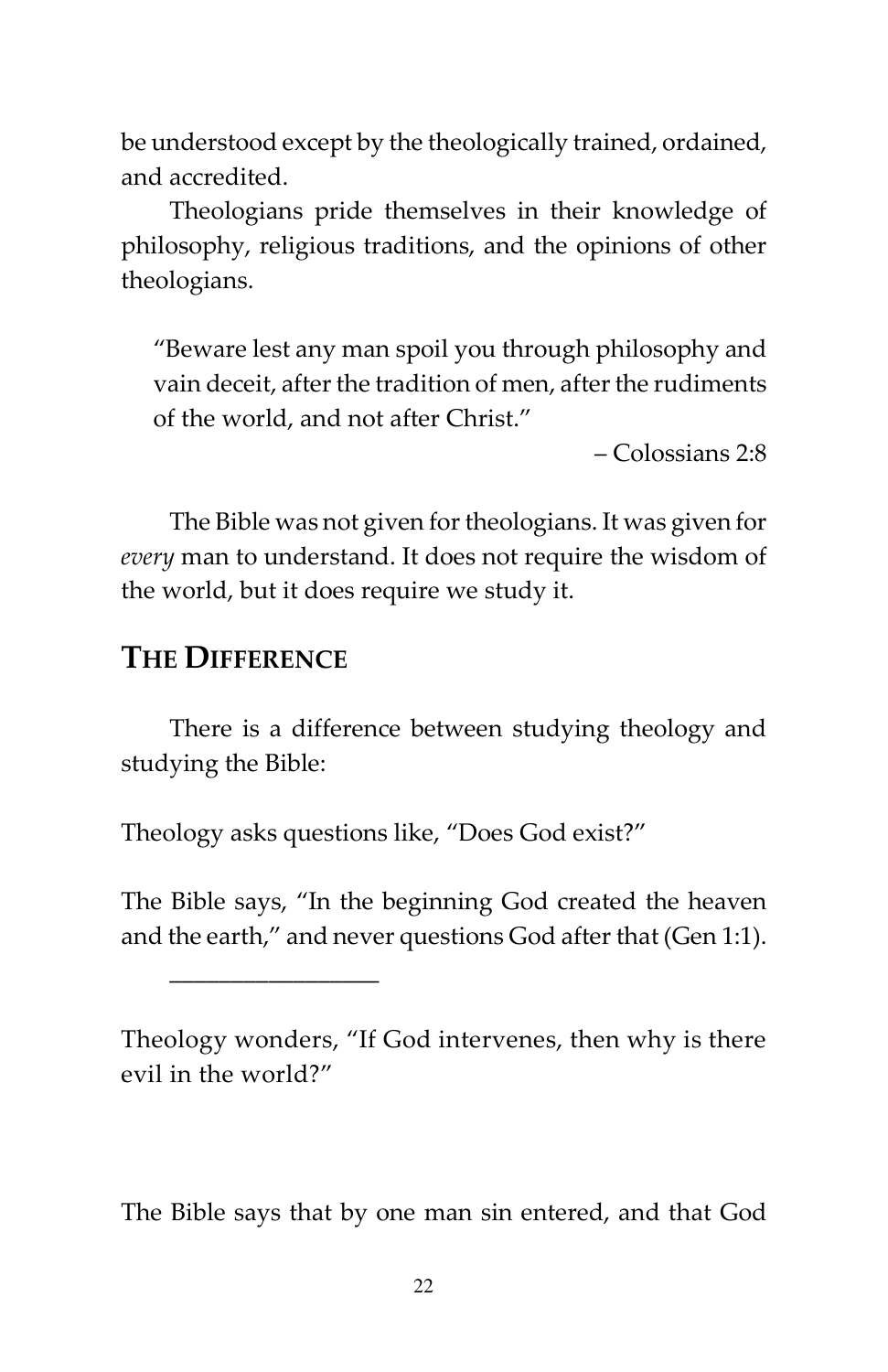manifest in the flesh commended his love toward us by dying for our sins (Rom 5:8-12).

Theology rhetorically states, "What is truth?"

The Bible quotes Jesus as saying, "I am the way, the truth, and the life: no man cometh unto the Father, but by me" (John 14:6).

\_\_\_\_\_\_\_\_\_\_\_\_\_\_\_\_\_

\_\_\_\_\_\_\_\_\_\_\_\_\_\_\_\_\_

\_\_\_\_\_\_\_\_\_\_\_\_\_\_\_\_\_

\_\_\_\_\_\_\_\_\_\_\_\_\_\_\_\_\_

\_\_\_\_\_\_\_\_\_\_\_\_\_\_\_\_\_

Theology raises uncertainties and studies them.

The Bible makes us certain: "That I might make thee know the certainty of the words of truth" (Prov 22:21).

Theology debates whether our future is predetermined or decided by our free will.

The Bible says, "but now [God] commandeth all men every where to repent" (Acts 17:30).

Theology argues whether men who have never heard the gospel can be saved.

The Bible says, "It pleased God by the foolishness of preaching to save them that believe," and "how shall they hear without a preacher?" (1 Cor 1:21, Rom 10:14).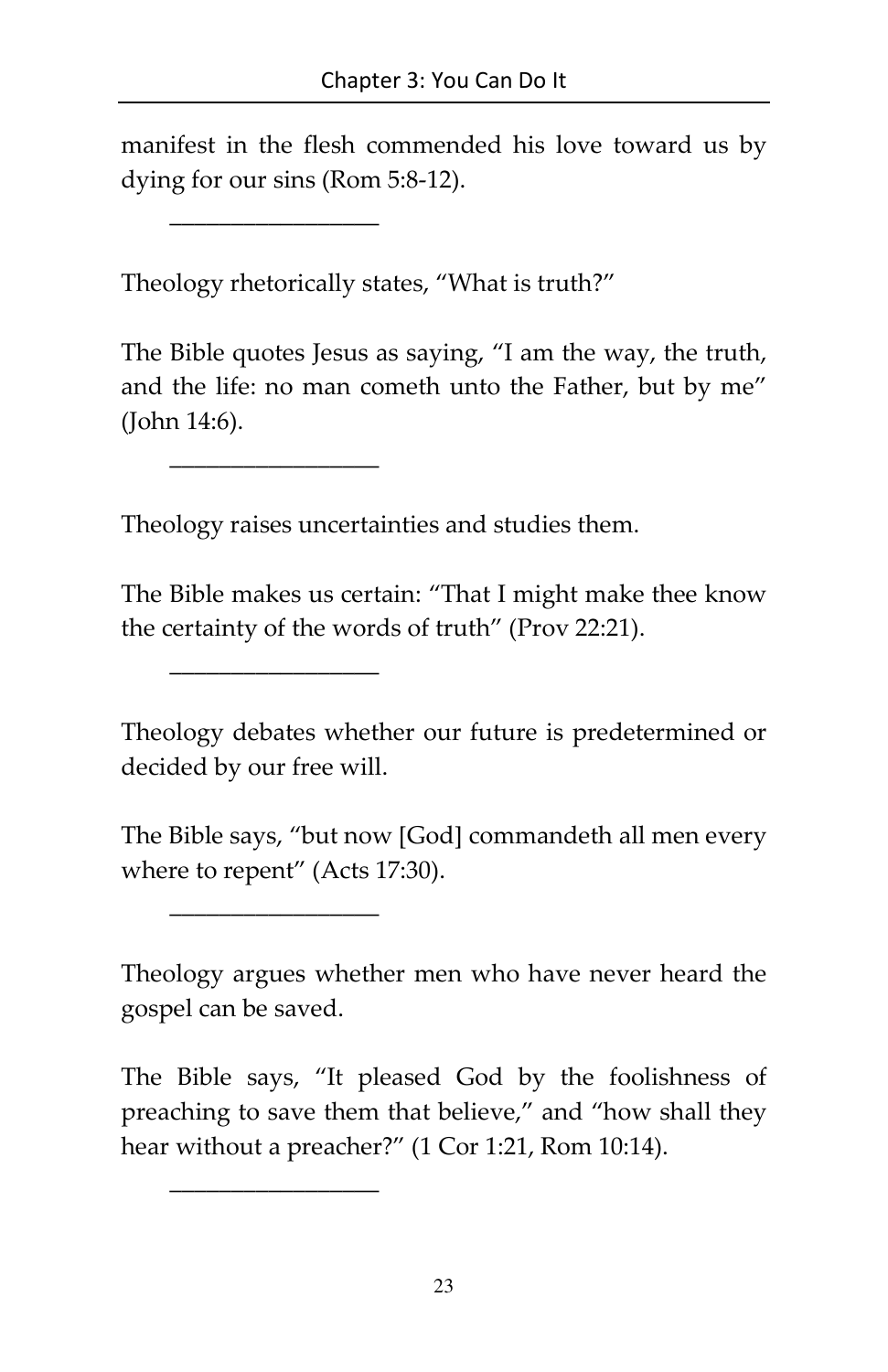Theology does not preach.

\_\_\_\_\_\_\_\_\_\_\_\_\_\_\_\_\_

The Bible must be preached to be believed (Rom 10:17).

Theology is more palatable to unbelievers and skeptics.

The Bible will not work effectually in those who do not believe (1 Thess 2:13).

Theology can often change.

\_\_\_\_\_\_\_\_\_\_\_\_\_\_\_\_\_

\_\_\_\_\_\_\_\_\_\_\_\_\_\_\_\_\_

\_\_\_\_\_\_\_\_\_\_\_\_\_\_\_\_\_

The Bible never changes (Isa 40:8).

Theology is man's word about God.

The Bible is God's word to man (2 Tim 3:16).

The mind of a wise man is required to study theology.

The mind of God is required to study the Bible (1 Cor 2:12-16).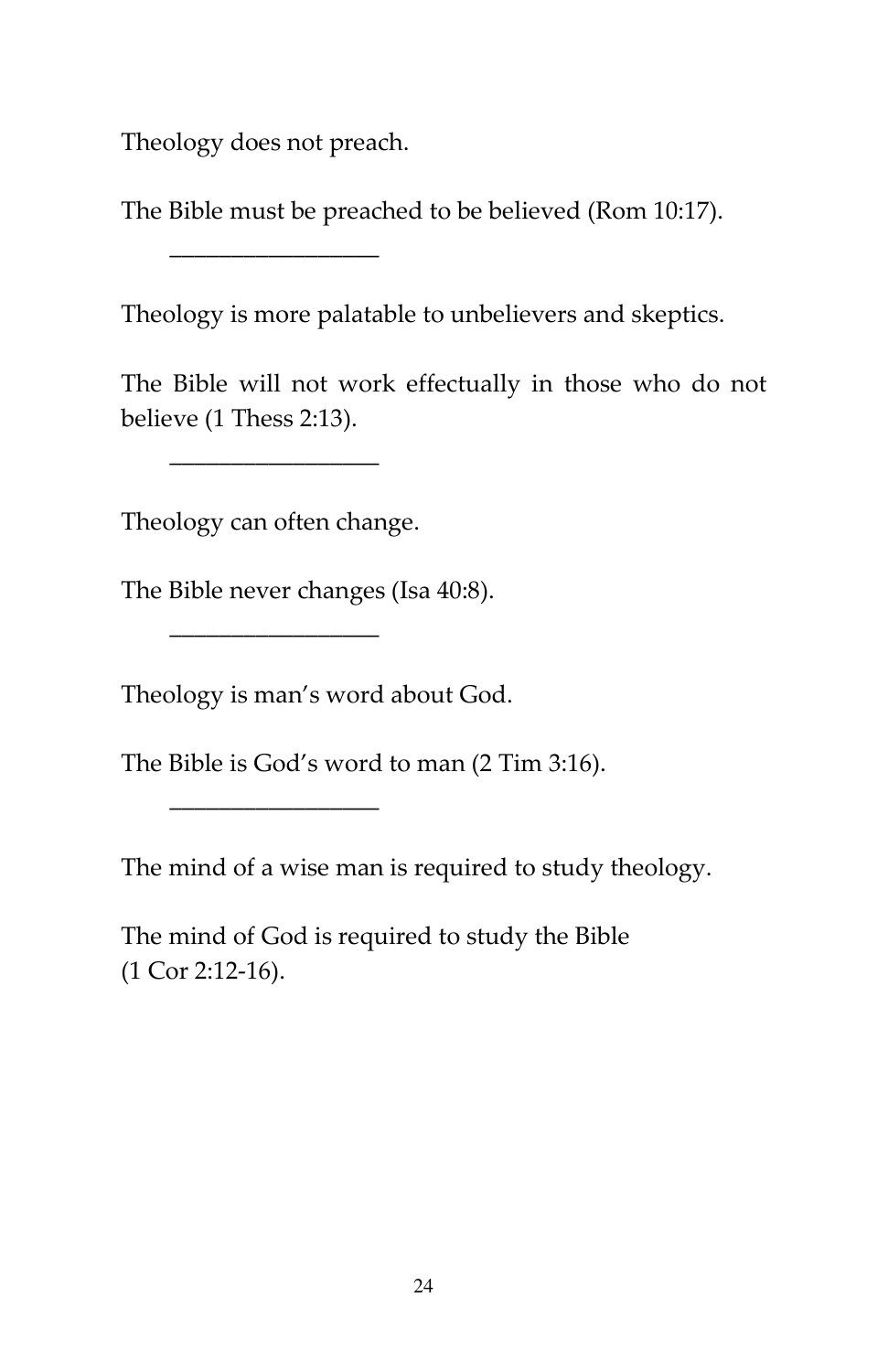#### Part II

#### <span id="page-34-0"></span>UNDERSTANDING RIGHT DIVISION

"Study to shew thyself approved unto God, a workman that needeth not to be ashamed, rightly dividing the word of truth." - 2 Timothy 2:15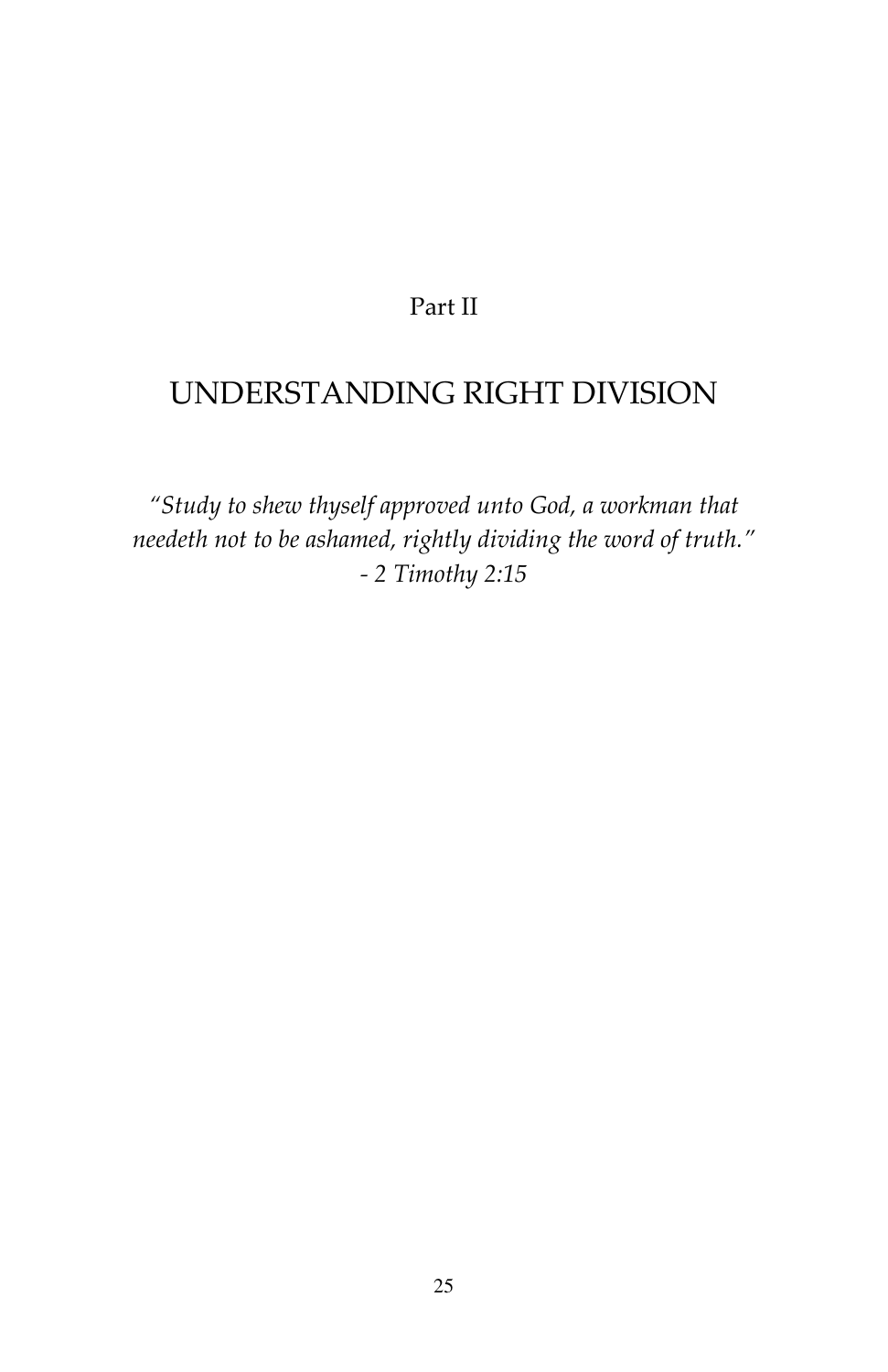# <span id="page-35-0"></span>CHAPTER 4 APPROACHING SCRIPTURE

Eating lobster is an exercise of faith. You order it believing you will get succulent, meaty seafood, but what you see is a shell-covered crustacean and a mallet to make sure it is dead. Where's the meat? It's in there, but it takes some work to find. If you try to bite into it immediately, you can break your teeth.

The same result occurs if you try to dig into your Bible without first rightly dividing. You want to enjoy the pleasures of God's word but end up choking on passages that are not about us.

"But there is so much in the Bible that is not about me. Where is my meat?"

And so it is with lobster: when you are done with the meal, there are more inedible bits on the plate than meat that you ate. But the meat is very good. You cannot enjoy lobster unless you know to crack it open and find the meat. And so it is with the Bible.

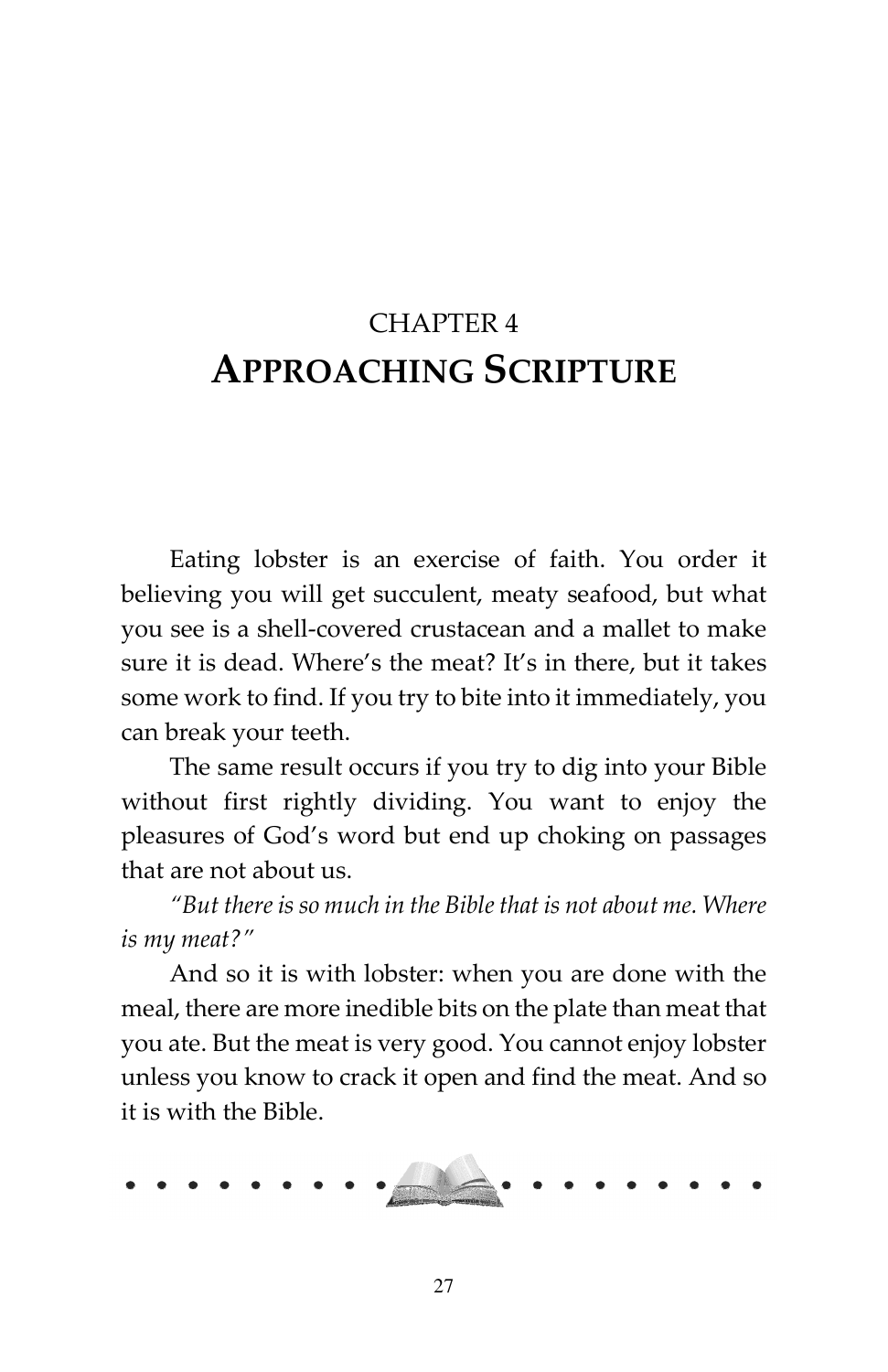# WHY YOU THINK THE BIBLE IS HARD TO UNDERSTAND

The reason most people think the Bible is too hard to understand is that they do not rightly divide the word of truth. This means they think that every verse in the Bible is written for their obedience and personal application.

God revealed his law in the Bible. Yet one place tells us that we are subject to it, while another tells us those who desire to teach it now are vain (Deu 32:47 and 1 Tim 1:6-7).

In one verse circumcision is a matter of salvation, while on another page it voids the cross of Christ (Gen 17:14; Gal 5:2)!

What about the Sabbath day? In one section it is a commandment. In another, the Lord of the Sabbath supersedes it. Yet in another, we are not to let anyone judge us about it (Exo 20:10; Mat 12:2-8; Col 2:16).

Is our justification based on our works or not? (Rom 4:5; James 2:24)

It is no wonder the Bible can be confusing. Confusion is compounded when preachers do not rightly divide. It is easy to see through pastors and teachers making excuses, avoiding, or distorting the passages in attempt to reconcile them. If only they knew how to rightly divide, all of these confusions would become clear.

In all these examples, it could be said the confusion is created by what Paul wrote in his epistles. There is a reason for that: the Lord Jesus Christ gave a special revelation to the Apostle Paul. This revelation contained a previously unknown message of hope and salvation among the Gentiles and explains why what Paul teaches is so different from what is found elsewhere in scripture (Col 1:25-27).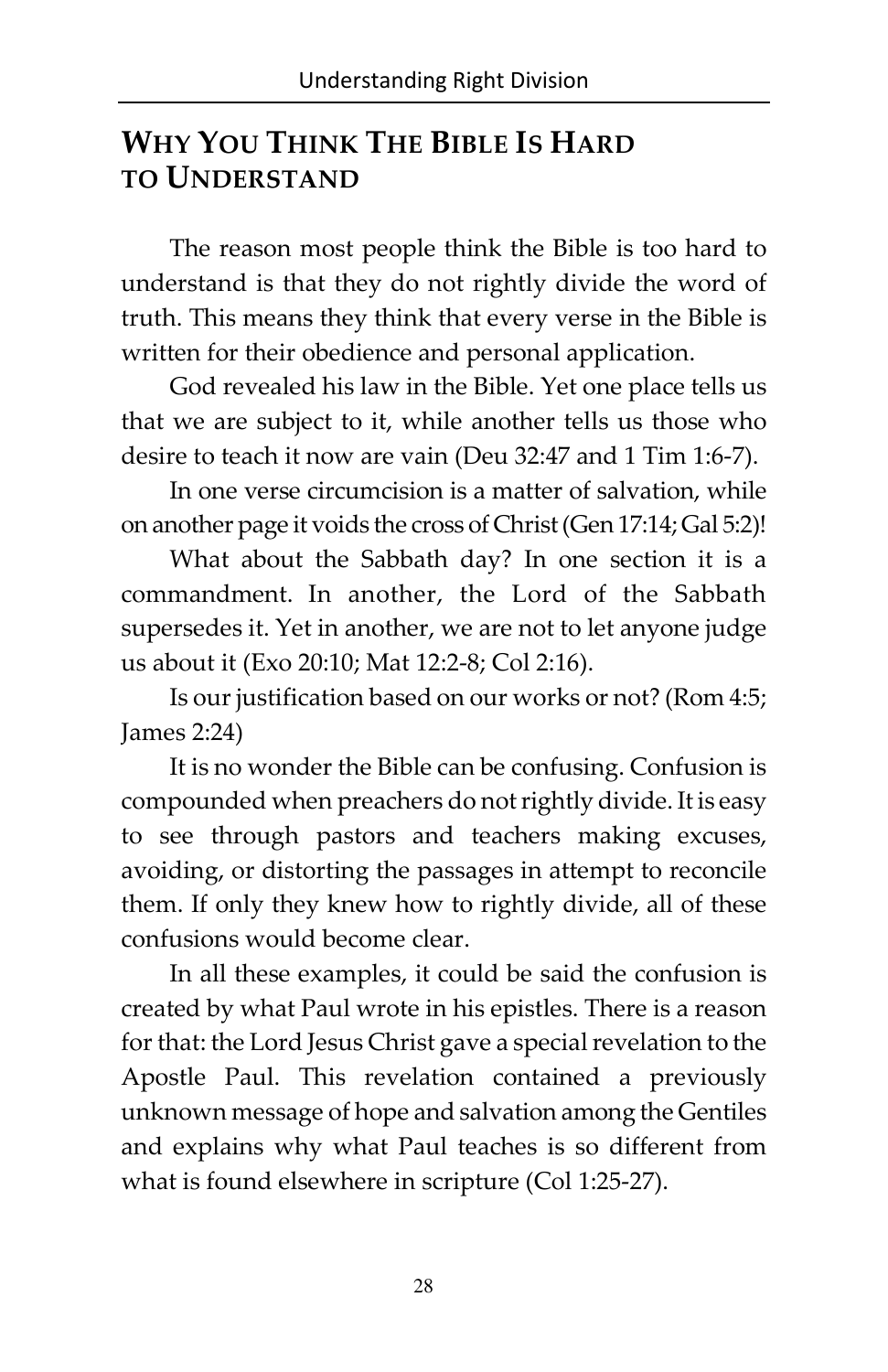This dispensation of the Lord given to Paul is called a mystery and is distinct from the information found in the law and the prophets (Eph 3:3-5). When we separate or draw a line of division between God's information in prophecy and his mystery information now revealed to Paul, we begin to see how the entire Bible fits in God's eternal purpose.

The instructions for the church today are found in Paul's doctrine, the preaching of Jesus Christ according to the revelation of the mystery (2 Tim 2:7). Without rightly dividing prophecy from mystery, the Bible can be hard to understand.

### THREE KINDS OF BIBLE APPLICATION

It is necessary in Bible lessons to have an application. Without it, the lesson has no practical benefit. There are three kinds of Bible application. Ignoring any of them can lead to misunderstanding.

#### #1: HISTORICAL APPLICATION

The Bible is accurate in all of its descriptions of people, places, events, and words. It is truly inspired by God. Any question of the Bible's inerrancy must be answered using a form of historical application. Apologists and students of prophecy place their application emphasis here, but any application of the Bible must believe the Bible to be factual or it will not be based in reality.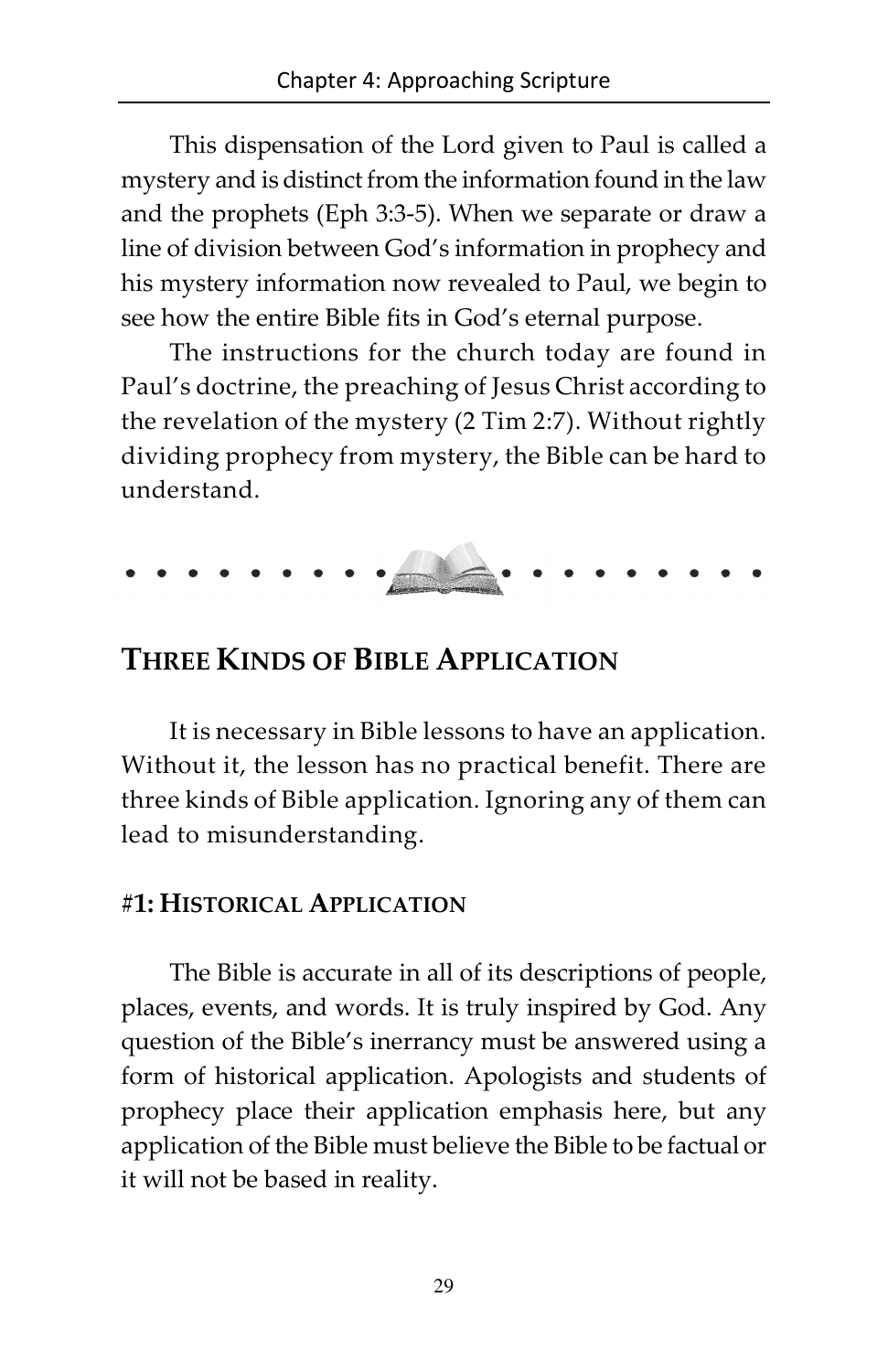Bible belief, as a true record of God's inspired words, engenders faith. Without this historical truth, the Bible becomes an imaginative man-made storybook filled with anachronisms.

Overemphasizing the historical application can lead to a scientific approach to the Bible that appears cold and distant. The historical application is important in our study of every passage of the Bible but must be accompanied by spiritual and dispensational applications.

#### #2: SPIRITUAL APPLICATION

In the Bible alone we learn about God, his character, holiness, and anything that has virtue. The spiritual application allows us to grow in godliness. Any question of what is good must be answered using a form of spiritual application. Many devotionals and moral literature use this application to communicate good manners.

This application teaches us what it is like to walk in the Spirit. Without this spiritual instruction, believers revert to the works of the flesh and live a carnal life without a zeal for good works. The Bible becomes a book of general morality and is not meaningful.

Overemphasizing the spiritual application can lead to a bland or false spirituality that ignores doctrine and compromises the truth for the sake of unity. A spiritual application is useful for learning from all scripture but must be balanced by the historical and doctrinal applications.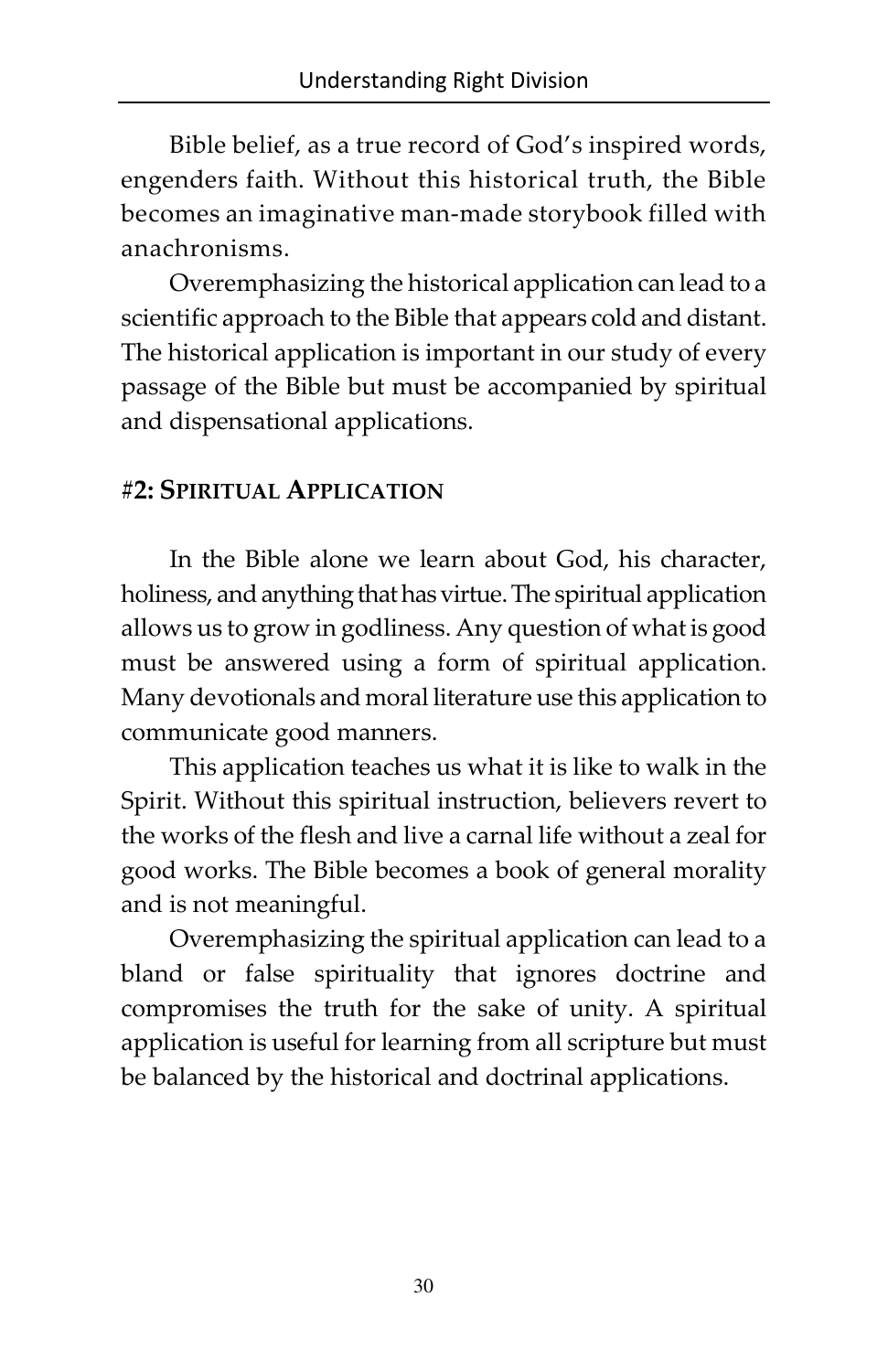#### #3: DOCTRINAL APPLICATION

The Bible is where we discover the instructions for our direct involvement in God's will. This type of doctrinal application is always subject to the context, which is why this application is sometimes called the dispensational application. This application asks, what is God telling me to do? What is God's will in this passage? Am I in the intended audience?

Active participation in any instruction from God must first consider the doctrinal application. Doctrinal applications are not popular since they require more study to know who is speaking and to whom and require avoiding doctrines that are not instructions to us. All scripture is profitable for doctrine, but not all doctrine is for our participation.

Without the doctrinal application the believer is confused about what God is telling him to do. Activities such as prayer, Bible study, holy days, and salvation become confusing. Right division encourages the doctrinal understanding of all of scripture and helps to eliminate the confusion.

It is hard to overemphasize this application since it is mostly absent from most Biblical application. When the doctrinal application ignores the historical or spiritual applications then it can produce heresies, pride, and bad manners.

Ignoring any of these three Bible applications can make the Bible unprofitable. All scripture is profitable, and using all three kinds of Biblical application makes it so.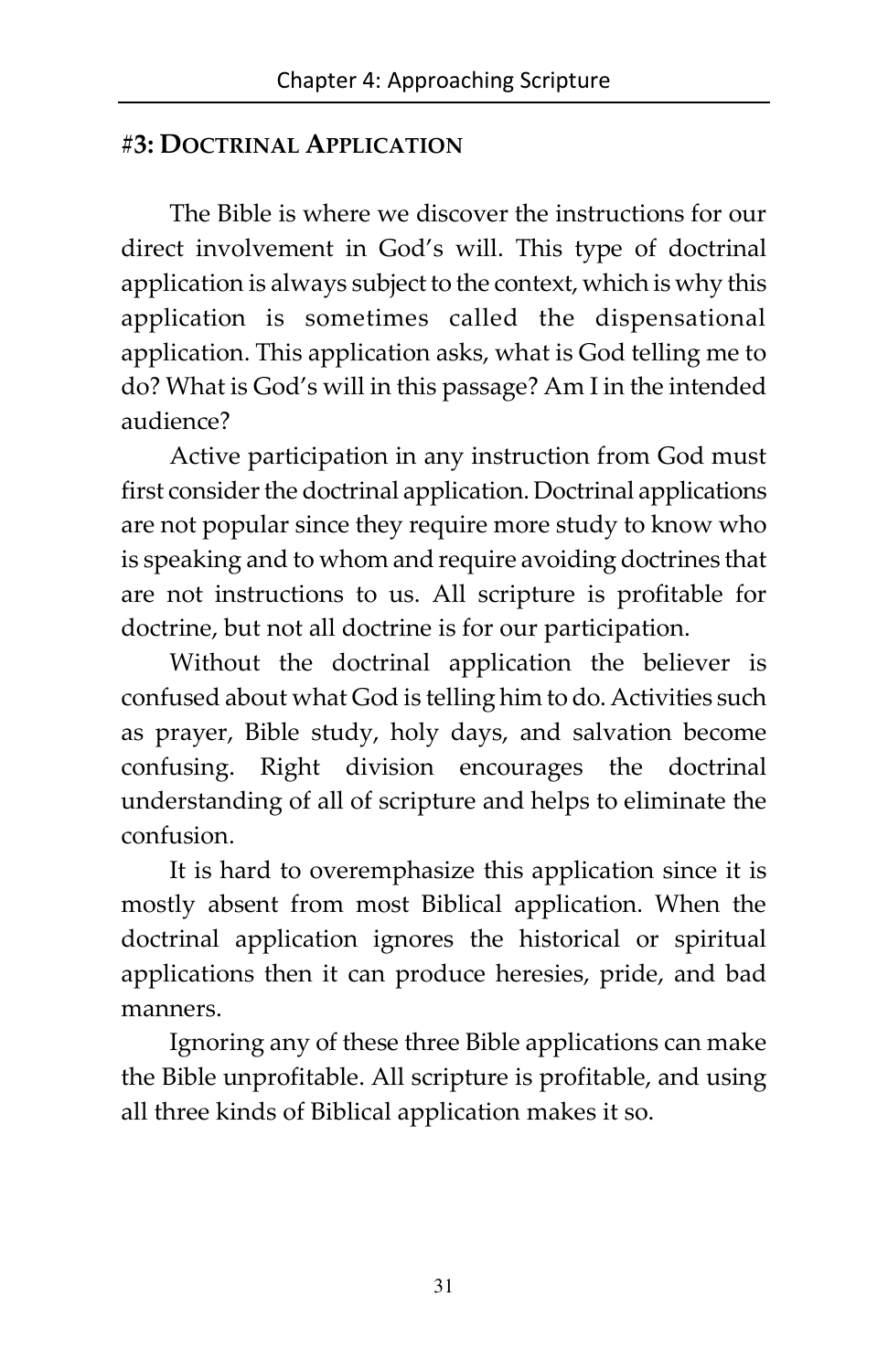# CHAPTER 5 FINDING INSTRUCTIONS

A traffic light gives contradicting instructions at the same time: one light is red, while another light is green. Both messages are right; neither is a mistake, because they are directed at cars on different roads.

We must know which instruction is given to us. Are we to stop, or are we to go? These contradicting instructions are given to certain people at certain places for certain times. We cannot just pick which color we want to obey. If the red light people were to follow the green light's instructions, there would be chaos, things would be confusing, and people would get hurt.

This same effect happens when we do not apply discernment in whether differing instructions in the Bible are written to us or to other people going a different direction.

# IS ALL THE BIBLE WRITTEN FOR US?

Contradictory instructions force us to choose to obey one or the other. This is where rightly dividing the word of truth becomes profitable.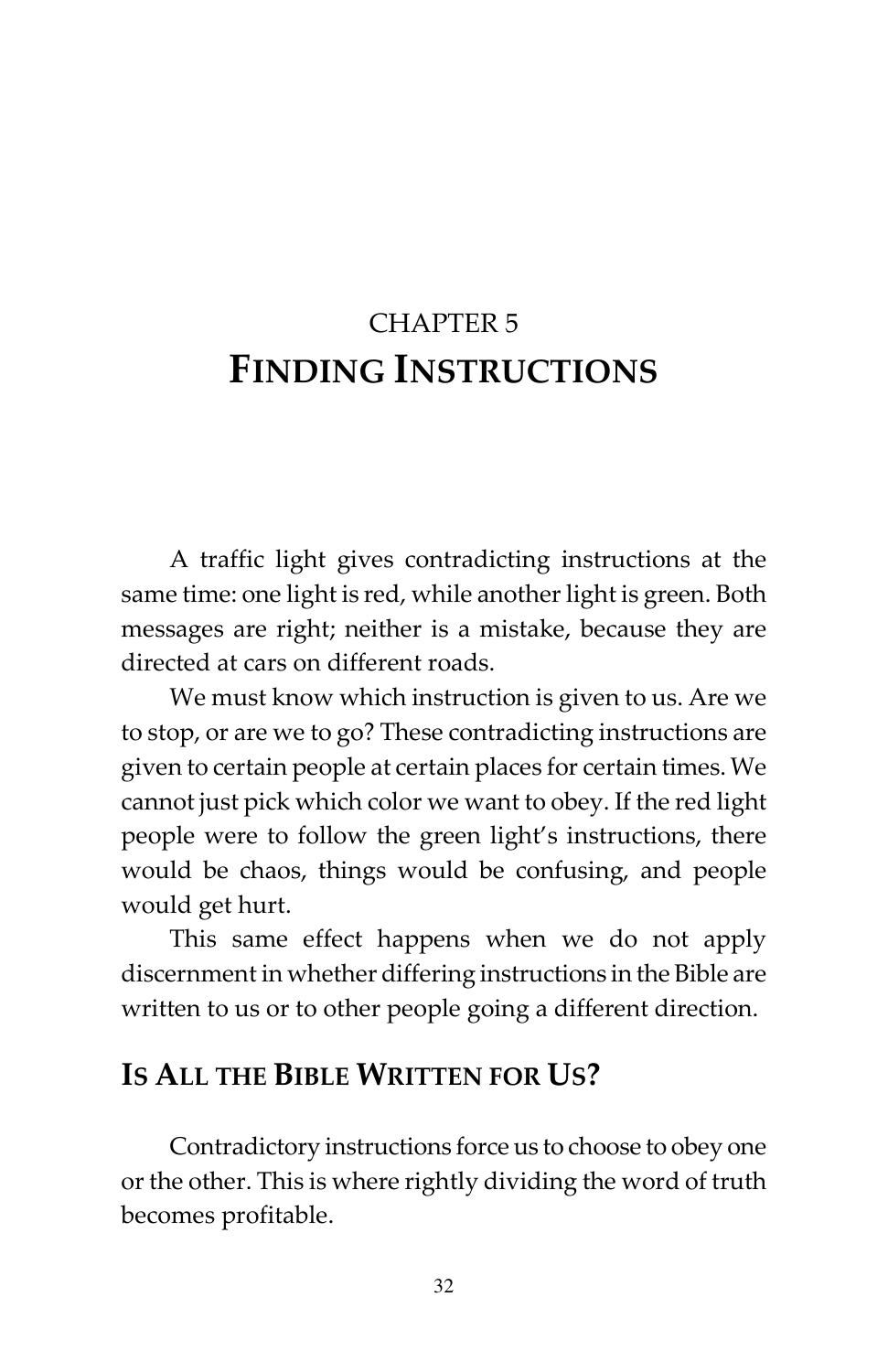Rightly dividing the word of truth does not remove any Scripture from our profit. God forbid we eliminate or ignore one word, syllable, or punctuation from the complete sacred text of God's perfect word!

Instead, right division is like dividing a book into its index or a speech into its outline. By separating the parts into their appropriate context, we are in a better position to understand the whole.

The entire Bible is written for us, but not every verse is addressed to us or written about us. All scripture is profitable, but not every passage is for our participation or obedience.

#### THE IMPORTANCE OF "ALL SCRIPTURE"

A popular attack on dispensational Bible study is to claim that it eliminates most of the Bible as applicable to us. Even many young dispensationalists develop a false fear of reading or applying truth from Old Testament passages. However, this is a misunderstanding of what it means to rightly divide the word of truth.

In no sense would students of the Bible be better off by ignoring certain books or rejecting books as beneficial for our profit and application.

"All scripture is given by inspiration of God, and is profitable for doctrine, for reproof, for correction, for instruction in righteousness…" – 2 Timothy 3:16

By right division, I mean acknowledging that the doctrine concerning the church today is found in Paul's epistles alone by the revelation of Jesus Christ. This dispensation given to Paul was hidden in ages past, kept secret since the world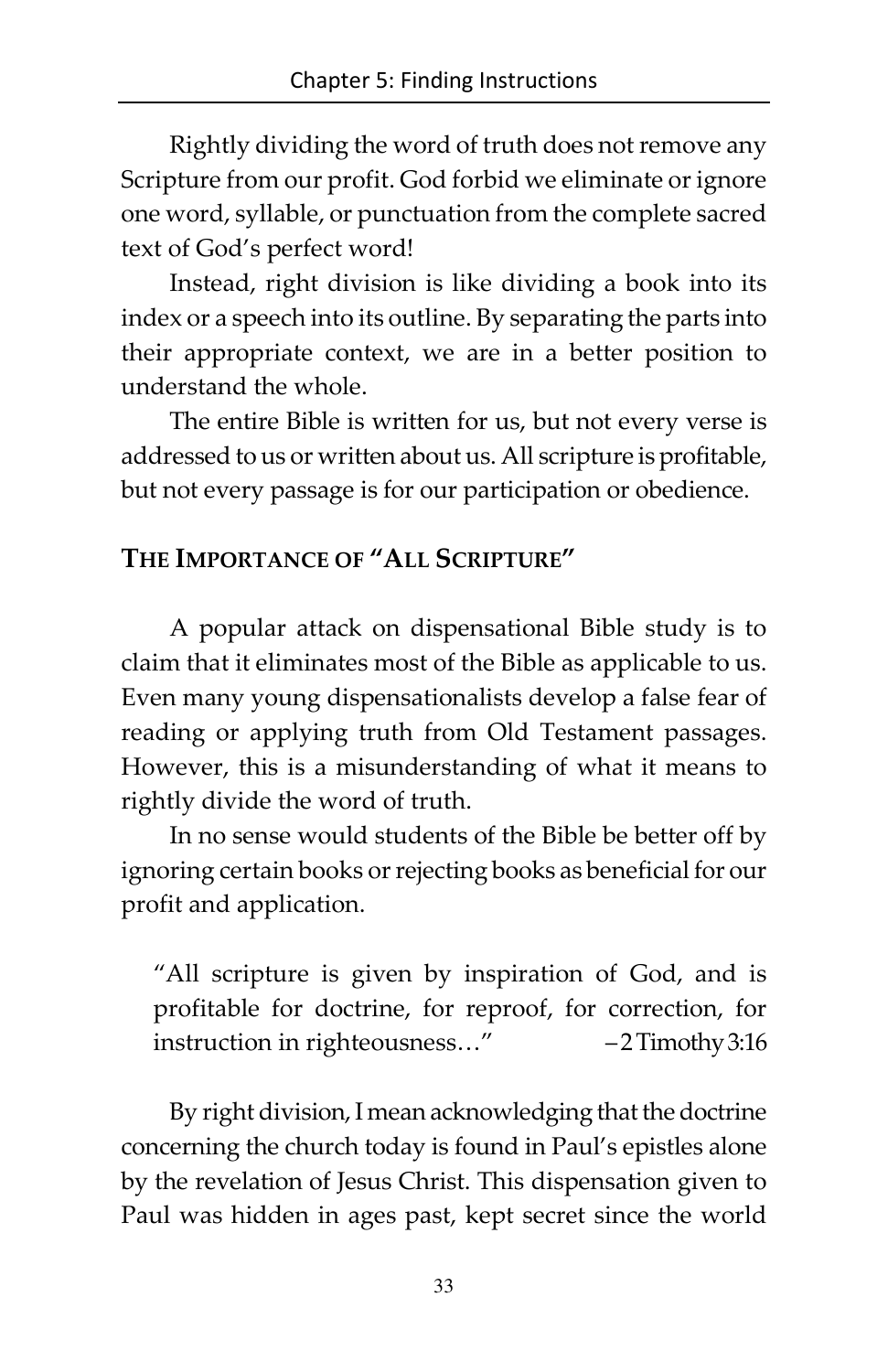began (Rom 16:25; Col 1:25-26; 2 Tim 2:7-15). That this mystery information was kept secret since the world began does not diminish the benefit that can be gained from the rest of the Bible.

How would we know sin if it were not by the law? (Rom 3:19; Rom 7:7; 1 John 3:4)

How would we know of imputed righteousness if we could not read what "Abraham our Father, pertaining to the flesh, hath found?" (Romans 4:1-3)

How would we fear examples of God's hatred toward unrighteousness unless we read about how Israel lusted after evil things in the wilderness and was overthrown? (1 Corinthians 10:6)

It is from our own apostle that we read that all scripture is profitable for our learning.

"For whatsoever things were written aforetime were written for our learning, that we through patience and comfort of the scriptures might have hope."

– Romans 15:4

These same scriptures give witness to the death and resurrection of Jesus Christ, which is essential to the gospel that we preach today (1 Corinthians 15:1-4)! It should be evident that every word in the Bible is written for our edification and profit.

#### RIGHT DIVISION

Right division allows us to understand difficult passages by acknowledging the intended audience may not be the church today. While every book and testament is written for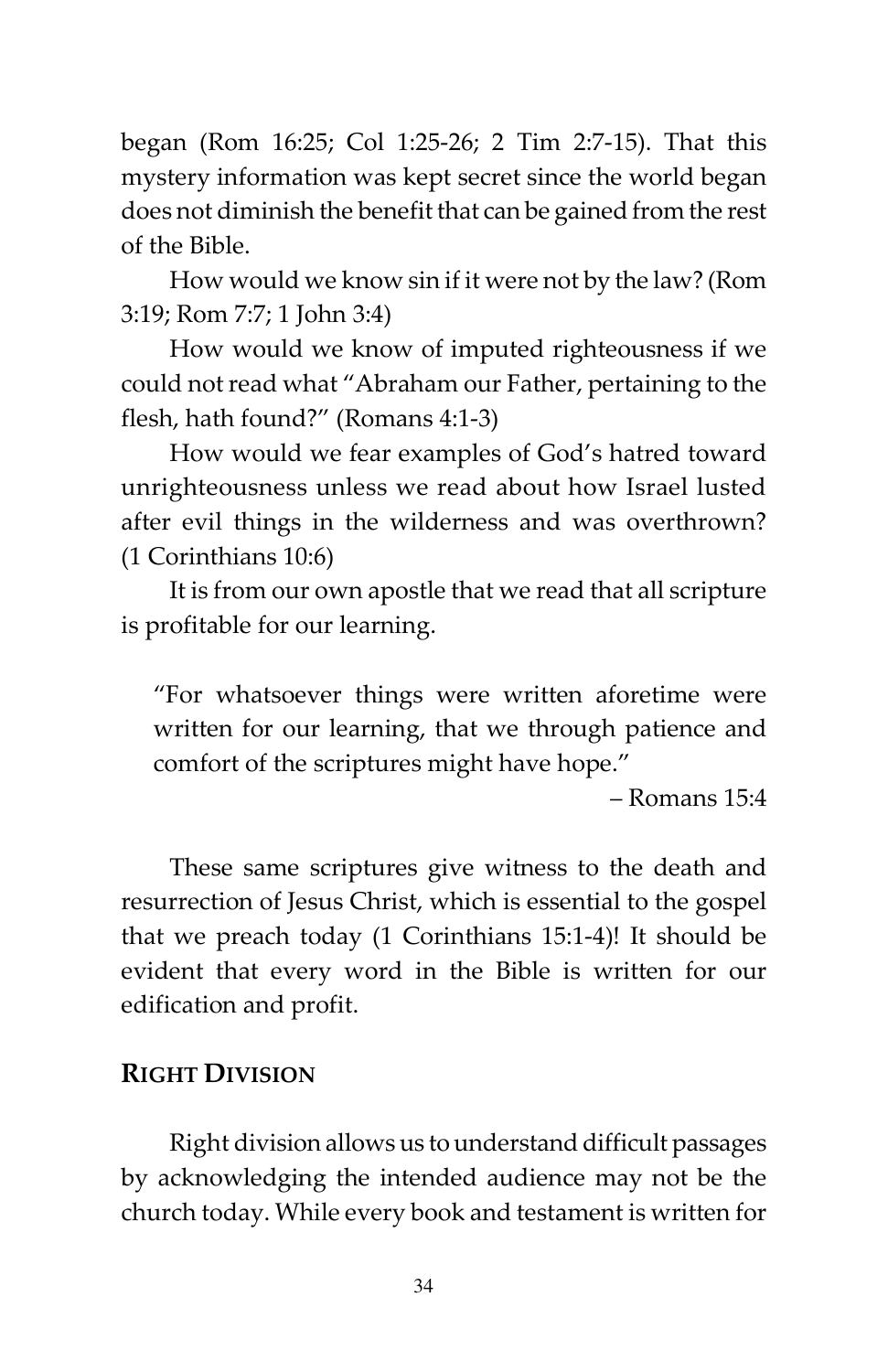us to learn from, not every book and testament is written to us for participation.

Surely we can agree that when God told Noah to build an ark, he was speaking to Noah and not to anyone in the mystery church revealed first to Paul. Once realizing the proper context and audience, we can understand the limits of its application. While we could learn the spiritual truths about Noah's example of righteous obedience or his faithful diligence in an evil world, we would be wrong to follow Noah and build an ark simply because it is in the Bible and "since God said it, I'm supposed to obey it."

This extreme example is intended to show the error of taking any verse of Scripture as instruction for us without first rightly dividing. We would be wise to interpret every passage in its dispensational context before applying its instruction to us.

Choosing not to rightly divide a passage into its dispensational context is the cause of much biblical confusion, error, and misinterpretation in the church. God did not write all scripture to us. Rightly dividing God's changing instructions to whom he gave them can cure the confusion.

#### CONSISTENT INTERPRETATION

Without right division, contradictions abound that force sincere Christians to pick some verses and ignore others, but how do they pick? If they do not rightly divide the mystery given to Paul from the purpose God has for Israel, on what basis do they choose?

Attempting to obey every instruction in the Bible outside of its dispensational context will produce contradictions. Often times, when Christians are asked why they pick one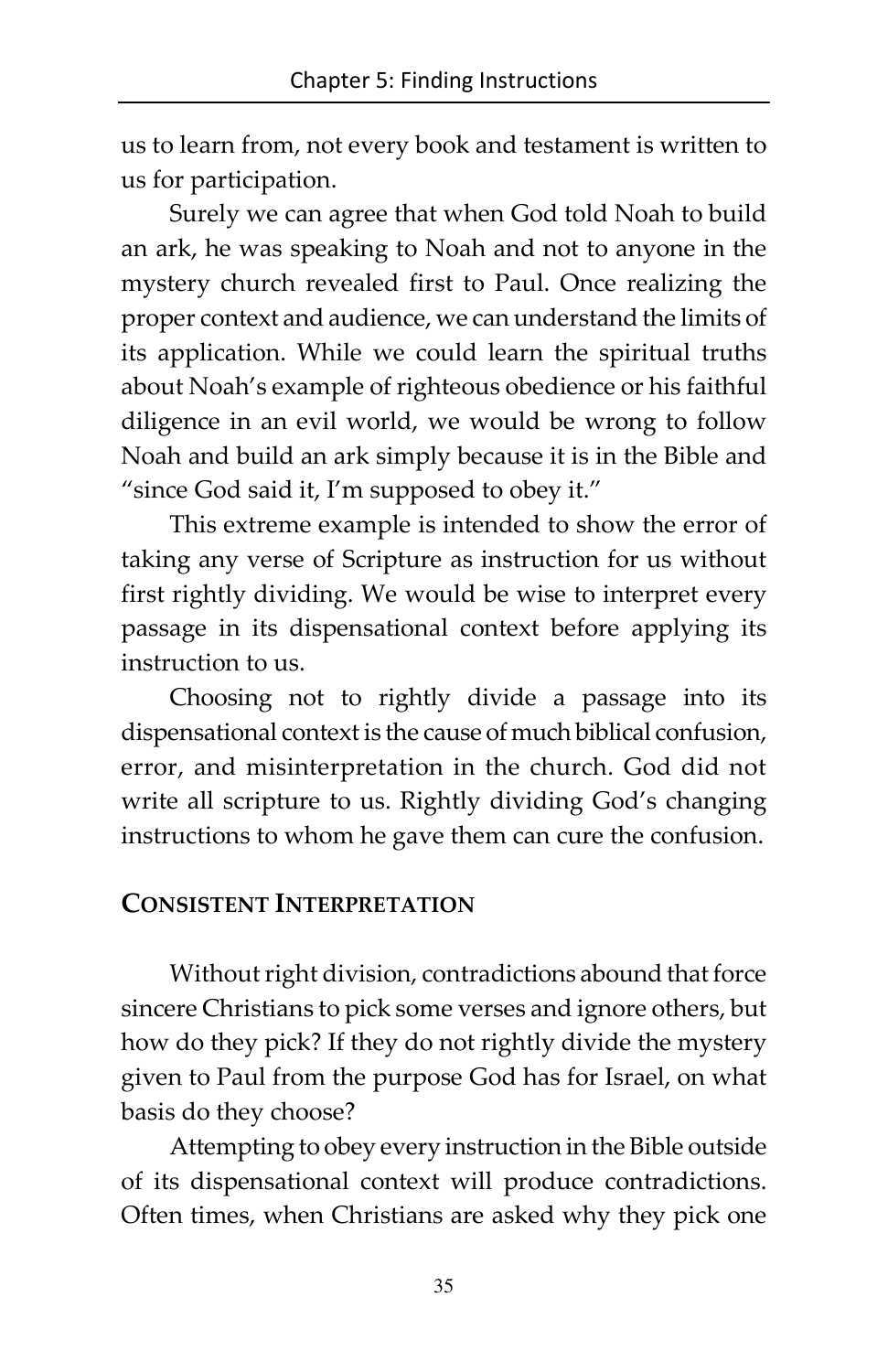verse and not the other, they ignorantly proclaim that every verse in the Bible should be obeyed equally. It is impossible to obey every command in the Bible at the same time. Therefore, what they say and what they do are very different.

As an example, concerning our zealous missionary efforts, do we go to Gentile nations to preach the gospel? Jesus told the disciples in Matthew 10:5 to "Go not into the way of the Gentiles," but in Acts 22:21 the same Jesus tells Paul to go to the Gentiles:

"Depart: for I will send thee far hence unto the Gentiles." – Acts 22:21

We cannot obey both instructions at the same time. The solution should be obvious: what Jesus told the disciples was not given to the apostle Paul to obey in his ministry. The question the church should be asking is whether we follow the Lord's instructions to the twelve disciples or the Lord's instructions to the apostle Paul. The answer is found in rightly dividing the word of truth.

If all scripture is going to be profitable, then it must be rightly divided. Not all scripture is written to us. If we pretend it is, then the scripture becomes unprofitable, contradictory, and the cause of hypocrisy.

Rightly dividing the word of truth allows us to see with clarity God's eternal purpose on every page as well as his specific instructions to us found in Paul's epistles.

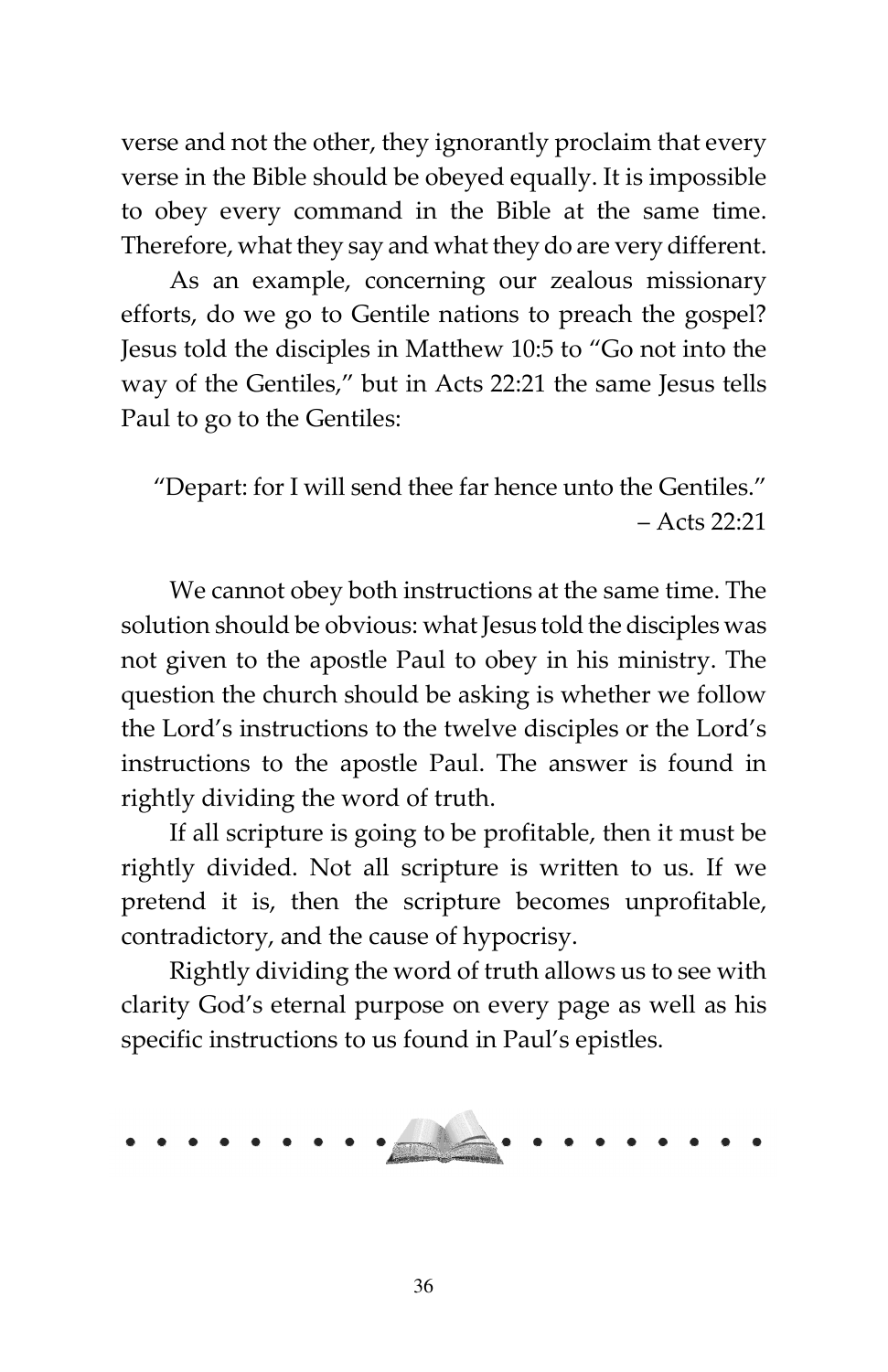# CHOOSING YOUR PART OF THE BIBLE

Though we might have a heart of submission to do anything the Lord instructs, it is impossible to do everything the Bible teaches. The Bible contains God's instructions to various people over the course of thousands of years. It is impossible to do everything the Bible says to do. No one ever has, because no one can.

Everyone must discern which part of the Bible is for their participation and then choose to obey *that*. Everyone must choose. Those who claim not to pick and choose are simply ignoring the differing instructions in the 66-book, inspired Bible. Which doctrinal camp you belong to will depend upon how you choose.

Mainline Christians may choose the red letters because they were the words of Jesus. Yet, was not all of scripture inspired by God (2 Tim 3:16)? Most of our chief doctrines are found in the black letters.

Pentecostals try to "do more" of the Bible and choose Acts 2 as their place of instruction. After all, the disciples had a ministry after Jesus' resurrection that began at Pentecost.

Dominionists desire to "take back America," and so they choose to use the dominion language of the law given to God's only nation: Israel.

Tithe-teachers who need some extra money in a recession choose to teach Old Testament curse passages to milk their members.

When churches try to "seek a vision" from God, they will strip a seemingly random verse from the Bible out of its context and use it as a driving force for some social action campaign. Why did they choose that verse? Instead of an objective reason, the answer is typically something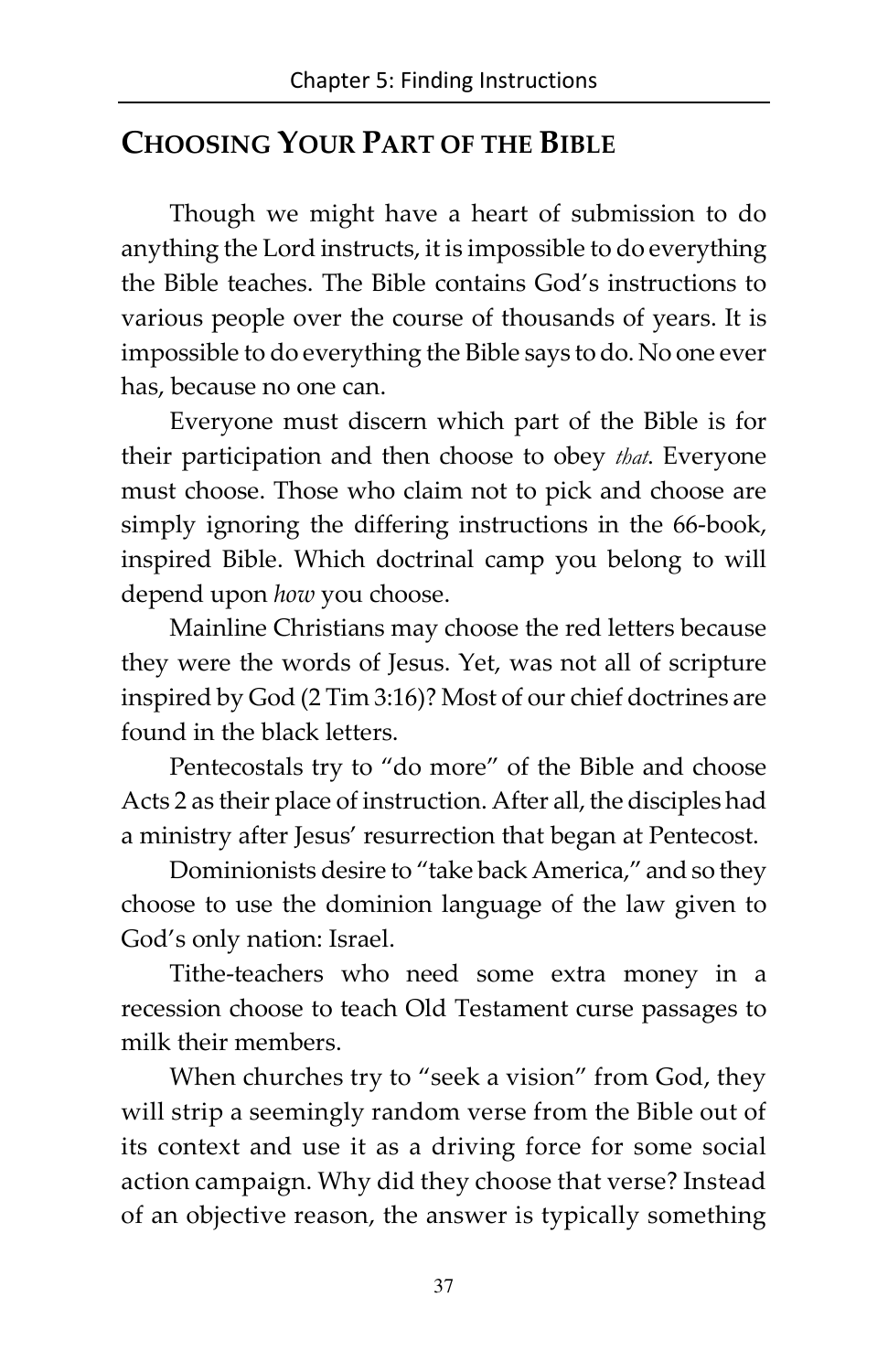mystical, subjective, and secretive such as, "the Lord led me," or "it was laid upon my heart."

#### HOW TO CHOOSE

How do we choose rightly and objectively? Instead of flipping the doctrinal coin, here is a better way:

After reading a passage of the Bible, ask, "Who is speaking?" There are times in the Bible that Satan's lies are recorded. Avoid participating in his lies. Secondly, ask, "To whom are they speaking? Do I fit in the audience?" God gave instructions to Isaiah to preach without clothes (Isa 20:2). You are not Isaiah, a prophet to Israel. Leave those instructions alone.

Finally, ask, "Are there any later instructions from the Lord that replace this instruction?" You will be amazed at the problems this resolves. Everyone divides or chooses which parts of the Bible they will obey. This method will help you to rightly divide.

#### THE BEST CHOICE

Asking these questions of Bible passages will lead you to one place: Paul's epistles. Jesus appeared to Paul and taught him the manifold wisdom of God (Gal 1:1 & 11; Eph 3:10). His epistles contain instructions from the Lord Jesus. While most of your Bible was written specifically to the nation of Israel, the Lord gave Paul instructions specifically for the Gentiles (Eph 3:1). He was titled the "apostle of the Gentiles" (Rom 11:13). You are in this audience.

The Lord Jesus revealed the mystery of himself to Paul after the red letters and after Pentecost. Paul claims to be the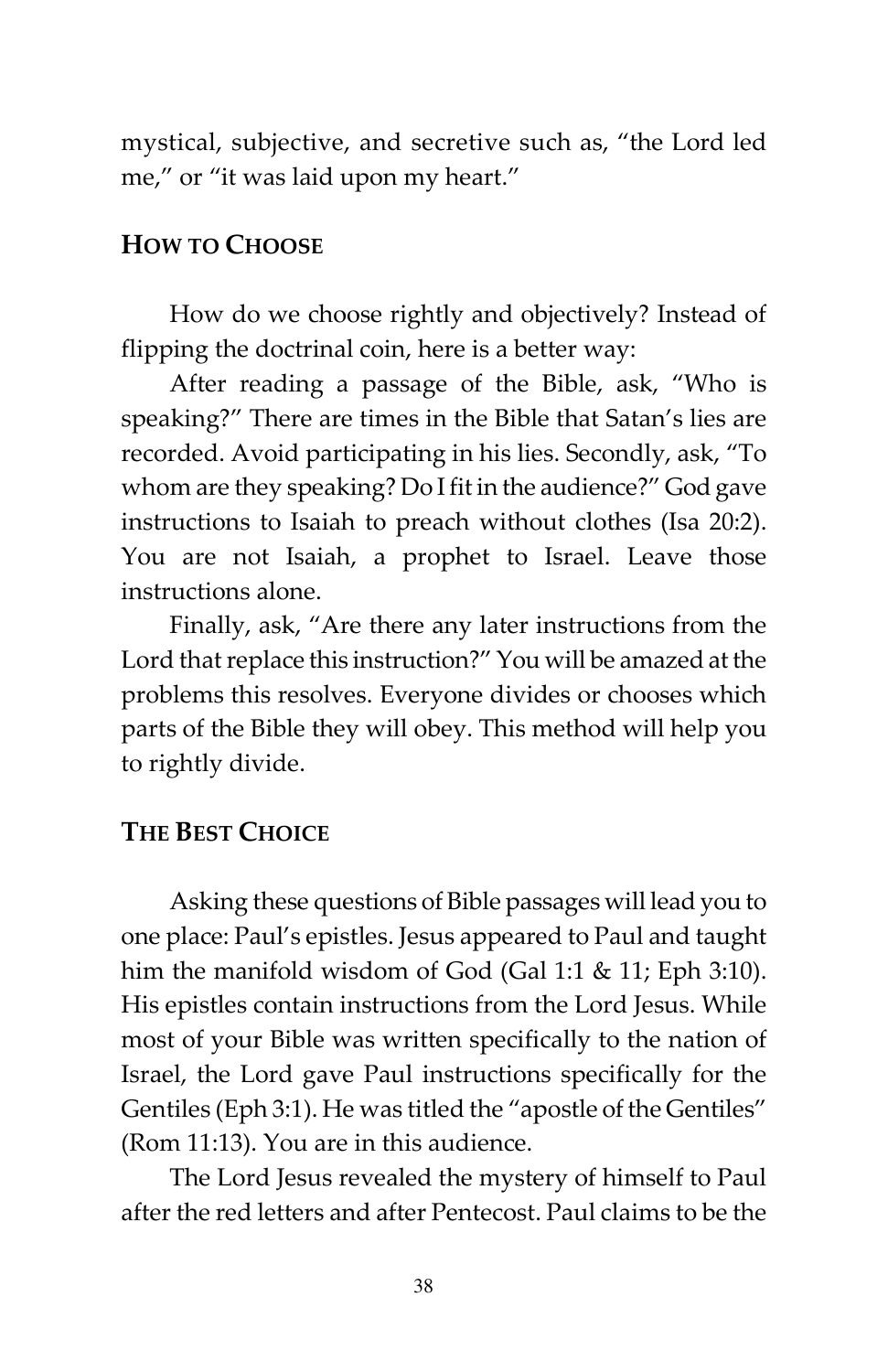last person to see the resurrected Lord (1 Cor 15:8). He was given the preaching of the cross and the gospel of the grace of God as a pattern for our present salvation (1 Tim 1:15-16). There has been no further revelation that has superseded the instructions God inspired in the Pauline epistles.

Everyone chooses which part of the Bible to obey. Contextual guidelines lead you to only one conclusion. Choose the only place you will find the teaching of Jesus Christ to Gentiles according to the revelation of the mystery (Rom 16:25). In Paul's epistles alone the doctrines exist that work today for the church, the Body of Christ.

#### HOW TO RIGHTLY DIVIDE

I remember once talking to a man zealous for God who told me that he obeyed "everything in the Bible!" His heart to obey anything the Lord instructed was admirable. Yet, it is impossible to obey every instruction from the Lord in the Bible! There are instructions from the Lord that conflict with earlier instructions, instructions that are no longer feasible, or instructions not for our obedience. We would never think of following God's instructions to Noah to build an ark or his instruction for Peter to walk on water. We must understand the context of the instructions and obey those that God intends the church to obey.

Our job then is to discern which instructions we should obey and which we should not, the reasons why, and the context in which they should be obeyed. This is what we call dispensational Bible study, or right division.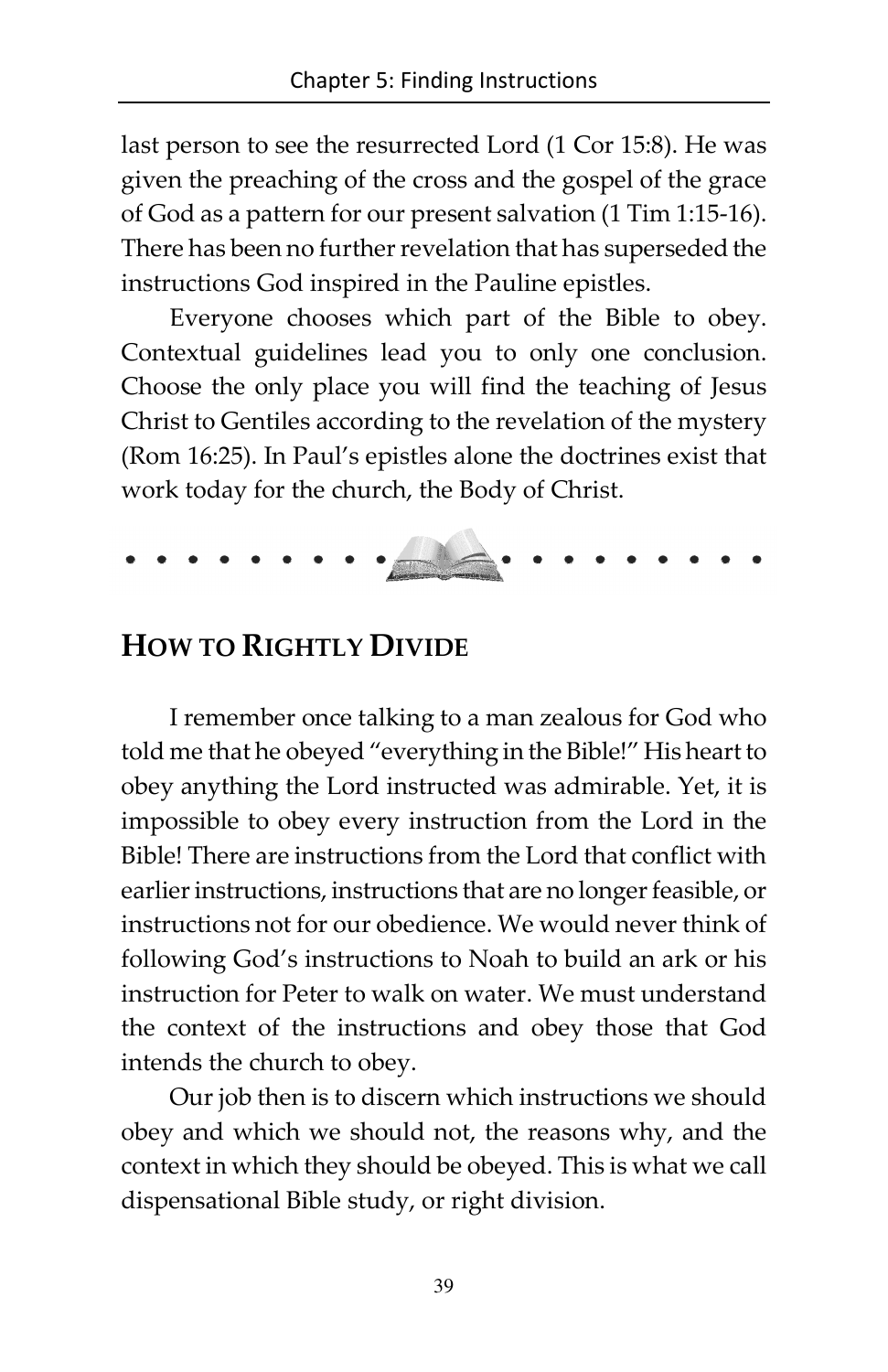#### QUESTION THE CONTEXT

Everyone divides the Bible in some way, and no one thinks they wrongly divide. To determine the context of a passage, merely ask the interrogative questions: who, what, when, where, why? Here are some simple questions to ask to determine the context of a passage:

- 1) Who is speaking and to whom?
- 2) What are they speaking about?
- 3) When are they speaking about it?
- 4) Why are they speaking about it?

The answers to these questions will establish a context for the passage. Sometimes you will not be able to answer all the questions. If not, answer what you can. Not all the answers are necessary for understanding.

#### ARE YOU IN THE CONTEXT?

Next, you must determine if you fit in the context of the passage. If you do, then obey; if not, then you must let it be as instructions not written to you. For example, if the Devil is speaking, you can determine that the lying words that come out of his mouth are not for you to obey. If God is telling Noah to build an ark, you can determine that you are not in that audience since the Flood is already past.

If God is speaking about making a covenant with Israel, you can also determine that you are not in the context since you are not Israel (if you are a Jew reading this then there are other questions you must ask).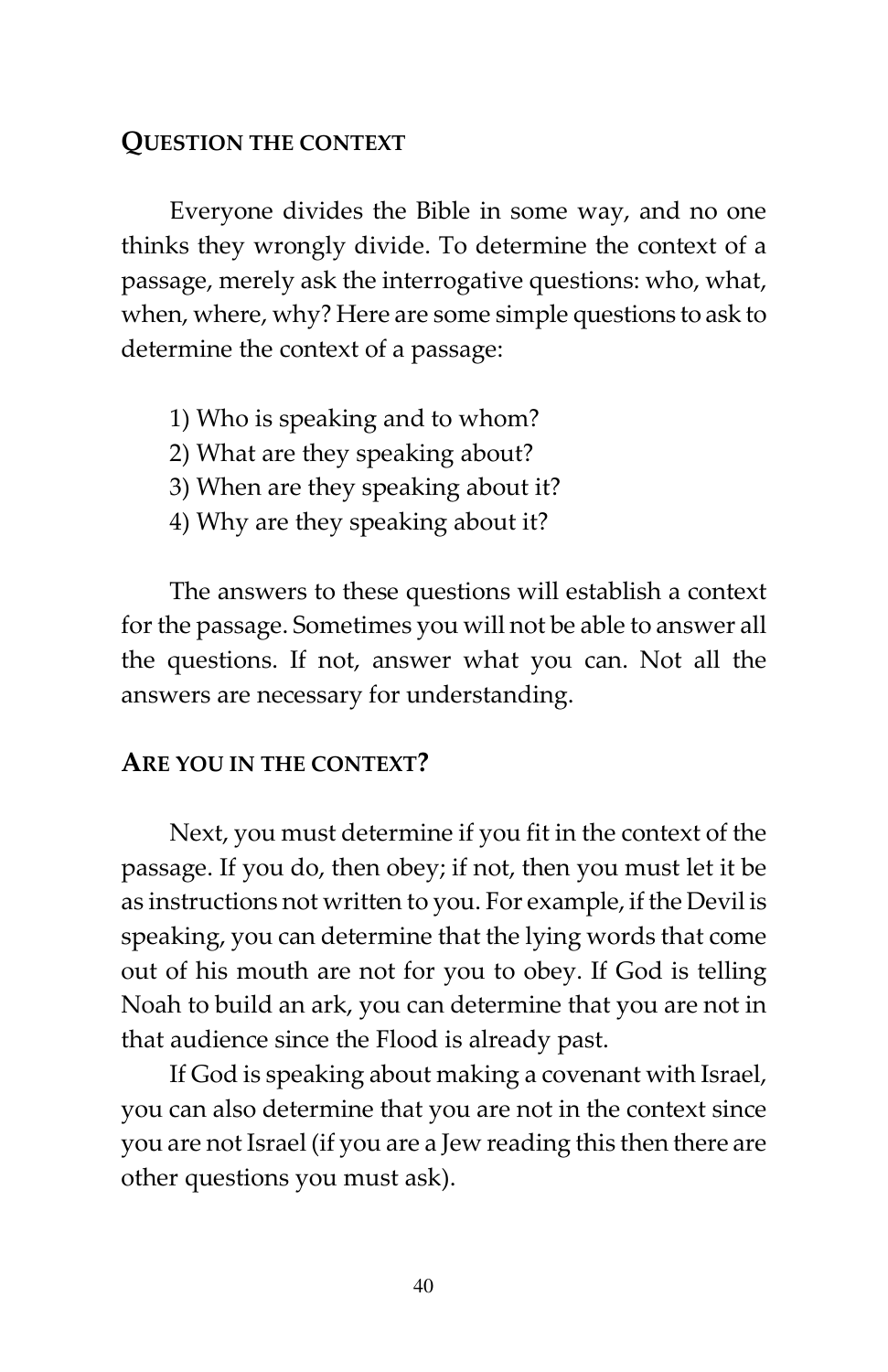#### RIGHTLY DIVIDING GOD'S DISPENSATIONS

If we ask these questions throughout the scriptures, we find that many passages have the same context. We call these specific doctrinal contexts describing God's relation to man "dispensations."

We are living in the dispensation of God's grace where Jesus gave instructions to the apostle Paul that are more excellent for us than the instructions in other dispensations (Phil 1:10; Eph 3:2). The Lord's instructions to Paul revealed a mystery not known before in other ages (Col 1:26; Eph 3:5). This constituted a new context or dispensation that changed the relationship between God and man. This dispensation of God's instructions was the last given and must be rightly divided from the others (1 Cor 15:8).

A failure to rightly divide the mystery information given to Paul (Rom 16:25) from the prophecy information given to God's prophets since the world began (Acts 3:21) produces significant doctrinal confusion (2 Tim 2:7). But don't take my word for it.

"Study to shew thyself approved unto God, a workman that needeth not to be ashamed, rightly dividing the word of truth."

– 2 Timothy 2:15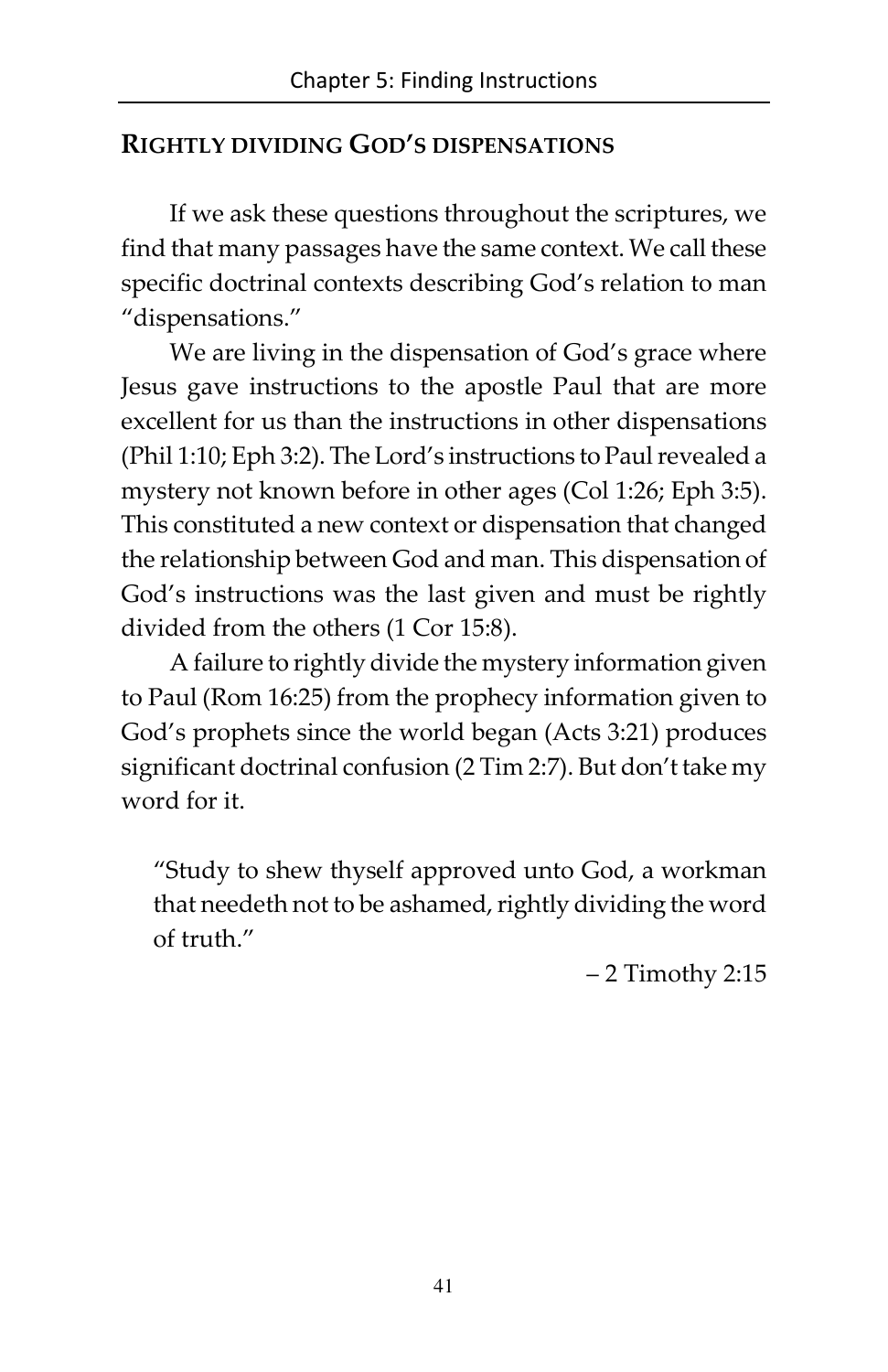# CHAPTER 6 THE IMPORTANCE OF RIGHT DIVISION

The earliest English concordances were published in the 16th century. Since then, they have become an invaluable tool in Bible study. Computers' searching capabilities have made long hours of collecting words from the Bible a task that takes only a few seconds. Yet, concordances and word search software fail at the point of context. It is not enough to find every instance of a word in the Bible. Every word must be rightly divided; it must be put in its proper dispensational context.

#### CONTEXT AND DEFINITION

The context can greatly affect definition. It is proper to say, "My salary went down," which means that the amount of money decreased. It is also possible to say, "I went down to Mexico," which means I traveled south. It is the same with important words in your Bible such as faith, belief, salvation, grace, and gospel. Noah found grace in the eyes of the Lord (Gen 6:8). Yet, this must be different than the grace which is pictured by the cross work of Christ (Eph 2:5).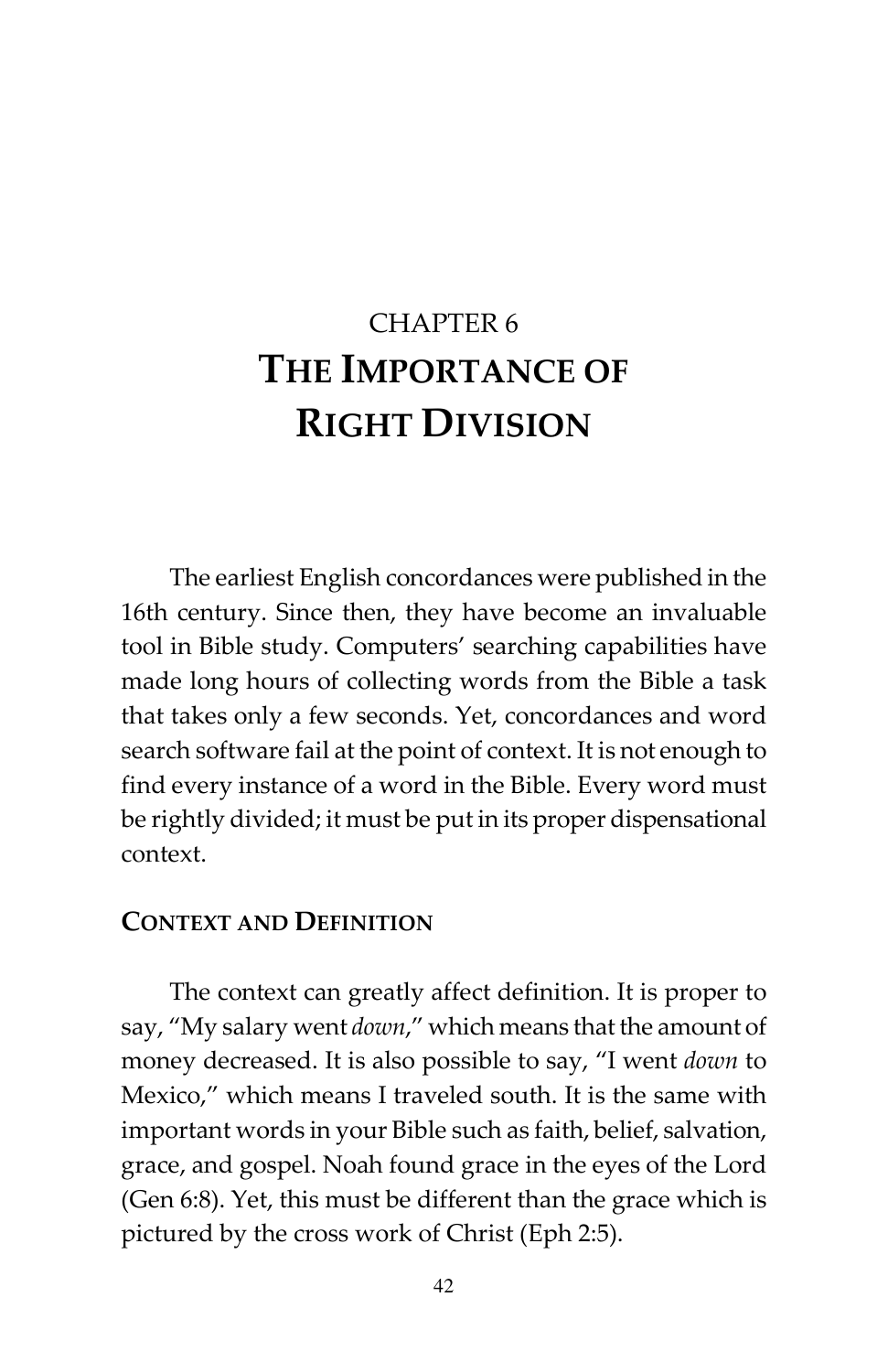Abraham's belief in the Lord was counted for righteousness in Genesis 15:6. Yet Abraham did not know the gospel of salvation through the blood of Christ in Ephesians 1:13 that we are called to believe upon today.

In the same monologue, Zacharias uses salvation to describe both salvation from political enemies and salvation from sins (Luke 1:69 and 77).

Romans 1:17 quotes Habakkuk 2:4 when it states the truth that "the just shall live by faith." However, faith in the Messiah was not possible until he arrived centuries after the law was given. Faith in Jesus' work on the cross was not revealed until Paul was given apostleship.

Faith must be identified dispensationally to understand the content of faith. A concordance fails to provide the dispensational context.

#### THE NEED FOR RIGHT DIVISION

Ignoring the rightly divided context has introduced serious errors into the church's presentation of the gospel. The same word "gospel" is used many times in the Bible, but it is not the same message every time. The gospel taught by the disciples and Jesus in Luke 9:6 is not the same gospel that Jesus told Paul to teach. The gospel in Luke 9:6 did not include the meaning of the cross, because they did not understand it (Luke 18:32-34)! Paul's gospel was the preaching of the cross for salvation (1 Cor 1:18, 15:1-4).

While it is necessary and useful to compile a list of every word instance in the Bible as in concordances, the work is not yet done. To be the workman that will not be ashamed, we must rightly divide the word of truth (2 Tim 2:15).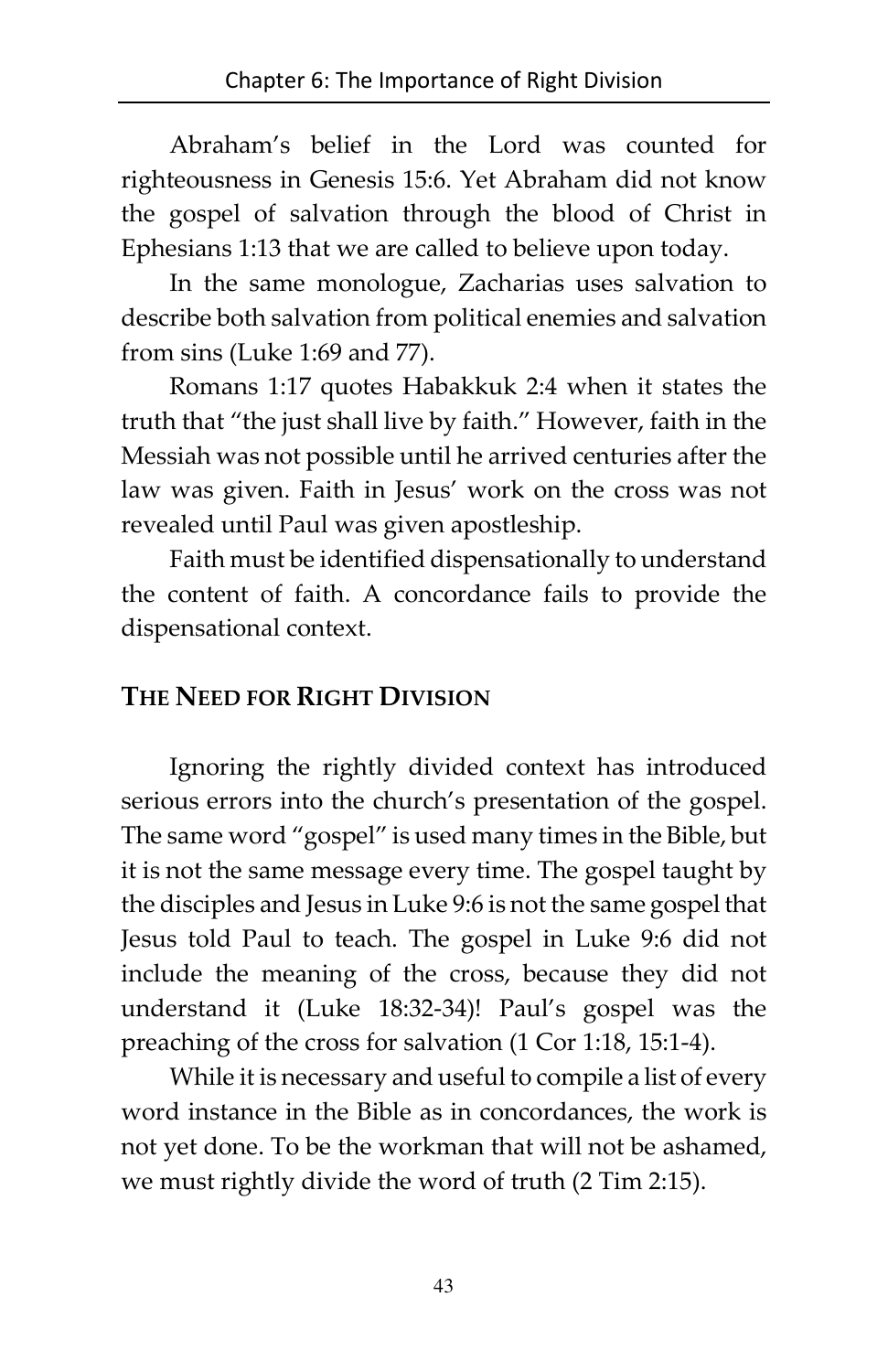# HOW TO FIND GEMS IN YOUR BIBLE STUDY

Bible study is often described as digging for gems and jewels. For knowledgeable diggers, the Bible is a rich mine.

"I rejoice at thy word, as one that findeth great spoil." – Psalm 119:162

Studying the Bible can reap significant riches, but for many people the Bible is an impenetrable book. Their shovels cannot break ground, and when they do it seems only to be a dirty mess without any real profit. They pursue endless book summaries, gospel harmonies, psalm devotionals, and character studies and always seem to come up short of anything substantial about God's will and purpose.

The more technical student dives into grammar studies, figures of speech, chronologies, ancient culture, and maps. Yet, for so much effort, only a few shiny stones are uncovered. Like the story of Ali Hafed in "Acres of Diamonds,<sup>1"</sup> they cannot seem to locate where the diamonds are or how to find them, and then end up quitting Bible study in despair. Yet, the diamonds are there! The riches are in God's word. I have seen them. They may be right under your nose!

l

<sup>1</sup> Conwell, Russel H., and John Wannamaker. Acres of Diamonds. Executive Books, 2004. Print.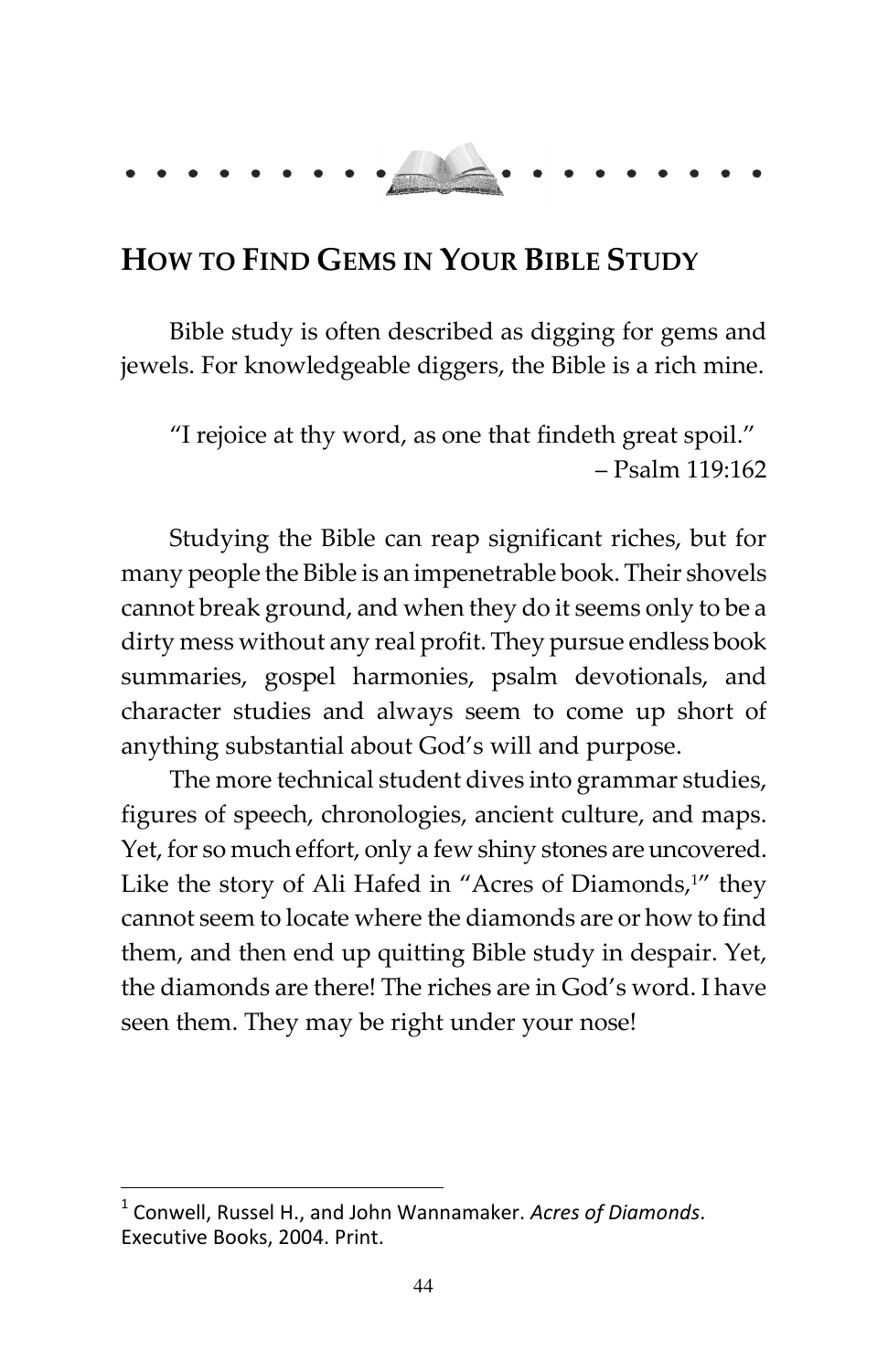#### USING THE PROPER TOOLS

If digging into Bible study feels like tilling a garden with a kitchen knife, then perhaps you need to get a better tool. Use this tool of right division to sift out gems in your Bible study: separate prophecy from mystery. Identify the passages referring to God's prophetic purpose with Israel, and separate them in your mind from the passages talking about God's mystery purpose to the Body of Christ.

Peter describes the purpose of God for Israel as being "spoken by the mouth of all his holy prophets since the world began" (Acts 3:21). Paul describes the purpose of God for the Body of Christ as being "kept secret since the world began" (Rom 16:25).

The prophetic purpose will be fulfilled in the earth. It started in Genesis 1 and will end in Revelation. The mystery purpose completes God's will in heavenly places. Paul's epistles alone reveal the mystery and describe the time in which you now live. Paul says it is his duty to "preach among the Gentiles the unsearchable riches of Christ; and to make all men see what is the fellowship of the mystery" (Eph 3:8-9). It is in God's epistles through Paul, separated from the ministry of Peter and Jesus' ministry to Israel, that we will find large jewels well prepared for our use.

#### ACRES OF DIAMONDS

When they are rightly divided even the prophetic passages of the Old Testament, the psalms, synoptics, and Hebrew epistles (none of which describe our dispensation) start to reveal jewels for us to gaze upon.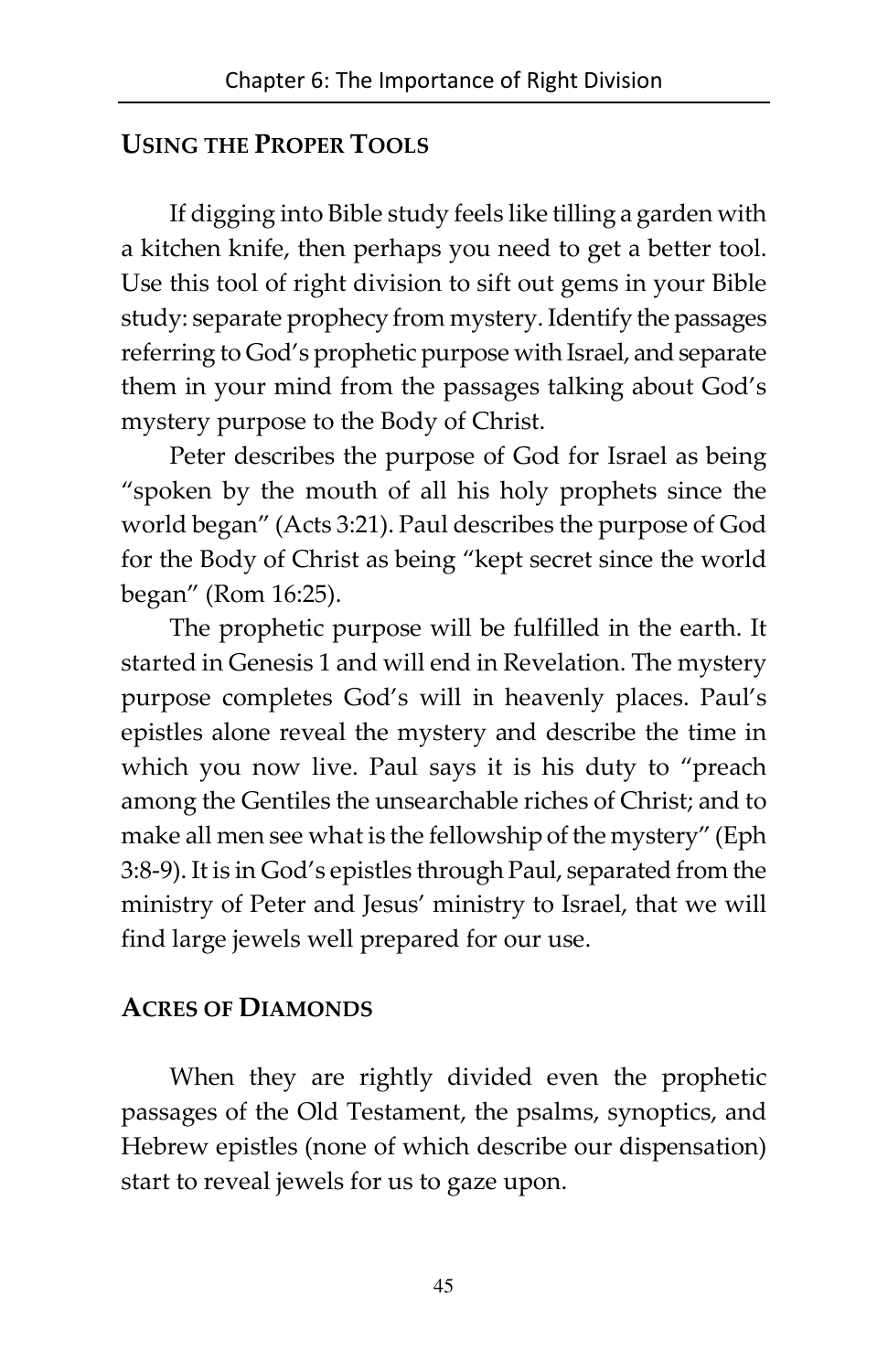At one time these passages were murky and clear as mud. When rightly divided from mystery, they are now clear and sparkly jewels in their own right. Although they are not jewels we can call our own, they are great spoils to God's chosen people that will be realized in the future (Rom 11:33).

Stop trying to harmonize the red letters and spiritualize Jesus' teachings to Israel since they were never for your participation. Set aside the character studies of Peter, David, and the twelve apostles and learn the mystery of Christ that none of them knew.

When we do not use the tool of right division to separate prophecy from mystery, then our digging into the word of God will be difficult and strenuous.

"To whom God would make known what is the riches of the glory of this mystery among the Gentiles"

– Colossians 1:27

Using the right tool the right way reveals the scriptures to be acres of diamonds where there was once just a bunch of dirt.

"…unto all riches of the full assurance of understanding, to the acknowledgement of the mystery of God, and of the Father, and of Christ; In whom are hid all the treasures of wisdom and knowledge."

– Colossians 2:2-3

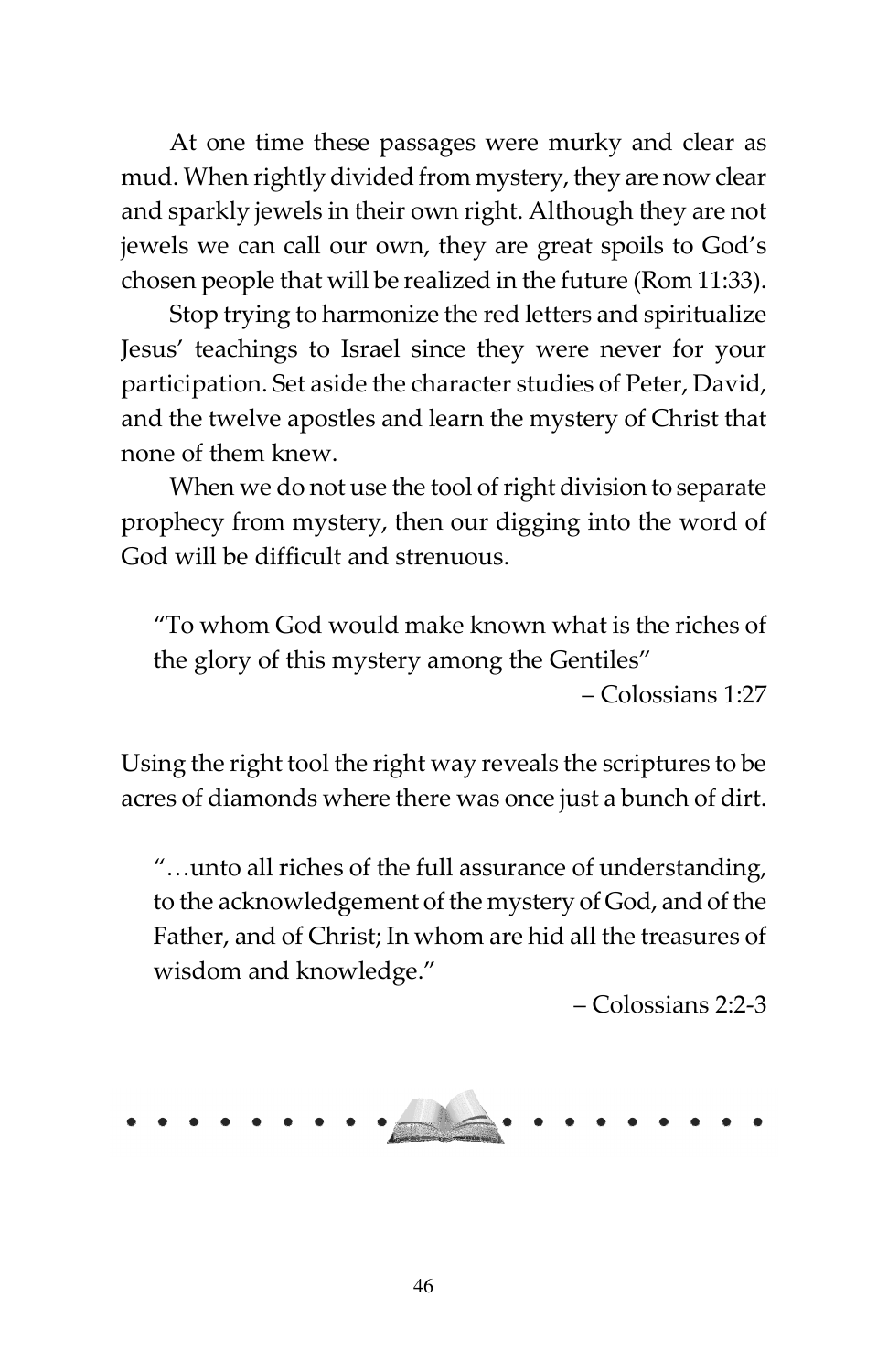# 9 HARBINGERS OF BAD DOCTRINE

Taking the Bible literally creates teachers of prophecy. Taking the Bible literally but failing to rightly divide prophecy from mystery creates bad doctrine.

For millennia, Bible literalists who failed to rightly divide have taught that prophetic fulfillment in the current events of their time. Self-proclaimed prophecy gurus are ignorant of the present dispensation of God's grace wherein God is reconciled to the world not imputing trespasses. They continue to teach that these are the "last days" just as Peter taught 2000 years ago at Pentecost and that current events are signs of God's impending judgment, just as the Bible predicted for Israel.

The latest prophetic innovation is the nine harbingers of God's judgment on America discovered by best-selling author, Jonathan Cahn, in his DVD and books about the Isaiah 9:10 judgment<sup>2</sup>.

Harbingers are warnings or signs. Patterned after Rabbi Cahn, here are nine harbingers that will help you identify a teacher of prophecy that understands neither how to rightly divide nor what God is doing today:

# 1st Harbinger: Using Israel as Your Pattern

 $\overline{a}$ 

Israel was a nation uniquely chosen by God to possess his promises for earthly dominion. God has not dealt like he did with Israel with any other nation (Psa 147:20). No other nation past or present has God's covenanted "hedge of protection."

 $2$  Originally, there was a movie with Jonathan Cahn explaining the Isaiah 9:10 judgment and the nine harbingers of judgment on America. His book The Harbinger went on to be a bestseller in 2012.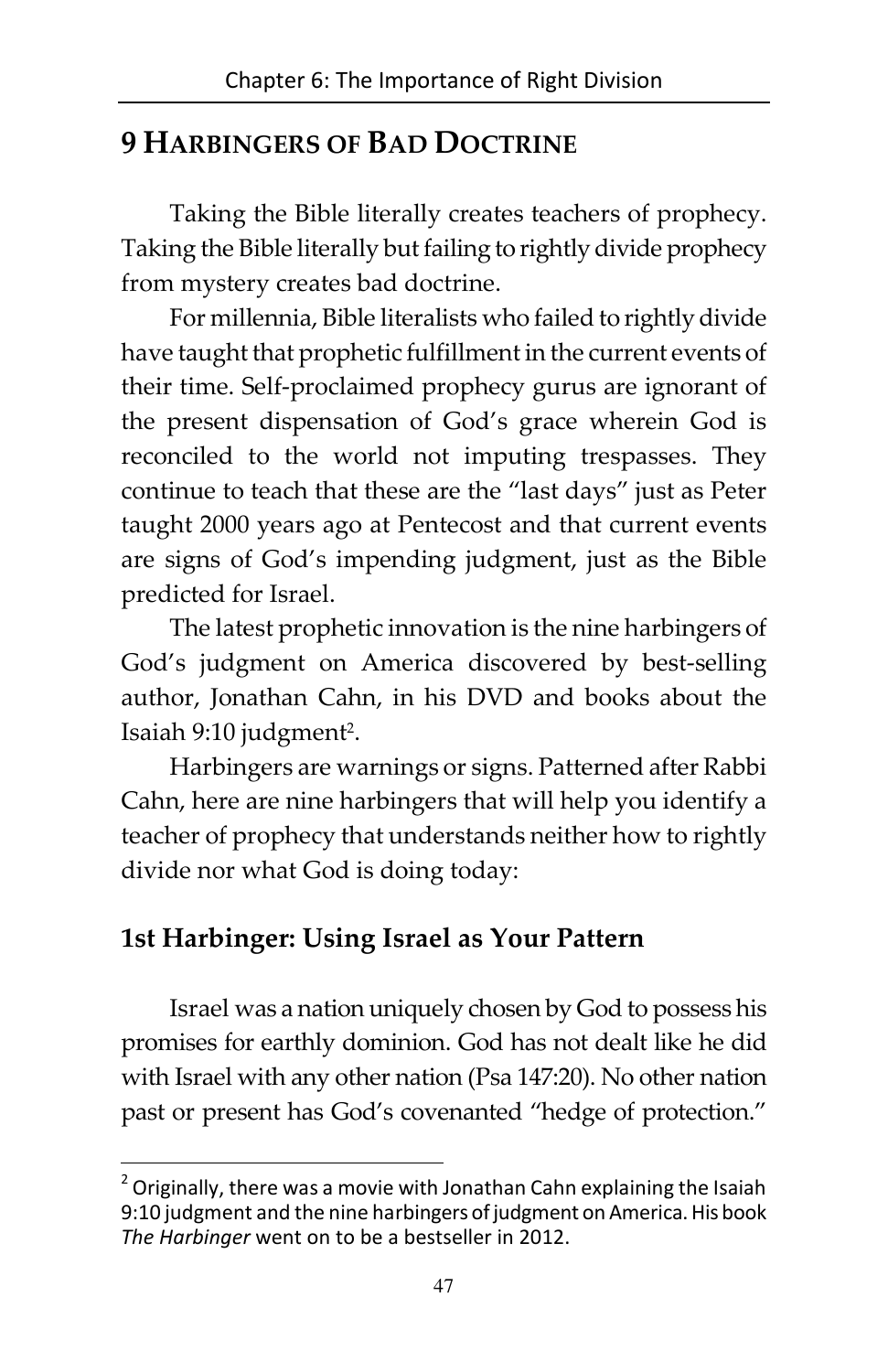When a teacher claims that how God worked with Israel is the pattern for you or your country, turn around and walk away.

## 2nd Harbinger: Genealogies

When the application of current events to Bible prophecies depends on genealogies, turn off the radio. Genealogies minister questions and entangle divine prophecies with races. These racial prophecies have been fodder for loads of bad doctrine and a few wars<sup>3</sup>.

"Neither give heed to fables and endless genealogies, which minister questions, rather than godly edifying which is in faith: so do."  $-1$  Timothy 1:4

Just because Assyrians were Israel's enemies in Isaiah 9 does not mean they are divinely ordained to be ours in the 21st century.

# 3rd Harbinger: Crisis Centered

Every generation has a crisis. When prophetic teachers say that God is speaking through the national or global crisis of your generation, take a deep breath and remember 2 Corinthians 12:10.

 3 Gen 9:25-27 was taught wrongly in America during the 18-19th centuries to justify slavery and racism. Shamefully, Bible teachers in the 20-21 $^{\rm st}$ centuries (Feldick, Jordan, Morris, Custance, etc.) continue the misinterpretation of Genesis 9 by teaching divine destiny and responsibility for different races. The cure for this type of wrong doctrine is right division which not only places Noah's sons in a different dispensational context, but recognizes according to the mystery there is no gender, nationality, economic status, or race in Christ in heaven or on earth (Gal 3:28).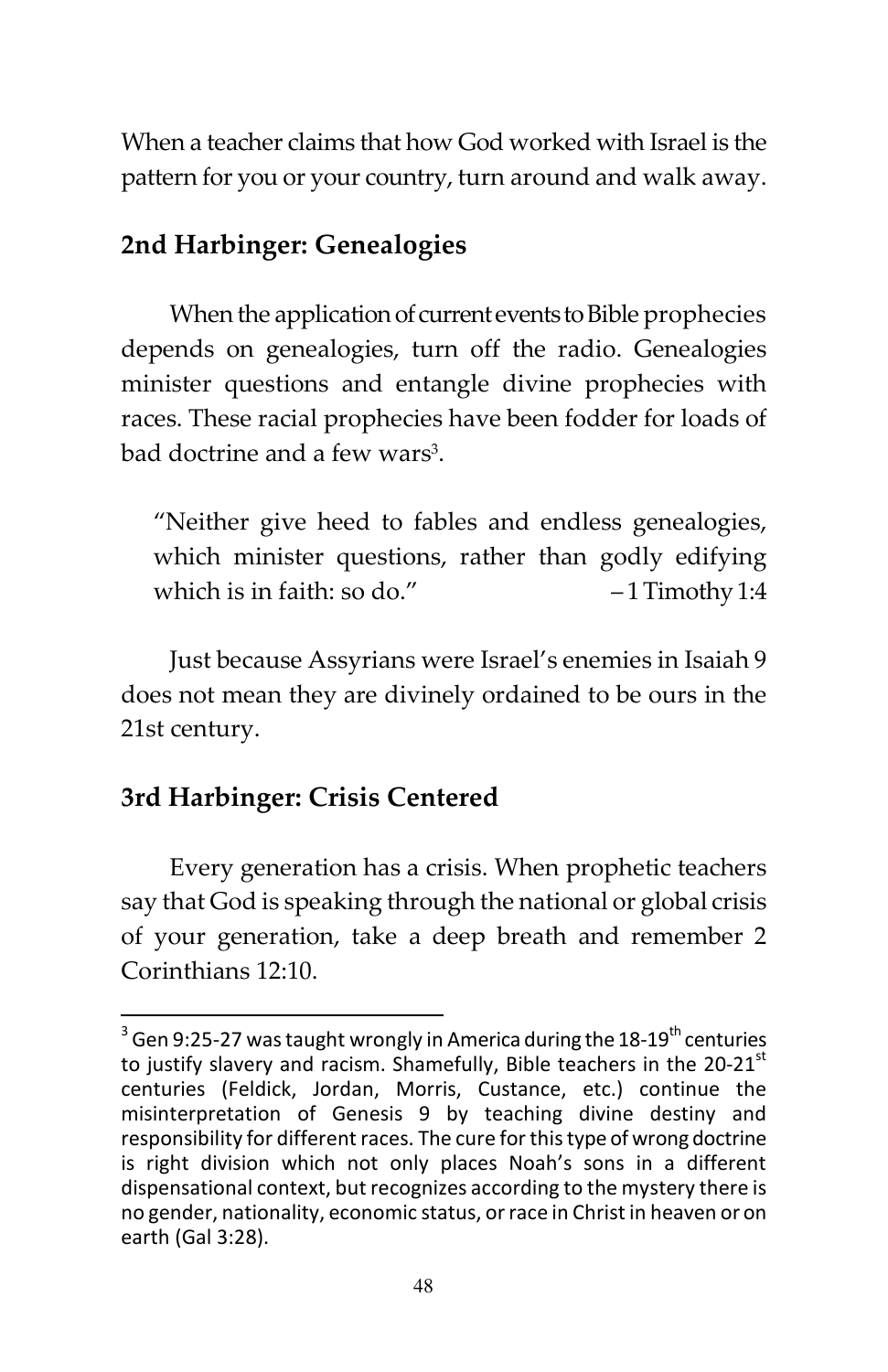The bubonic plague was said to be a fulfillment of Revelation, as was Pearl Harbor, JFK's assassination, 9/11, and the Great Recession of 2008. Many people have died, and many bricks have fallen throughout history.

Why is the current generation always more unique than the rest? We are closer to the end than we have ever been before, but both Paul and the Lord tell us not to be troubled when we see present crises (Matt 24:6; 2 Thess 2:2-3).

#### 4th Harbinger: Adding to Scripture

When a teacher of prophecy has to add to scripture to make his prophecy work, then it is time to change the channel. Isaiah 9:10 never mentions Israel's intent to build their towers taller, yet that is what rabbi Cahn adds and makes his 4<sup>th</sup> harbinger. Israel's defiance of God to use hewn stones instead of unhewn stones was always contrary to the law of God. That towers are built in New York City in the 21<sup>st</sup> century out of hewn stones means nothing when the Bible is rightly divided. The church can build a pyramid out of hewn stones, and it would not be violating God's instructions for today.

#### 5th Harbinger: Spiritualizing

It might seem strange that a Bible-literalist prophecy teacher would be guilty of spiritualizing the Bible, but that is what must happen to force Israel's prophecies into fulfillment in 21st century America. If we take them literally, they are simply not happening as the Bible says they would. Beware of those who say prophecy is being literally fulfilled, but only if the definition of literally means "figuratively,"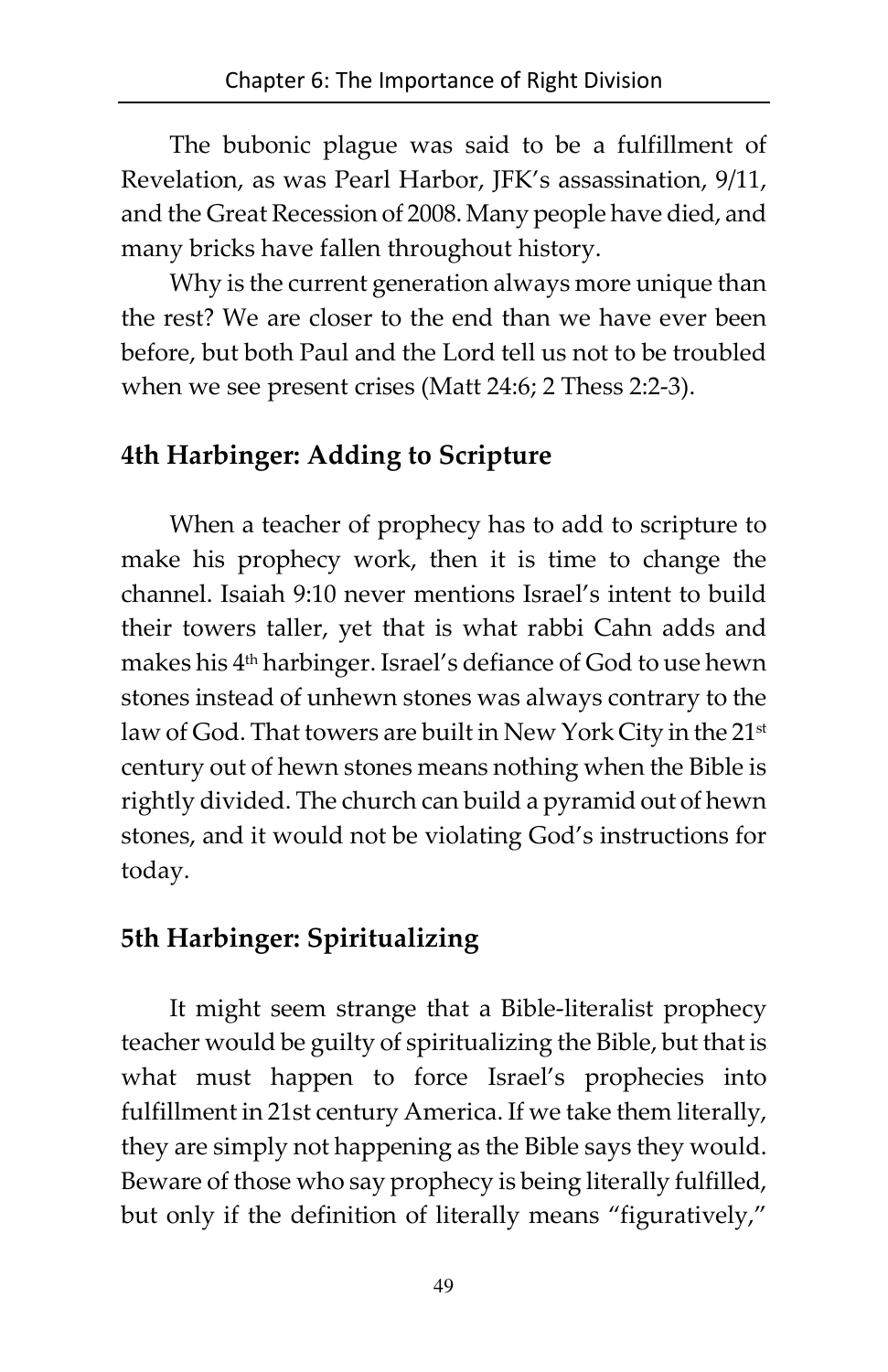"similarly," or "in parallel," and not the plain meaning of the text. If the Bible does not identify the figure, then the teacher is a spiritual spin-doctor and should be literally avoided like a metaphorical plague.

# 6th Harbinger: Taking Away from Scripture

If a word does not fit the prophecy, just take it out. According to Rabbi Cahn's sixth harbinger, the sycamore tree is literal, but the phrase "cut down" in Isaiah 9:10 is just a metaphor for "knocked down by a falling building" on September 11, 2001. Metaphors exist in the Bible, but they must be correctly identified and consistently interpreted. Otherwise, important details are removed from scripture, a practice we should be careful to avoid (Rev 22:19).

#### 7th Harbinger: Excessive Use of Hebrew or Greek

Nothing dazzles the mind like a speaker of tongues, and by tongues I mean languages. It is commonplace for prophetic teachers to enlighten you about the hidden meaning made by linguistic leaps of faith. Beware! These can jump you right off the cliff of context.

#### 8th Harbinger: Inventing New Covenants

The promises and the covenants God gave in the Bible are sufficient for his will. When a teacher tries to play "Let's make a deal" and binds you to a new curse or blessing from God, avoid such a one. You have met someone who is liable to beguile you of your reward (Colossians 2:18).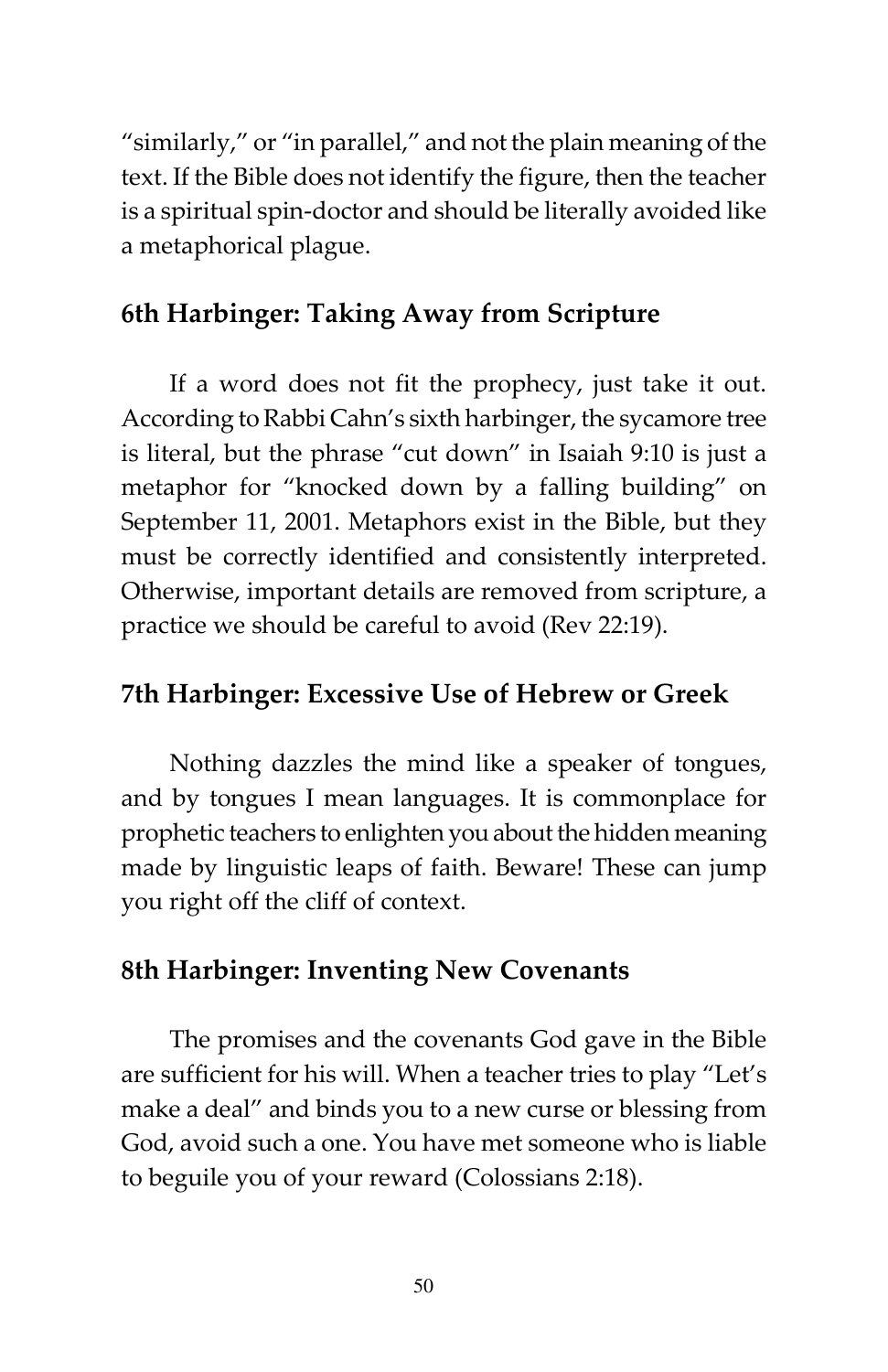# 9th Harbinger: Problems Counting

Numbers and dates are important to the teacher of prophecy. However, math is not always his strong suit. Prophetic numbers not lining up can be disastrous for teachers like Hal Lindsey in "Late Great Planet Earth" or Harold Camping in 1994 (and 2011).

God wants you to give 310 dollars because of Malachi 3:10? There are nine signs from Isaiah 9:10? Luke 20:13 says the Lord will return in 2013? No, that is not real Bible study; that is numerological superstition.

When the main support for a teaching is mind-boggling or coincidental calculations do not wait around for things not to work out. Leave early.

#### **CONCLUSION**

The Bible should be taken literally, but a failure to rightly divide prophecy from mystery in the Bible creates all sorts of bad doctrine and false applications from prophecy to today.

It is well known that Bible prophecy teachers rise in popularity when society is in decline. Bad prophecy teachers give divine explanations to simple-minded people, ignore the real cause of the world's problems, and obscure what God is doing today through the church. If we stop blaming God for current events, then we might be able to start serving the Lord despite them.

Remember these nine harbingers, and do the work of an ambassador of God's grace speaking the things which become sound doctrine (Titus 2:1).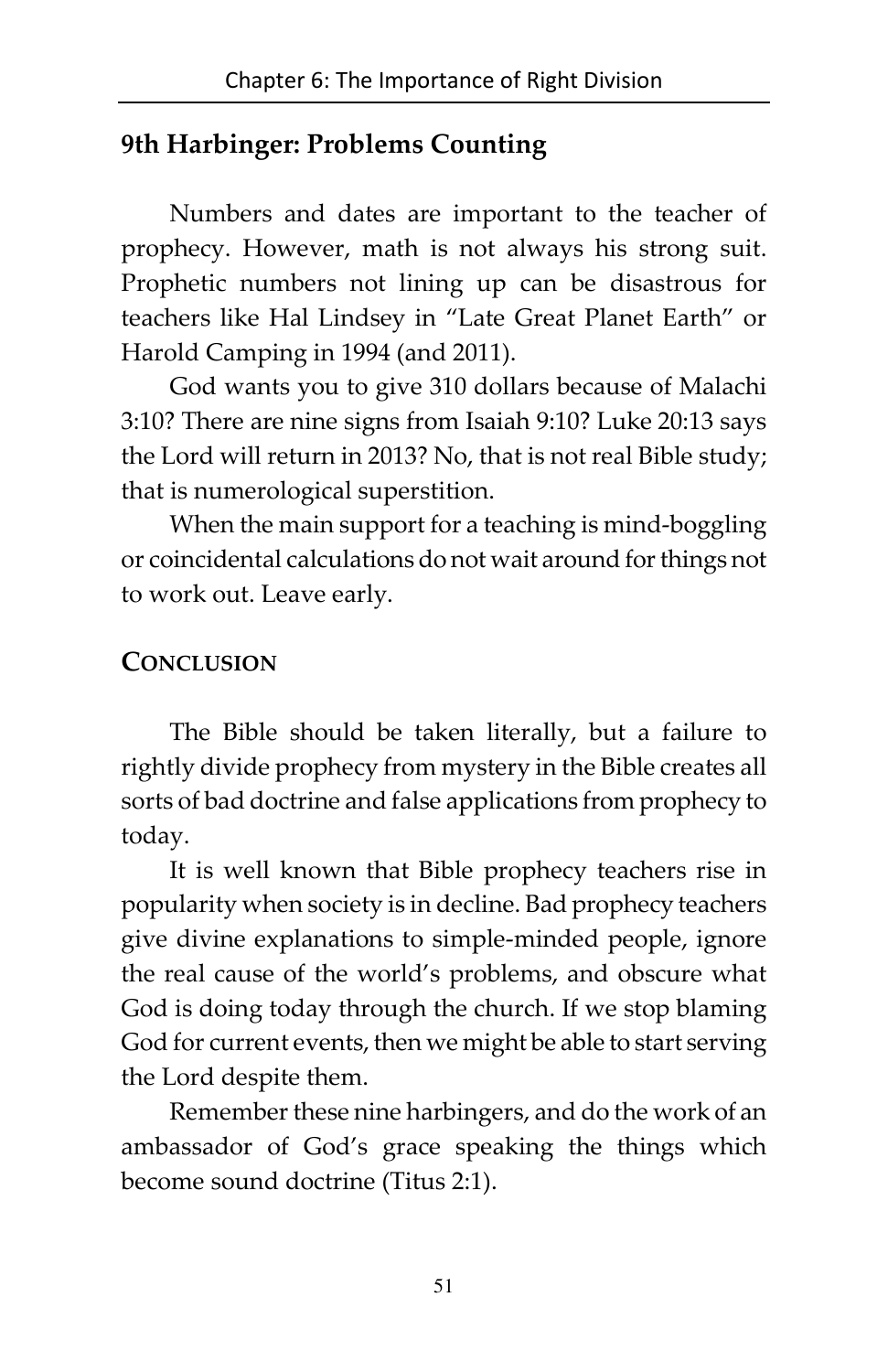

# IT TAKES WORK

It takes work to rightly divide the Bible.

First, read and learn all of God's revelations in the Bible. Rightly dividing the word of truth is impossible if you have not first found what needs divided.

Second, discern what and what manner of time God was speaking. This is called dispensational Bible study.

Third, rightly divide the differences created by God's dispensations. If you cannot find any differences, go back to step one.

Salvation is not of works, but we grow spiritually according to the work we put in to studying and applying the Bible rightly divided. Rightly dividing the Bible takes work. We were made to be workmen (Eph 2:10).

"Study to shew thyself approved unto God, a workman that needeth not to be ashamed, rightly dividing the word of truth." – 2 Timothy 2:15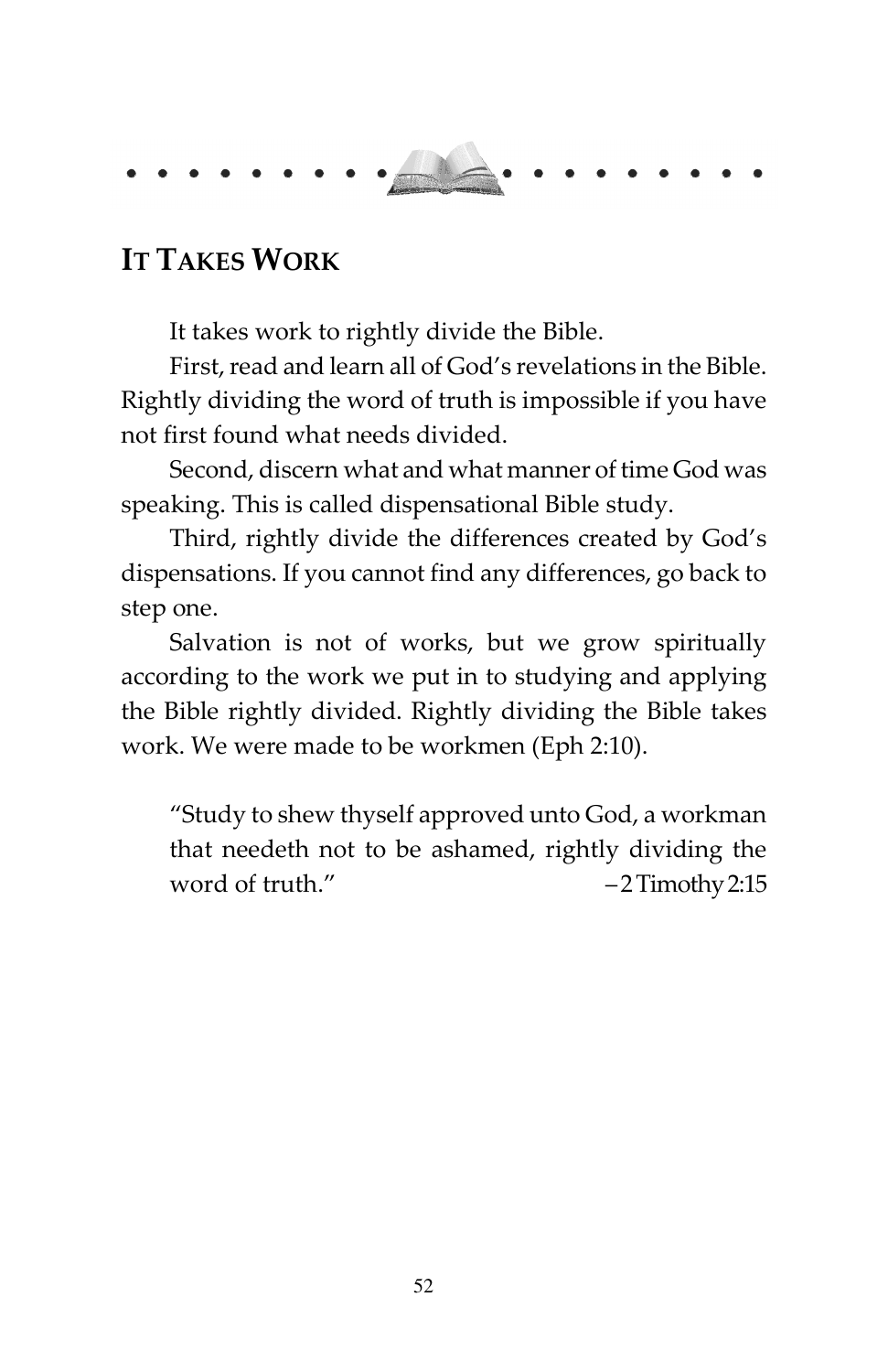#### Part III

# DISTINGUISHING DISPENSATIONS

"If ye have heard of the dispensation of the grace of God which is given me to you-ward: how that by revelation he made known unto me the mystery…" - Ephesians 3:2-3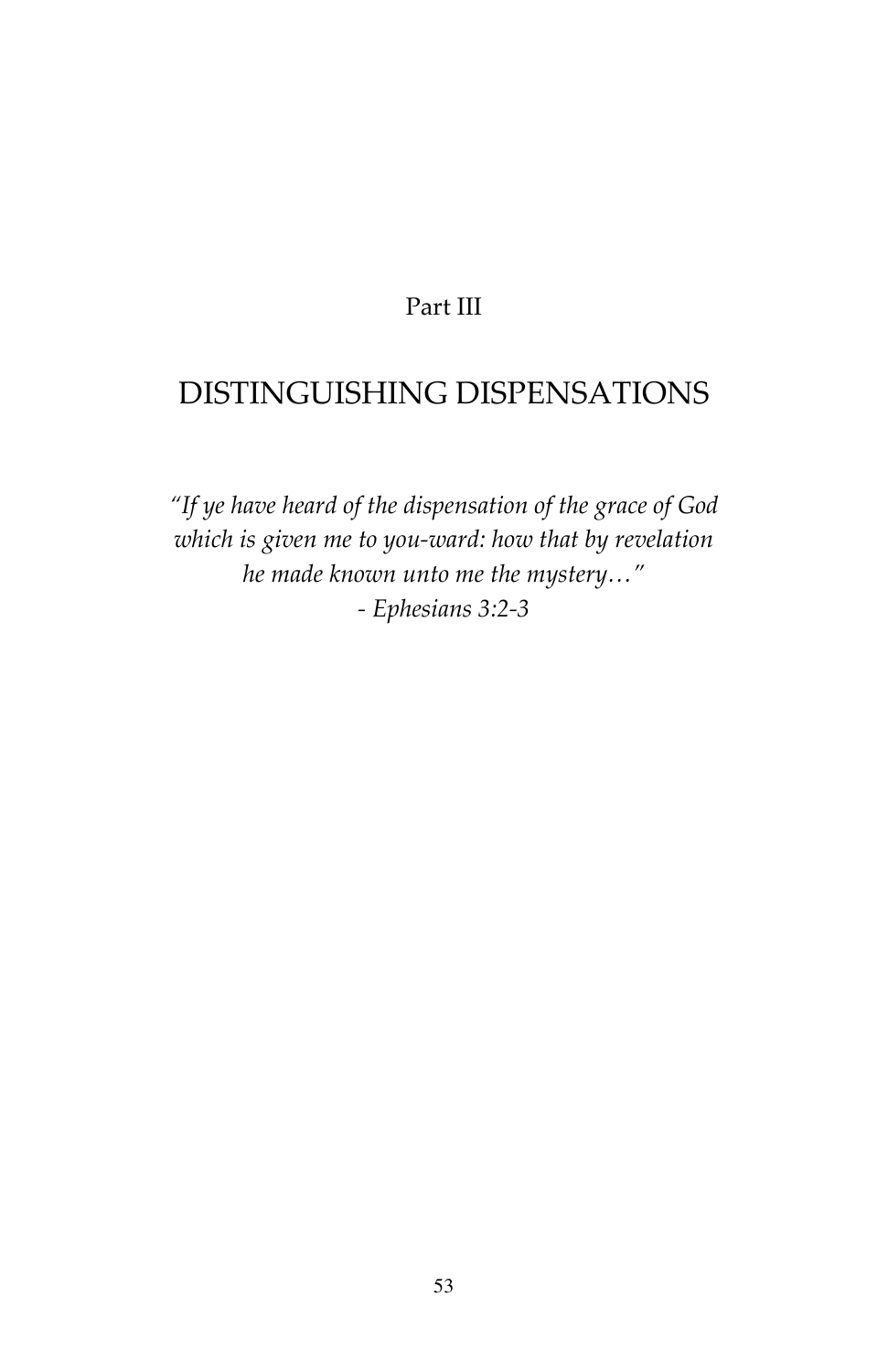# CHAPTER 7 DISPENSATIONS IN THE BIBLE

Studying the Bible dispensationally is not an invented theology. It is consistently the natural product of believing the Bible and taking it literally, and men who do so come independently to the same conclusion<sup>1</sup>. While people will debate over what is a dispensation and their number, no one can dispute that the word itself is in the Bible and must be interpreted.

Paul was given a dispensation (Eph 3:2). There were different revelations from God at sundry times (Heb 1:1). Some of these revelations dispense new information about how he deals with us and how we ought to respond in faith. Places like Ephesians 2, Galatians 3, and Romans 5 explain changes that occur because of God's revelations and dispensations.

-

 $1$  While Darby is credited with originating dispensationalism, covenant theologians like Jonathan Edwards and Isaac Watts identified dispensations long before Darby as a means of explaining God's progressive revelation. Darby's unique contribution concerned the separation of the mystery church from prophecy.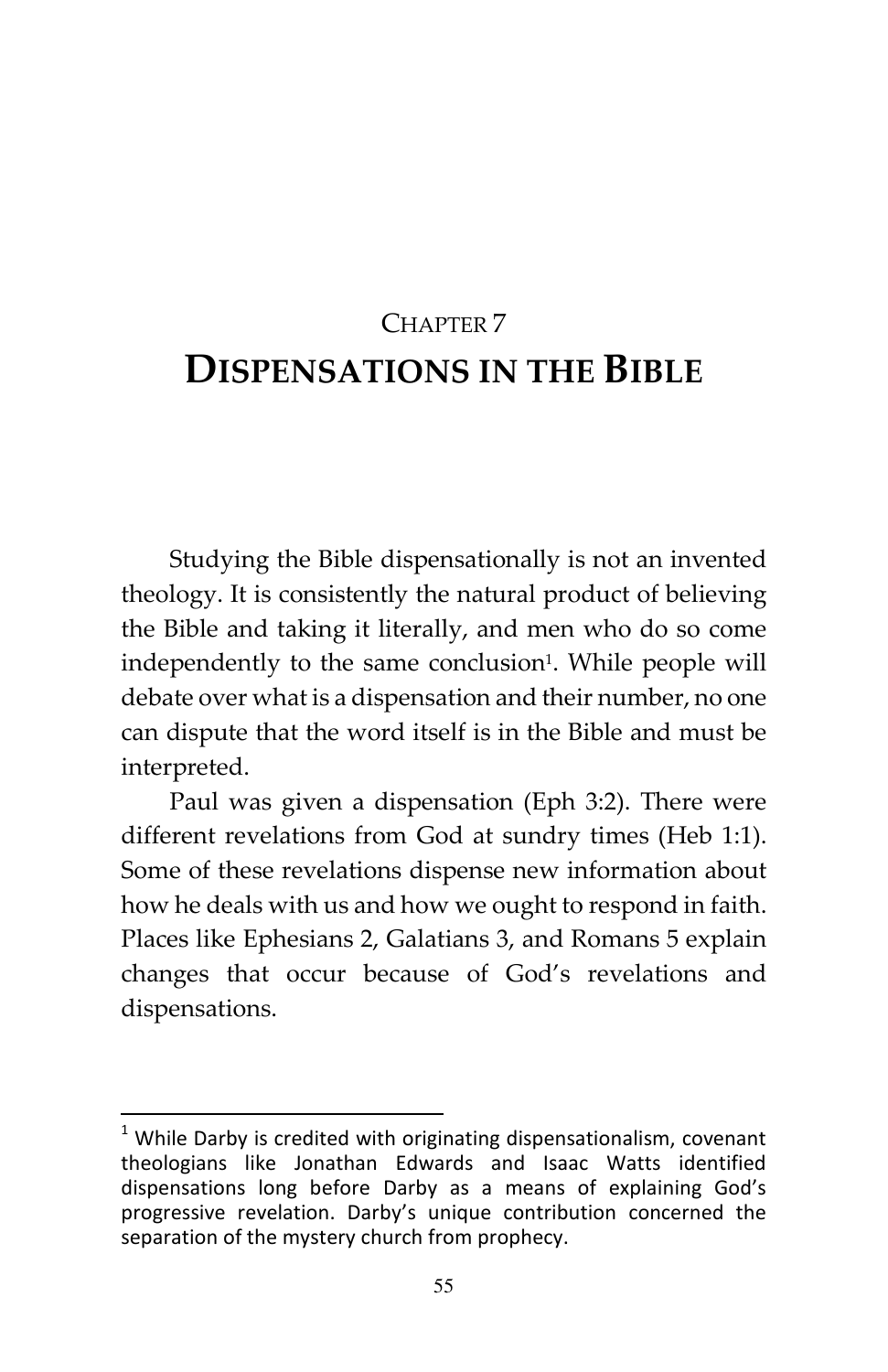Starting from scratch, a person can easily distinguish dispensations. The scratch ingredients are:

- (1) A God that is true
- (2) A Bible that is without error
- (3) A person willing to read it literally

You do not need a dispensational systematic theology to teach you the fundamentals of dispensational Bible study; you need a Bible you can believe.



# GOD'S TWO-FOLD PLAN AND PURPOSE

An important discovery of dispensational Bible study is the doctrine of God's two-fold plan revealed in Scripture. Rightly dividing the word of truth at this fold line allows us to see clearly how God's ultimate purpose for both folds comes together in Christ.

Where is this right division? While it is popular to think this most important division is between the Old and New Testaments, that would be wrong. The most essential distinction we can make is the difference between prophecy and mystery.

#### PROPHECY – GOD'S PLAN FOR THE EARTH

The subject of prophecy pertains to God's revealed plan to reign and rule over the earth. This part of God's plan uses the nation Israel as the channel of blessing to the entire world (Gen 12:2-3; Isa 2:2). The information in prophecy culminates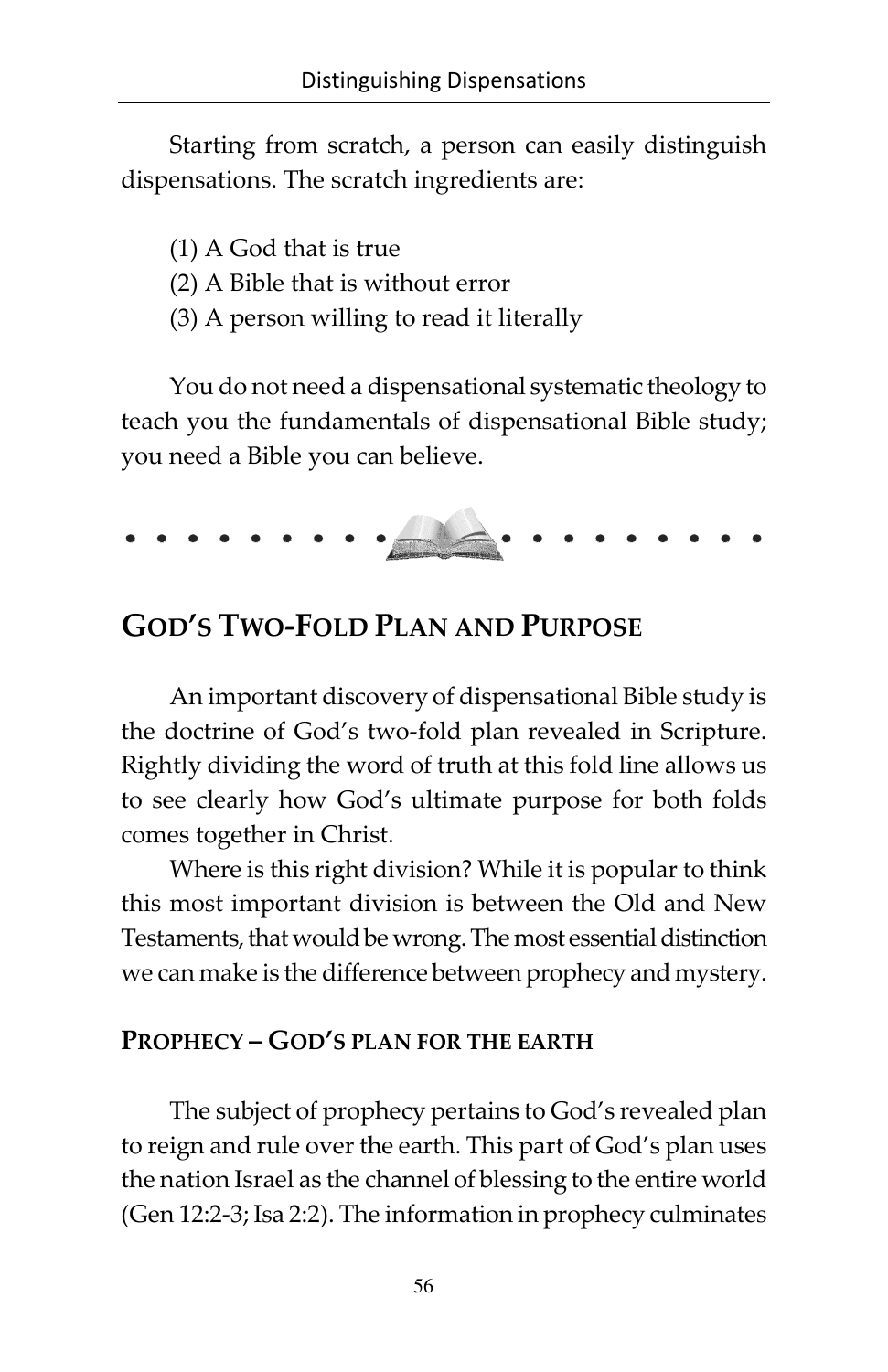in the Lord's coming to earth where he will set up his kingdom in Zion for ever (Micah 4:7). Zacharias sums up this body of information as consisting of what was spoken by the prophets since the world began:

"As he spake by the mouth of his holy prophets, which have been since the world began" – Luke 1:70

Peter also taught this same prophetic plan made known from the foundation of the world:

"… which God hath spoken by the mouth of all his holy prophets since the world began." – Acts 3:21

#### MYSTERY – GOD'S PLAN FOR THE HEAVENS

The subject of the revelation of the mystery pertains to God's plan to reign and rule in heaven (Phi 3:20; Eph 2:6). This part of God's plan uses a new creature, without national distinction or status (2 Cor 5:17; Gal 3:28). This corporate body resides under the authority of Christ as the head and is known as the Body of Christ, or simply, the Church (Eph 4:12; 1 Cor 12:27). The mystery information culminates in the Lord's receiving of the saints to reign and rule in heavenly places forever (1 Thess 4:16-17).

This information is distinguished by the clear statements made by Paul that it was not part of prophecy:

"…according to my gospel, and the preaching of Jesus Christ, according to the revelation of the mystery, which was kept secret since the world began," – Romans 16:25 "And to make all men see what is the fellowship of the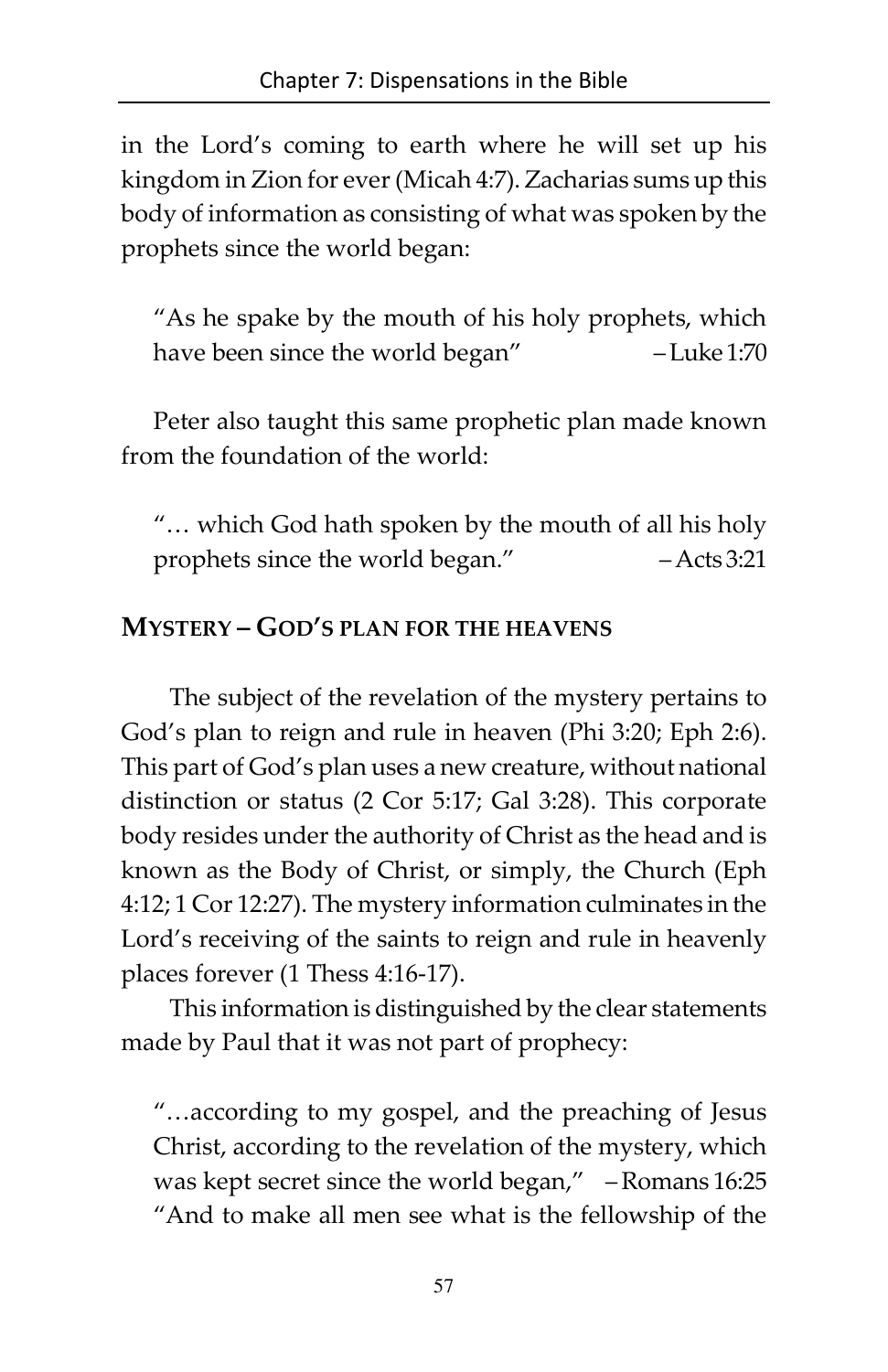mystery, which from the beginning of the world hath been hid in God, who created all things by Jesus Christ:" – Ephesians 3:9

#### RIGHTLY DIVIDING THE WORD OF TRUTH

Understanding this primary distinction in God's twofold plan, one for the earth revealed in prophecy and the other for heavenly places in the revelation of the mystery, is the key to rightly dividing the word of truth (2 Tim 2:15). It is right to divide those instructions pertaining to prophecy from the specific information revealed in the mystery. Wellinformed soldiers are better equipped for battle, and wellinformed saints are better equipped to please him who died for them if we know which instructions we are to obey (2 Tim 2:4).

As we recognize the two-fold plan of God we can also better recognize God's ultimate purpose for all things, both in heaven and earth, to be in Christ.

"That in the dispensation of the fulness of times he might gather together in one all things in Christ, both which are in heaven, and which are on earth; even in him:"

– Ephesians 1:10

Whereas, "in the beginning God created the heaven and the earth," the Bible rightly divided reveals God's two-fold plan to ultimately reign and rule over both the heaven and the earth in Christ.

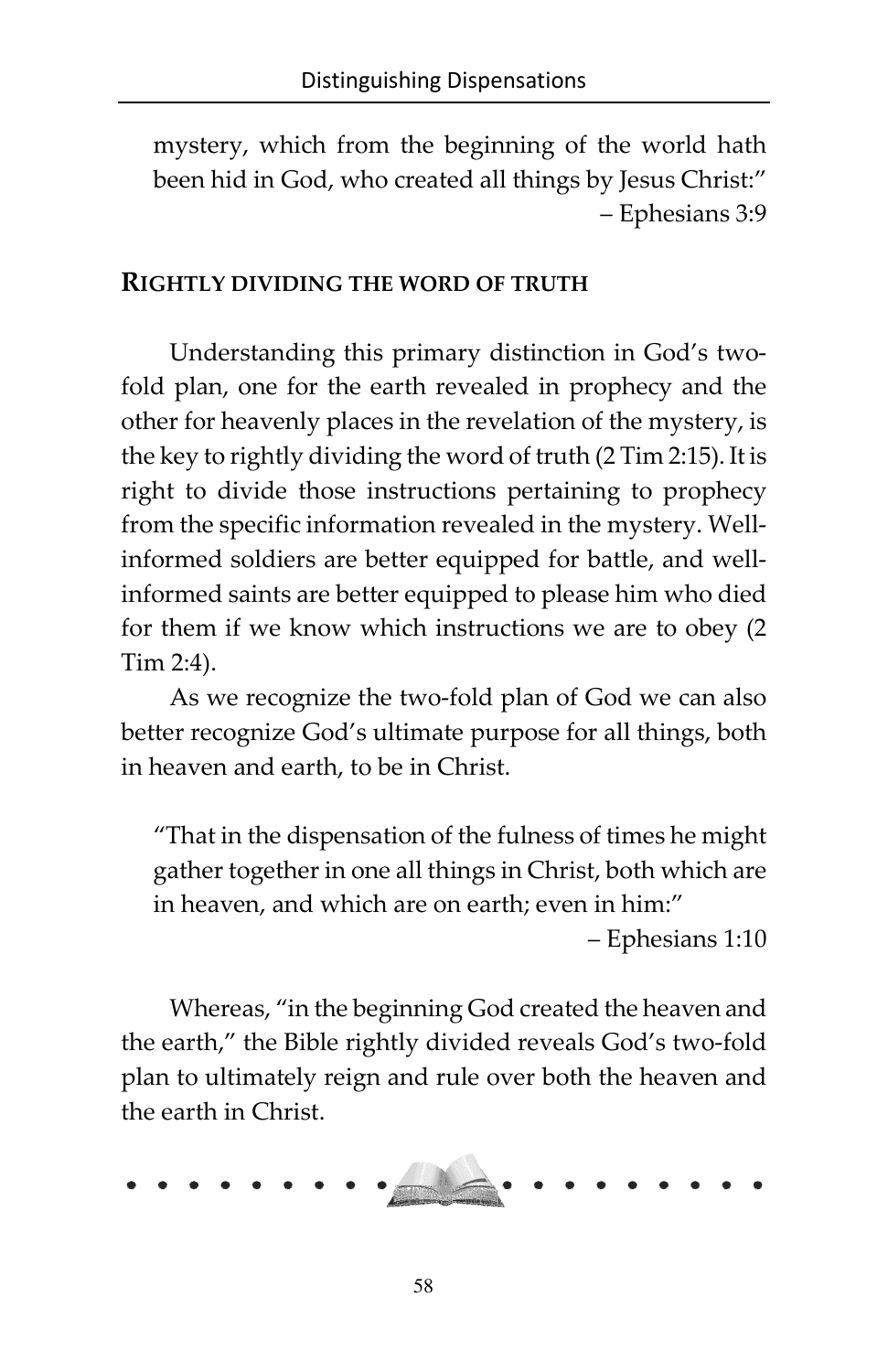# SOME NECESSARY DIVISIONS

There are three divisions that, when recognized, will give a tremendous boost in understanding the Bible. When their differences are not fully appreciated, confusion arises. Most of church history has been plagued with Bible difficulties by wrongfully ignoring these necessary divisions:

#### 1. LAW / GRACE

Law and grace are the two principles by which mankind has operated with God. The first law was given to Adam and Eve. Later, hundreds were given in covenant with Israel. We learn from the law the need for a great work to be done for God's righteousness.

Grace is epitomized in the great dispensation of grace in which we now live. It describes undeserved favor toward reprobate humanity. God's provision of free grace is offered to all without works. God's love is manifested in the finished work of Christ on the cross.

While both principles magnify the Lord Jesus Christ, they must be separated if we are to avoid doctrinal confusion. We are either under law or under grace.

#### 2. ISRAEL / CHURCH

Israel and the Church are the two entities through which God's will is performed. Israel gives purpose to religion, being the only religion ever ordained by God. Through its covenants, this one great nation of priests shadowed the greater things to come on earth through the Messiah.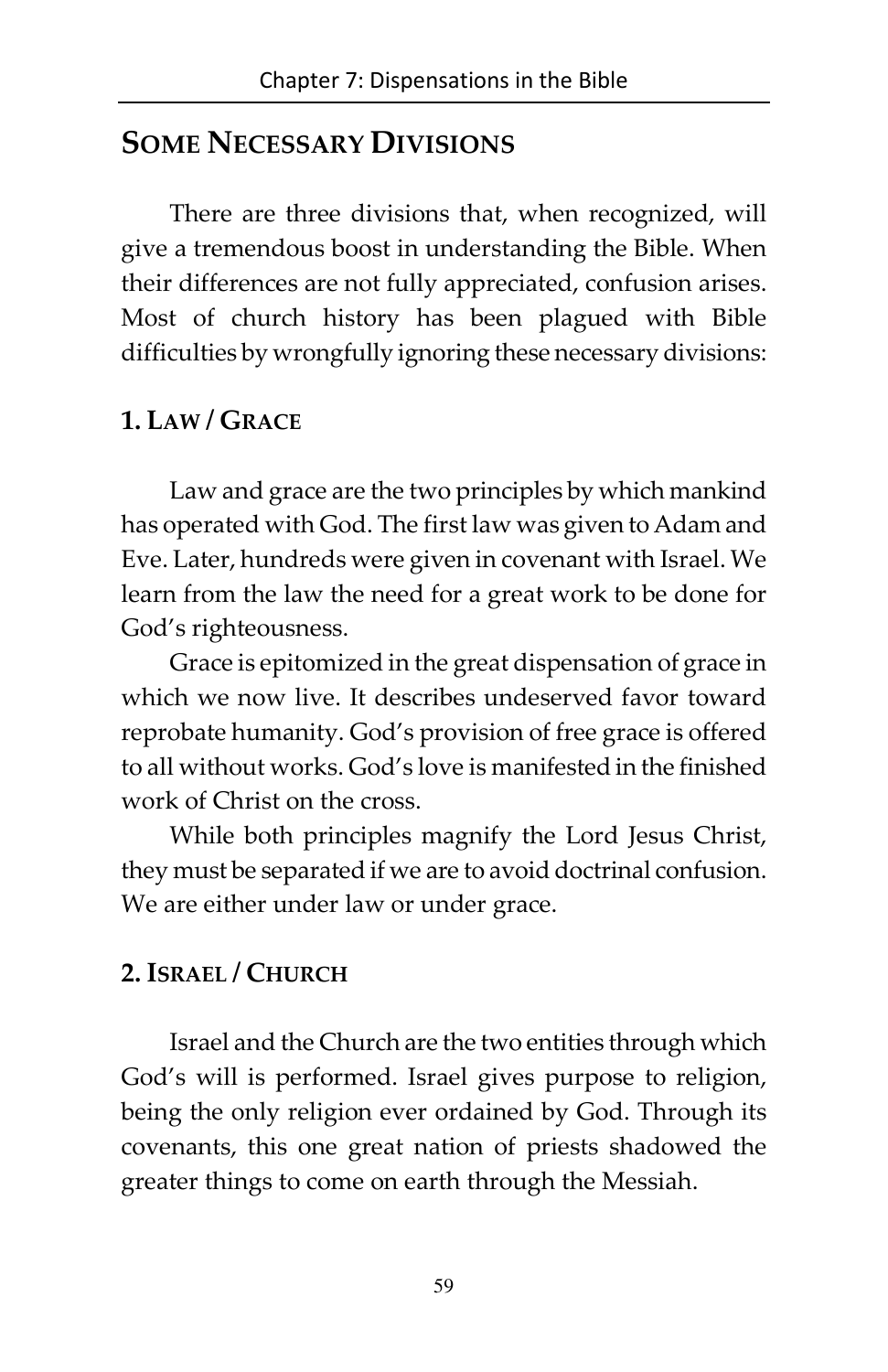The Church, in this case, is not the general congregation throughout all history, but that unique, one-body church which is called the body of Christ. In every aspect, this new creature represents the power of God's grace through faith. Through faith the gospel of Christ creates all things new, manifesting God's glory in heavenly places.

While both entities point to the Lord Jesus Christ for their fulfillment, they must be separated if we are to avoid identity confusion. God's people in the Bible are either identified by Israel (more aptly Jew or Gentile), or they are identified by the Church the body of Christ (neither Jew nor Gentile).

#### 3. EARTH / HEAVEN

Heaven and earth are the two spheres of dominion that God has purposed to glorify him, but since the beginning they have been usurped by Satan through sin. In the end, the home of lowly mankind, earth, will become the centerpiece of God's kingdom. Israel will declare the marvelous works of God manifest in the flesh who keeps promises through all ages.

Heavenly places have always been the realm of angels and other spiritual beings. In the end, heaven will be filled with grace-gifted members of the new creature. The one body will declare the riches of his grace through Christ in the very places where the great rebellion started in the universe.

While both dominions will eventually be gathered together in Christ, they must now be separated if we are to avoid ministry confusion. Israel will minister as citizens of an earthly kingdom through the covenants. The church is now currently ministering as ambassadors building a body fit for heavenly places (2 Cor 5:20-21; Eph 2:6-7).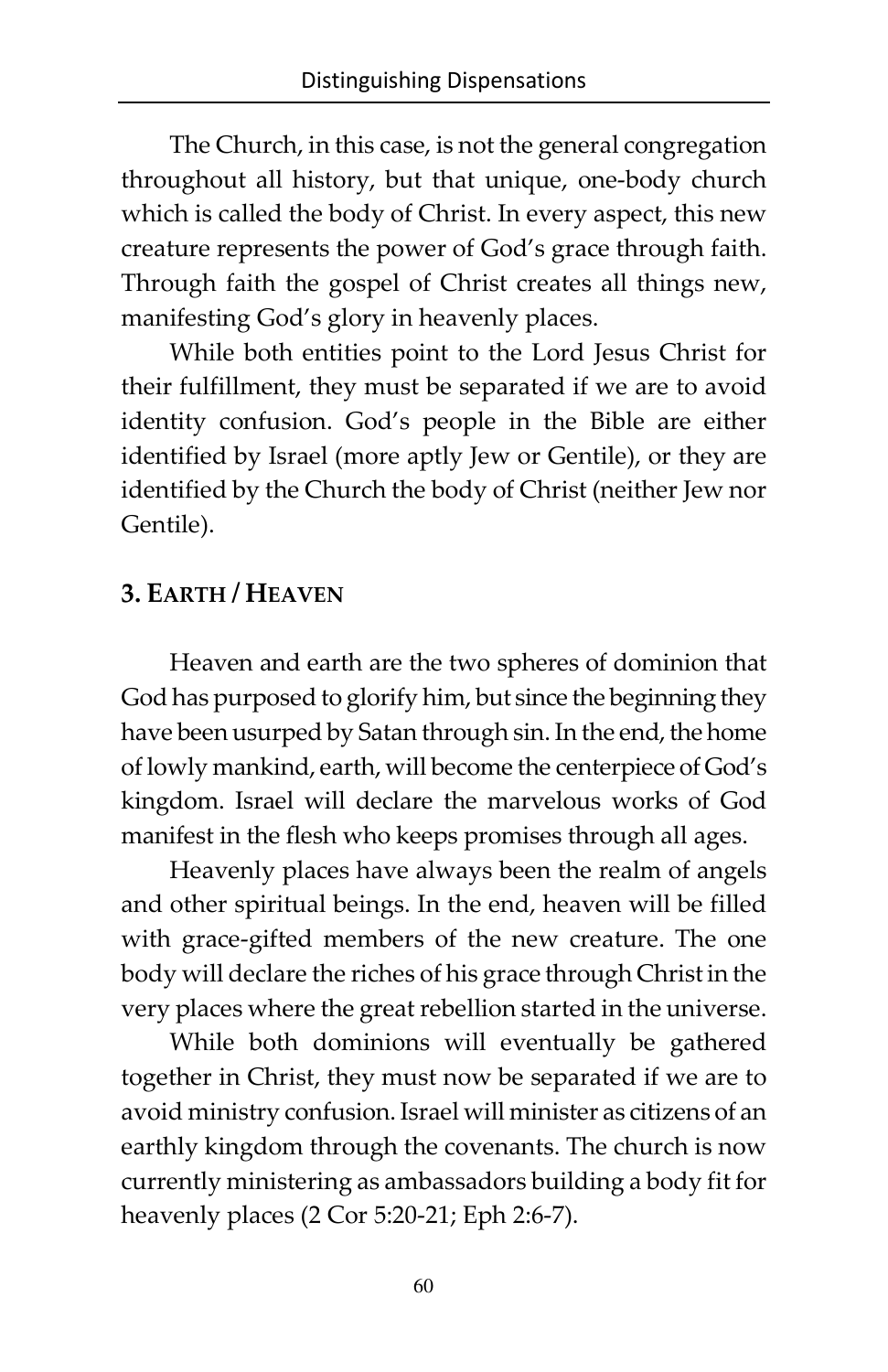#### PROPHECY / MYSTERY

The three necessary divisions can be simplified into the general division between prophecy and mystery. The law, Israel, and the earth are the subjects of prophecy, which had been spoken since the world began until Paul (Acts 3:18-24).

Grace, the one body Church, and heavenly places are the subjects of the mystery of Christ, which had been kept secret until revealed to the apostle Paul (Rom 16:25). We now live in this dispensation.

A failure to rightly divide these pairs has turned the Bible into a conglomeration of confusion. Do not try to put together what God has separated. Making these distinctions clear will greatly benefit anyone who desires to grow in their understanding of God and the Bible.

#### DISPENSATIONAL CHANGES

When God reveals information that changes the prophetic context, then we need to place a division in the scripture. The new information divides from the old information. This creates contexts by which we can interpret all of scripture. This is what we call dispensational change. Paul calls the information he received from the Lord a dispensation (Col 1:25). This information changed the prophetic context of God's instructions. According to Paul's teaching, God is dealing with different people, through a different apostle, in a different way, by a different gospel, towards a different destination. That is a lot of change.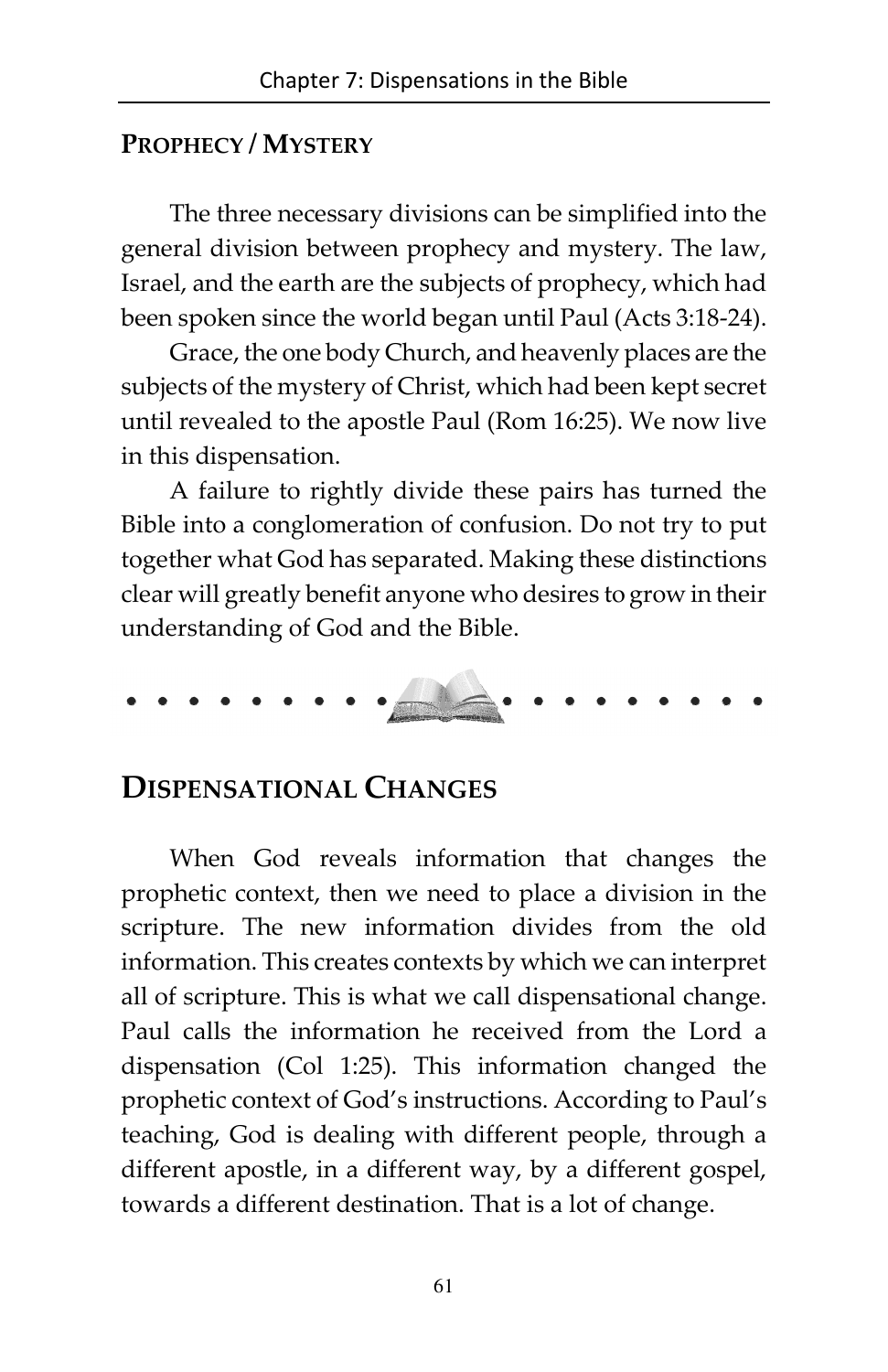A smaller change occurred between Abraham and Moses. Abraham was given the promises of God and the covenant of circumcision (Gen 17:1-10). Four hundred years later, the law was added because of transgressions (Gal 3:17). The law did not remove the promises, but rather, made them a part of a testament. Abraham was not under the Old Testament known as the Mosaic covenant.

Another change occurred when Jesus' earthly ministry prepared the way for the New Testament. The New Testament could not be in effect until after Christ died (Heb 9:16-17). Jesus was born under the Old Testament and died to institute the New Testament (Gal 4:4). The New Testament replaced the Old, but it could not remove the promises and was given to the same people who received the Old Testament (Heb 8:10). The covenant of circumcision and promises to the fathers were being fulfilled by a change in the law and the priesthood (Heb 7:12).

When the kingdom comes, there will be another dispensational change as the promises are kept by God and the kingdom of heaven comes to earth beginning at Jerusalem (Luke 24:47). This is made possible by the full operation of the New Testament promises.

All of these changes were prophesied and revealed in God's purpose to Israel. We can read about them in the prophets and the Hebrew epistles. The dispensational change given to Paul was separate from prophecy entirely. It is written that the mystery revealed to Paul "was kept secret since the world began" (Rom 16:25).

When reading Paul's epistles we are reading about a change more excellent than the changes between Abraham and Moses, the Old Testament and New Testament, or even the kingdom come. We are reading about the revelation of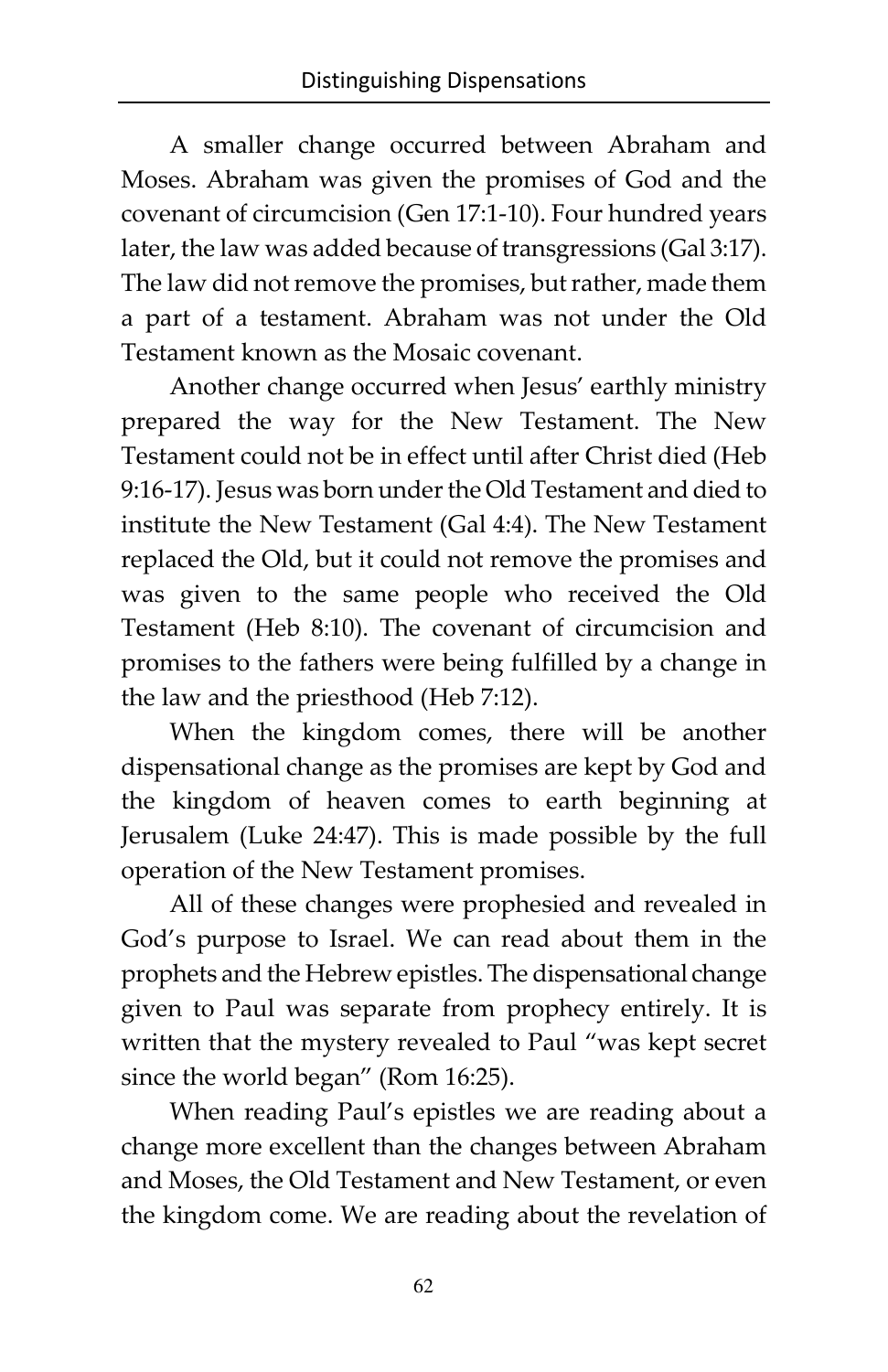the mystery of God in Christ to pay for the sins of humanity without a covenant or a law system (Rom 3:22): no priests, no sacrifices, no covenants, no holy days, no Israel, no land promise. In the mystery of Christ, God revealed information that changed the prophetic context of the time in which we live. We now no longer live in a time that was prophesied since the world began. We now live in a dispensation that is called a Mystery.

$$
\cdots \cdots \cdots
$$

# IT IS RIGHT TO DIVIDE WHAT IS DIFFERENT

Similarities in the Bible are found before differences. It is easy to find similarities. Doing a simple concordance search can reveal many similar words, verses, and themes. However, study that is more careful is required to identify the differences. Rightly dividing the Bible requires recognizing the differences in God's instructions. Those who cannot see the dividing lines in your Bible will think God's instructions are the same for everyone on every page.

Different baptisms become the same baptism. Different gospels become the same gospel. Some even go so far as to call the entire Bible "the gospel" as if all parts are equally sufficient to save someone. This type of overgeneralization may feel spiritual, but it hinders dispensational Bible study that requires a more careful analysis of God's instructions.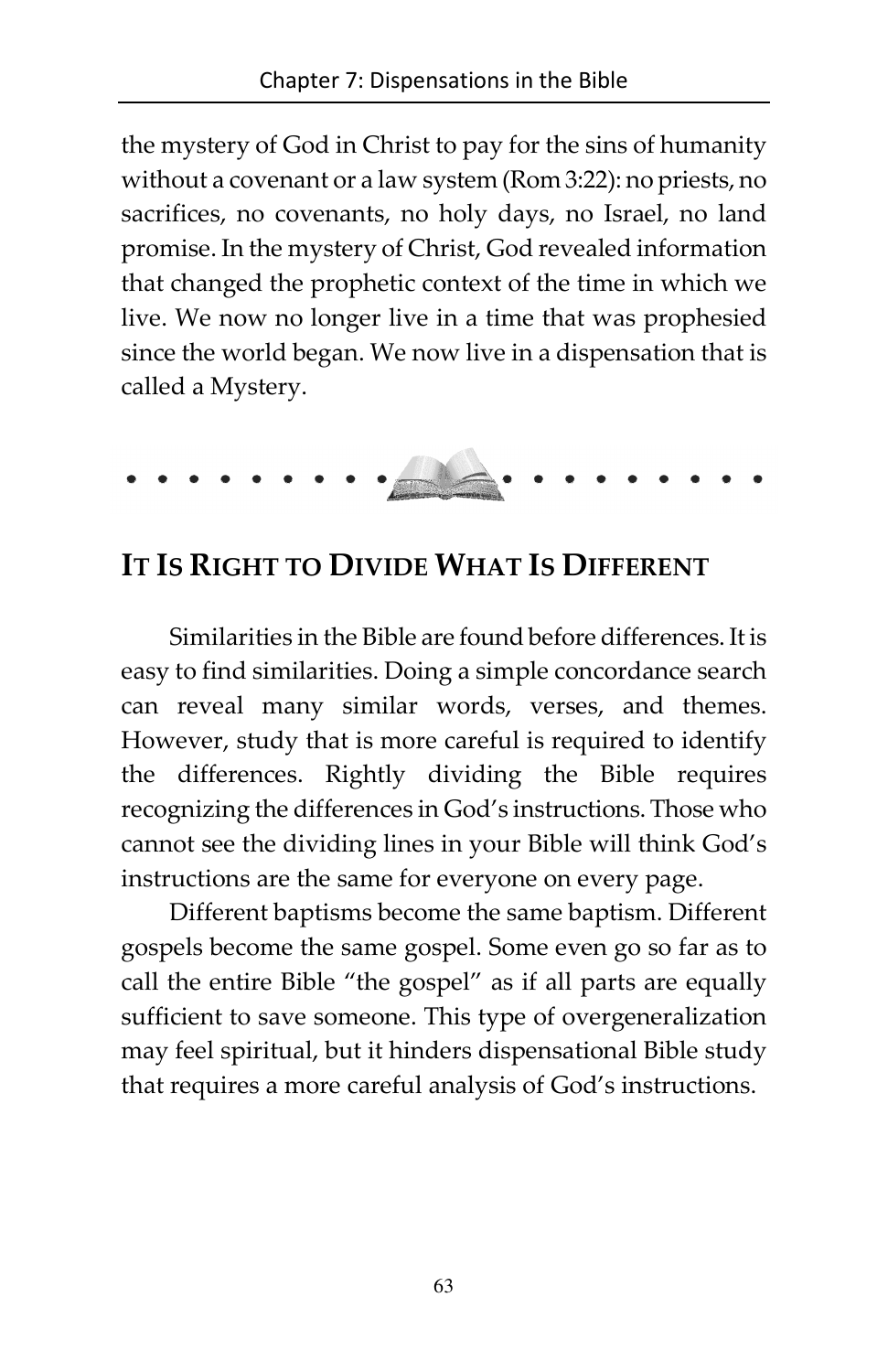#### A SIMPLE DIFFERENCE

One difference is sufficient to show that not all is the same. There are hundreds of differences in God's instructions in your Bible. (Differences are not mistakes.)

Genesis 17 required all God's people be circumcised, or else be cut off from God's covenant (Gen 17:14). Galatians 5:6 says that circumcision does not avail anything. So, which is it? You cannot teach both at the same time.

Leviticus 11:2 restricts the meat that could be eaten by law-abiding Jews. However, Paul says in 1 Timothy 4:2 that nothing is to be refused and even calls abstaining from meats a doctrine of devils! This is quite a difference in God-inspired instructions. If we are to know which one is for our participation, we must know where, why, and how to rightly divide.

#### PETER AND PAUL

Peter was a circumcised, pork-abstaining Jew in Jerusalem when he preached a message of prophetic fulfillment to Israel in Acts 3. Paul was sent to uncircumcised, lobster-eating Gentiles in Greece and Rome (Acts 9:15). Peter and Paul's audiences were different, but there is more than this. The content of their messages was different as well.

Peter presented a message of repentance that was spoken by prophets since the world began (Acts 3:21).

"Yea, and all the prophets from Samuel and those that follow after, as many as have spoken, have likewise foretold of these days." – Acts 3:24

64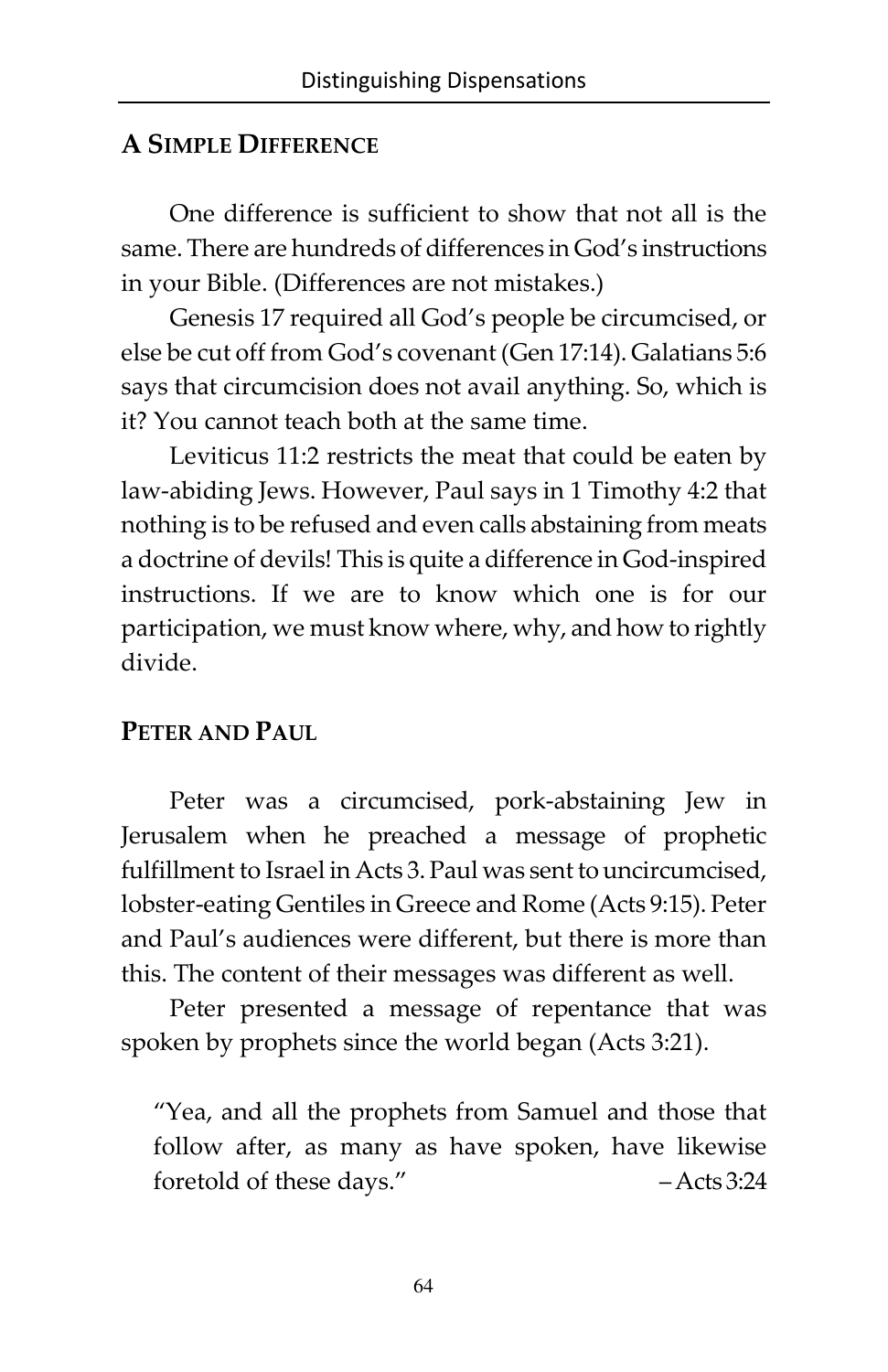Paul's gospel spoke about a mystery of Christ kept secret since the world began, purposed "before the world began" (2 Tim 1:9):

"Now to him that is of power to stablish you according to my gospel, and the preaching of Jesus Christ, according to the revelation of the mystery, which was kept secret since the world began" – Romans 16:25

One was spoken; the other was kept secret. Things that are different are not the same.

# SEPARATE WHAT IS DIFFERENT

We have easily identified significant differences in Peter and Paul's ministries. It is right to divide what is different. A good place to make a right division in our Bible would be between Peter and Paul (Gal 2:7).

Peter and Paul both taught Jesus Christ. They both taught him as the Son of God. They both witnessed that he had resurrected. They both preached a gospel, exhibited faith, and were promised salvation, but they taught Christ differently: one according to prophecy and the other according to a mystery. One taught prophetic fulfillment to Israel; the other taught a mystery to all men.

Surely, there are elements that are the same throughout the Bible. These themes are important when studying God's eternal purpose (Eph 1:10), but careful students of the Bible cannot overlook the differences in God's progressive revelations.

There is no reason to run from the differences in the Bible. When we identify and separate them, then the Bible will open up. These differences are the key to understanding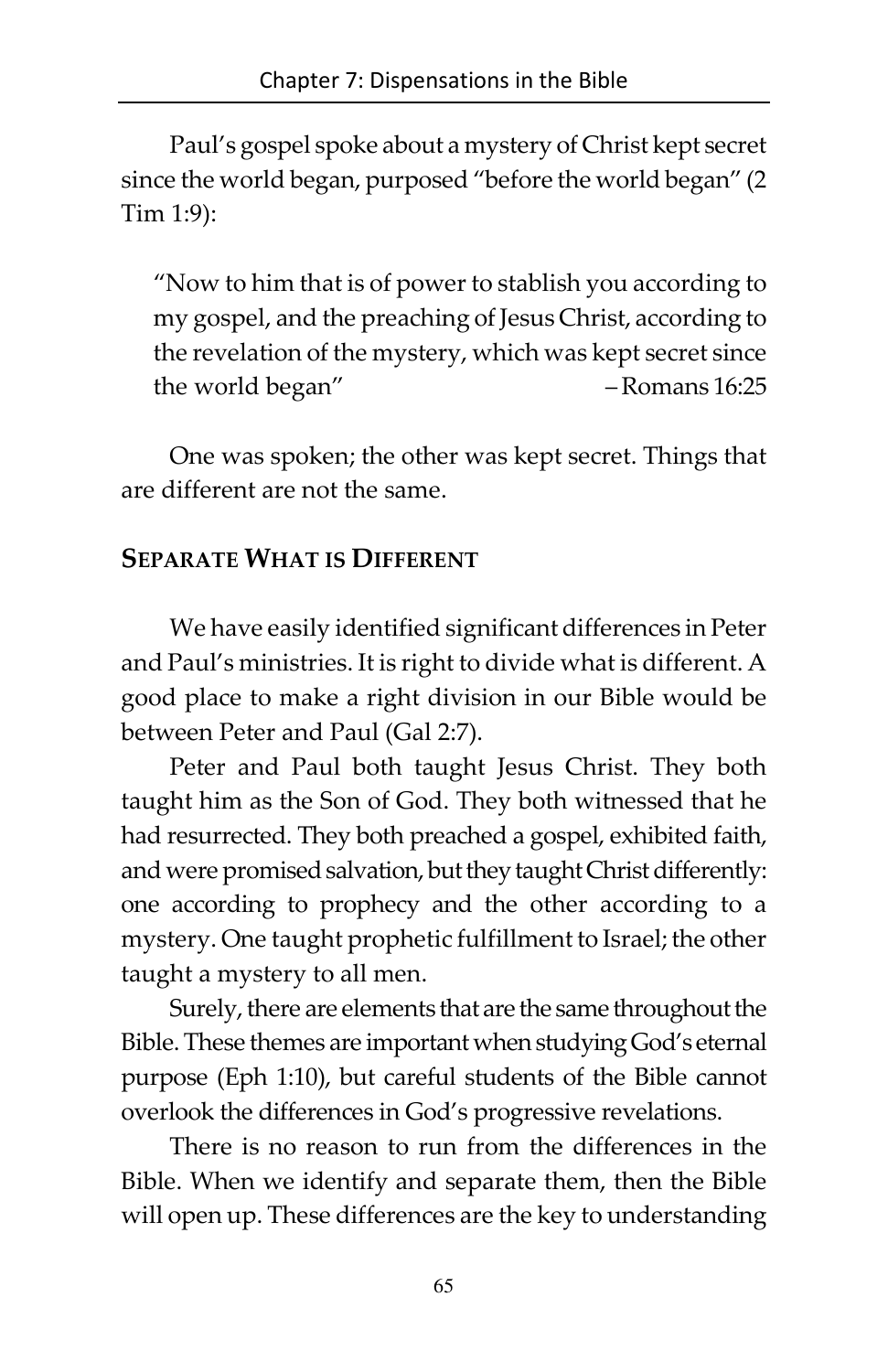how to rightly divide the Bible. Right division is necessary to clearly identify which of God's instructions are for our participation and what God is doing in our world today.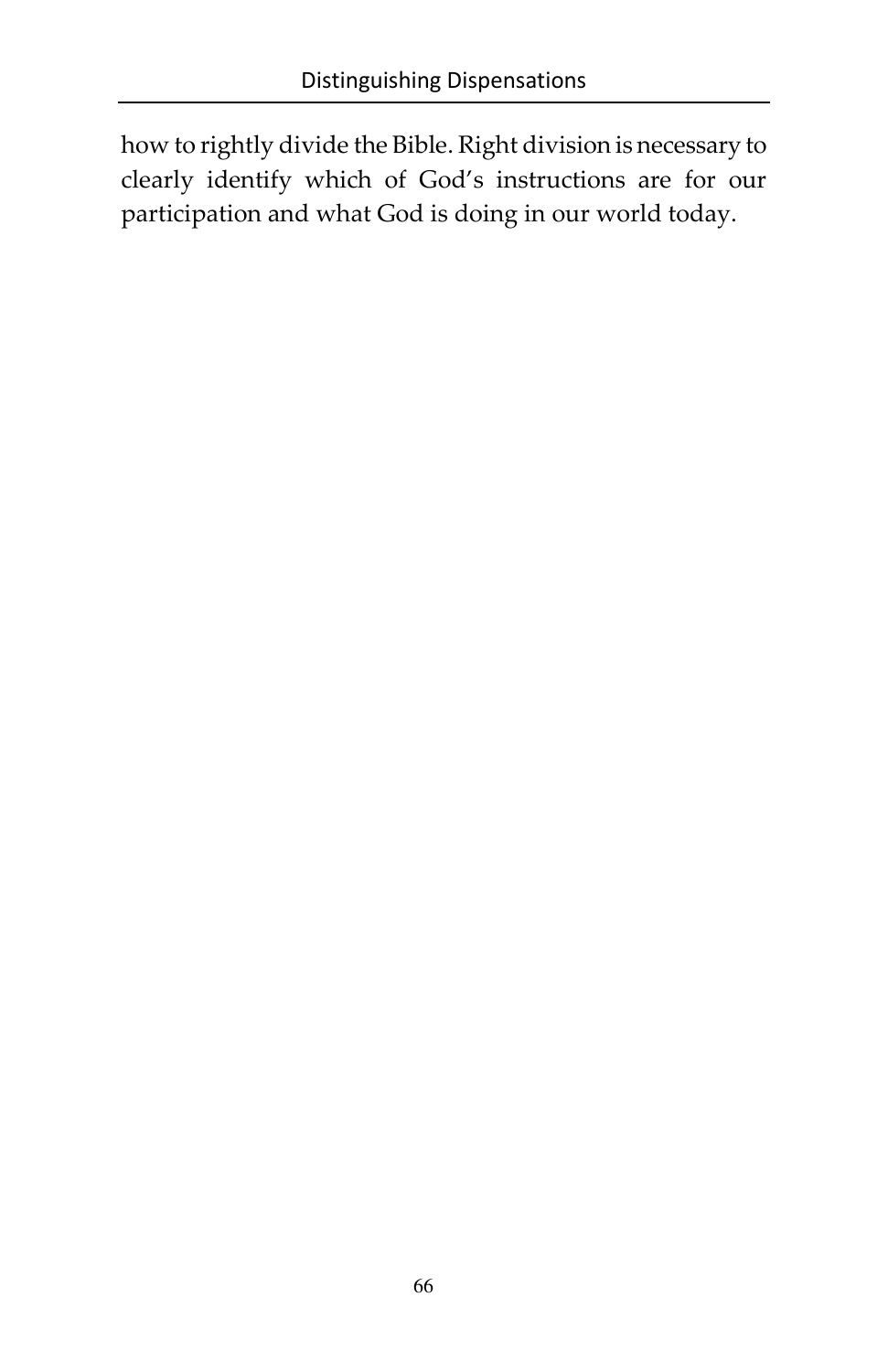# CHAPTER 8 RIGHTLY DIVIDING THE LIGHT

The Bible refers to God's word as a light and lamp. When properly used by faith, it enlightens our understanding and guides us into righteousness.

"The entrance of thy words giveth light; it giveth understanding unto the simple. " – Psalm 119:130

Yet, the Bible remains a dark book for many who find it hard to understand. It is common to find a passage instructing one thing and another instructing a contrary thing. With so many different "lights," the Bible can be confusing. The answer to identifying the right light is to know that God's word is revealed progressively and so must be rightly divided.

It is Satan's strategy to shine all the lights at once to confuse the light of prophecy with the light of the mystery of Christ (2 Cor 11:13-15).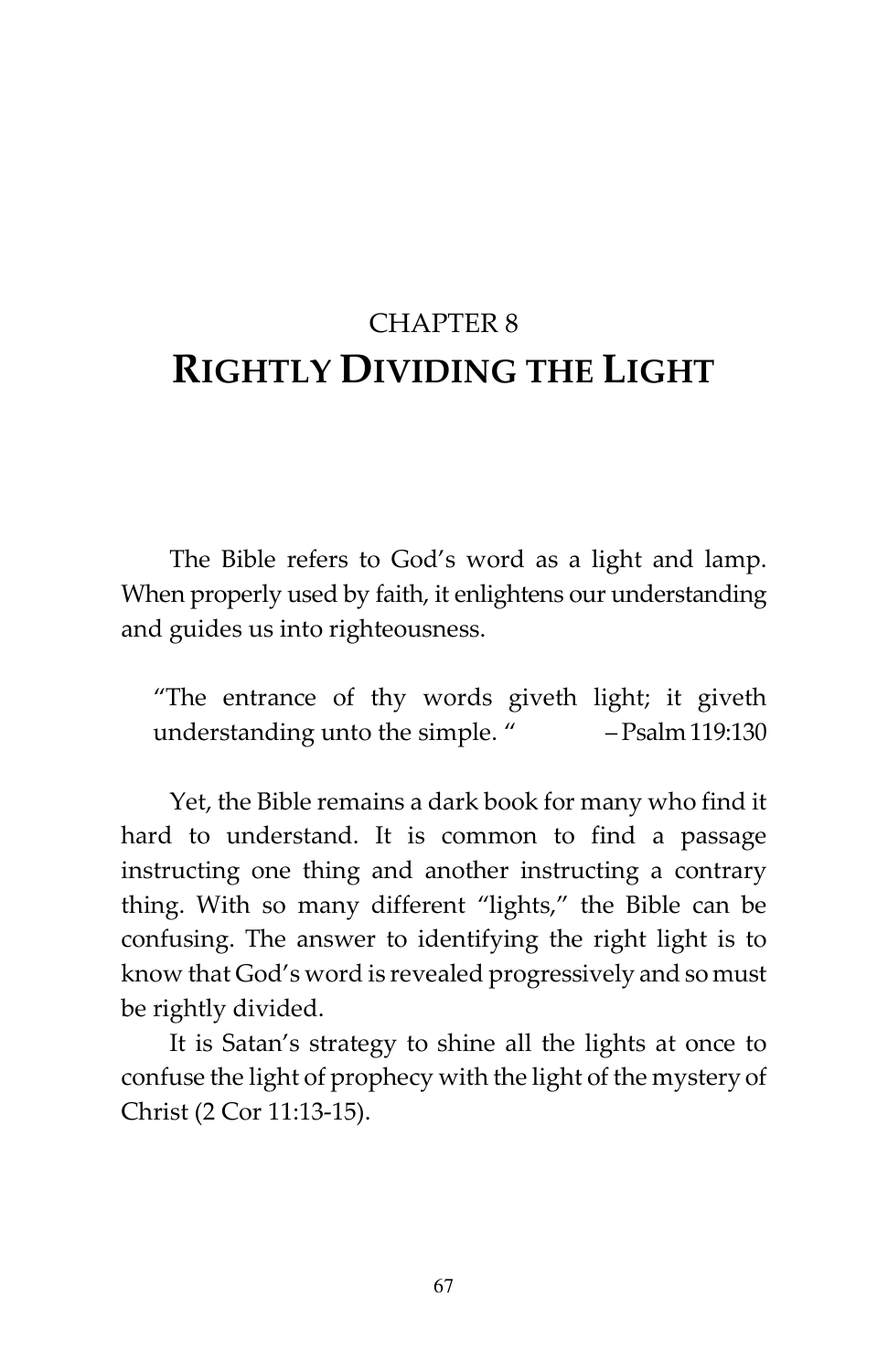## LIGHT GIVEN TO ISRAEL

When God created Israel to be his chosen people, he gave them his law as light from the Lord. As David wrote in the Psalms, the law was a lamp to his feet and a light unto his path (Psa 119:105). It was Israel's responsibility and covenant to be light to the other nations who would come to Zion to learn God's law (Rom 2:19).

"And the Gentiles shall come to thy light, and kings to the brightness of thy rising." - Saiah 60:3

"And many people shall go and say, Come ye, and let us go up to the mountain of the LORD, to the house of the God of Jacob; and he will teach us of his ways, and we will walk in his paths: for out of Zion shall go forth the law, and the word of the LORD from Jerusalem."

– Isaiah 2:3

Jesus confirmed Israel's position as a light to the nations in Matthew:

"Ye are the light of the world. A city that is set on an hill cannot be hid." – Matthew 5:14

## WALKING IN ISRAEL'S LIGHT

Walking in Israel's light meant obeying God's law and commandments.

"For the commandment is a lamp; and the law is light;" – Proverbs 6:23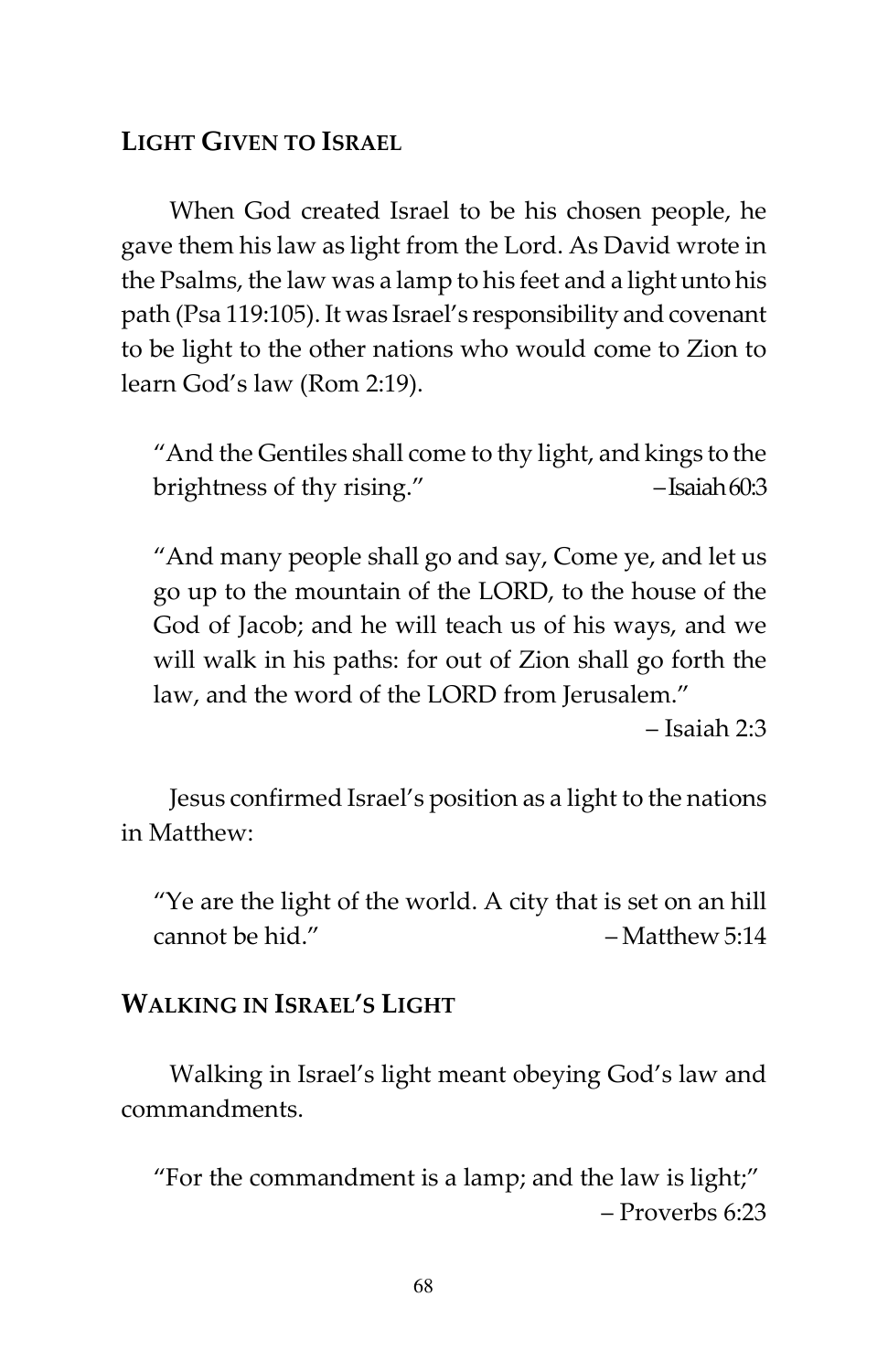The way to be in this light of the law and prophets was to do good works.

"But he that doeth truth cometh to the light, that his deeds may be made manifest, that they are wrought in God. " – John 3:21

If anyone transgressed the law, they were not in the light, but rather, in darkness.

"He that saith he is in the light, and hateth his brother, is in darkness even until now." – 1 John 2:9

## THE GLORIOUS LIGHT OF THE GOSPEL

However, light revealed from God does not end with Israel and prophecy. God had a mystery kept secret until it was revealed to the apostle Paul (1 Cor 2:7-10). Paul's mystery gospel of the glory of the cross is also called light from God:

"For God, who commanded the light to shine out of darkness, hath shined in our hearts, to give the light of the knowledge of the glory of God in the face of Jesus Christ." – 2 Corinthians 4:6

It was a further revelation of God's will (Eph 1:9-10): that all men could be saved freely by faith alone in the finished work of Christ on the cross. It was to the church that God entrusted this manifold wisdom to enlighten all men to see the fellowship of this mystery (Eph 1:18).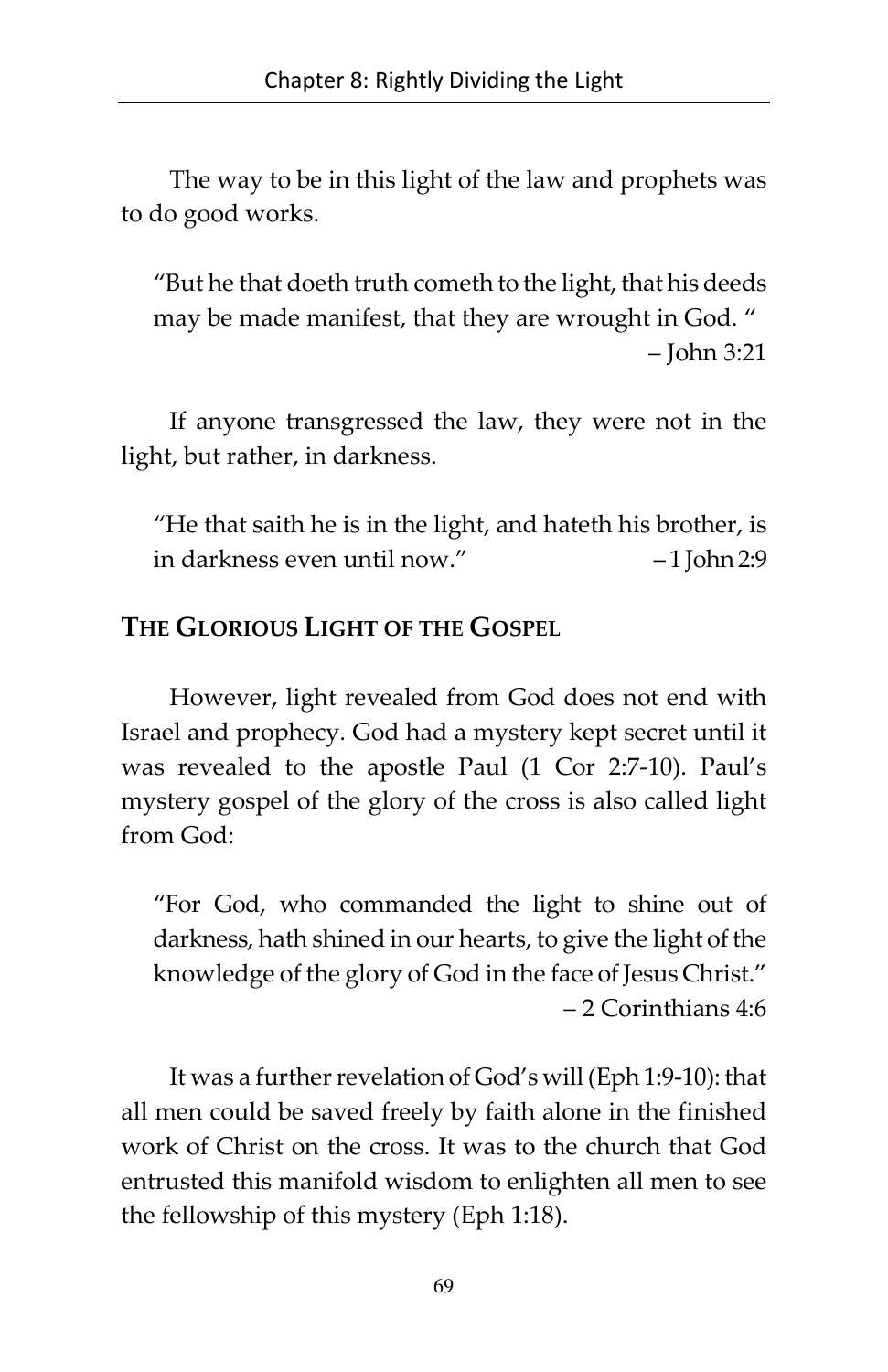"…to make all men see what is the fellowship of the mystery, which from the beginning of the world hath been hid in God, who created all things by Jesus Christ" – Ephesians 3:9

#### WALKING IN THE LIGHT OF GRACE

Since God has revealed his light in the gospel of the mystery of Christ, obedience to the law is no longer walking in the light. Now, walking in the light is walking in the understanding of God's gracious provision of salvation by the cross. We must reckon ourselves dead unto sin and that we are not under the law (Rom 6:11-14).

When we live by faith in Christ according to the mystery, we are living in God's light without the law (Rom 3:21; Rom 8:3-4). The difference is that we are living in the light of the glorious gospel of Christ according to a mystery, not the light of prophecy given to Israel (2 Cor 4:4; Rom 16:25).

"In whom the god of this world hath blinded the minds of them which believe not, lest the light of the glorious gospel of Christ, who is the image of God, should shine unto them."  $-2$  Corinthians 4:4

There are many lights in the Bible. Following the wrong one may lead someone away from the gospel of Christ that saves today. Do not think Satan is ignorant of this. It is Satan's strategy to confuse God's word by presenting as many contrary lights as possible (2 Cor 11:13-15). When we rightly divide the light of prophecy from the light of the mystery, we are able to discern God's will and word for us today.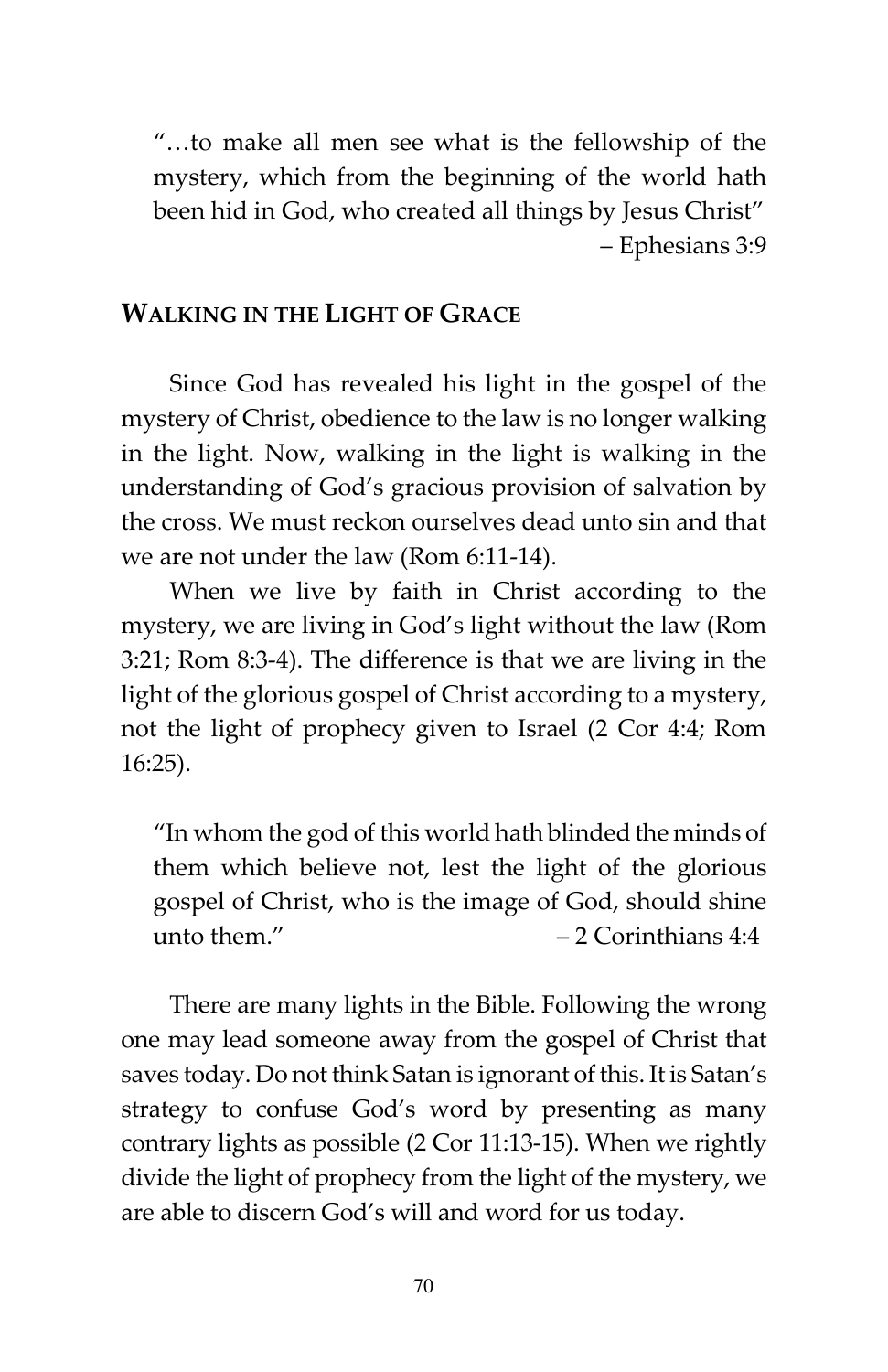

# FOR OUR LEARNING

In Paul's God-inspired writings we find the doctrine to the church today. Yet, it would be foolish to say we should eliminate the other parts of scripture.

"All scripture is given by inspiration of God, and is profitable for doctrine, for reproof, for correction, for instruction in righteousness:" – 2 Timothy 3:16

Right division does not eliminate other books of the Bible. Instead, it rightly defines their context so that we can have a complete doctrinal understanding. It is all for our learning.

"For whatsoever things were written aforetime were written for our learning..." – Romans 15:4

#### WHAT WE LEARN

With the scriptures written to God's prophetic people, Israel, we learn about God's promised purpose for the earth. He promised to have dominion over the planet from the throne of David. Paul's gospel explains further the mystery behind the resurrection of David's seed (2 Tim 2:8).

We need every page of the Bible to learn about God's character. God is great! He is gracious, just, and true. Learning about his faithfulness encourages us to have hope in what Paul says also (Rom 4:21-23).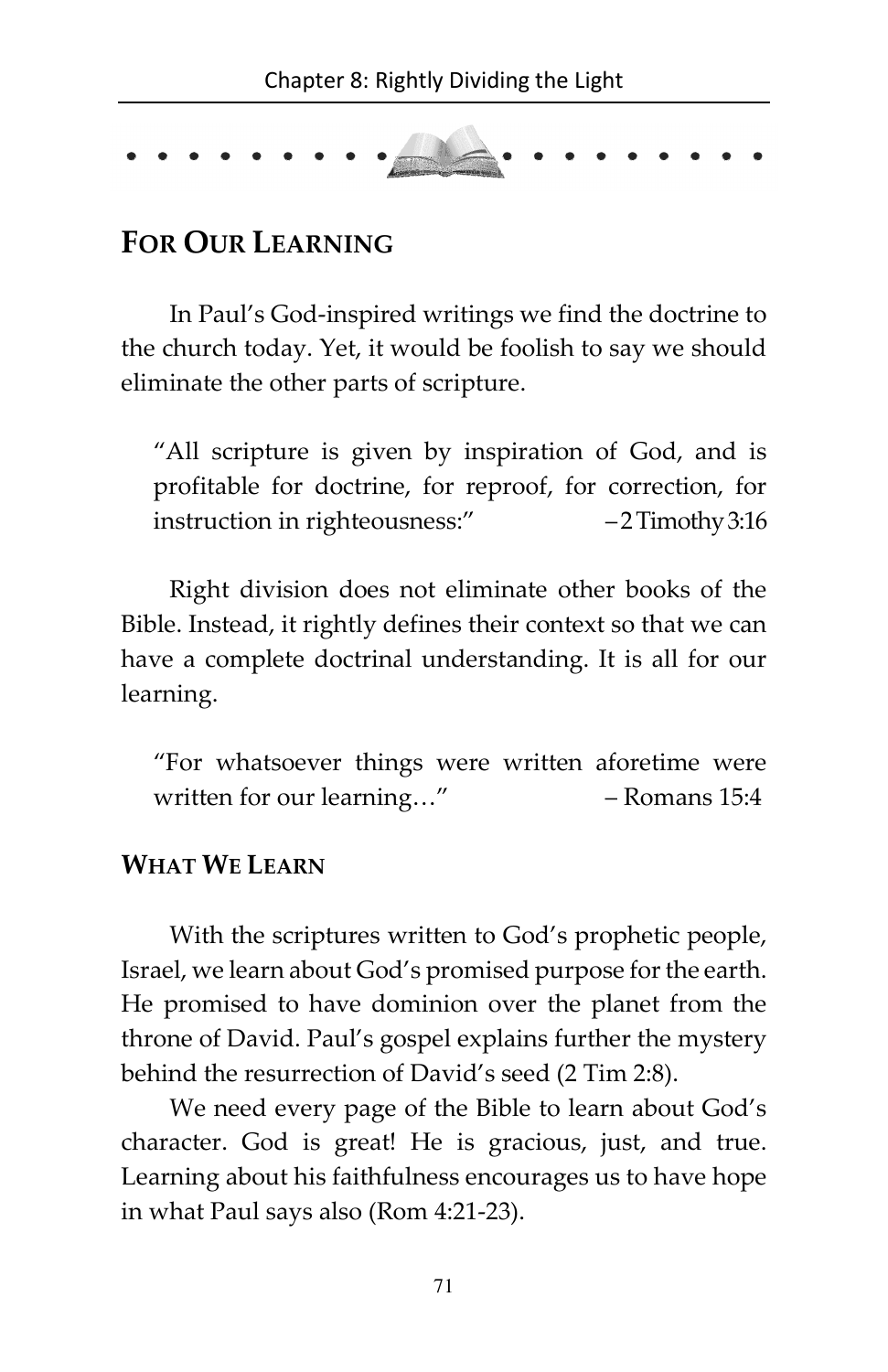"…for our learning, that we through patience and comfort of the scriptures might have hope." – Romans 15:4 Paul says about the law:

"I had not known sin, but by the law: for I had not known lust, except the law had said, Thou shalt not covet."

– Romans 7:7

#### OUR HISTORY

Most importantly, God's hidden purpose could not have been accomplished without the necessary preparation by the law and the prophets.

"Wherefore the law was our schoolmaster to bring us unto Christ, that we might be justified by faith."

– Galatians 3:24

"But now the righteousness of God without the law is manifested, being witnessed by the law and the prophets;" – Romans 3:22

Jesus' mystery message could not have been revealed at any other time in history. God's grace was revealed exactly when it was needed.

#### FALSE ACCUSERS

Sometimes we who rightly divide are falsely accused of eliminating portions of the Bible because we understand the priority of Jesus' message through Paul over his message through Moses. Yet, dispensational right division does not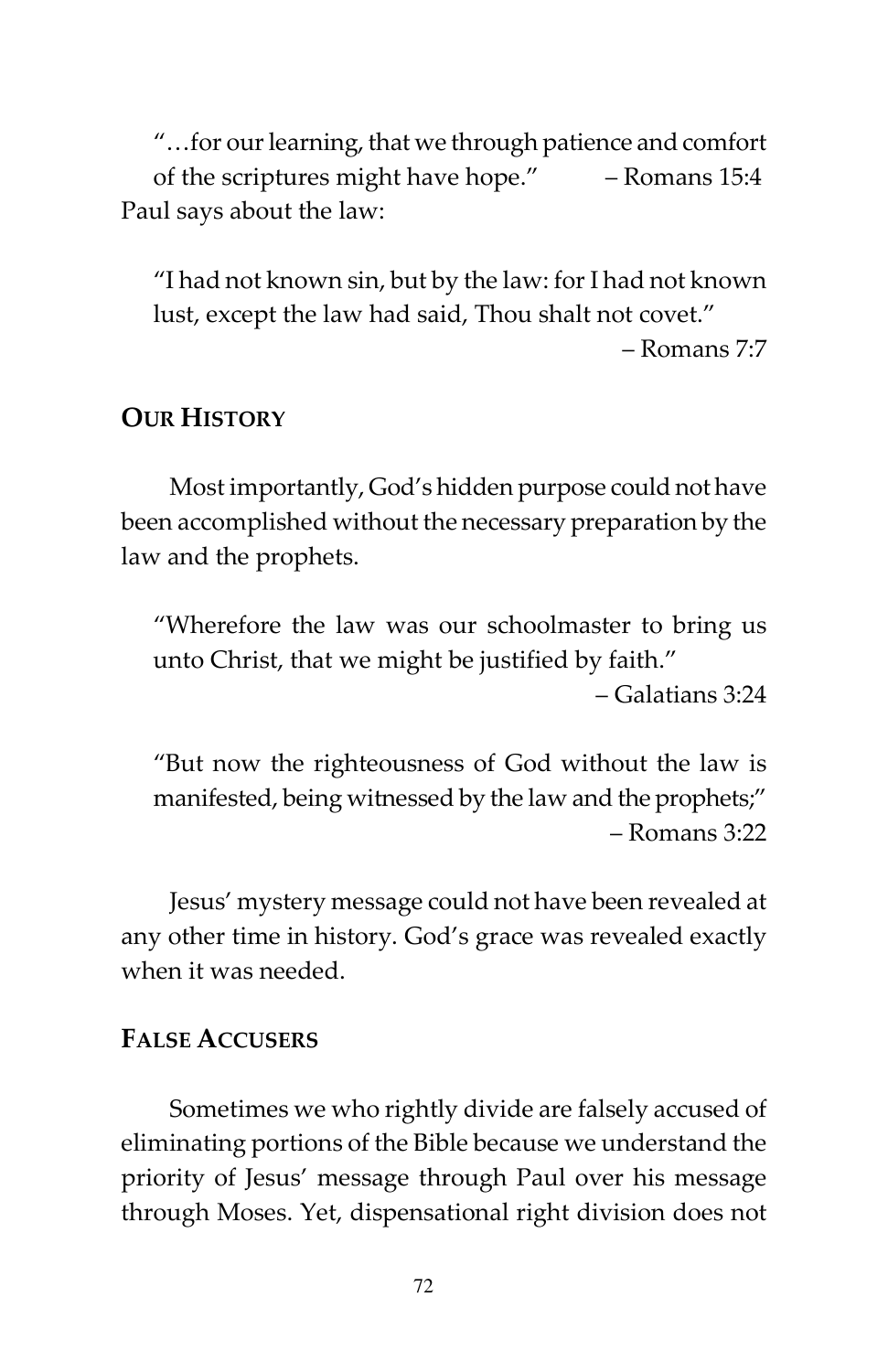teach the elimination of any book of scripture but merely their full understanding through Christ's further revelation.

Paul uses the other scriptures repeatedly to teach eternal truths about God, reference Israel's program, and use the law as a schoolmaster. Paul compares and contrasts his revelation from the Lord to the revelation in the law repeatedly. Without the other scriptures, Paul's books would lose their meaning!

Right division requires that we follow Paul if we are to follow Christ, and Paul tells us that we need God's complete revelation for our learning.

# ARE MATTHEW, MARK, LUKE, & JOHN OLD TESTAMENT BOOKS?

The New Testament section in the table of contents of every printed Bible begins with the books of Matthew, Mark, Luke, and John<sup>1</sup>. This is not a doctrinal fact, but a result of the publishers' attempt to aid in Biblical division<sup>2</sup>. They are not helping.

<u>.</u>

 $^1$  This is something Bible students should know, but surprisingly most do not. The average Christian and American are Biblically illiterate, only half of which are able to name one of the four gospels. See Prothero, Stephen R. Religious Literacy. [San Francisco]: HarperSanFrancisco, 2007. Print.

 $2$  The publisher's division reflects the time and language the books of the Bible were inspired. The publisher's Old Testament portion of the printed Bible was inspired among the ancient Hebrews. The publisher's New Testament portion consists of books inspired hundreds of years later to Hebrews living under the Roman Empire. When the books were written is less important for the Bible student than what is written in them.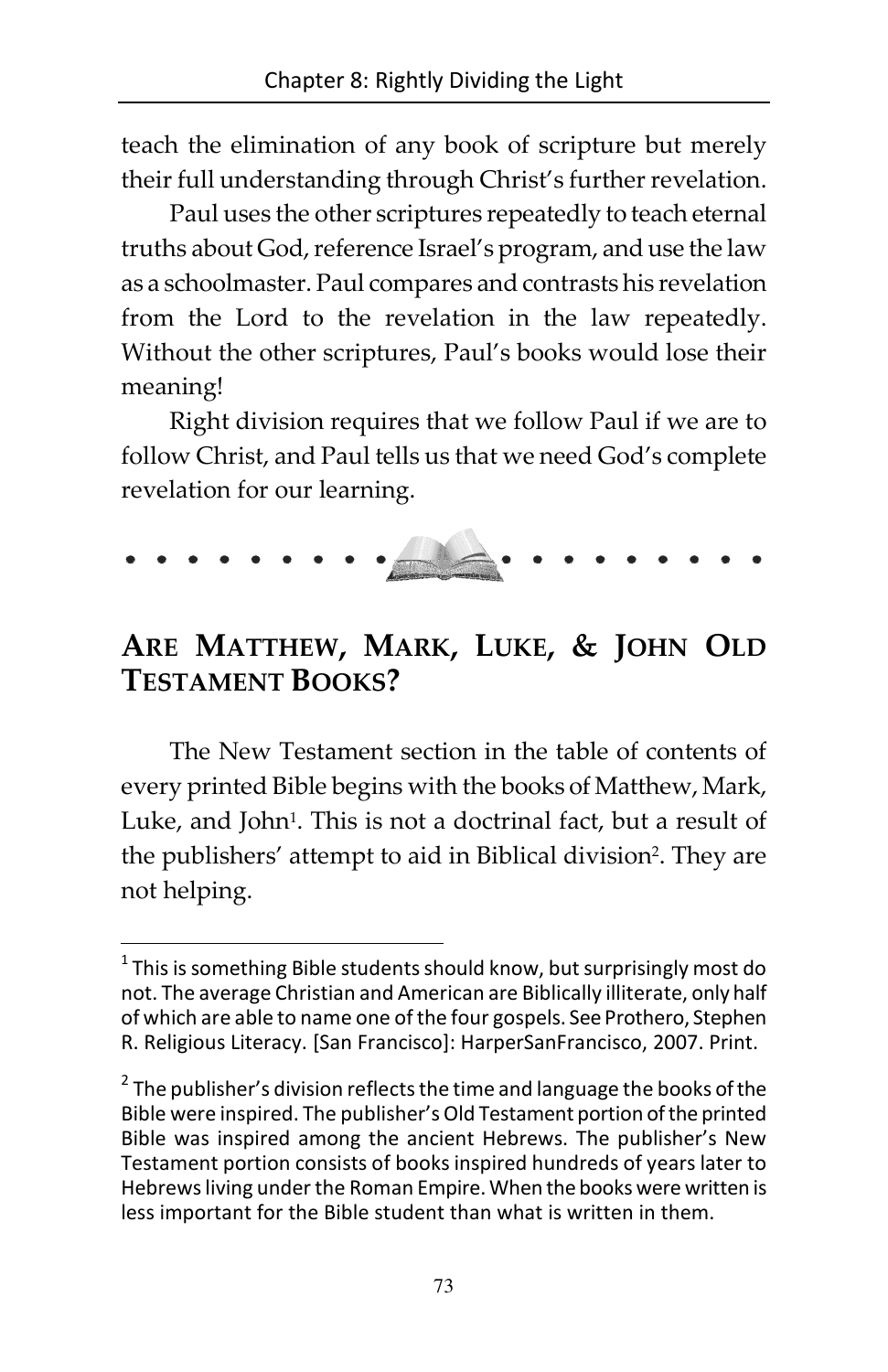The doctrinal fact is that the old testament given to Israel does not start until 69 chapters after the publisher's labeled Old Testament<sup>3</sup>.

The unwarranted division imposed on the text poses a hindrance for studying the Bible rightly divided. The problem is more evident in the New Testament title page of separation. This page unnecessarily causes many problems in understanding Jesus' earthly ministry to Israel since his entire ministry is actually under the old covenant given to Moses.

Hebrews 9:15-17 explains that the new covenant of Jeremiah 31:31 could be of force only after Jesus died, which is not until the final chapters of Matthew, Mark, Luke, and John.

"And for this cause he is the mediator of the new testament that by means of death, for the redemption of the transgressions that were under the first testament … For where a testament is, there must also of necessity be the death of a testator. For a testament is of force after men are dead: otherwise it is of no strength at all while the testator liveth."

– Hebrews 9:15-17

Galatians 4:4 explains Jesus lived under the first testament:

"…when the fulness of the time was come, God sent forth his Son, made of a woman, made under the law"

– Galatians 4:4

 $\overline{a}$ 

 $3$  Most Bibles have a page in front of Genesis 1:1 declaring what follows to be the "Old Testament," but the real Mosaic covenant is not given by God until Moses climbs Mt. Sinai in Exodus 19.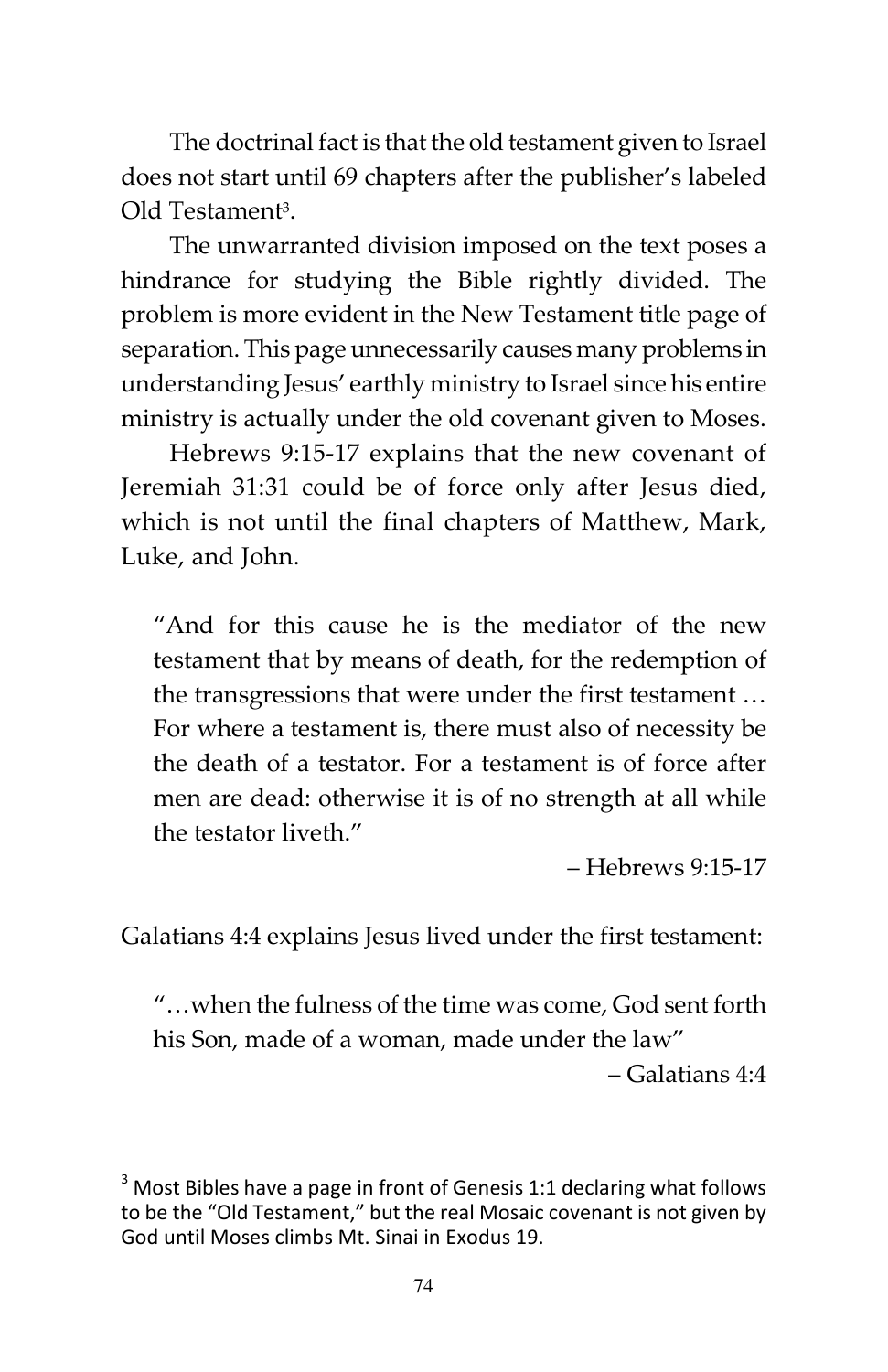The Law of Moses was the old covenant. According to Galatians 4:4, Jesus was born and lived under the old covenant. It was not until his death that the new covenant could be made available. Since the majority of each narrative and the entirety of the Lord's earthly ministry occurred before his death, then it should be considered that these four books are still in the context of the old covenant. This would explain why Paul wrote that Jesus "was a minister of the circumcision to confirm the promises made unto the fathers" (Rom 15:8). This would also explain why Jesus operated according to the old testament:

- 1. He was circumcised (Luke 2:27)
- 2. Water baptized (Matt 3:15)
- 3. Taught conditional forgiveness (Matt 6:14)
- 4. Taught Levitical sacrifice for healing (Matt 8:4)
- 5. "Follow the commandments" (Mark 10:17-19)
- 6. "Obey the Pharisees" (Matt 23:2-3)
- 7. Observed feast days (Matt 26:17)

l

Nearly a century ago, Bible teacher J.C. O'Hair mentioned<sup>4</sup> three things that would advance our Bible understanding:

- 1. The Old Testament does not begin with the first chapter in Genesis.
- 2. The New Testament does not begin with the first chapter of Matthew.
- 3. The dispensation of the grace of God does not begin with Peter in Acts 2, but with Paul.

<sup>4</sup> O'Hair, J.C. Unsearchable Riches of Christ. Grace Publications. Grand Rapids, MI. page 5.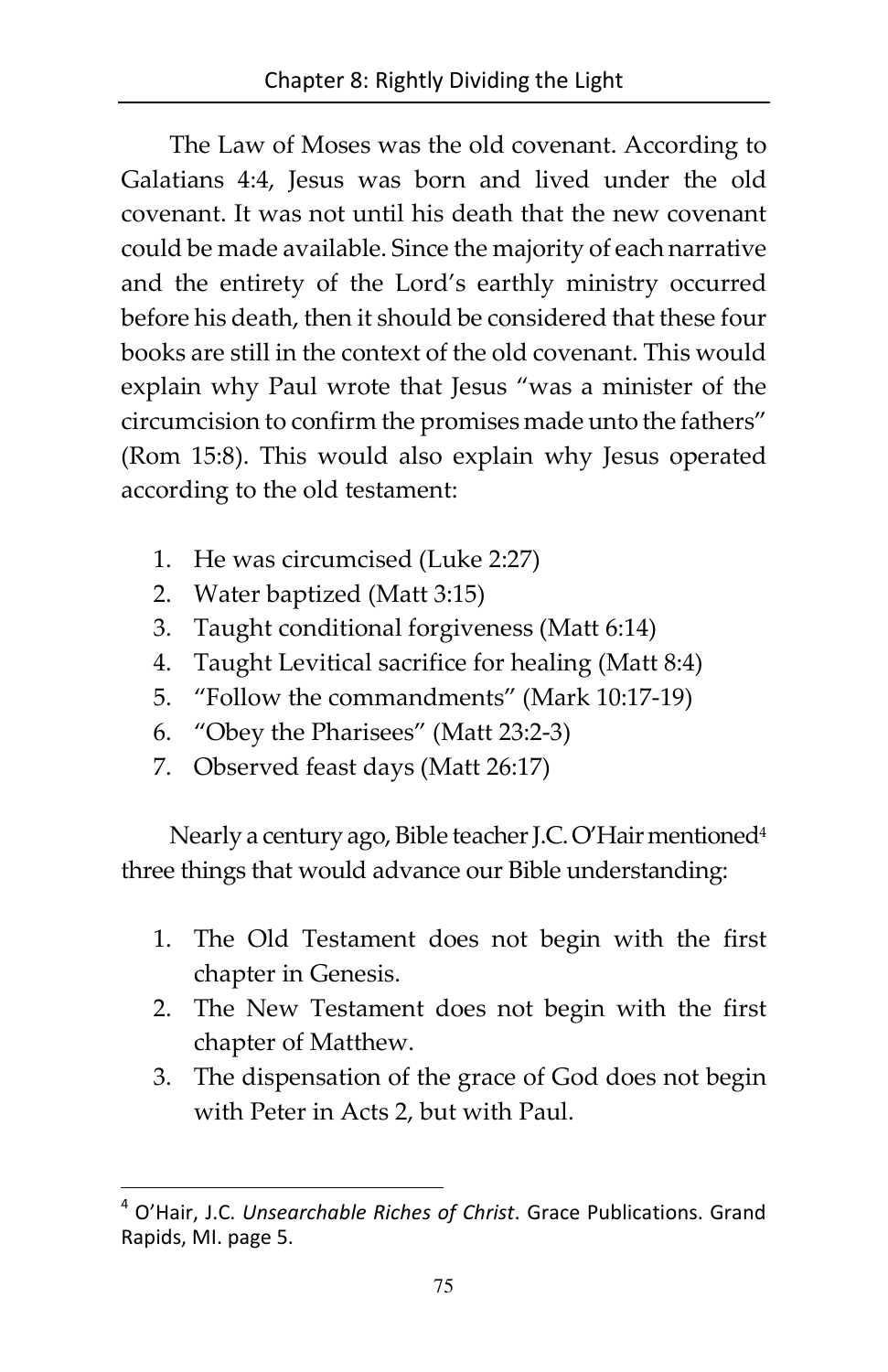To understand the Bible, the context must be rightly identified, and rightly divided. The events in Matthew, Mark, Luke, and John happened under the old testament. We cannot honestly take those books as our doctrine without placing ourselves in the context of the Old Testament.



# THE 2000 YEAR GAP

We now live in a dispensation not prophesied of God and operate according to the mystery of Christ. The current dispensation of grace is found neither in the prophetic schedule written by Daniel nor in the ministry of the Spirit at Pentecost.

In Daniel 9:24, there is a prophetic schedule given of 70 weeks (weeks of years) to finish the prophecy concerning Israel and Jerusalem. Daniel 9:25 says that this 490-year schedule begins at the commandment to restore and to build Jerusalem:

"Know therefore and understand, that from the going forth of the commandment to restore and to build Jerusalem unto the Messiah the Prince shall be seven weeks, and threescore and two weeks:" – Daniel 9:25

We have another marker after the 69th week that is after 483 years, which tells when the Messiah will be cut off:

"And after threescore and two weeks shall Messiah be  $cut off.$ " – Daniel 9:26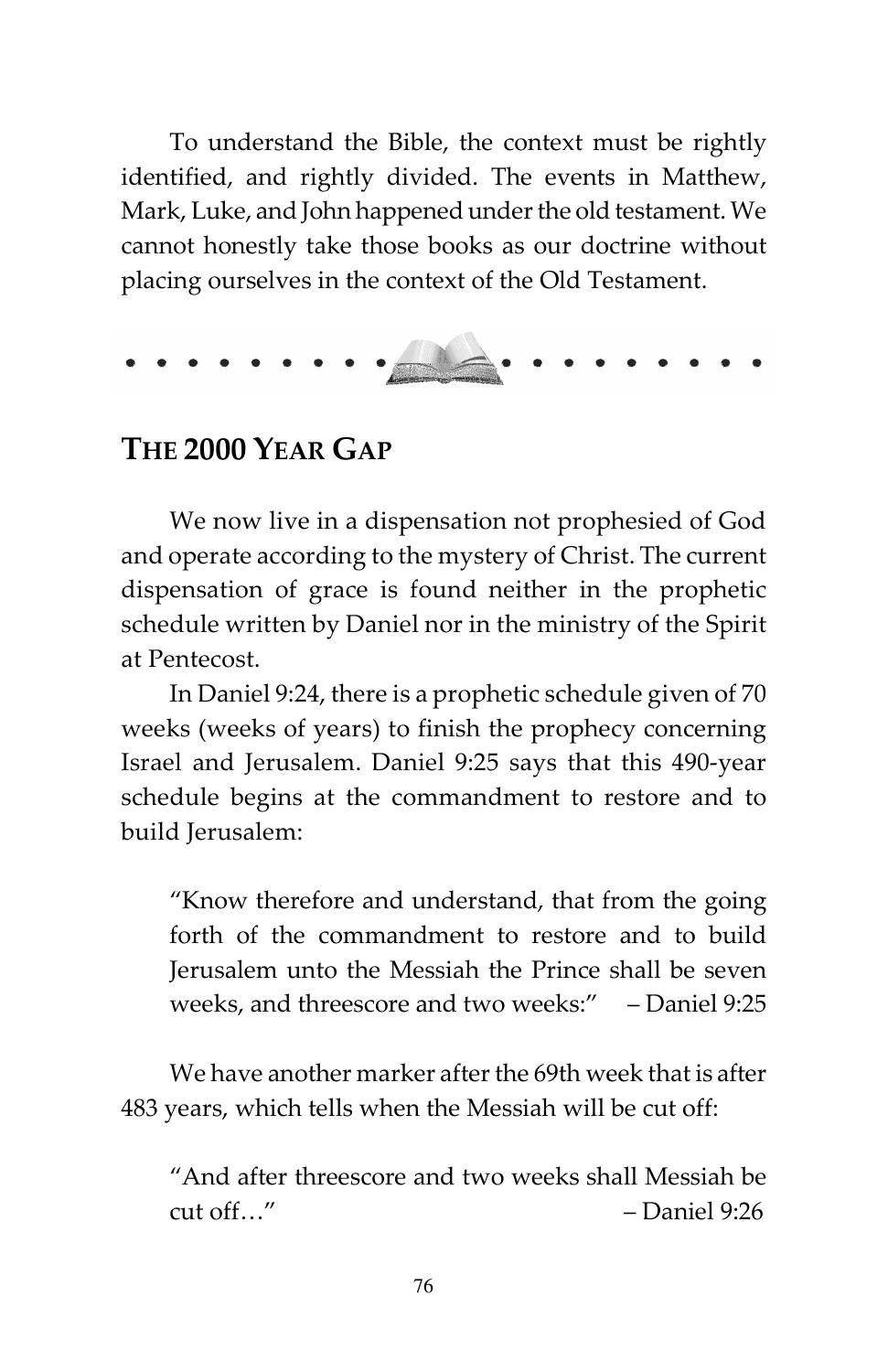This leaves only 1 week of years (7 years) left on the prophetic timetable of Daniel to seal up the prophecy after Christ's crucifixion at approximately 29 A.D.

# DANIEL'S MISSING 70TH WEEK

Misinterpretation of Daniel's 70th week has led many Bible students to think we are now living in the prophesied kingdom or that the numbers in the Bible cannot be literal.

Covenant theologians believe that the 70 weeks were completed at the destruction of Jerusalem in 70 A.D by the Roman Titus. The problem with this view of prophecy is that it leaves a 40-year gap between the 69th and 70th week when there should be only seven.

Acts 2 dispensationalists, recognizing the absence of the prophesied kingdom, correctly identify that there has been an interruption in Daniel's 70-week prophecy. However, the Acts 2 dispensationalist makes a mistake by inserting the dispensational change in Acts 2 at the Jewish Pentecost. This creates another problem in that Peter identifies Acts 2 as the "last days" according to Joel. According to Peter, Daniel's time clock was still ticking.

"And it shall come to pass in the last days, saith God, I will pour out of my Spirit upon all flesh" – Acts 2:17

The Acts 2 sending of the Spirit on a Jewish feast day was not the start of something new; it was the last days of prophecy! So then, what explains the two thousand year gap in prophecy from Peter's day until now?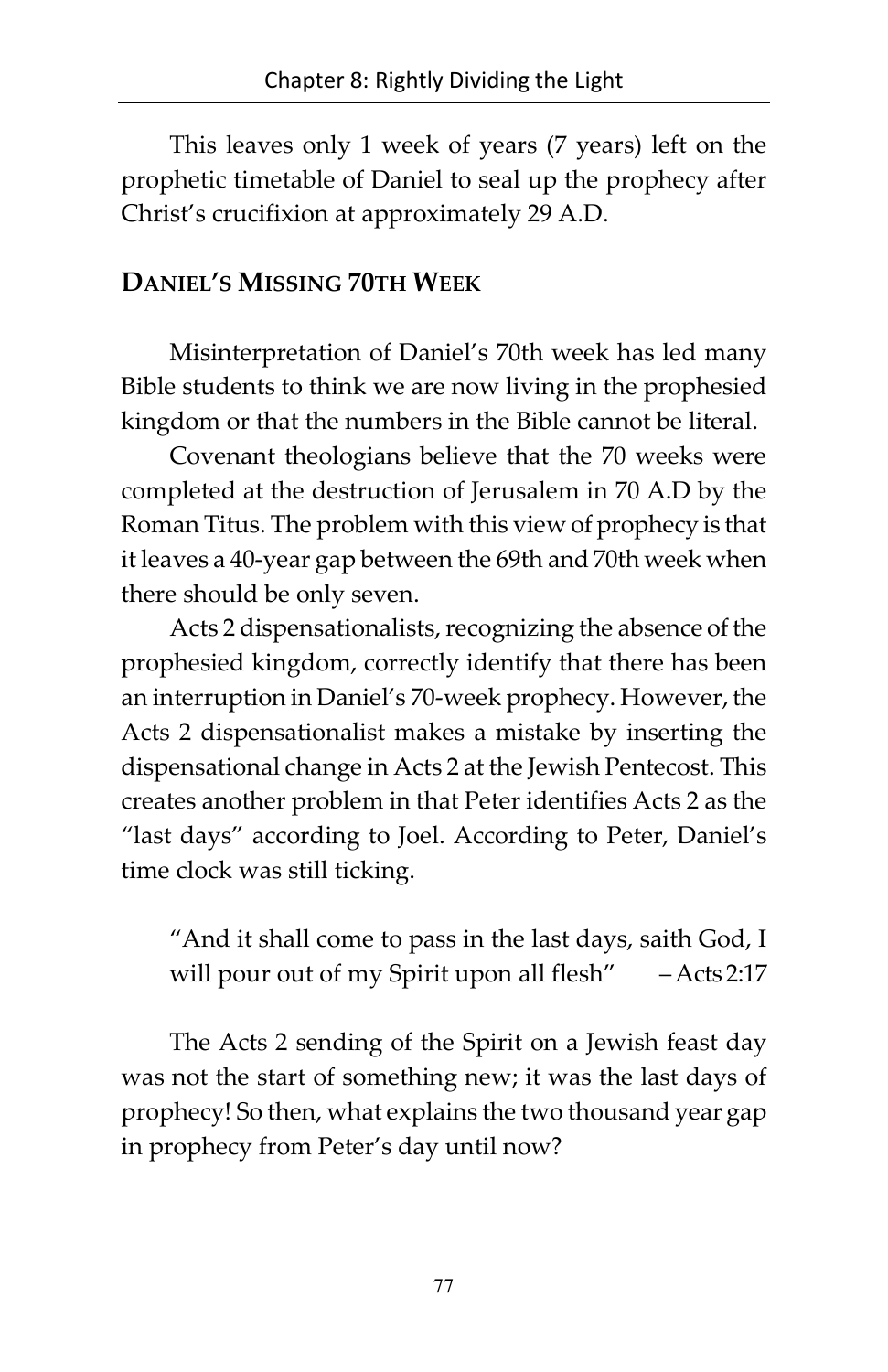#### A BIBLE BELIEVING ALTERNATIVE

The gap is not explained in prophecy and as such was a mystery. This is exactly what we find in the revelation from Jesus given to the last apostle, Paul: a revelation of a mystery kept secret.

"I am made a minister, according to the dispensation of God which is given to me for you, to fulfil the word of God; Even the mystery which hath been hid from ages and from generations…" – Colossians 1:25-26

Peter offered Israel an opportunity to repent and usher in the final days of prophecy in Acts 3:19-20. When Israel rejected the apostolic offer of repentance, God revealed a mystery of the gospel to send salvation to Gentiles.

"…rather through their fall salvation is come unto the Gentiles, for to provoke them to jealousy."

– Romans 11:11

For the past two thousand years, we have been living in the mystery dispensation of God's grace and peace. Prophecy regarding the fulfillment of prophetic Israel and their holy city is not being fulfilled during this mystery dispensation.

The keystone of our mission today is the preaching of the cross and not the soon coming kingdom, which God postponed until the fulness of the Gentiles be come in (Rom 11:25-26). Prophecy is not yet finished. Israel has not yet received its promised salvation (Rom 11:26-27).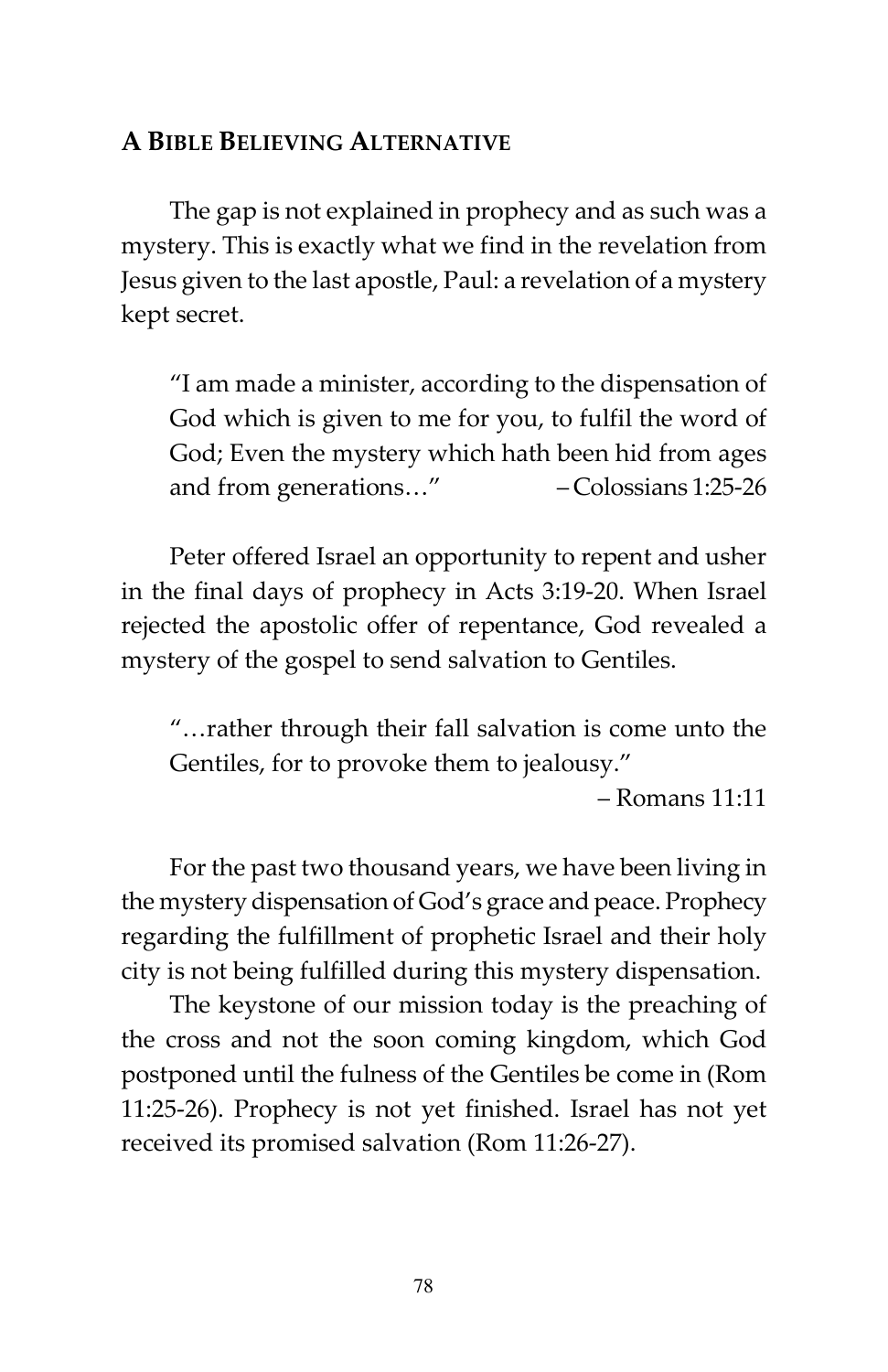The change occurred neither in Acts 2 nor in 70 A.D. The change occurred in the middle of the book of Acts when Christ chose the chief of sinners to be a new apostle sent to all men preaching Jesus Christ according to the revelation of the mystery. Mid-Acts Pauline dispensational Bible belief is the key to understanding the current dispensational gap in Daniel's prophetic timeline and what God is doing now.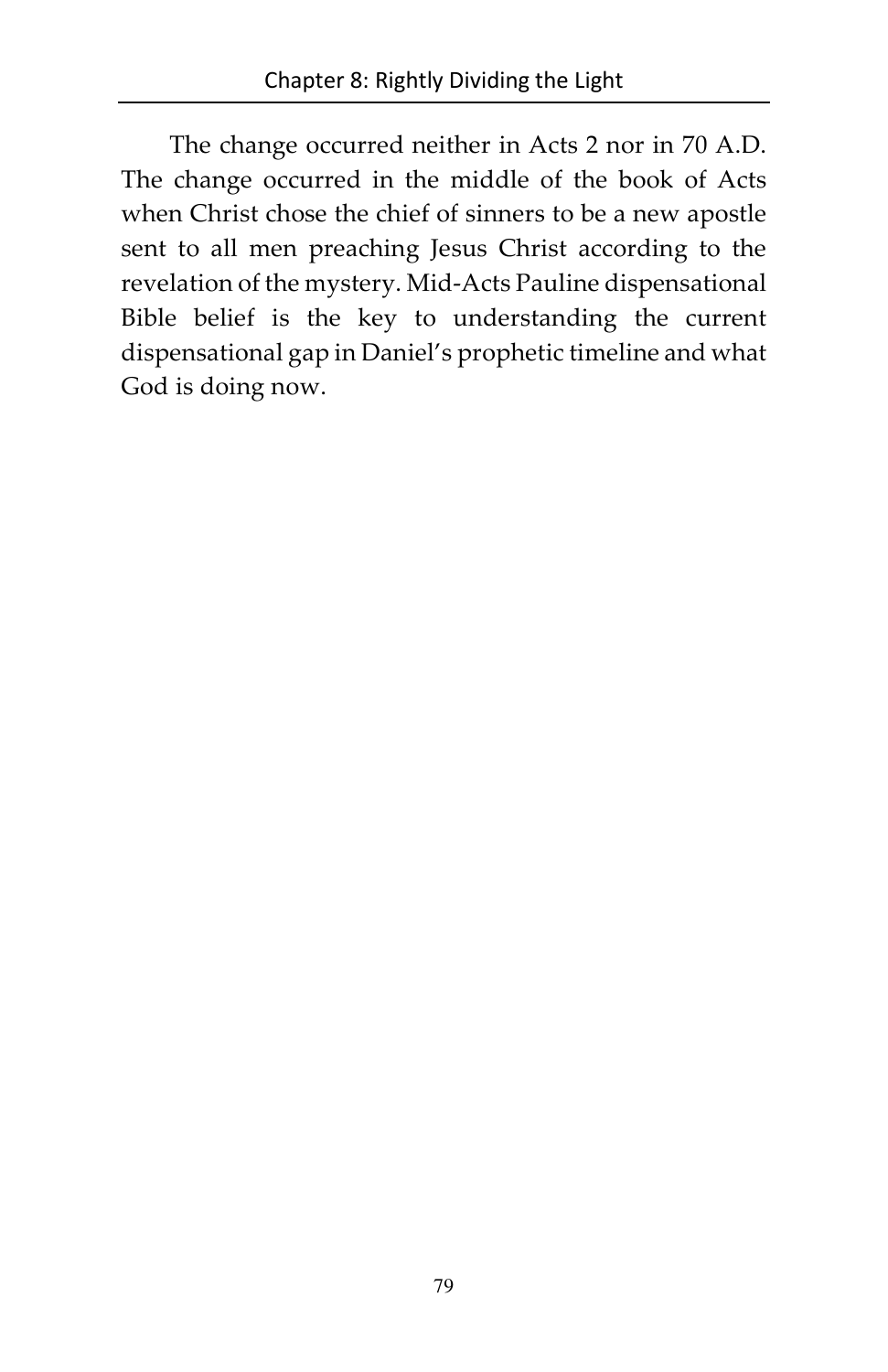# CHAPTER 9 KEEPING A SECRET IN BIBLE STUDY

Once you know a secret it is hard to pretend you do not know it. However, this is exactly what we must do when we study the older scriptures in their context.

Here is an illustration. I was trying to solve a puzzle and spent all my mental effort to reach the solution. Minutes turned to hours, and day after day, I would think about the puzzle and could not figure it out. Then I discovered the secret, and the fog of confusion cleared. The puzzle worked! When I reviewed my thought process, I found that the secret fit every thought. It was as if my mind was circling the answer but could not point it out.

When others were challenged by the puzzle, I thought, "It is so clear!" Yet, they could not see it. It was not that others were unintelligent, but they did not yet know the secret. I could not remove what I knew from my mind, but it had not yet entered theirs. It is the same when studying the Bible.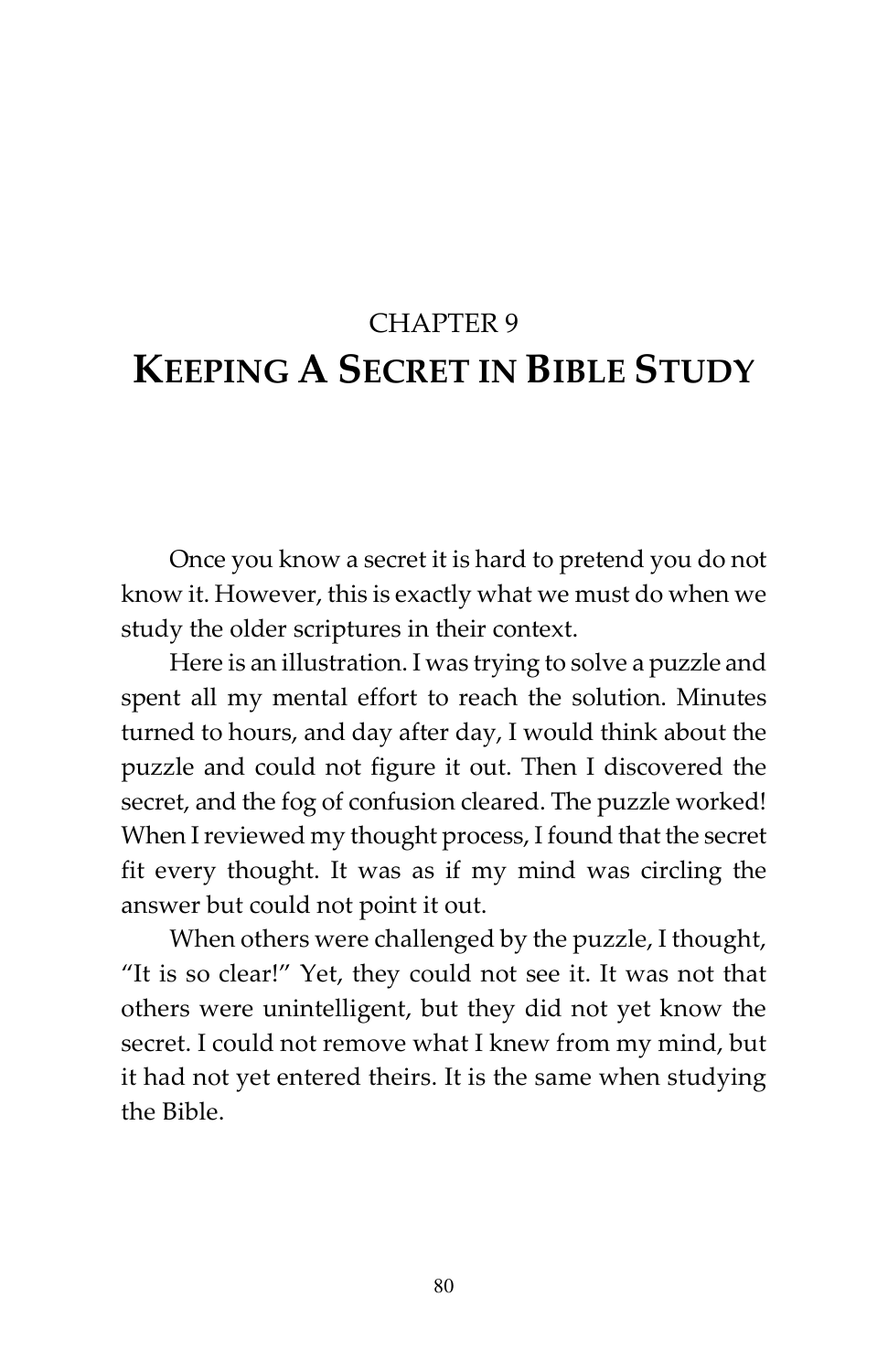# THEY DID NOT KNOW THE MYSTERY

Now that we have the mystery of Christ revealed, it is easier to see God's eternal purpose throughout all of scripture. We can read it in between the lines, in God's mind, on every page and see it in every step of God's progressive revelation. The law and the prophets encircled the cross, yet not a single prophet understood it. It seems so obvious to us that Christ dying for sins was pictured back in the temple sacrifices. However, since Christ had not yet been revealed, God told the priests that the animals' blood forgave sins.

When God promised forgiveness and blessing to Israel, it is obvious to us that he could not fulfill this promise without Christ. Yet, Abram did not have a clue about the meaning of the Lord's death, burial, and resurrection.

When Jesus first told his chosen twelve apostles that he would die, they were ignorant of what he meant and even tried to prevent it (Mat 16:22).

"And they understood none of these things: and this saying was hid from them, neither knew they the things which were spoken. " – Luke 18:34

Even after Christ died and the disciples witnessed his resurrection, the mystery of Christ had not yet been revealed. How God could justify ungodly men without the law, apart from Israel, not under a covenant remained a secret. Before the revelation of the mystery, James writes to the twelve tribes of Israel about faith with the law, and does not mention the cross of Christ even once (James 1:1; James 2:24).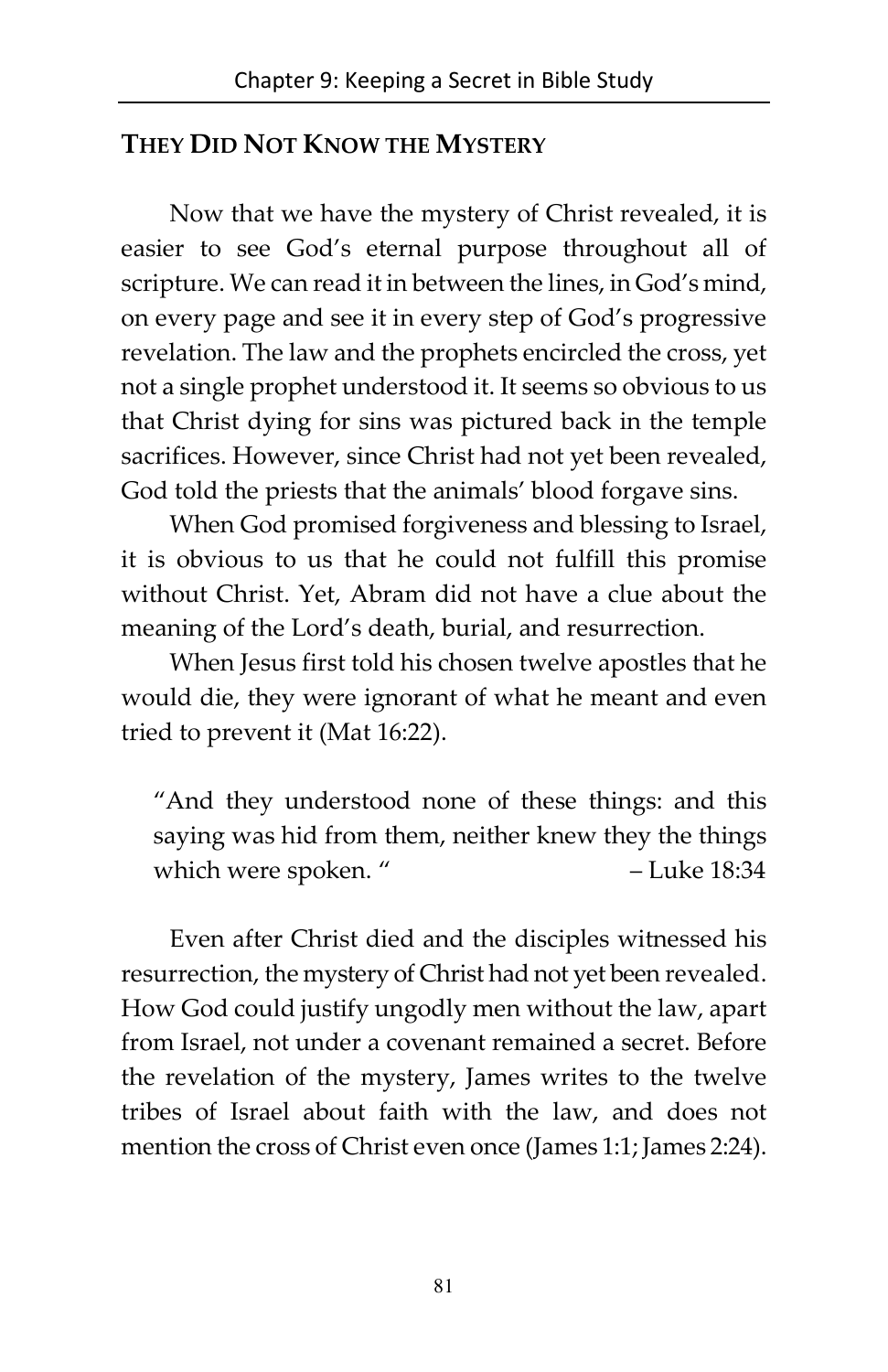#### THE SECRET IS NOT FOUND BEFORE IT WAS REVEALED

It is easy for us to read the accounts of Matthew-John and insert what we know as the preaching of the cross in between the lines, but we would be wrong. It is not there. When we are reading the past, we must remember that they were ignorant of the mystery and still puzzled. When we consider what they did not know, the reason they walked in circles around the cross becomes apparent. When we wrongly try to follow their ministry example, our preaching hides the cross and becomes a puzzle to those who hear us.

When we study, we must respect that the mystery was hid throughout the law, the prophets, and Jesus' apostolic ministry to Israel, yet now we must communicate the gospel of the mystery of Christ revealed.

#### FINDING SCRIPTURE THAT APPLIES TO US

The Bible can be unexciting. For an example, try reading 1 Chronicles 1-3 for your devotional this week. There is little room for personal application from the God-inspired words in 1 Chronicles 1:2-3: "Kenan, Mahaleel, Jered, Henoch, Methusaleh, Lamech."

This text is informational, but it does not exactly give you divine insight into the everyday decisions of your life. Likewise, there are passages of the Bible that are apparently not addressed to anyone on the planet today:

"I have called Bezaleel the son of Uri… to devise cunning works, to work in gold, and in silver … to work in all manner of workmanship." – Exodus 31:1-5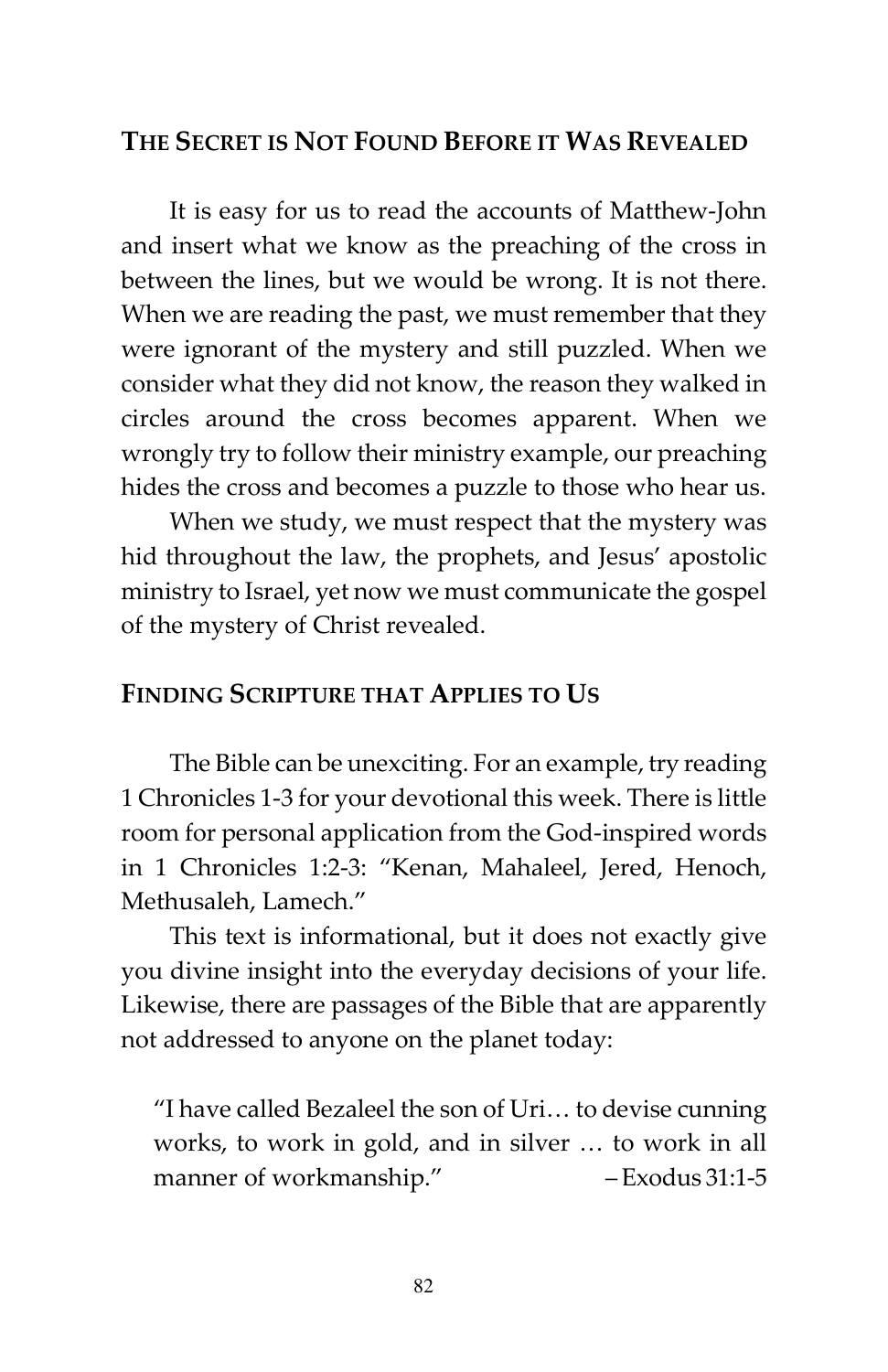I am confident that after reading this verse, Bezaleel would come away with a clear sense of God's purpose for his life. Now, what about the rest of us? Proper application of scripture requires us to determine if we fit in the audience of the passage. There are parts of the Bible that are not addressed to us. This is normal.

Reading these sections is like reading someone else's mail. We can learn things about someone else's life, but not about our own. Reading those passages in the Bible tells us about God and his purpose for people in that context but not about his purpose directed to us.

Jesus told his disciples at one time, "Go not into the way of the Gentiles" (Mat 10:6). If Christians applied this literally to their lives, they would be catching the first flight to Jerusalem! It would be wise not to apply these words to your ministerial plans without reading further.

If you are looking to save some time by finding the passages in the Bible addressed to you, then you need to start with Paul. The Lord gave Paul the office of "Apostle of the Gentiles" (Rom 11:13). Paul wrote letters to Gentiles about his dispensation from Jesus Christ, which included salvation, the church, service to God, and the nature of "this present evil world."

1 Chronicles 1 addresses people for whom national genealogy is of religious significance. It is not addressed to us (Titus 3:9). If you are looking for verses to apply to your life that are not addressed to a law-keeping, templebuilding, pork-abstaining, nation of Israelites, then look first to Paul's writings.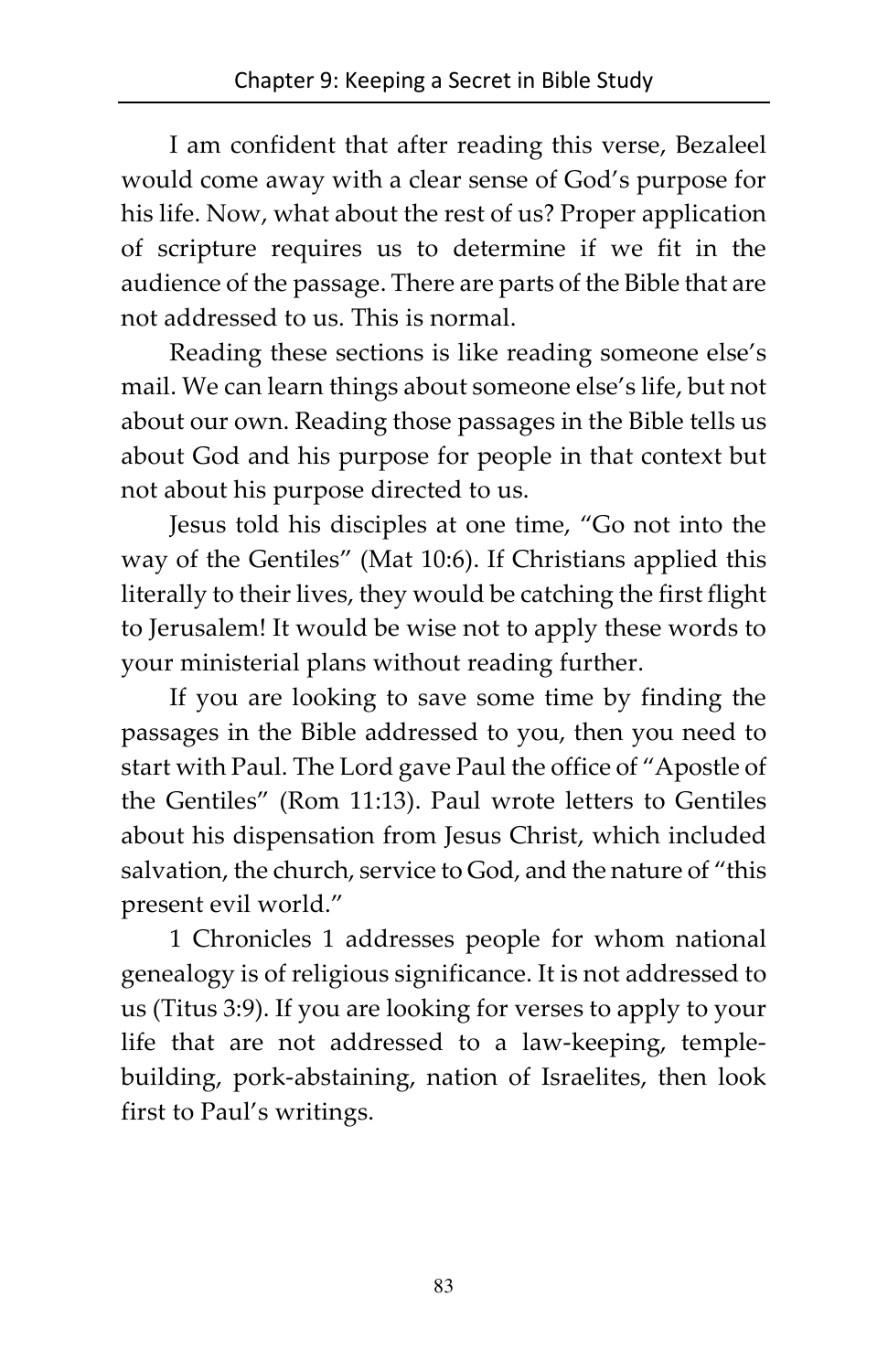As C.I. Scofield put it, "In his writings alone we find the doctrine, position, walk, and destiny of the church. <sup>1</sup>" As Paul himself put it, "Consider what I say; and the Lord give thee understanding in all things." (2 Tim 2:7)

# THE BIBLE FACT OF DIFFERENT GOSPELS

"No intelligent student of the Scriptures believes, or teaches, that there is only one gospel in the Scriptures…" – J.C. O'Hair<sup>2</sup>

This statement describing the level of Bible study in the past century would now be considered offensive or shocking to the average Christian. What has diminished is not the truth of O'Hair's statement but the number of intelligent Bible students.

What passes as Bible study today is opening the Bible and applying any verse to our present situation or preaching agenda. Instead of context, they want a proof text. Is there a Bible that proves my agenda? Cursed be the context! Let the facts be gone! If any work is put into this form of foolish Bible practice it is in twisting the verse out of its context and spinning it to meet a particular belief system or thought.

<u>.</u>

<sup>&</sup>lt;sup>1</sup> This statement is found in the note on Ephesians 3:6 in the old Scofield Reference Bible.

<sup>&</sup>lt;sup>2</sup> O'Hair, J.C. Unsearchable Riches of Christ. Grace Publications. Grand Rapids, MI. page 131.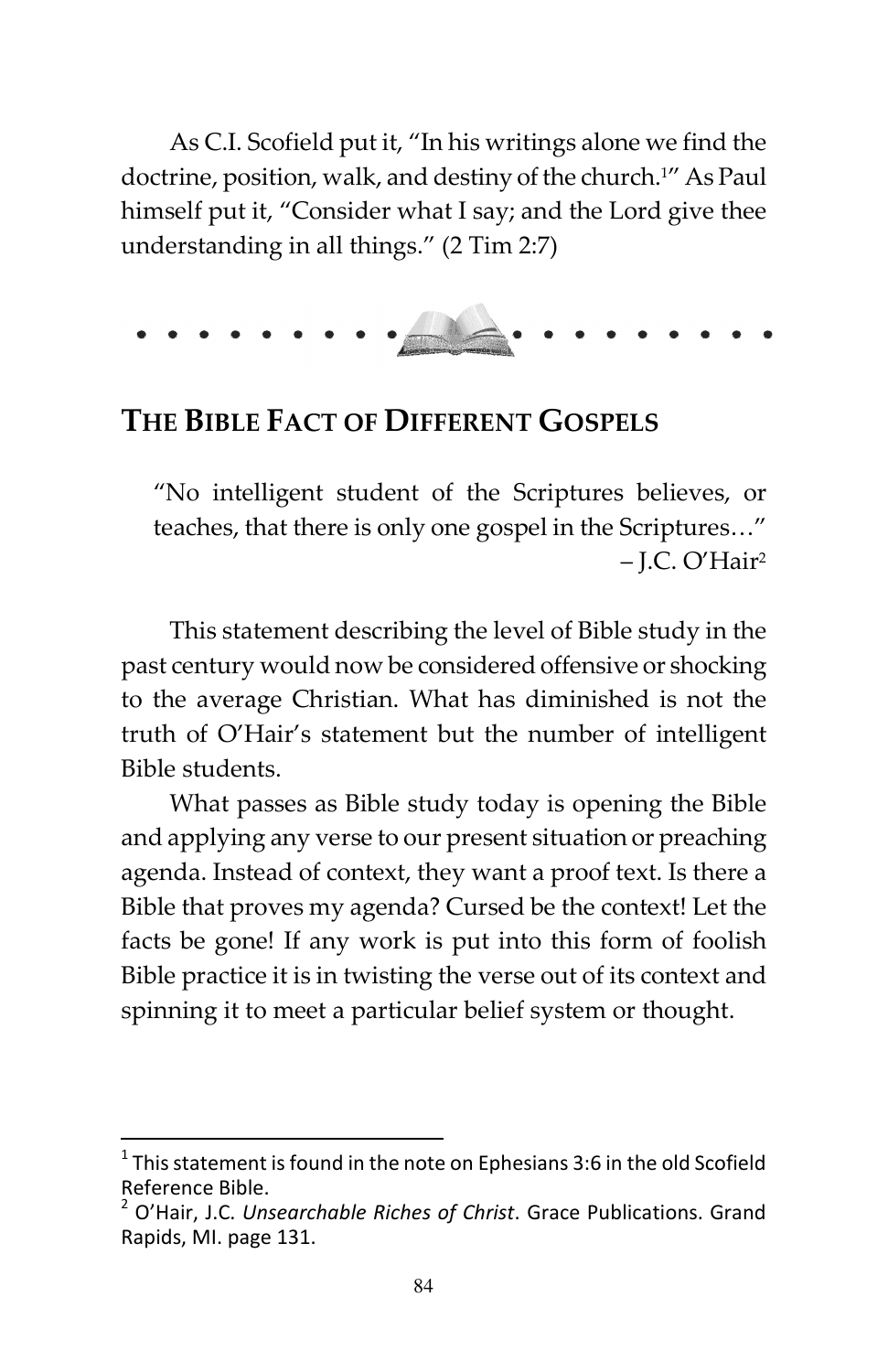# INTELLIGENT BIBLE STUDY

Intelligent Bible study requires collecting the facts of scripture and then letting the context make connections. Interpretation and application come after the collecting of facts. Depending on the facts of the matter, there may be little personal application of passages where we are not in the context. No intelligent student of the Scripture would refuse to hear the facts before making an interpretation or application.

The facts are that the gospel of the kingdom and the gospel of the grace of God are different messages. There is no deep interpretation to this conclusion; it requires only fact collection.

Fact #1: The gospel Paul preached includes Christ dying for our sins, his burial, and resurrection.

"I declare unto you the gospel which I preached unto you … By which also ye are saved. … how that Christ died for our sins according to the scriptures; And that he was buried, and that he rose again the third day according to the scriptures" – 1 Corinthians 15:1-4

Fact #2: Christ sent his disciples to preach the gospel of the kingdom.

"Then he called his twelve disciples together, and gave them power and authority over all devils, and to cure diseases. And he sent them to preach the kingdom of God, and to heal the sick…And they departed, and went through the towns, preaching the gospel, and healing every where." – Luke 9:1-6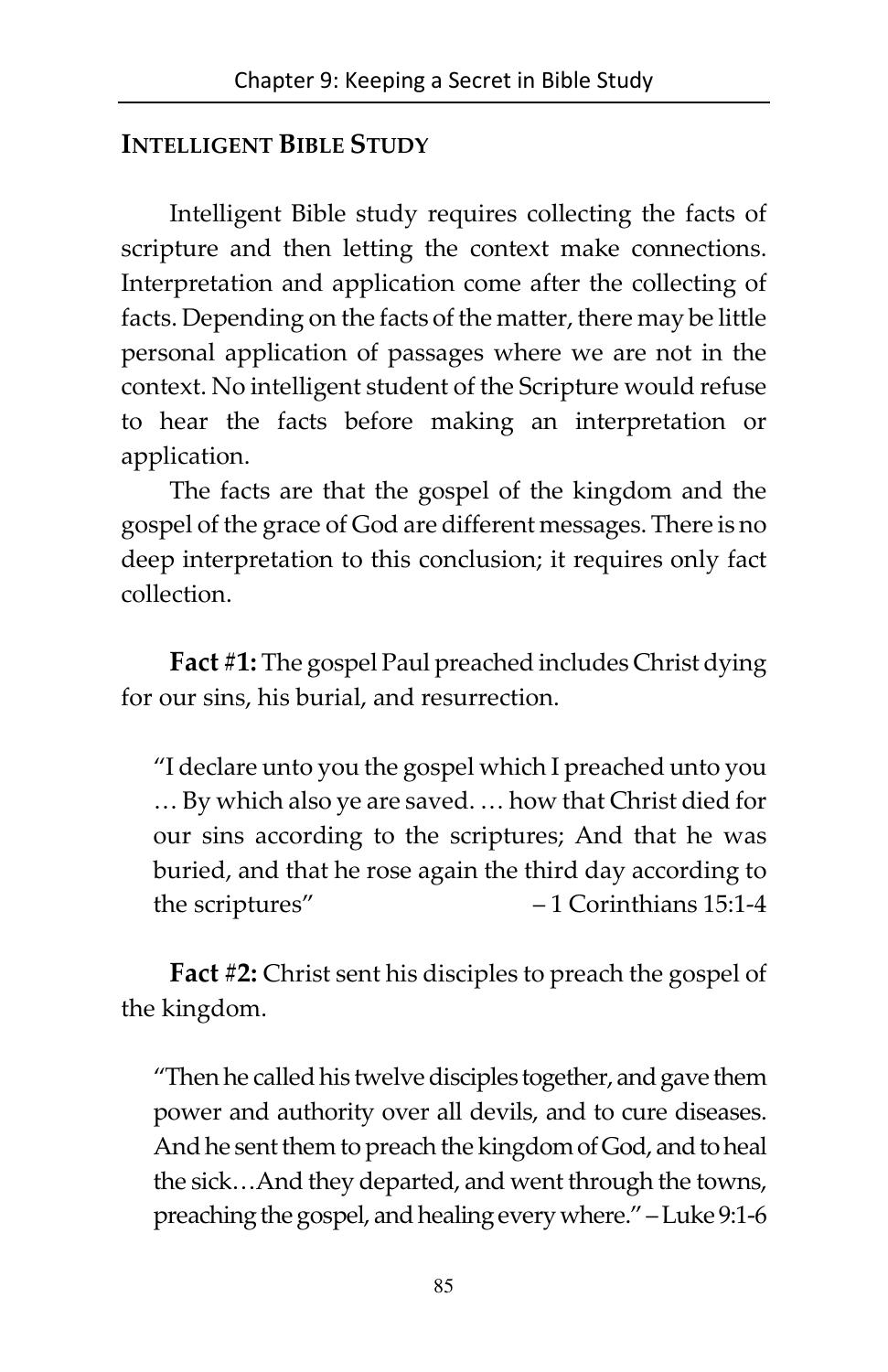Fact #3: The twelve disciples did not understand the death, burial, and resurrection of Christ while they were preaching the gospel of the kingdom.

"Then he took unto him the twelve, and said unto them, Behold, we go up to Jerusalem, and all things that are written by the prophets concerning the Son of man shall be accomplished. For he shall be delivered unto the Gentiles, and shall be mocked, and spitefully entreated, and spitted on: And they shall scourge him, and put him to death: and the third day he shall rise again. And they understood none of these things: and this saying was hid from them, neither knew they the things which were spoken." – Luke 18:31-34

Conclusion #1 (based on the facts): The gospel of the kingdom and Paul's gospel are different messages.

There is zero room for interpretation and zero application in this conclusion, and yet, it is rejected, if not considered extremely offensive, by a majority of Christians in the 21st century.

Conclusion #2: Christians in the 21st century are unaware of Bible facts regarding the gospels.

Intelligent Bible study collects the facts first. Intelligent Bible study will lead to a confrontation with mid-Acts Pauline dispensational right division. No intelligent student of the Scriptures believes, or teaches, that there is only one gospel in the Scriptures. The facts bear this out. No interpretation is needed. If anyone says otherwise, then there is good reason to doubt their ability to study or their intelligence. Let the dumb be dumb. Let the facts speak!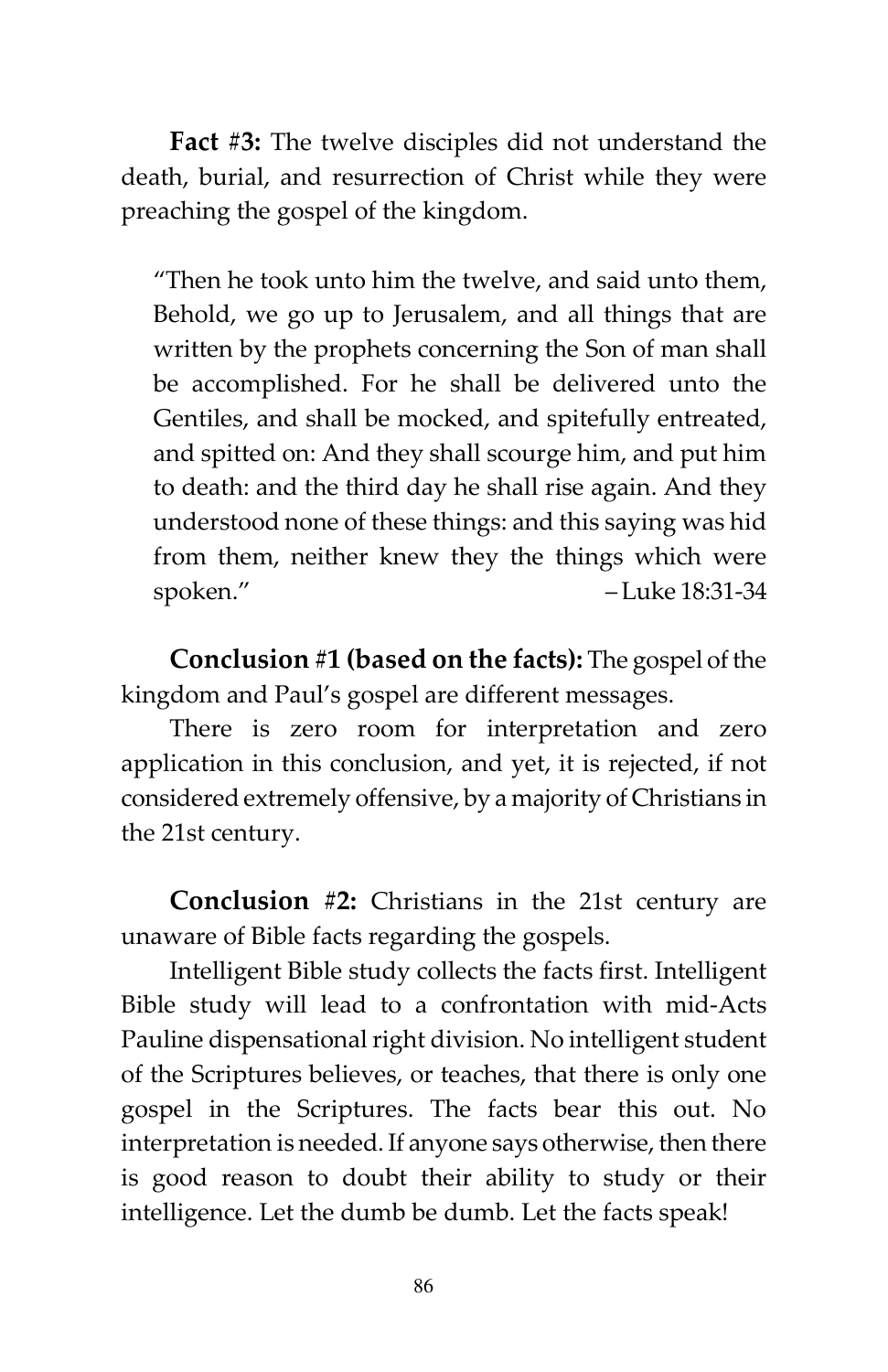# THE MANY GOSPELS OF THE BIBLE

Although every man at any time is saved by the grace of God through faith, the content of faith differs from one dispensation to the next. That is, the message that is offered and believed for righteousness and salvation varies according to God's progressive revelation. These different gospel messages can be understood when we carefully study what God had revealed, when, and to whom.

#### NOAH AND RIGHTEOUSNESS

In Genesis, Noah was counted righteous because of his obedience by faith toward God. He and his family were saved through building an ark in a world without rain. His faith and obedience was not based upon the knowledge of the death and resurrection of Jesus Christ, but in the living God and his promise of a flood.

"By faith Noah, being warned of God of things not seen as yet, moved with fear, prepared an ark to the saving of his house; by the which he condemned the world, and became heir of the righteousness which is by faith."

– Hebrews 11:7

While Peter explains that Noah's salvation was a figure of the salvation found in the resurrection of Christ, there is no mention of Noah's understanding of this truth. Peter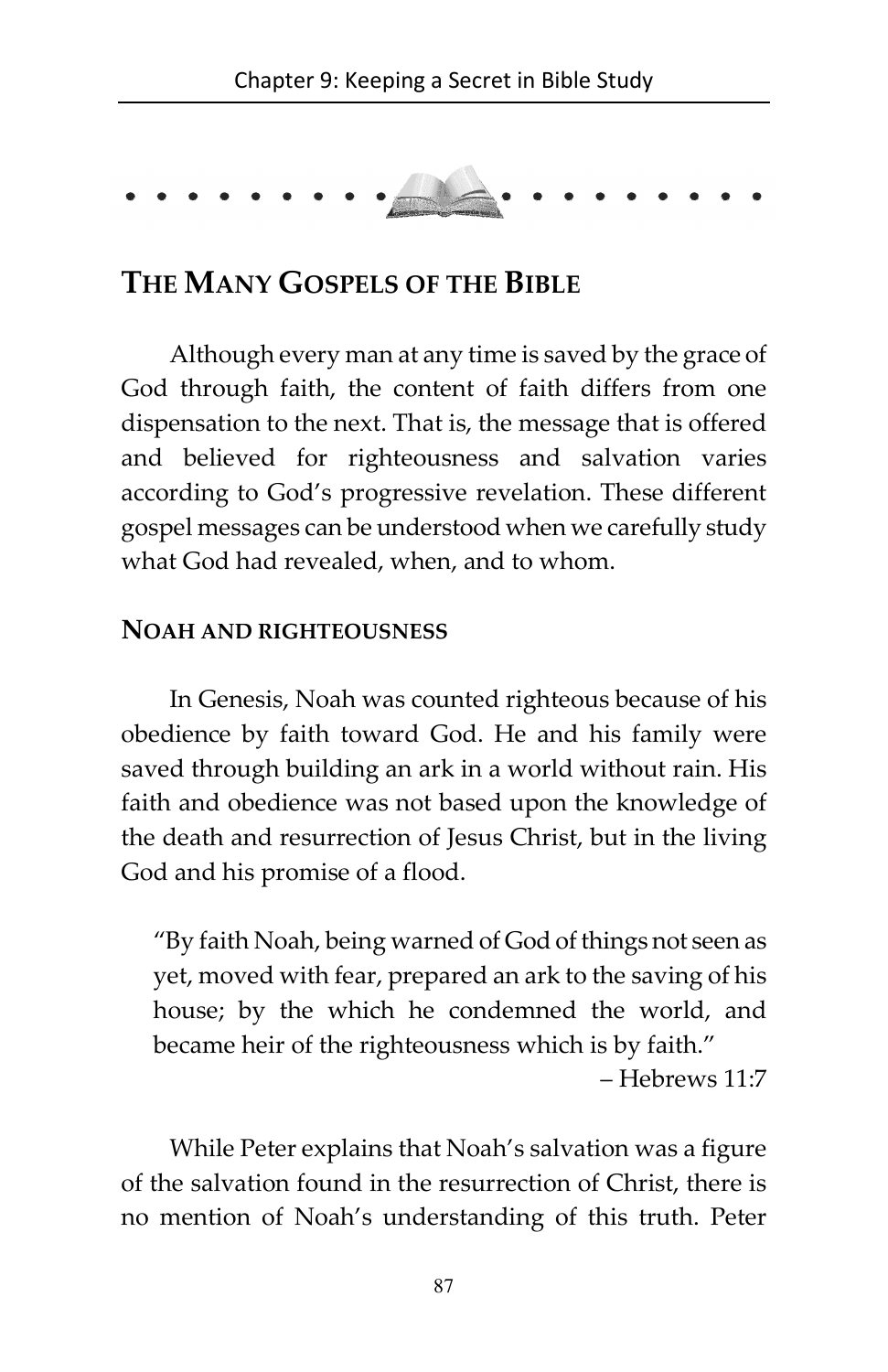reveals that no prophet understood such a salvation through Christ until after his death:

"Of which salvation the prophets have enquired and searched diligently, who prophesied of the grace that should come unto you: Searching what, or what manner of time the Spirit of Christ which was in them did signify, when it testified beforehand the sufferings of Christ, and the glory that should follow." – 1 Peter 1:10-11

#### ABRAM AND RIGHTEOUSNESS

It cannot be ignored that Abram was counted righteous because of his faith in God's promise of a mighty nation, not the death and resurrection of Jesus Christ (Genesis 15:6). We now know that sinful Abram could be justified without works because of the then future, propitiatory work of Christ, but Abram did not know that. The word of faith that he believed was the promise of a land, seed, and blessing. As Paul explains, Abraham was "strong in faith" (Rom 4:20).

"And being fully persuaded that, what he had promised, he was able also to perform. " – Romans 4:21

The specific promise that God made to Abraham was not that a messiah would die for his sins but that his wife would produce a son though she was barren and beyond her age:

"Who against hope believed in hope, that he might become the father of many nations, according to that which was spoken, So shall thy seed be." – Romans 4:18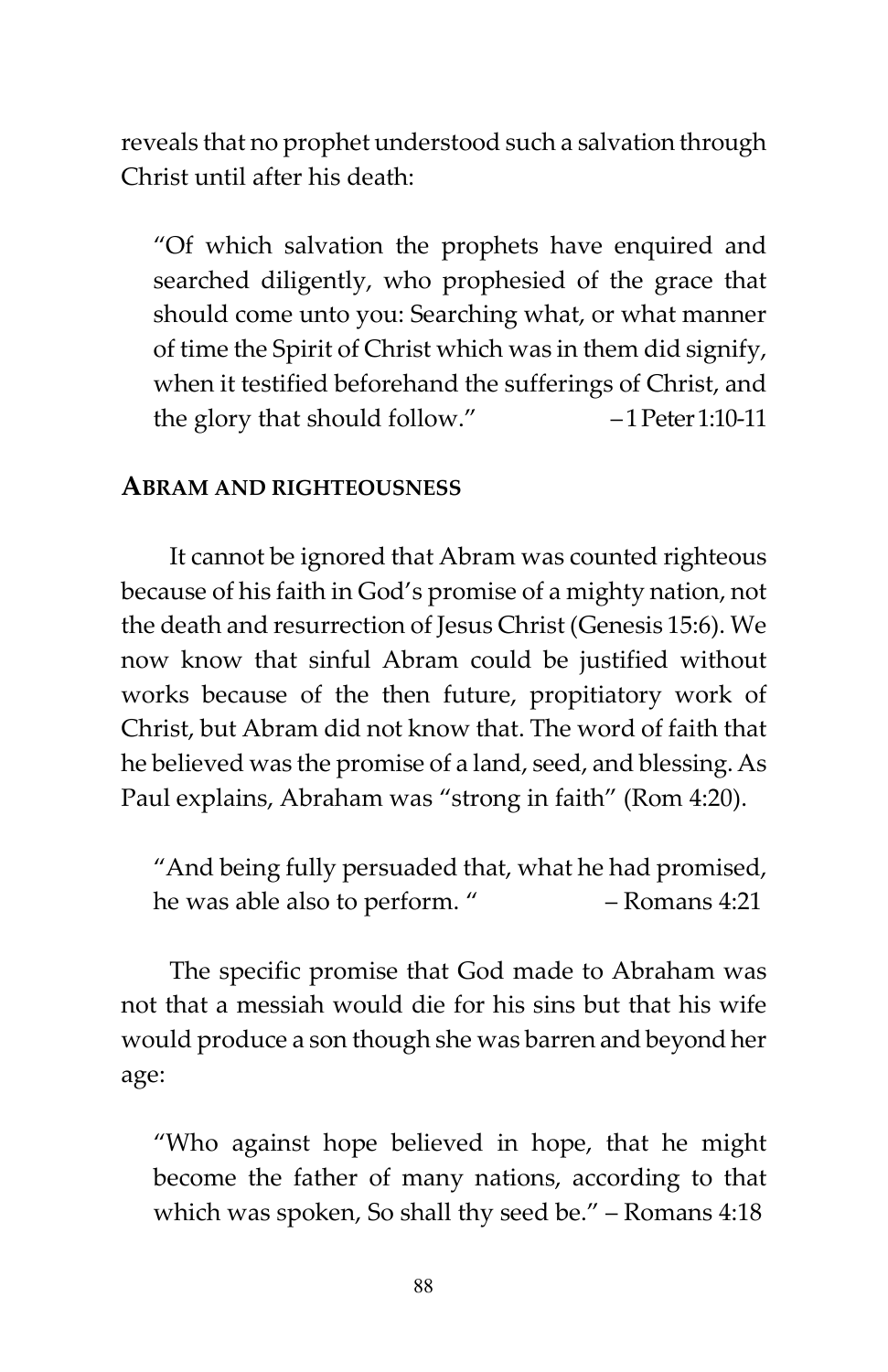#### MOSES AND RIGHTEOUSNESS

While Moses was able to have personal conversation with God, he wrote about a righteousness gained from the obedience of faith in the law:

"And it shall be our righteousness, if we observe to do all these commandments before the LORD our God, as he hath commanded us." – Deuteronomy 6:25

Paul expounds upon the understanding of Moses when he quotes Leviticus 18:5:

"For Moses describeth the righteousness which is of the law, That the man which doeth those things shall live by  $them.$ " – Romans  $10:5$ 

This righteousness and the faith that Moses and his followers had in God's covenant was not faith in the death and resurrection of Jesus Christ (Rom 10:2-9). Their faith in God and his law required obedience. The requirement to do works was a product of the content of their faith in God's revealed covenant.

## JOHN THE BAPTIST AND RIGHTEOUSNESS

After a four-century silence in God's plan with Israel, John the Baptist appears on the scene preaching the baptism of repentance for the remission of sins (Mark 1:4). The message he taught was the soon coming of the promised kingdom to Israel and the Messiah. Once again the content of faith was changing. Those who believed his message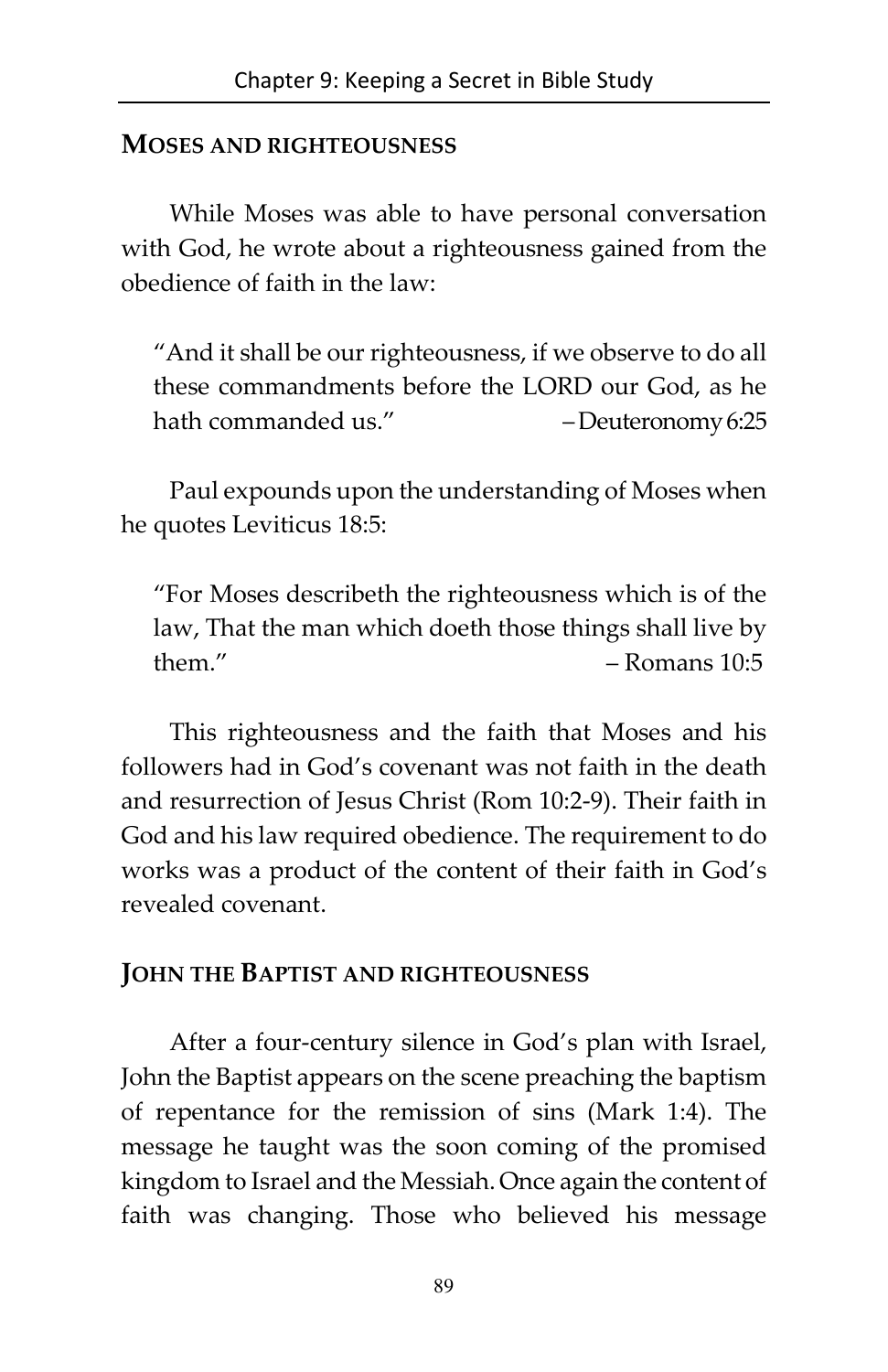accepted his baptism. Those who were unfaithful to God's promises rejected his message of faith.

"But when he saw many of the Pharisees and Sadducees come to his baptism, he said unto them, O generation of vipers, who hath warned you to flee from the wrath to come?" – Matthew 3:7

The result of accepting John's baptism was a remission of sins and righteousness by the obedience of faith. Jesus demonstrated this by taking part in the baptism, although John declared that he did not need it:

"But John forbad him, saying, I have need to be baptized of thee, and comest thou to me? And Jesus answering said unto him, Suffer it to be so now: for thus it becometh us to fulfil all righteousness. Then he suffered him. "

 $-$  Matthew 3:14-15

## JESUS AND RIGHTEOUSNESS

During his earthly ministry, Jesus also taught the gospel of the kingdom as John did:

"Jesus came into Galilee, preaching the gospel of the kingdom of God, And saying, The time is fulfilled, and the kingdom of God is at hand: repent ye, and believe the gospel." – Mark 1:14-15

However, Jesus additionally taught the righteousness of the new covenant law.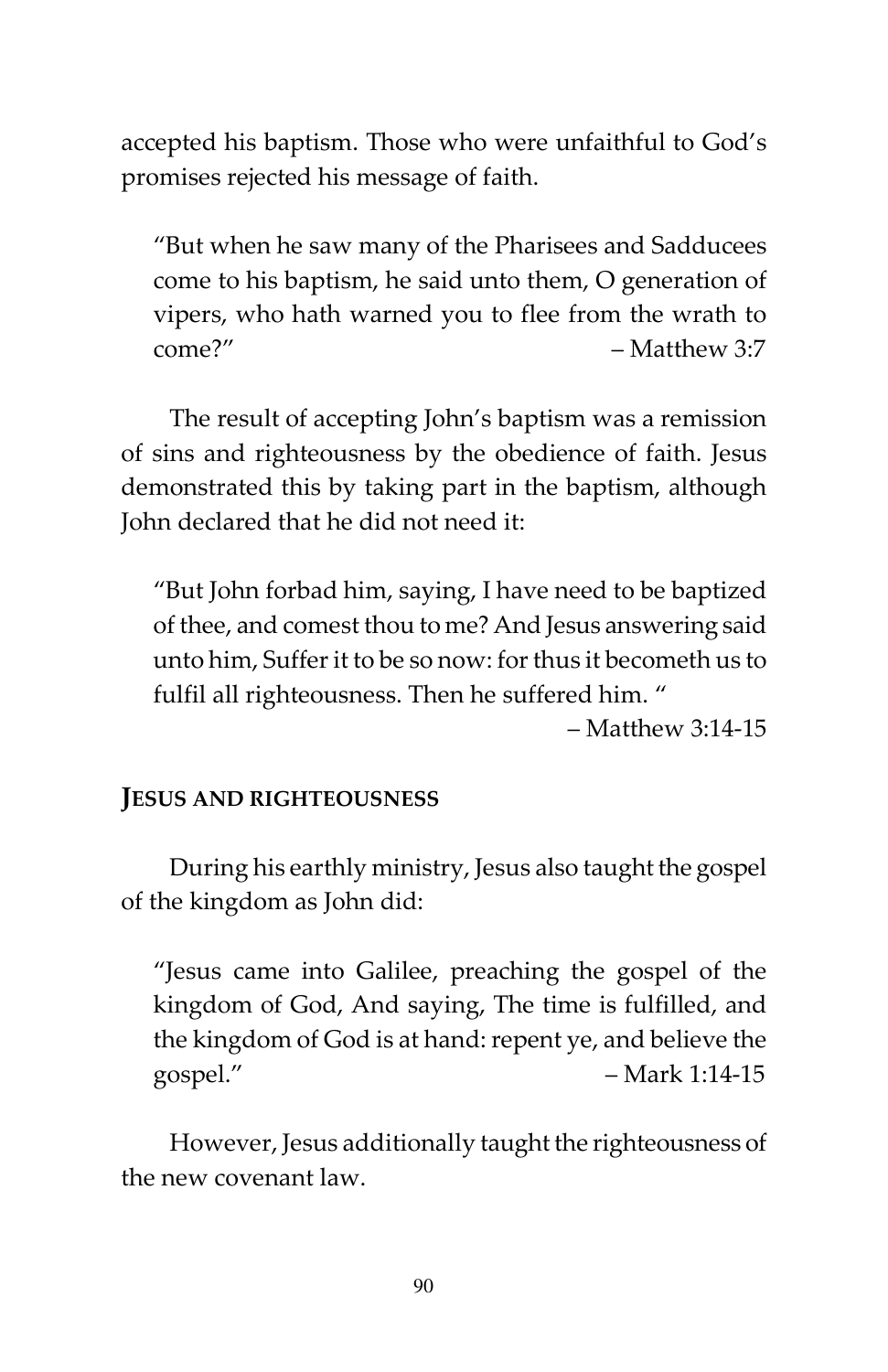"Think not that I am come to destroy the law, or the prophets: I am not come to destroy, but to fulfil."

– Matthew 5:17

"For I say unto you, That except your righteousness shall exceed the righteousness of the scribes and Pharisees, ye shall in no case enter into the kingdom of heaven."

–Matthew 5:20

Although this standard of righteousness seemed to be stringent, they were promised the power of the Holy Ghost to help, and there were abundant rewards for those who "endured to the end" (Matt 10:22).

"But seek ye first the kingdom of God, and his righteousness; and all these things shall be added unto you."

– Matthew 6:33

It should be noted that even though Jesus taught the law, coming kingdom, and his identity as the Son of God, belief in his atoning death and resurrection was not the gospel message offered for righteousness or salvation during his earthly ministry. In fact, when he did try to explain to his disciples that he had to die, they were ignorant of the matter, and the Lord let them be ignorant:

"And they understood none of these things: and this saying was hid from them, neither knew they the things which were spoken. " – Luke 18:34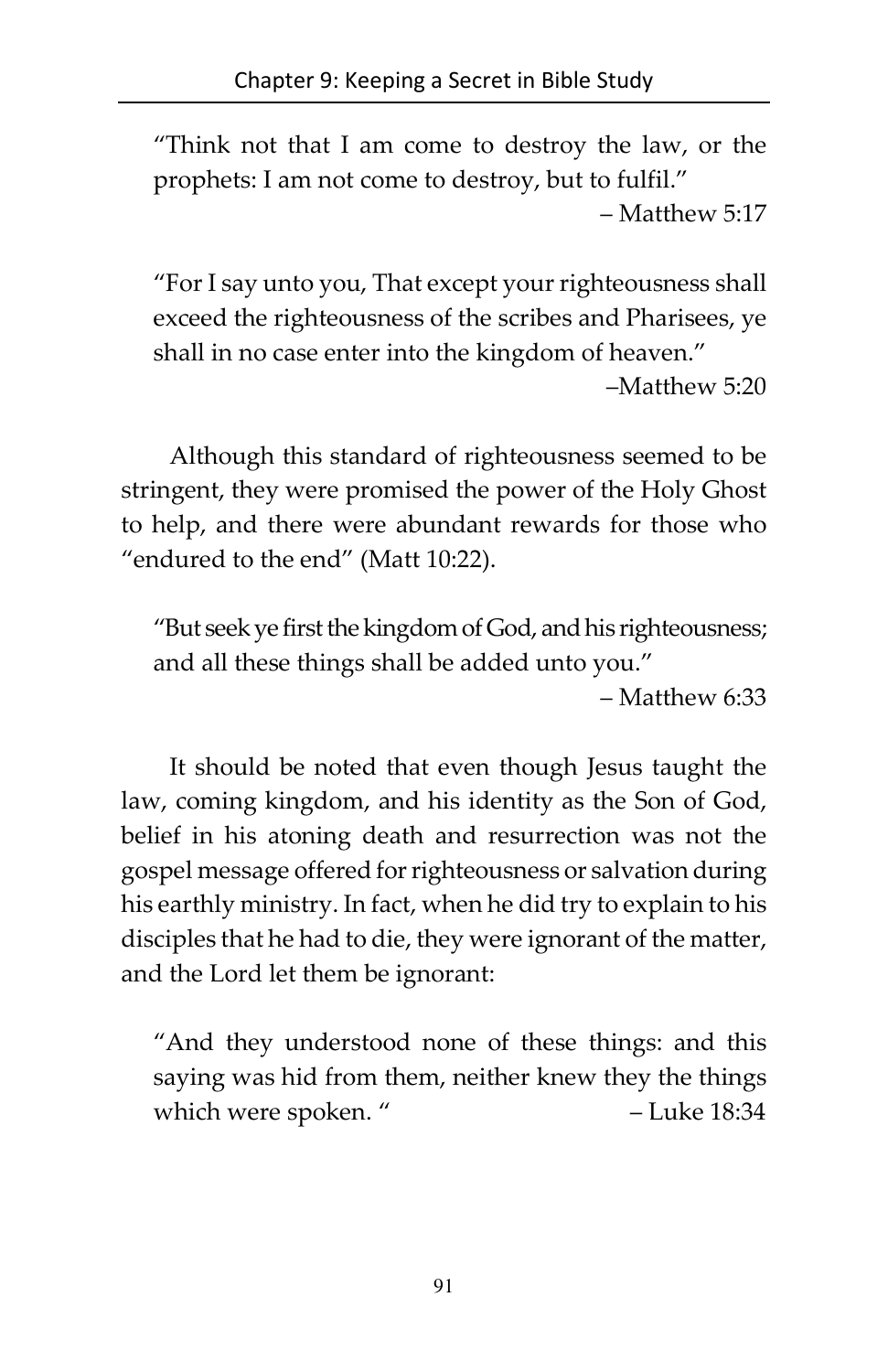#### THE DISCIPLES & THE NEW COVENANT OF RIGHTEOUSNESS

After the institution of the New Covenant and empowerment by the Holy Ghost, Peter and John wrote about a faith in Jesus as the Messiah and his resurrection. Peter explains that remaining faithful to God and his Son through the immediate trials of tribulation would secure salvation and righteousness for believers in the end:

"That the trial of your faith, being much more precious than of gold that perisheth, though it be tried with fire, might be found unto praise and honour and glory at the appearing of Jesus Christ: … Receiving the end of your faith, even the salvation of your souls."  $-1$  Peter 1:7, 9

The content of the faith that they had to believe was preached by Peter at his Pentecostal debut:

"Therefore let all the house of Israel know assuredly, that God hath made that same Jesus, whom ye have crucified, both Lord and Christ." – Acts 2:36

John also writes that their faith rested in the message that Jesus was indeed the Son of God, the promised Messiah.

"But these are written, that ye might believe that Jesus is the Christ, the Son of God; and that believing ye might have life through his name. " - John 20:31

"Whosoever believeth that Jesus is the Christ is born of God: and every one that loveth him that begat loveth him also that is begotten of him." -1 John 5:1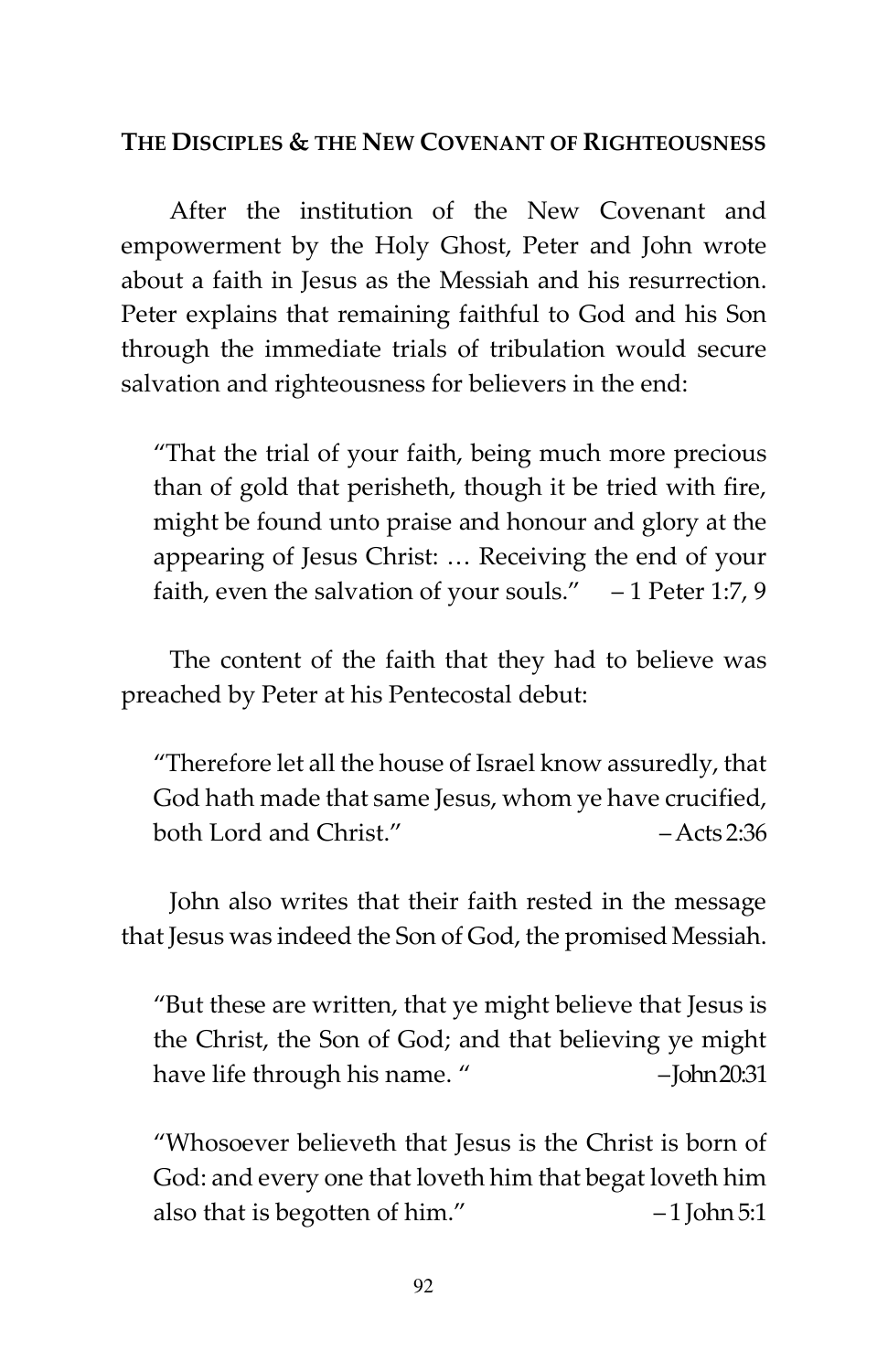"He that hath the Son hath life; and he that hath not the Son of God hath not life. " – 1 John 5:12

"If ye know that he is righteous, ye know that every one that doeth righteousness is born of him." – 1 John 2:29

This message of faith in the name of Jesus as Christ and Messiah was essential to entering the kingdom and receiving the salvation that God had promised.

# **CONCLUSION**

 $\overline{a}$ 

Listed here is a simple summary of different gospels found in the Bible. It is not exhaustive. It does not include the glorious gospel of grace revealed by Christ to Paul. However, this short list is sufficient to see that there were separate messages<sup>3</sup> offered for righteousness and salvation as God's word was progressively revealed.

The message we preach for faith today is in the finished work of Christ, the grace of God. God justifies freely those that believe (Romans 3:24-25; Romans 4:5). Our faith is not accompanied by our work, because our faith is in the finished work of Christ.

Paul says that in his gospel is the righteousness of God revealed from faith to faith. Men are always saved by God's grace through faith. The content of faith is what changes and with it the required response. The man of faith obeys. The Bible tells of many men of faith, but what they knew and believed was different.

 $3$  The message was different, but the means of salvation has always been the same. Salvation can only ever be by God's grace through faith. The content of their faith is what changed as God revealed his will.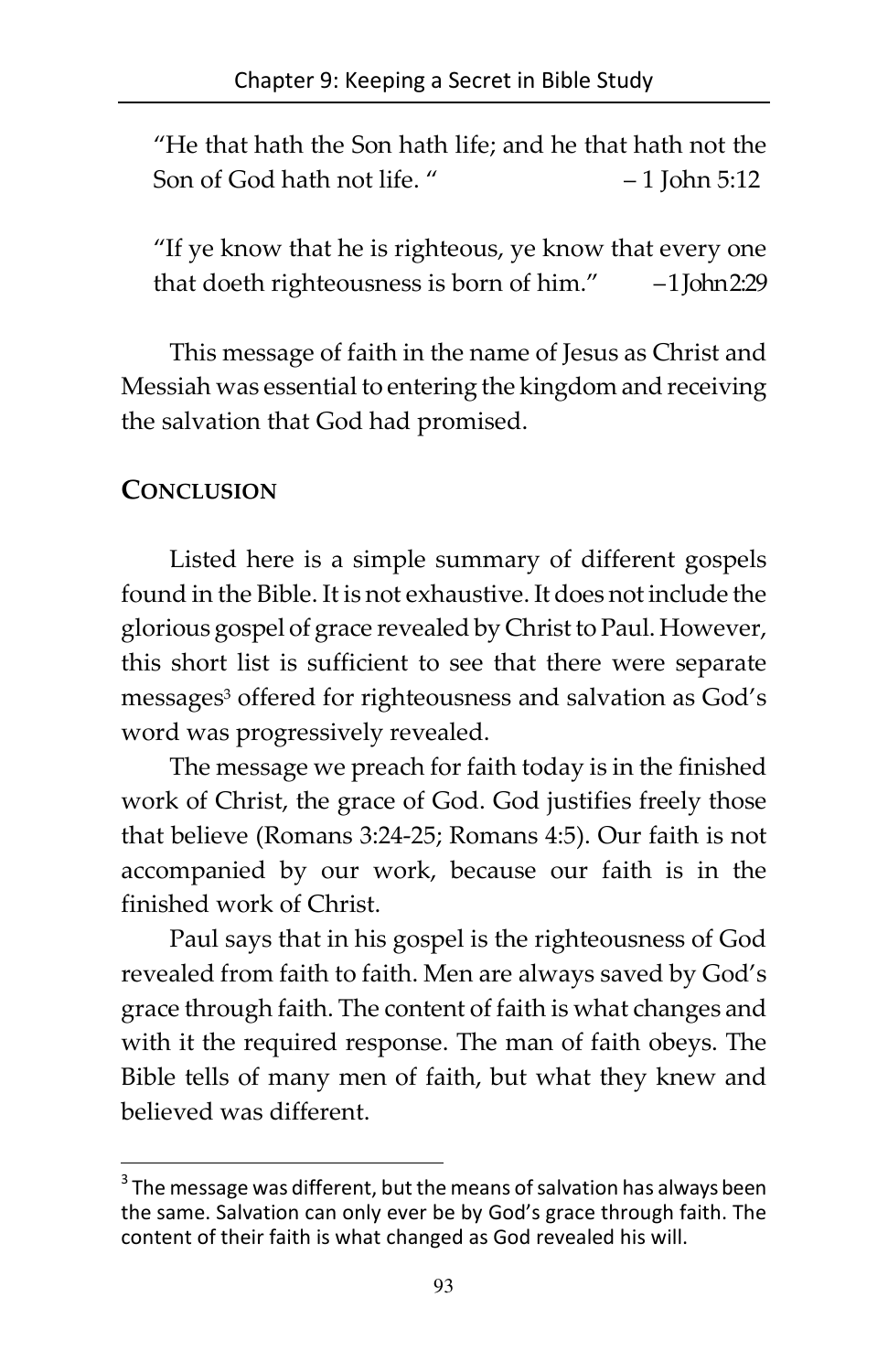Only when God's word is rightly divided can we understand the different gospels and changing requirements in the Bible as the just sought the righteousness of God by faith in what God revealed to them.

"For therein is the righteousness of God revealed from faith to faith: as it is written, The just shall live by faith." – Romans 1:17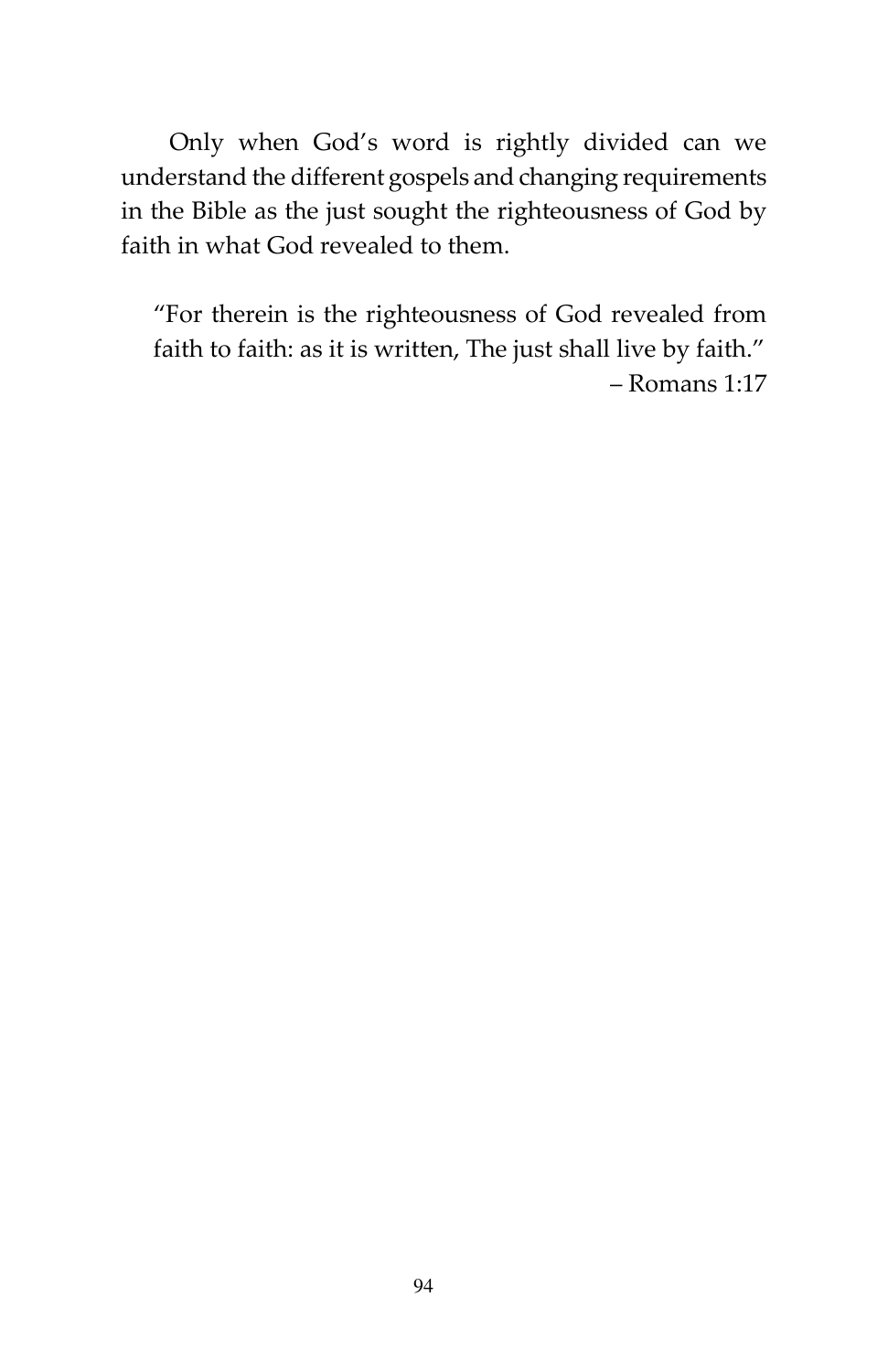#### Part IV

# DOING THE WORK

"All scripture is given by inspiration of God, and is profitable for doctrine, for reproof, for correction, for instruction in righteousness: that the man of God may be perfect, throughly furnished unto all good works." -2 Timothy 3:16-17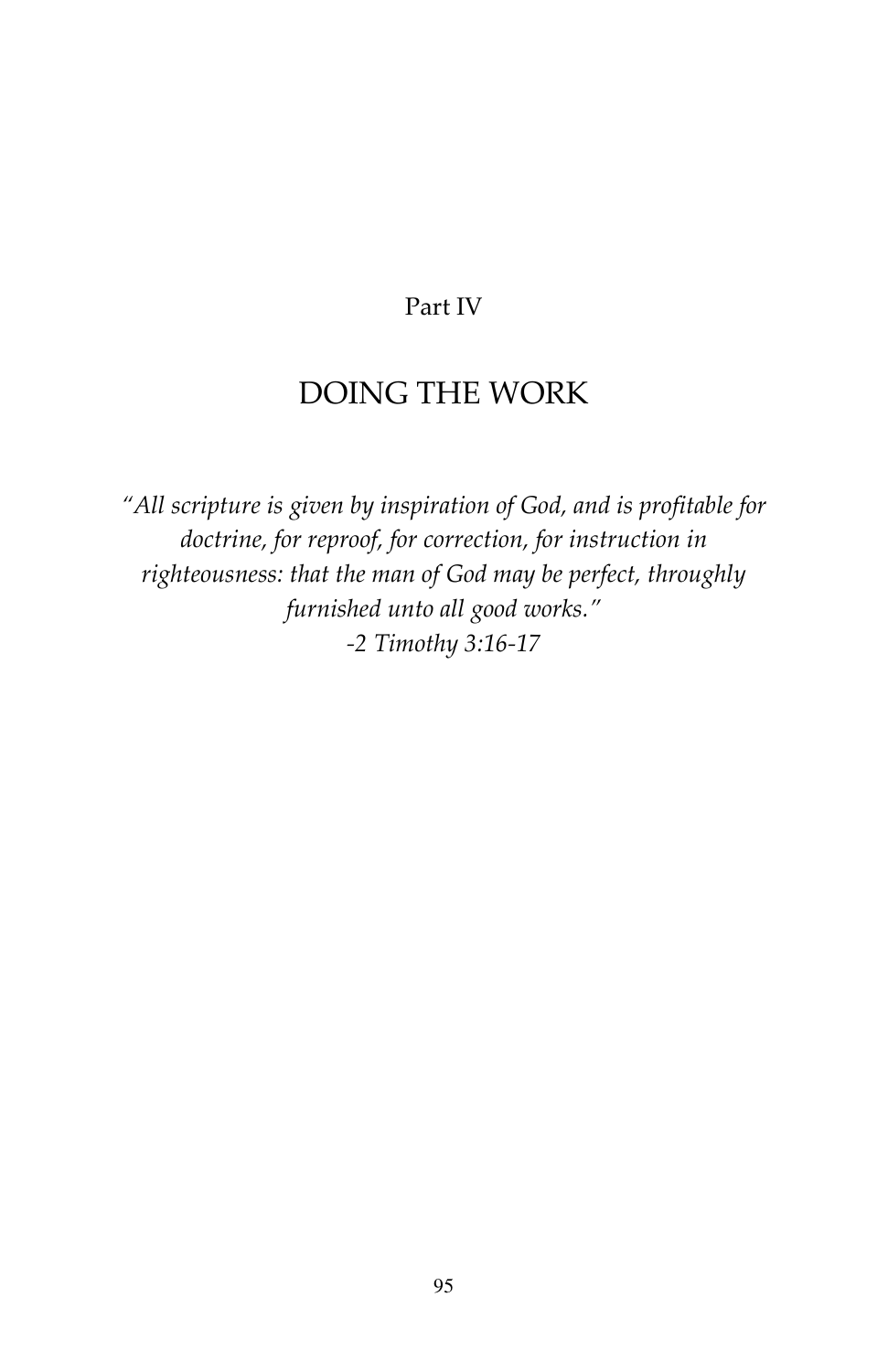# CHAPTER 10 HOW TO STUDY

Perhaps no one has shown you how to study the Bible. Here are the steps:

1) Read it, and read it again (Rom 10:17). You will not know God or his words without reading them. Start doing this immediately. You must become familiar.

2) Compare similar verses (1 Cor 2:13). Use an electronic concordance to find every other verse with similar words in seconds. You can also use a printed concordance. You can also search for related words. Compare scripture with scripture.

3) Determine the application (Neh 8:8)<sup>1</sup> . This is what we call right division. Not every verse in the Bible was written to you. You must determine who is speaking and where it fits in God's purpose. Was it for Israel? Is it for the church today? This is where the confusion lies within the church. You must become fully persuaded in your own mind (Rom 14:5).

 1 The priests in Nehemiah 8:8 "gave the sense" of the scriptures and "caused them to understand the law."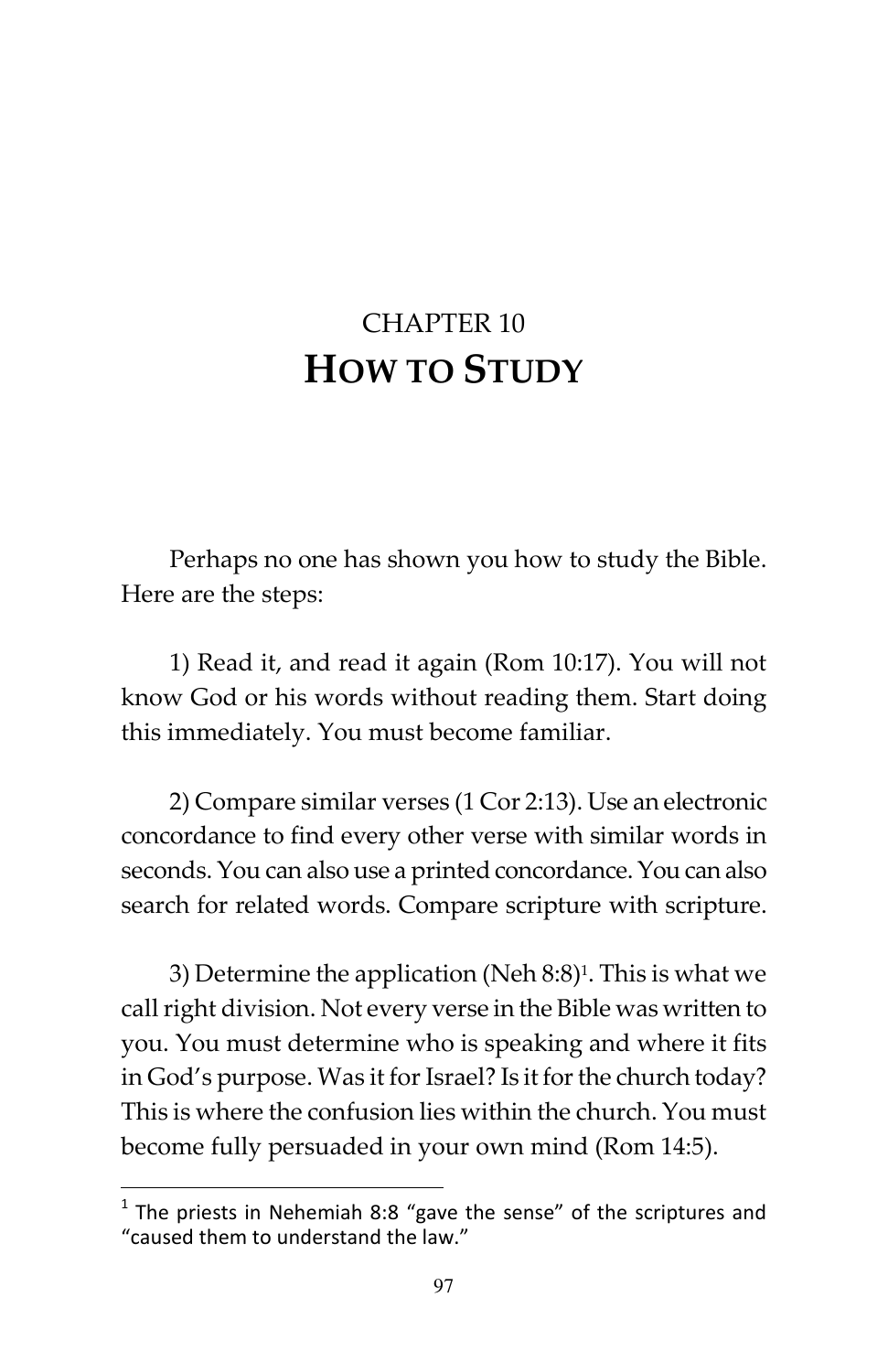Only you can do the first step. There are tools to help with the second<sup>2</sup>. This book and our websites are designed to help you with the third<sup>3</sup>.

This method of studying can be called exegetical. This is because you are trying to explain what you just read from scripture. Another way of Bible study is called topical Bible study. The only difference is the first step.

1) Choose a topic, or ask a question.

2) Compare verses with a concordance search using words related to the topic.

3) Determine the application.

Using topical studies are good for showing God's changing dispensational instructions. Try studying God's dietary instructions or how God grants forgiveness.

At our fellowship we have separate meetings for exegetical and topical studies. As you study you will see your faith increase, and your discernment will grow. If you do not, you are doing something wrong. Contact us via our website (see footnote below) for help.

# DOCTRINAL STUDY IS SPECIFIC

Christians have become specialists in extracting the useful spiritual truth from the Bible.

"All the Bible is useful for us!" they say.

<u>.</u>

<sup>&</sup>lt;sup>2</sup> These tools were mentioned in chapter 2.<br><sup>3</sup> Along with printed materials offered by

Along with printed materials offered by [AmbassorsPublishing.com,](http://www.ambassadorspublishing.com) [GraceAmbassadors.com](http://www.graceambassadors.com) has thousands of free resources, audios, outlines, and commentary on the Bible rightly divided.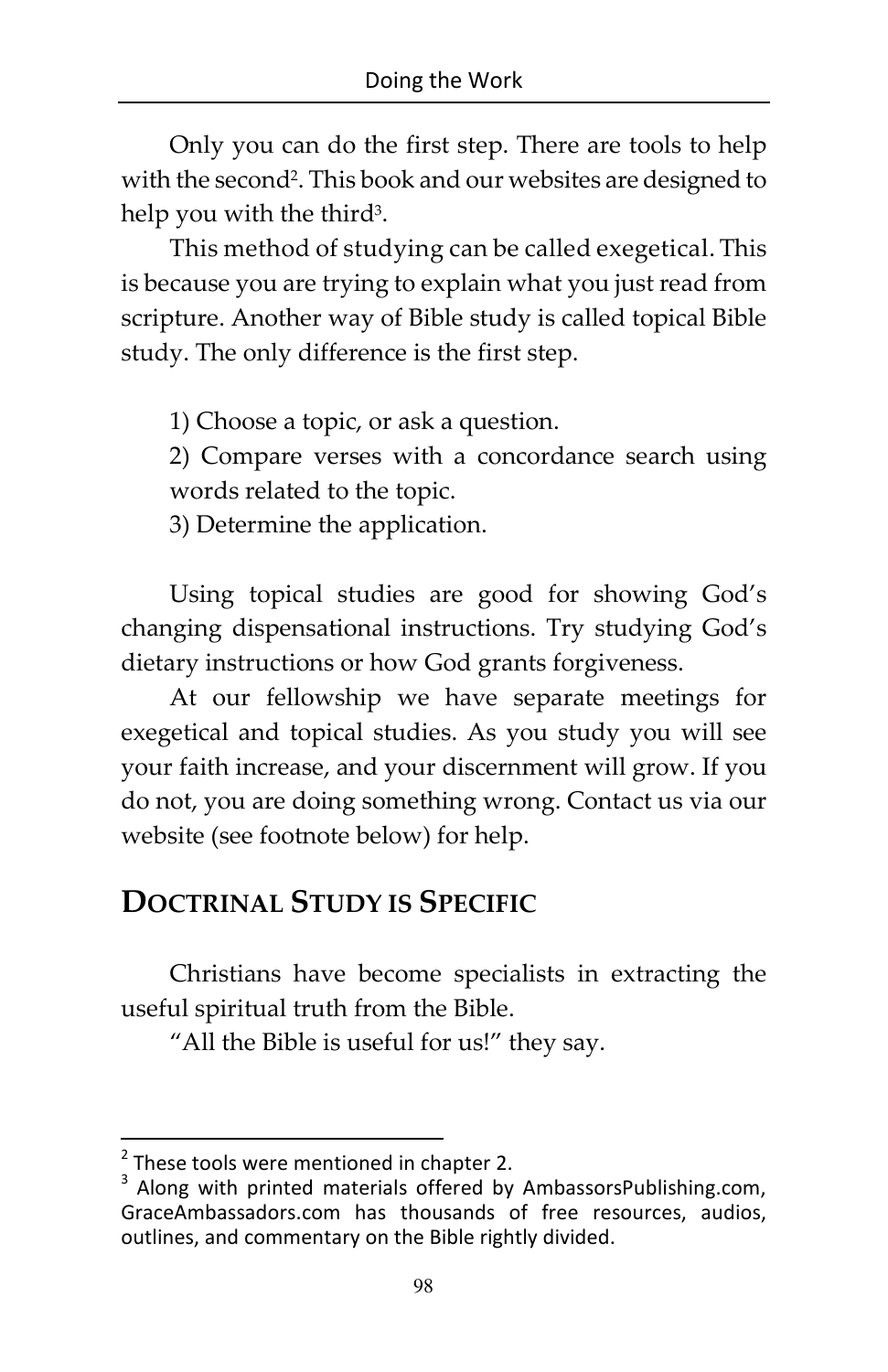This is true, but not specifically, not practically. For the Bible to become specifically useful, we need to understand the context of a passage. Doctrinal Bible study creates the context of a passage. It answers who is speaking, to whom, and are we in the audience? The doctrine gives each verse a specific purpose.

Using spiritual truths without respecting the doctrinal context leads to Bible verses being used for wrong purposes and out of context. Ignoring specific doctrinal study leads to a message that sounds good but simply does not work all the time. If you want to know the specific purpose and will of God, then study the Bible doctrinally. You will find God's specific purpose in the context.

# PAUL'S CURRICULUM

It is true that in Paul's epistles alone we find the doctrine, walk, destiny, and purpose of the church for this dispensation. Paul's epistles reveal a spiritual curriculum to produce unashamed workmen fit for God's service.

| <b>Doctrine</b>                     | Reproof     | Correction |
|-------------------------------------|-------------|------------|
| Romans                              | Corinthians | Galatians  |
| Ephesians                           | Philippians | Colossians |
| Thessalonians                       |             |            |
| <b>Instruction in Righteousness</b> |             |            |
| Timothy                             | Titus       | Philemon   |

We can see this curriculum arranged according to the four points of profit in 2 Timothy 3:16 that make "the man of God perfect, throughly furnished unto all good works" (2 Tim 3:17).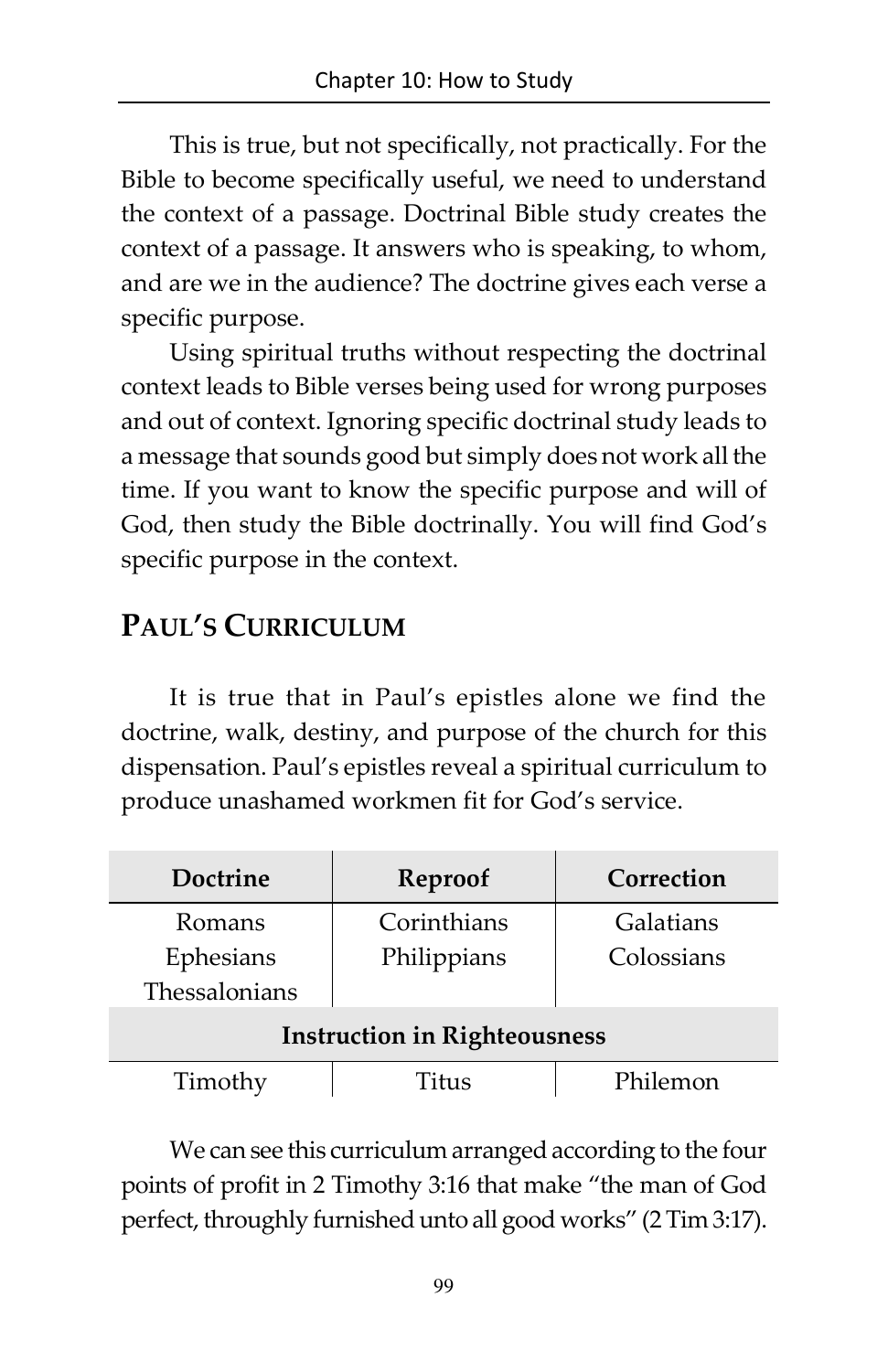Of course, all scripture profits in these four ways, but it is interesting to see how each epistle Paul writes seems to fit generally into one of the four profit categories.

Below are brief summaries of Paul's epistles in their canonical order.

- o Romans: Laying a doctrinal foundation; instilling right doctrine
- o Corinthians: Producing good works under grace; moving people to act
- o Galatians: Walking in the Spirit, not under law
- o Ephesians: The nature and mission of the church
- o Philippians: The mind of Christ; instruction in maturity
- o Colossians: Operating complete in Christ
- o Thessalonians: Comfort and hope waiting for the return of the Lord
- o 1 Timothy/ Titus: Teaching and leadership instructions
- o Philemon: Paul's example of charity
- o 2 Timothy: Final words for faithful men

You can see the natural doctrinal progression as you read through Paul's epistles that ends with the man of God being throughly furnished (2 Timothy 3:17). Every book fits somewhere in the Pauline curriculum. Not very many finish the course. Identify where you are in your growth, and start your study there. Don't know where you are? Start at the beginning. Do not quit, and you will be able to teach others also (2 Tim 2:2).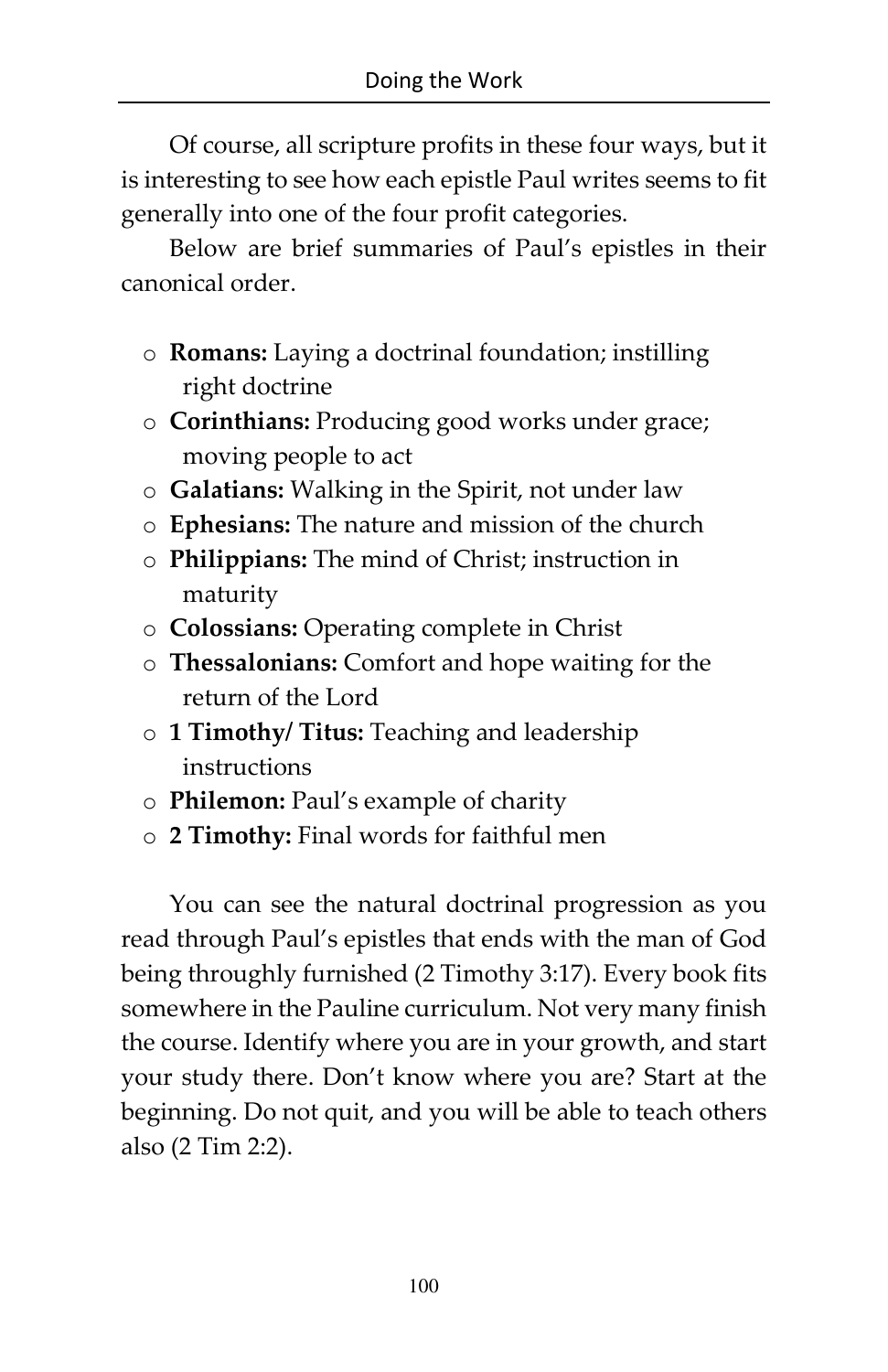# STUDY LARGE PASSAGES

Do you have studies with a spouse or a group? Are you studying a large book? Do you quit after a few weeks because the study does not ever seem to finish? Try studying larger portions in each study. The study will be more consistent with the context of the book and will help you grasp a better understanding of the important doctrines.

You can come back later and study the details on your own. If your study is once a week, try one whole chapter a week. Skim and summarize. That will take four months through Romans. Still too long? Try three chapters in one session a week. Sometimes the "trouble" passages are just one or two verses that may not change the context. Get a bird's eye view and move on.

In our dispensational chart lessons we cover 1,200 chapters in one hour. It is useful for people who still need an introduction to the material. If you lead the study, it will be helpful for you since there is less you need to know about the details: just the highlights, then move on.

# CHOOSE ONE OF 66

Reading through the entire Bible is important. Many people have not read it once. Sometimes making smaller goals can help. If you have been struggling to get through the entire Bible for years, try cutting yourself some slack. Choose one book and master it. Instead of knowing a little about sixty-six books, know a lot about one book. This is not the end goal, but it will reap more benefits than failing to get past Exodus every January.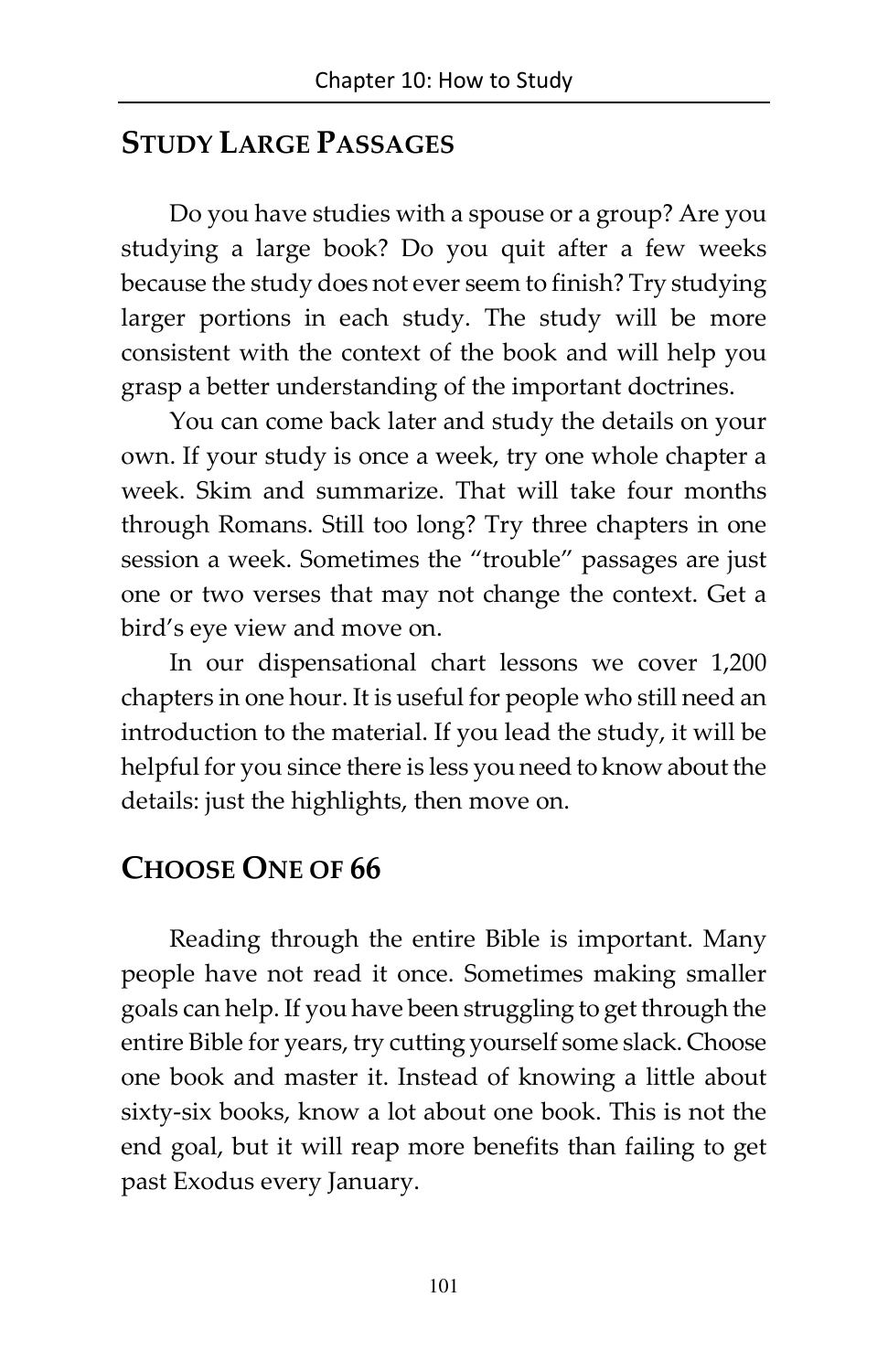Read your one book as many times as you can. Outline it. Analyze it. Studying the questions raised from just one book will force you through many others. I would choose one of Paul's (they are shorter).

# 66 BOOK STUDIES

Every Tuesday night our church meets to do verse-byverse, expositional Bible study. Verse-by-verse is like writing a commentary. It is very slow work. At the pace we are going, I will not finish the whole Bible verse-by-verse in my lifetime. Praise God that people are studying the Bible on their own… right?

Every Christian should do a simple book study of all 66 books of the Bible. A book study is not verse-by-verse commentary. A book study requires enough familiarity with the book to know what it is about, to know what the important passages are, and to create a general outline.

Producing 66 book studies should take less than 5 years during normal Bible study time each week. Children should be required to do this by their parents. This is not busy work or school homework that will be trashed upon graduation. This is a good start for a lifetime of Bible study. By the time they get their first job they will have done two things many Christians have not done: 1) read through the entire Bible; 2) provide a summary of each book.

The first lesson of every new book we study verse-byverse is a general summary of the book. Take our "Introduction" outlines as a pattern $4$ . Before you can rightly divide, you must know what needs dividing.

 $\overline{a}$ 

<sup>4</sup> [www.graceambassadors.com/verse](http://www.graceambassadors.com/verse)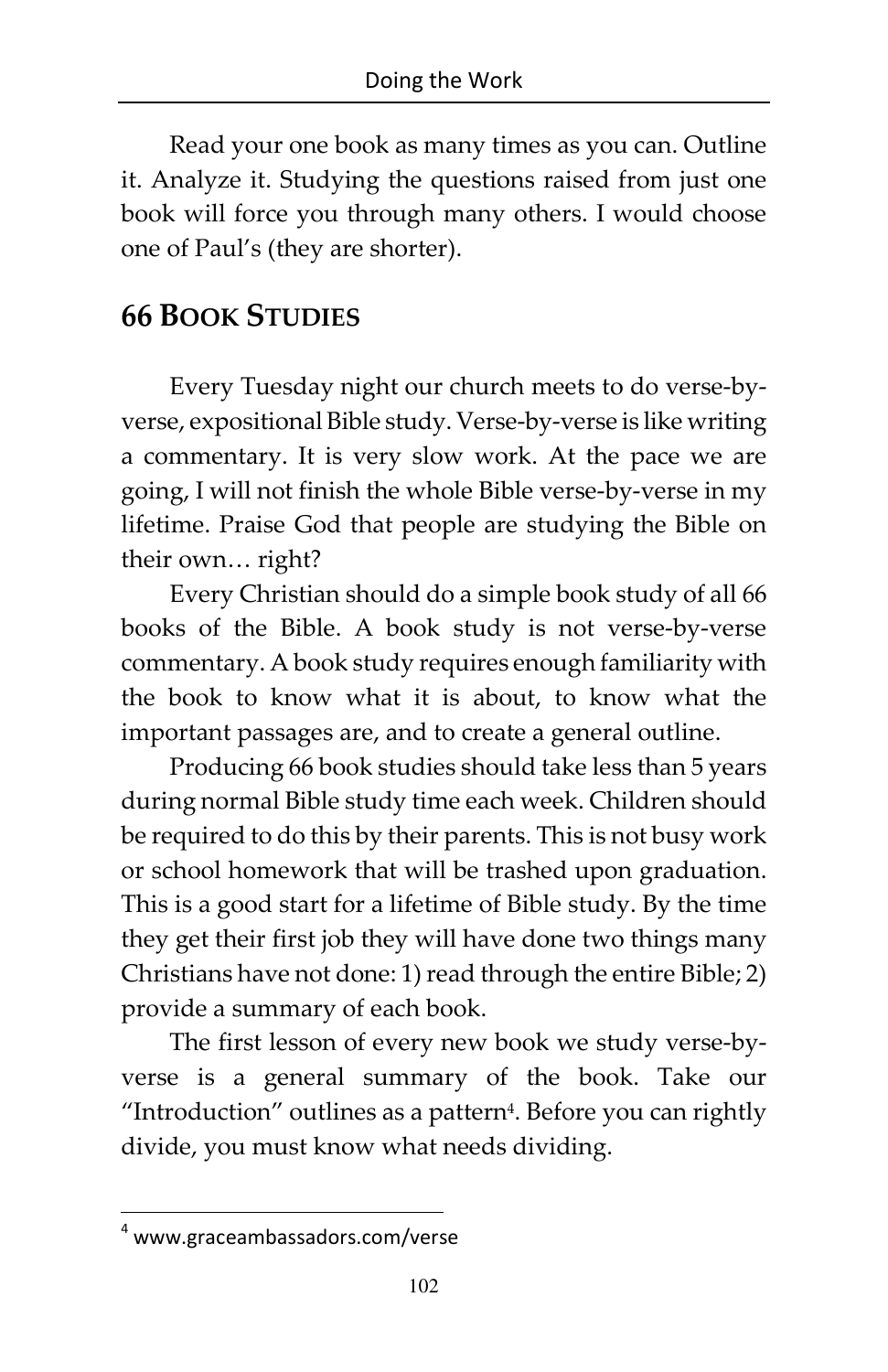# MAKE YOUR OWN TABLE OF CONTENTS

Before I read a book, I always read the table of contents. A good table of contents acts as a summary of ideas for each chapter and can show the flow of ideas through the book. This prepares my mind to read the book in detail, alerting me what to expect and to sections I can skim or skip altogether. While reading, I can always go back and consult the table of contents to get a bird's eye view of where I am in the book.

Most table of contents in Bibles are minimal and do not contain much helpful information about the content of books. Publishers do this to remain doctrinally neutral. Your study of the Bible should not be doctrinally neutral: make your own table of contents.

Understanding the timeline of the Bible, the flow of ideas presented, and how God intervenes from beginning to end can help in your daily reading. This is why half a dozen times each year I teach a timeline of the Bible on Sunday mornings. These repetitive summary lessons build a proper table of contents in our minds.

Accompanying these "table of contents" lessons is often a drawing or chart of the Bible. Such a timeline would be very useful in the beginning of your Bible next to the table of contents. I have produced such a dispensational chart that easily fits in the front cover of your Bible. You can get one online<sup>5</sup> .

<u>.</u>

<sup>5</sup> [www.dispensationalchart.com](http://www.dispensationalchart.com)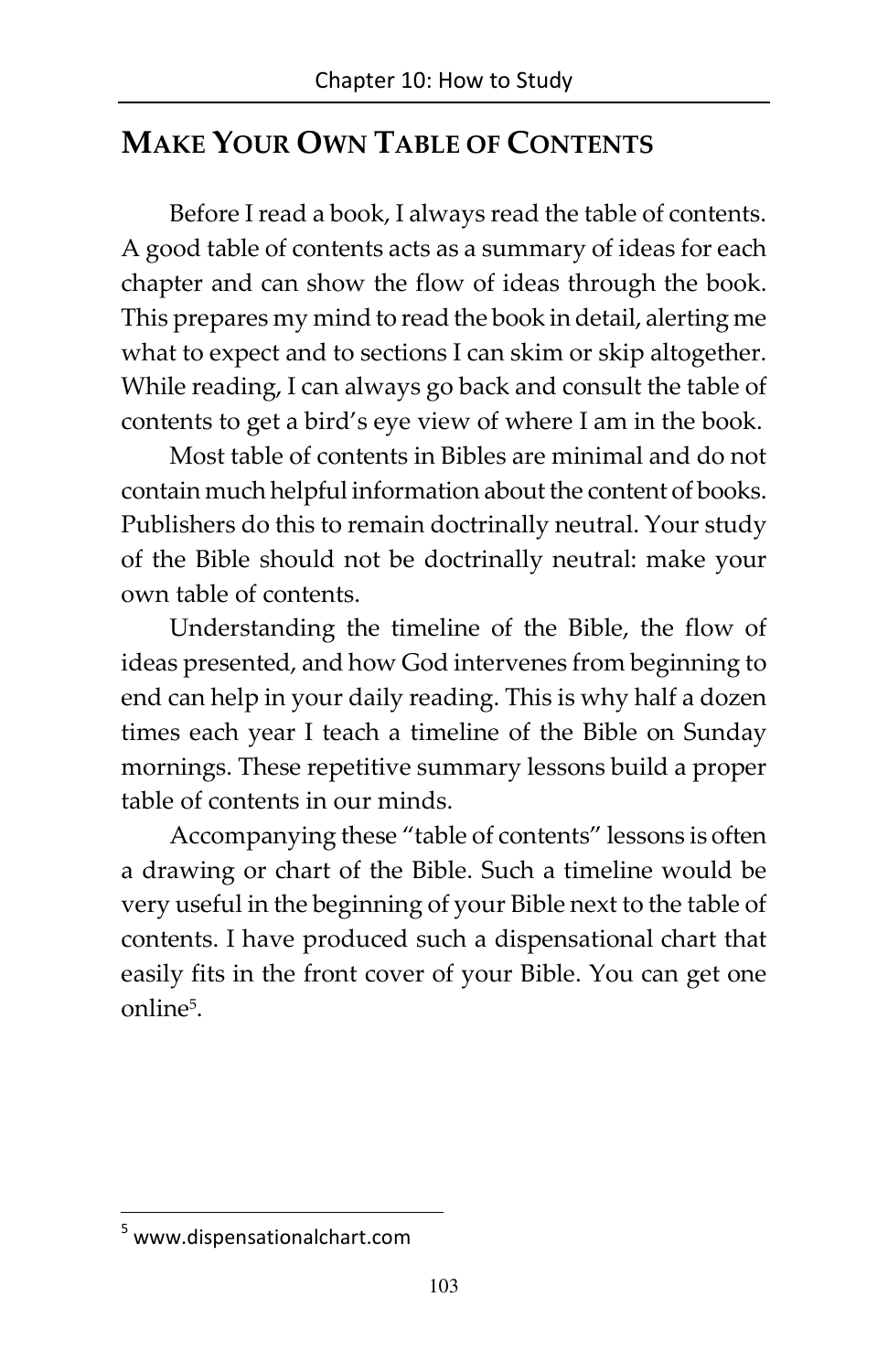### LEARN BY SUMMARIZING

Summarizing can simplify what you read. It gives you a big picture. To understand better the themes and doctrines throughout the Bible, summarize. I do not mean summarize each book. Rather, summarize the entire book. If you need to skip some prophets and most of the law, then fine. The goal is to explain the teaching of the entire Bible in a way that is easy to understand.

Make sure you explain the major changes in God's dealing with humanity. Mention some events that are commonly understood from Genesis to Revelation. Doing this will help you bring it all together. If you can do it in less than 5-10 minutes then you are ready to explain the Bible to others who do not read it. You do not need to know every detail of Zephaniah before you have a general understanding. Start big.

Replace your daily Bible reading this week with this big picture exercise. It will help you understand the Bible.

### WRITE YOUR OWN COMMENTARY

Have you started your own commentary yet? It is easy and helps your understanding. As you read through a passage, journal as if you are explaining the verses to someone else. Write as if you are trying to explain it to a 10 year-old child. Children are smart but do not suffer lofty, sanctimonious writing. You do not want to sound like a dusty scholar.

If you get to a part that is a little confusing, resist the temptation to look at another commentary. Use your own thoughts. Write your own words. Make a list of cross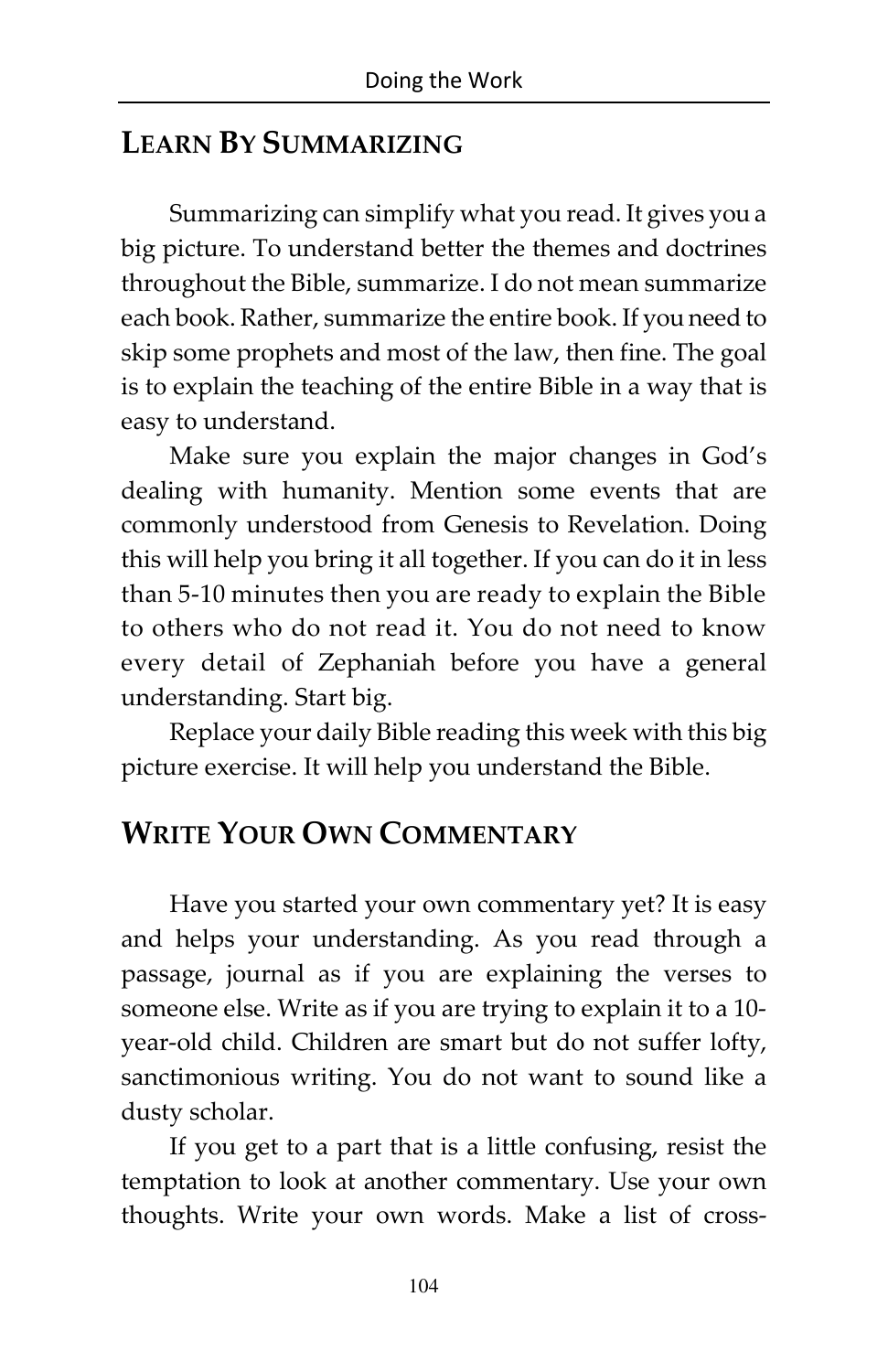references and external sources. After you have written your thoughts, then check another commentary. Does it line up? Should it line up? Remember commentaries are just another man's thoughts.

What you are doing is establishing a record of your understanding of God's word. You can refer to it later if you forget. Your children can use it as a reference, and your grandchildren will see it as a treasure.

Teachers have long known that explaining to other people is the best way to learn. Use this technique to your spiritual advantage – start a commentary!

# CREATING CROSS REFERENCES

-

As you study the Bible from the perspective of the mystery of Christ revealed first to Paul, you begin to see connections that no other Bible or commentary has in print. You will need to create your own cross references where none existed and reevaluate references that are no longer valid as they wrongly connect verses that need divided.

Popular reference lists love to cross-reference 1 Corinthians 12:13 with Pentecost in Acts 2. We know better<sup>6</sup> . Another troublesome example may be with the "law of liberty" in James that most printed Bibles will reference to one of Paul's epistles. Knowing that James was written to the remnant of Israel under the law, we know that a better reference would be to Psalm 119:44-45.

 $6$  1 Corinthians 12:13 is talking about our baptism into one body, the mystery church called a new creature (2 Cor 5:17). Acts 2 records the pouring out of the Holy Ghost on Jews in an upper room in preparation for the coming kingdom as spoken by the prophets. One was a mystery, and the other was prophesied. They are not the same.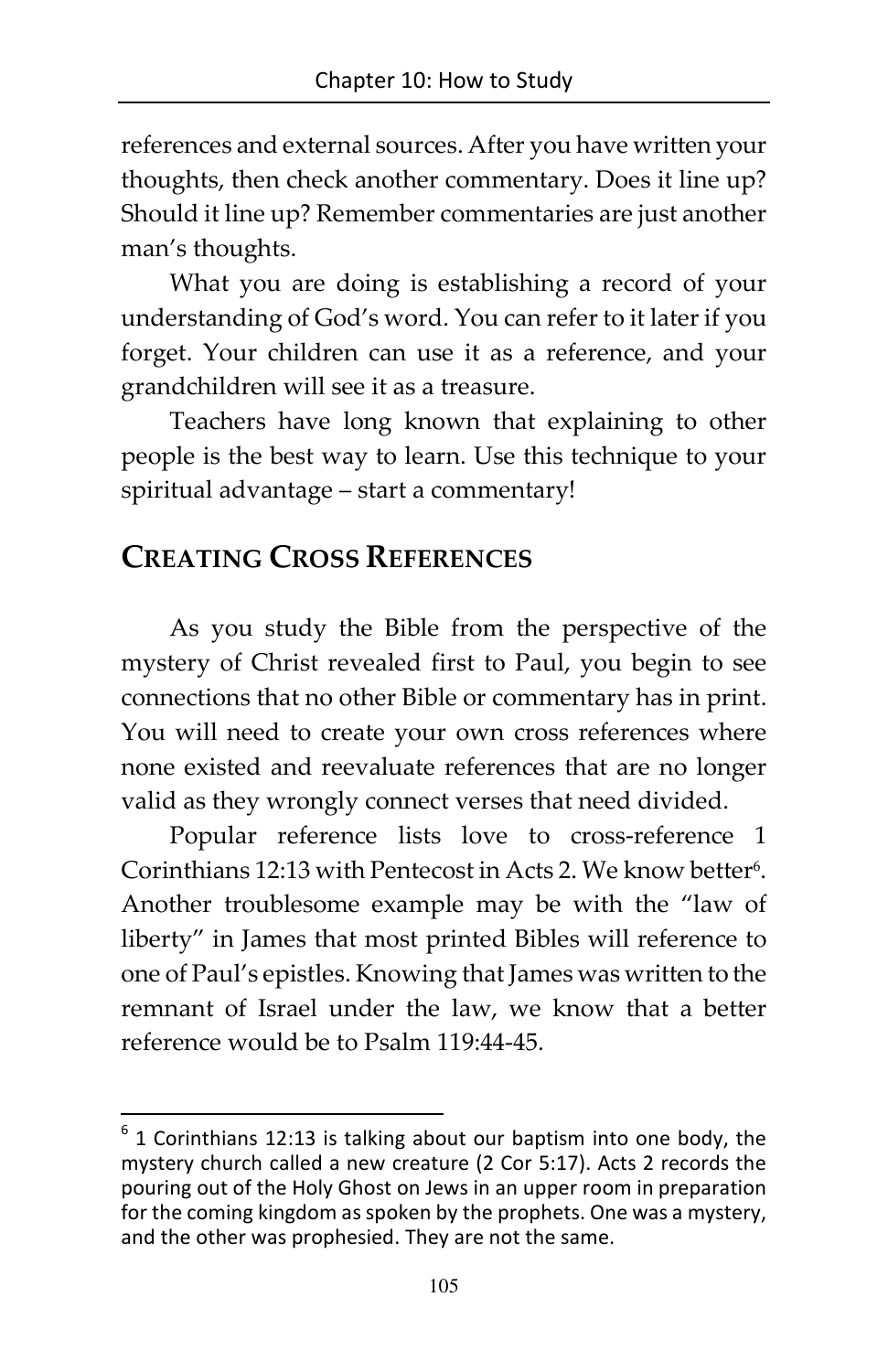# MARGINAL NOTES

There are not many books written about the Bible from a mid-Acts dispensational perspective. For most of the books I read, I must carefully find the meat and spit out the bones. (I do a lot of spitting.)

To help in identifying problem areas in a book, I write simple codes in the margin. Here are a few of my most used:

- **P/M** Used when the author fails to rightly divide prophecy from mystery. (This is common.)
- OC Used for when the author uses scripture out of its context.
- $\blacksquare$  DI(sp) Used when the author thinks the entire Bible is for our participation. They do not distinguish dispensations.
- TR Used when the author attacks my translation, or makes weak arguments based on "a better translation would be."

This practice helps to analyze the content as I am reading it and helps to identify the bones clearly. It is sad to see how a failure to rightly divide produces so many wrong conclusions. When there are too many problems in the margin, I put the book down. It has too many bones, and there is a good chance it will be a waste of time to continue, or worse, make me choke.

If you do not like to write in your books, then download an electronic version and attach your notes digitally. This way your notes are searchable on your computer.

Staying in the margins will help you from falling into the errors of the mainstream.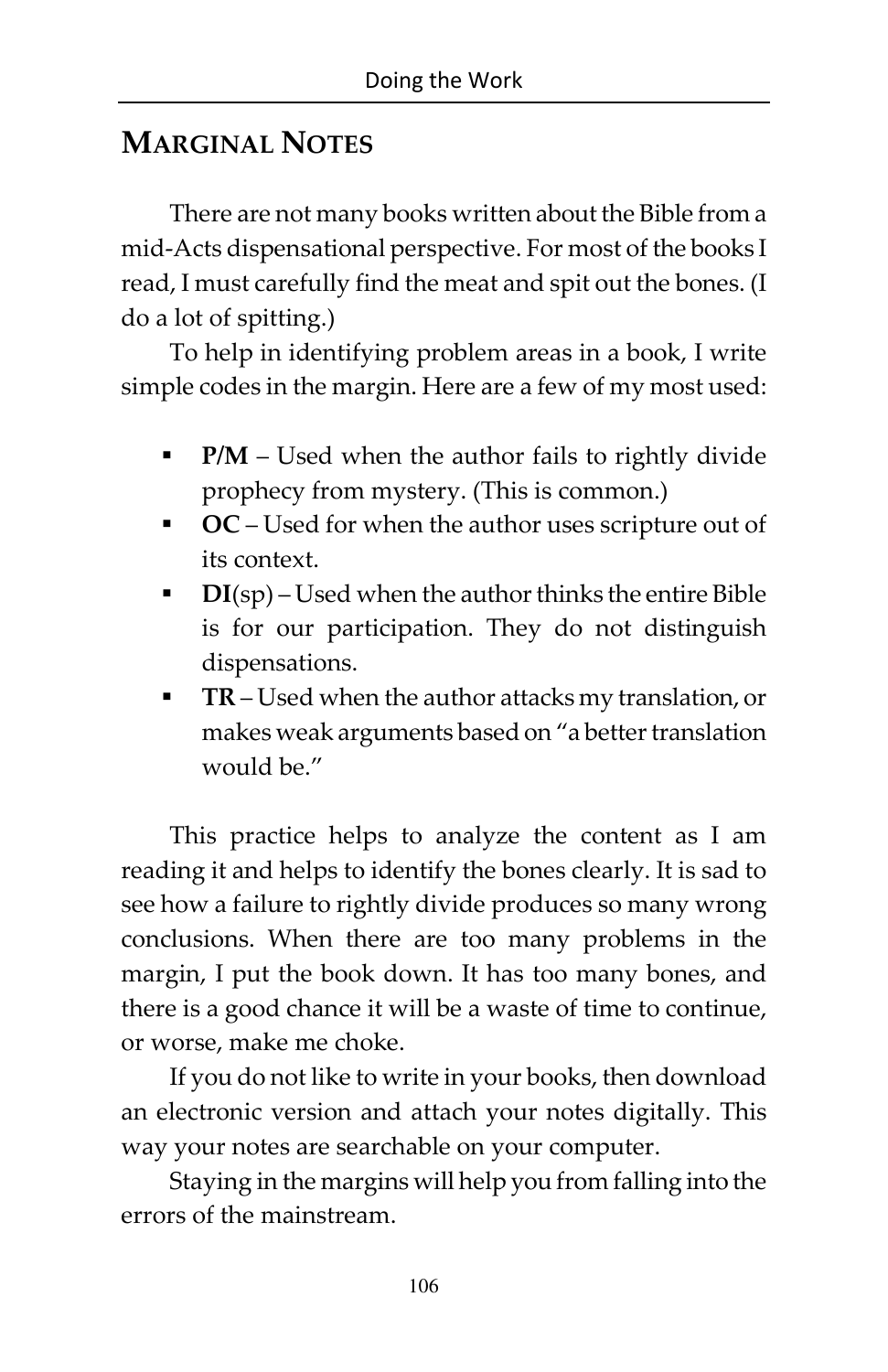#### DISCOVERING THE DEEP THINGS

The "deep things of God" (1 Cor 2:10) are revealed in the scripture by the Spirit. There is not a mystical secret, technique, or crystal ball to unveil hidden wisdom from another spiritual dimension. The hidden wisdom, which is the mystery of Christ (1 Cor 2:6-8), has been written down for us with words in the Bible.

When you read Paul's letters, you are reading the words the Holy Ghost moved Paul to write (2 Tim 3:16). They are God's words (1 Thess 2:13). They are the only words from God you will receive this side of eternity.

Sometimes people think God gives certain people secret knowledge that no one else can access. This is not true. All of God's revelations can be learned by anyone with a Bible who believes it and studies it. The secret ingredient is not special giftings, relaxation techniques, or contemplative prayers. It is study, reading, repetition, and comparing scripture with scripture. Some people are better students than others are, but that does not change what we all study: a book.

It is only through the hard work of Bible study, and that rightly divided, that the deep things of God are known. Do not believe any fool who tells you that learning the deep things of God does not require the effort of studying the Bible.

#### KNOW YOUR MOTIVATION

What is your motivation for studying the Bible? For some, it is purely academic. Others do it out of habit. Maybe you do it because it is what you are "supposed to do." If you find that Bible study is dry, boring, or fruitless, then perhaps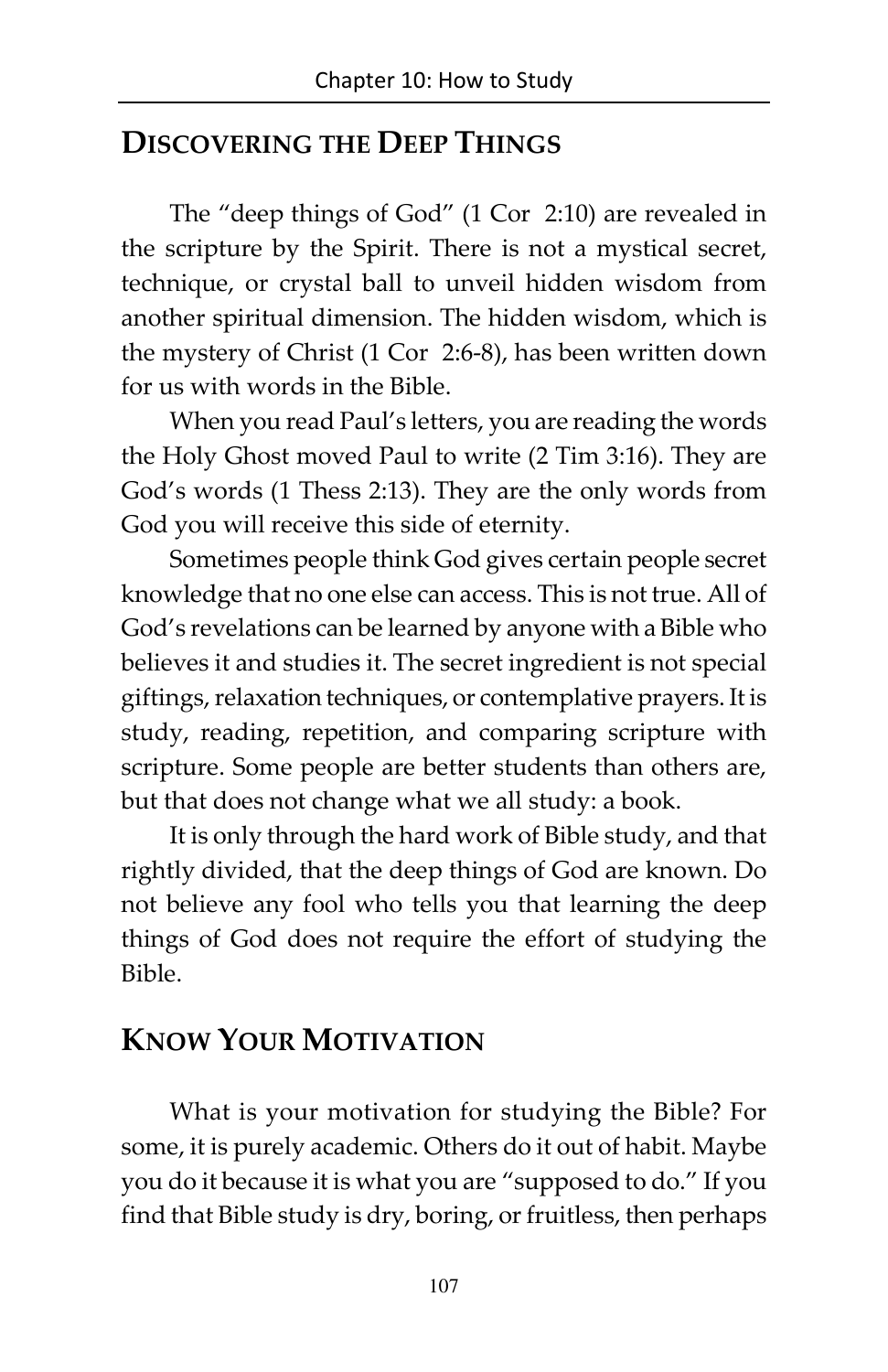it is a matter of the heart. Jesus taught Israel about their heart priorities. He said where their treasure was their heart would be also.

To get motivated you have to readjust your priorities. If you received fifty dollars every time you studied the book, it would quickly become a priority. Yet how much more valuable is putting on Christ, renewing the inner man, experiencing peace, and producing good works?

You have the opportunity to reap greater riches from the Bible than anyone throughout history (Eph 3:8)! When you see the value of sound Bible study then you are willing to invest in it. Remember this when you start to feel bored with study.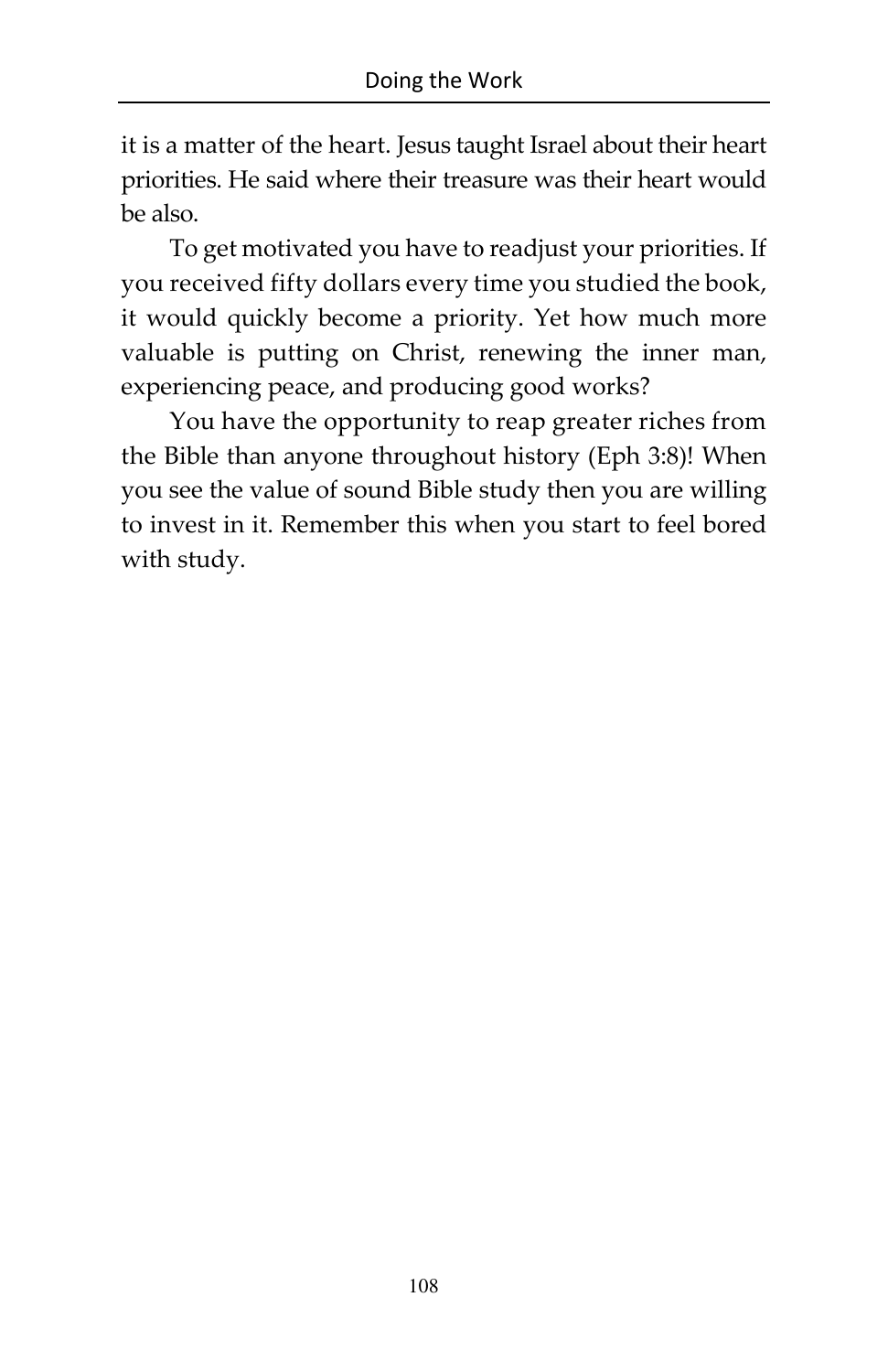# CHAPTER 11 BIBLE STUDY TIPS

#### TIP #1: START OVER

Have you learned to rightly divide after years of studying the Bible? It is time to start over. Reread the Bible. You may have been painting a picture of what the Bible says for years, but you have now changed your perspective on the subject. You need a new canvas.

You will need to study each book again from the perspective of the Bible rightly divided. You will be amazed at how different they look now that you are standing in a different position about Prophecy and Mystery. Phrases and words in the Psalms will jump out at you regarding Israel's earthly kingdom. The historical books will no longer be mere stories but will be material repeated in Jesus' earthly ministry.

By learning right division you will need to unlearn other things. It may call into question some previously held beliefs. Learning to rightly divide is not just some new doctrine to add to your existing repertoire, it is a change in perspective. It will change how you see everything in the Bible.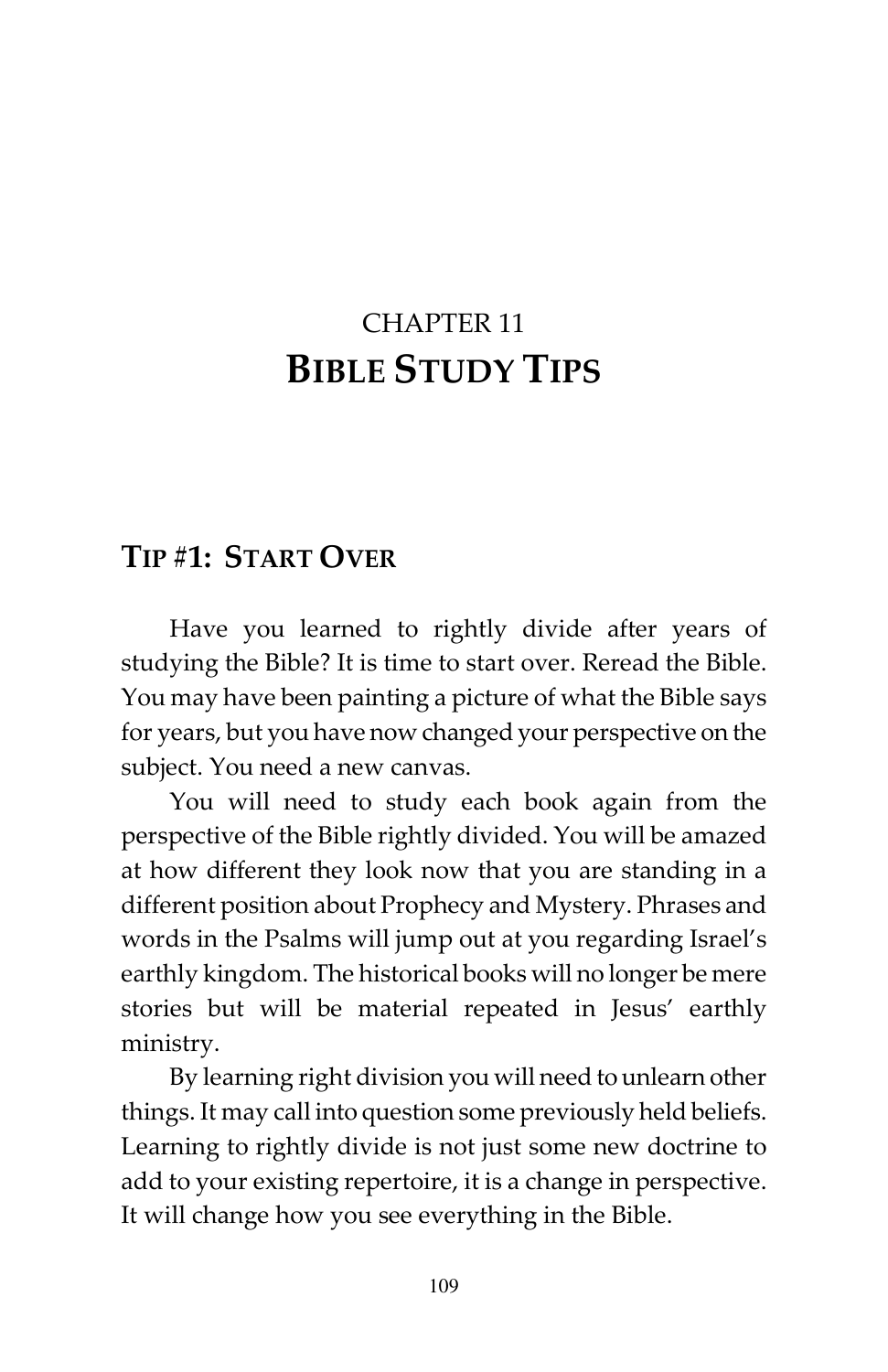#### TIP #2: RECREATE THE WHEEL

I have told you before about some amazing free resources accessible on the internet that at one time cost thousands of dollars to purchase. But with access to more information than ever before, there is a tendency not to do personal study. Some studies suggest that our brain changes the way it thinks after prolonged internet use. "Googling" and reading news feeds replaces the age-old task of remembering. The fact that we have genius technology does not mean we live in a society of geniuses.

Sometimes we need to recreate the wheel for the sake of personal growth. Listening through hundreds of sermons does not mean you have studied it yourself. You have only listened to someone else's study. Access to libraries of books does not mean you understand anything in them. Study on your own. Create your own Bible lessons. Outline books, read books, redraw chronologies, create lists of kings and judges. Draw your own maps. Teach someone. If you spend the time to recreate the wheel, the better chance you will understand how it works.

### TIP #3: KNOW THE AUDIENCE

An important part of rightly dividing the Bible is knowing the audience. Before hastily applying doctrine to yourself, ask, "Who is the audience?" Then follow it up with, "Am I in the audience?" If you are not the audience, then the doctrine cannot be applied to you. You can learn from it, but should not live in it. Many books of the Bible reveal the audience in the first few verses.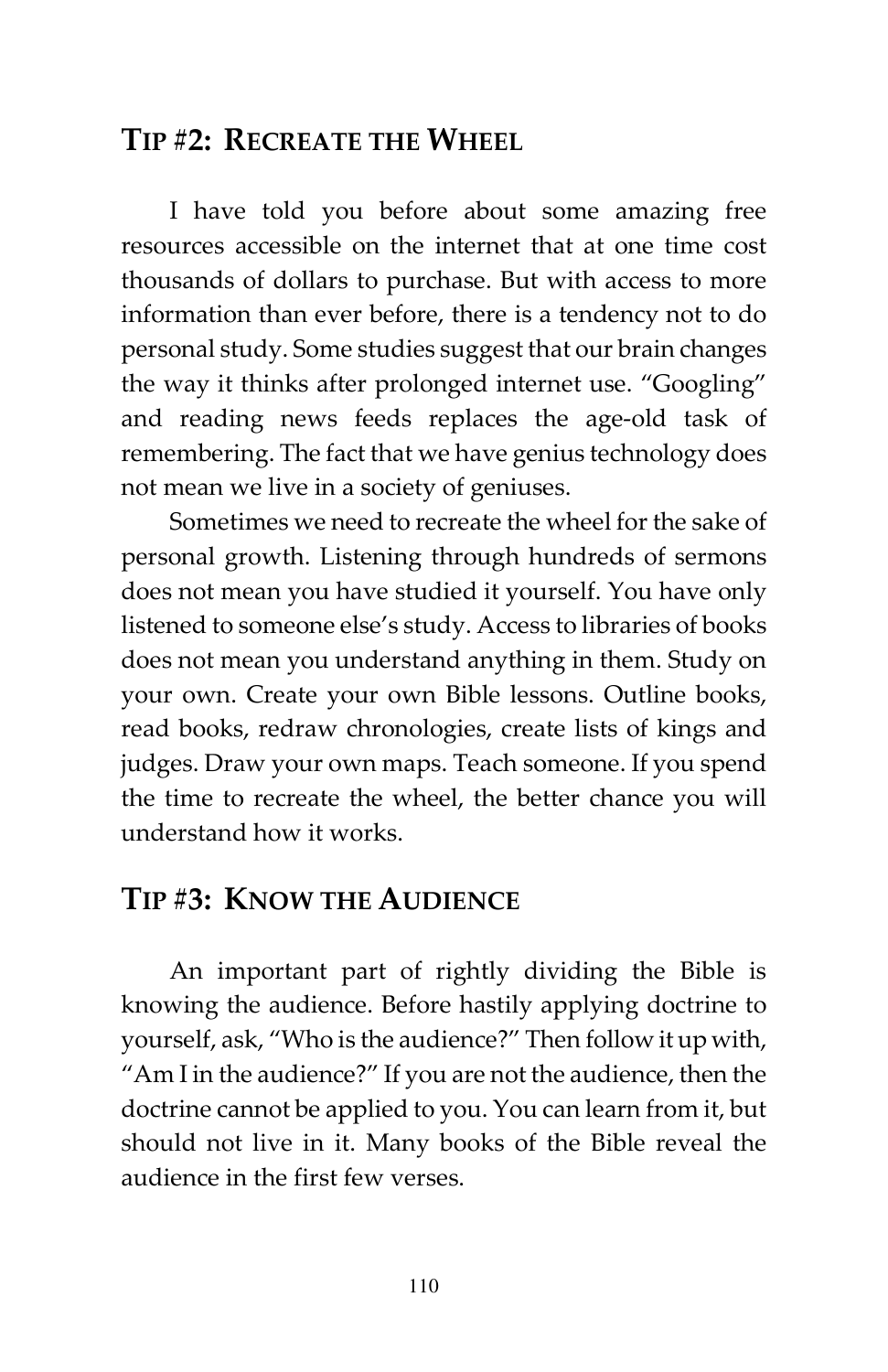For example, Obadiah says, "The vision of Obadiah. Thus saith the Lord GOD concerning Edom" (Oba 1:1). Since the Lord is speaking about Edom we do not apply the doctrine of Obadiah to ourselves. Malachi 1:1 says, "The burden of the word of the LORD to Israel by Malachi." Since the LORD is talking to Israel, we do not assume the doctrine of Malachi either. These books are easily discerned and most would agree about their audience.

Here is another example for you to discern on your own as homework. Who is the audience of this book? Are you the audience? Does the doctrine apply to you?

"James, a servant of God and of the Lord Jesus Christ, to the twelve tribes which are scattered abroad, greeting. – James 1:1

#### TIP #4: LEAVE CONTRADICTIONS ALONE

Popular teachers of Bible interpretation say that nothing in the Bible can contradict because God cannot contradict himself. So, when students find a contradiction in the Bible, they distort the plain meaning in order to make it align with the doctrine in the rest of the Bible. What a mistake!

The result is one cohesive doctrine taught throughout the Bible at the expense of context and progressive revelation. The truth is that there are statements and even doctrines in the Bible that contradict each other when taken out of context. This does not mean that God is contradictory or illogical.

The answer is as simple as discerning the context: my wife receives different instructions than my mechanic. I do not contradict myself. God does not contradict himself, but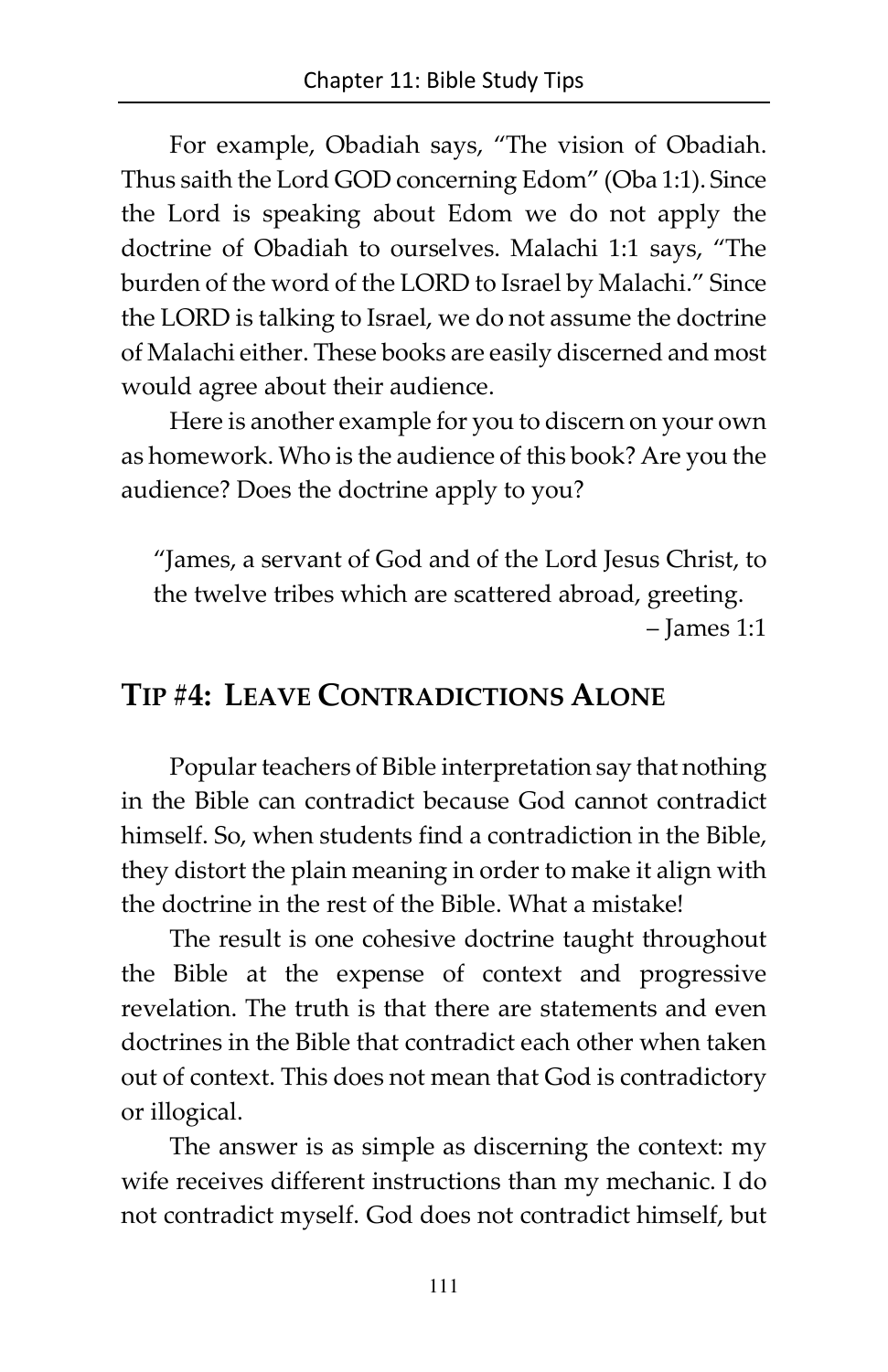he does give different doctrines to people that are under law and under grace. This is a dispensational difference.

#### TIP #5: STOP CORRECTING THE BIBLE

Bible correcting is not Bible study. When textual critics and Greek scholars study translation and ancient languages, they are not involved in doctrinal study. Your spiritual growth depends not on your study of Bible translation but on studying the doctrine within the Bible. When you trust the translation, then you have made the conscious choice that the Bible does not need corrected. This will force you to study the meaning of the words and their context instead of looking for a scapegoat through "mistranslation." You are free to study without doubt!

The moment you make this decision, your love for study will change. Your understanding will increase, and your life will start to stabilize on a stronger foundation. Stop correcting and start studying.

# TIP #6: BEGIN WITH ROMANS

Are you new to studying the Bible rightly divided? Are you new to leading a Bible study? Consider starting where Paul started with the first saved Gentiles. Study the book of Romans. In it are the foundational doctrines of salvation, Jesus Christ, grace living, progressive revelation, and spiritual maturity. It has what you need to become stable in this dispensation. This is what is meant by the word "stablish" in Romans 16:25. It is also the "spiritual gift" of Romans 1:11, not some sort of tongue talking.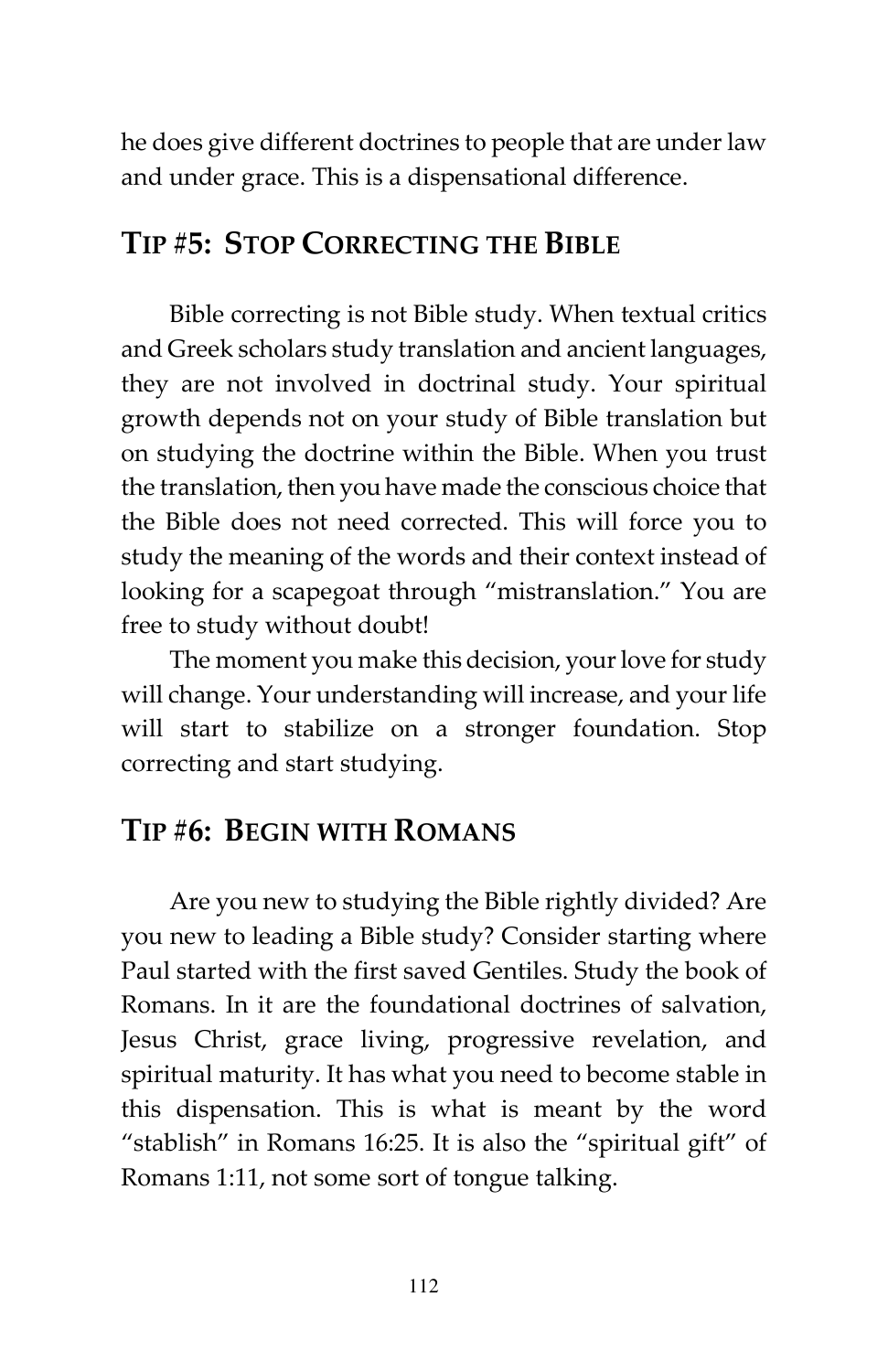# TIP #7: MAKE YOUR OWN LIST OF KINGS

One important tool for studying the prophets is a timeline of the kings of Israel and Judah. Without knowing the time and circumstances of the reign of the kings, it is harder to study the prophecies in their context.

Did you know many prophets lived around the same time? In addition, the prophecies are not always recorded in chronological order. For example Jeremiah 32 is dated as the 10th year of king Zedekiah (Jer 32:1), but later in chapter 36 a word comes in the days of king Jehoiakim (Jer 36:1). If you have made a list of kings, you will notice that these chapters are not chronological: Zedekiah came after Jehoiakim.

There are plenty of free lists available to reference online, but it is always better to start making your own. Making your own list helps you to learn the context of each king's rise to power, whether they were good or bad, the length of their reign, and the circumstances surrounding their death. It is tedious work, but once you have done it, it is finished.

Another good reason to make your own list is that many lists claim that the Bible has mistakes because they cannot reconcile some of the dates. The Bible is not wrong. There are solutions: make your own list.

There are multiple Jehorams, Ahaziahs, and at one point there are three or four kings reigning in the same year. The Bible is known as having some of the most accurate historical listings of ancient kings in the world.

Start making your lists by skimming through the book of the Kings and Chronicles. Do not forget to add the prophets where appropriate.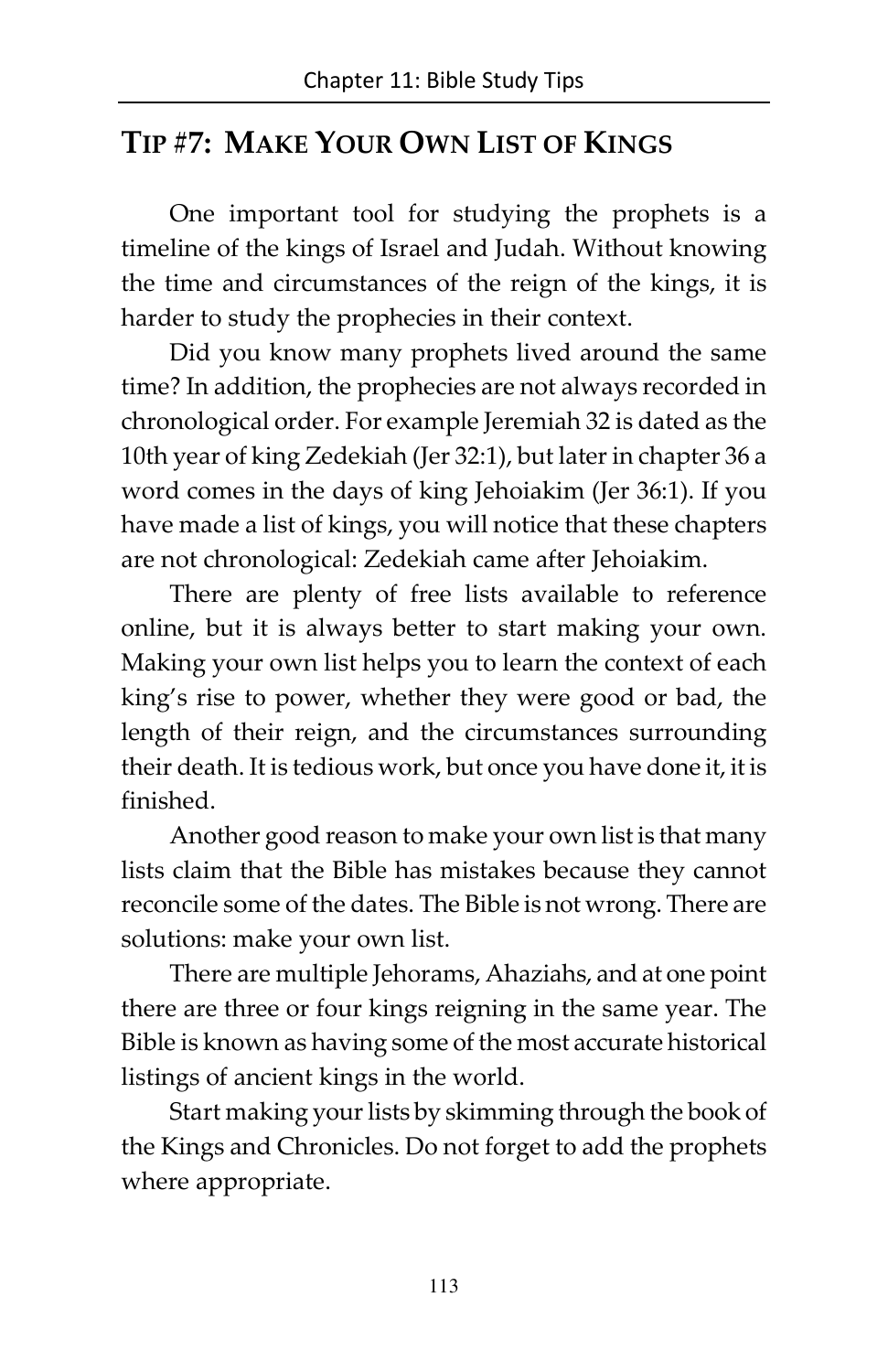### TIP #8: TIMING PHRASES

The timing of events in the Bible is important for understanding the context. It is important to watch for timing words and phrases that can help us locate events on the timeline of God's progressive revelation. Such phrases include "immediately," "and then," "but now," "after," "henceforth," etc.

Galatians 1:18 tells us that it was at least three years before Paul went to Jerusalem. Acts 9:19-26 has only seven short verses between Paul's conversion and his first Jerusalem visit. Some consider this a contradiction, but phrases that indicate timing help us align the verses.

For example, Acts 9:19 says that Paul was "certain days" with the disciples. How many days? We do not know. Acts 9:22 says, "Saul increased" which would require a passage of time. Acts 9:23 says "after that many days" which speaks to another indeterminate span of time. When people read Acts 9 ignoring the timing phrases it appears that Galatians 1:18 is a contradiction, but when the timing phrases are considered, there is more than enough room in seven verses for three or more years.

# TIP #9: STUDY ENGLISH GRAMMAR

In 21st century America, it is easy to assume that we live in a literate nation. The truth is there are still people who cannot read and many of the rest do not read well. Your study of the Bible will be greatly improved if you study the basic elements of English grammar.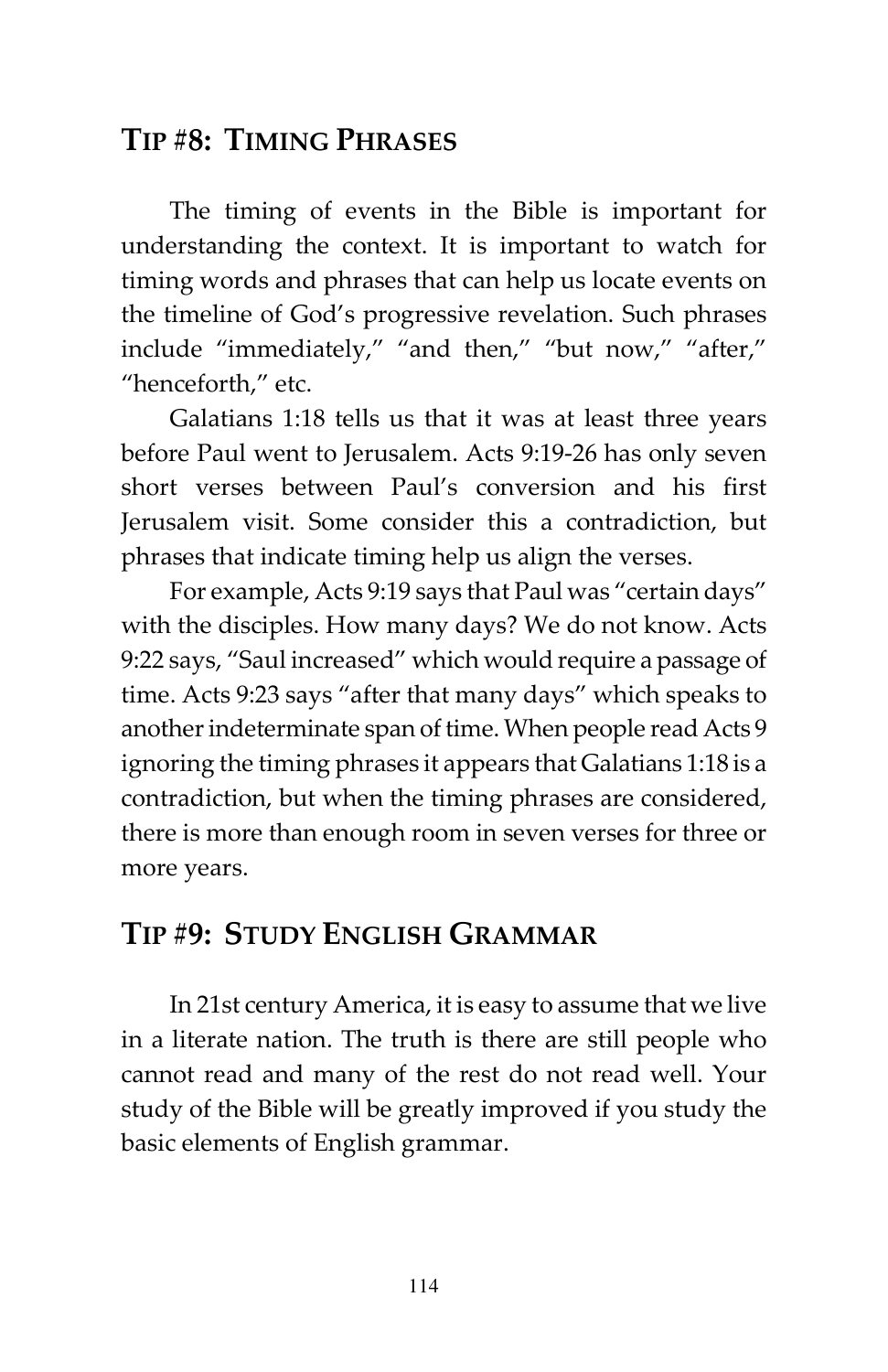Do you know how to find the subject and predicate of a sentence? Do you know the purpose of prepositions? Do you know the function of an adverb?

With a wealth of internet resources, it is easy to find simple, free lessons online. Can't understand a verse? Do not go to a foreign language for light. Learn your own language. Learn to read English. Knowing what words do in a sentence can help you understand a difficult passage.

#### TIP #10: CAPITALIZATIONS IN THE BIBLE

More than a few people have had questions about the capitalizations of Spirit in the King James Bible. Capitalization conventions are different in other languages. They are absent in some languages including languages the Bible comes from. Their primary function in English is to ease the use of reading and not to change the meaning of words.

Capitalization of nouns and pronouns used for God are called reverential capitals. The word "spirit" is a noun. It can refer to any spirit including God's, or it can refer to God himself as the "Holy Spirit."

You can determine if the noun refers to God by crossreferences and context (e.g., Joel 2:28 prophesies about God the Spirit according to Acts 2:17 even though it is lowercased).

Should we trust the capital letters in the Bible? Yes (e.g., Romans 8:16 uses both "spirit" and "Spirit" in one verse). Must we capitalize every word that is ever associated with God? No (e.g., most often the "H" in Holy Spirit is lowercased in the Bible because it is an adjective).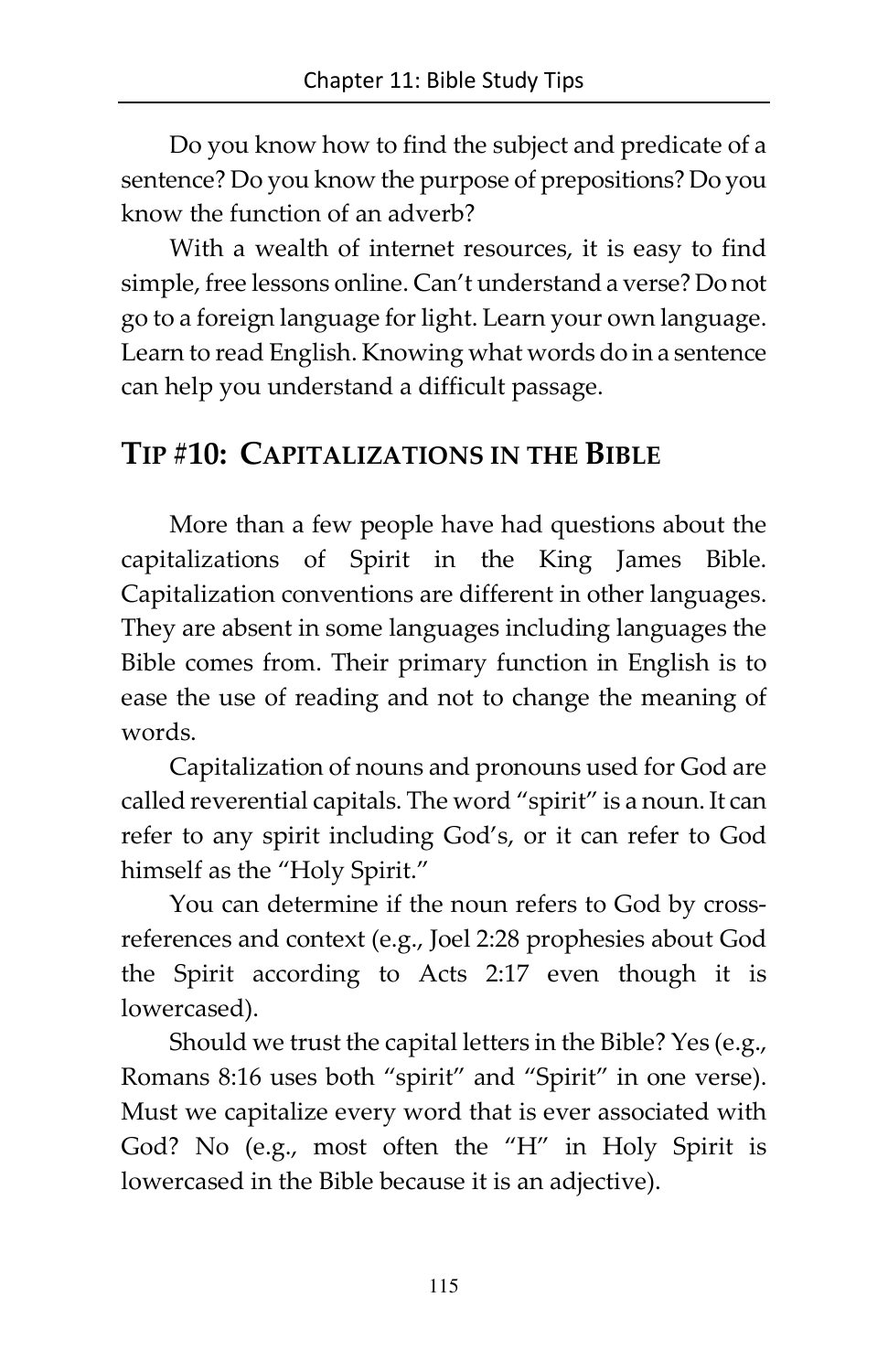Capitalizations are helpful but are not the nails that form your belief system. A capital letter should not be the only evidence for an interpretation of a word.

### TIP #11: NEW DOCTRINE BY RETRANSLATION

There are plenty of false doctrines floating around Christianity that will waste your time. If you can see the smoke, it will be easier to avoid the fire. For example, when a doctrine can be taught only if the Bible is retranslated, then turn around and walk away. You do not want to be burnt by these false teachings.

These doctrines are easy to spot because normally, there are clear Bible verses contrary to them. If you know your Bible, you will immediately try to respond with a clear contrary verse. However, the false teacher expects this response because his doctrine depends upon retranslating the Bible to match his hidden teaching.

His response will be, "That is translated wrong," or, "It's a mistranslation," or, "It's a mistake," and then he will retranslate the verse to say the opposite of your Bible. When you see this happening scream "fire" and run! Anything can be taught from the Bible if we change enough words. I would not trust a man's doctrine that does not respect God to preserve his words. Right doctrine will never require you to sacrifice your Bible.

### TIP #12: SINGLE VERSE DOCTRINES

Here is another tip to identify false doctrines that will waste your time. If there is only one verse in all of God's word that can support a teaching, take two steps back.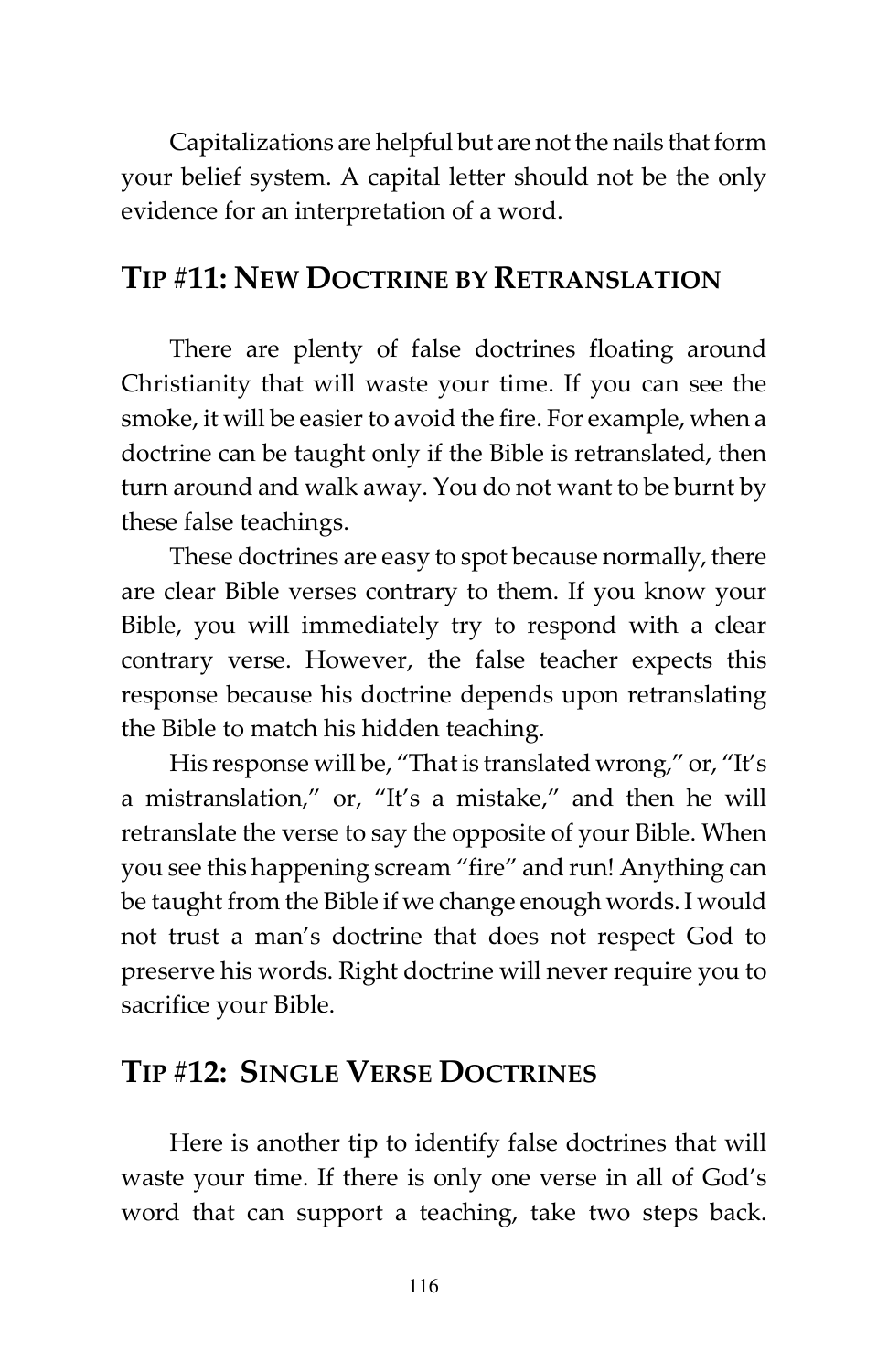The Bible has 31,102 verses. The most important truths have more than one verse explaining them. If someone defends a doctrine dogmatically that only has one verse for support, it is time to move on. Either the doctrine is wrong and not from the Bible, or it does not deserve such a dogmatic defense.

In both cases, you are wise to avoid the one giving the dogmatic defense. Bible study for them is not comparing all 31,102 verses. It is finding a single verse and squeezing it until it bleeds. They cannot discern the potential destruction caused by twisting a single verse the wrong way. Many people have been destroyed by zealous teachers of false doctrine that are built upon a single, obscure verse. If it can only be taught from one verse, do not make it a life-changing doctrine, nor trust those who do.

# TIP #13: USE PROPER JUDGMENT

It takes good judgment to study the Bible well.

Do not judge a book by its cover. King James did not translate a single word of the King James Bible.

Do not judge a book by its title. Most Bibles have Paul's name in the title of Hebrews, but it just ain't so.

Do not judge a book by its place in the table of contents. The New Testament does not begin with Matthew. The Old Testament does not begin with Genesis, and we are in neither testament.

Do not judge a book by the commentators' notes. Nobody knows for certain when some books were written, and most commentaries fail to rightly divide anyway.

Do not judge a book by its chapter and verse divisions. They were added much later.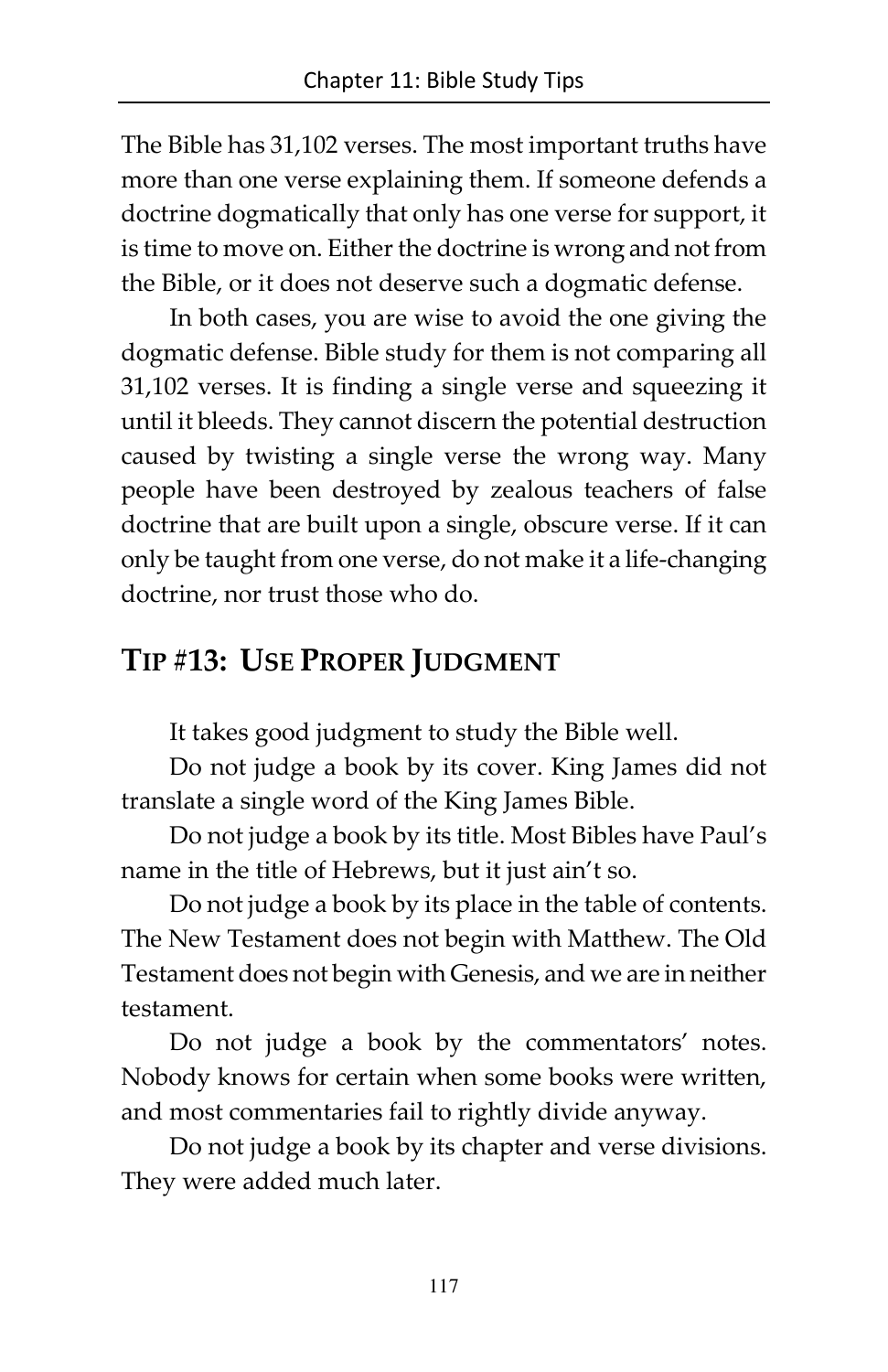Do judge a book by reading the inspired words in it and making a determination about who is speaking, to whom they are speaking, and whether the audience is the church, the Body of Christ or someone else.

#### TIP #14: DEFINING HARD PHRASES

Everyone finds phrases they do not understand in the Bible. Word definitions can be found in context or dictionaries, but phrases are not found in dictionaries. The wrong thing to do is throw your Bible away and find another translation that says something you understand.

The problem with this is that the paraphrased translation does not explain anything. It only waters down the phrase, sometimes to a point of oversimplification. You may be losing an important nuance for the sake of simplification. If you cannot learn from the context what the phrase means, it is better to use the King James Bible and check commentaries or Bible dictionaries for help on the meaning of hard phrases, idioms, figures of speech, etc.

While commentaries are doctrinally biased and merely men's opinions, they will explain more than a different translation ever could. There is a place for commentaries: it is to get a studied comment on hard Biblical phrases or idioms. Don't throw away the translation; get an explanation. Once you gather a meaning, go back to your Bible to learn what it is teaching. Do not depend on the commentary to tell you what the Bible says rightly divided, they won't know how.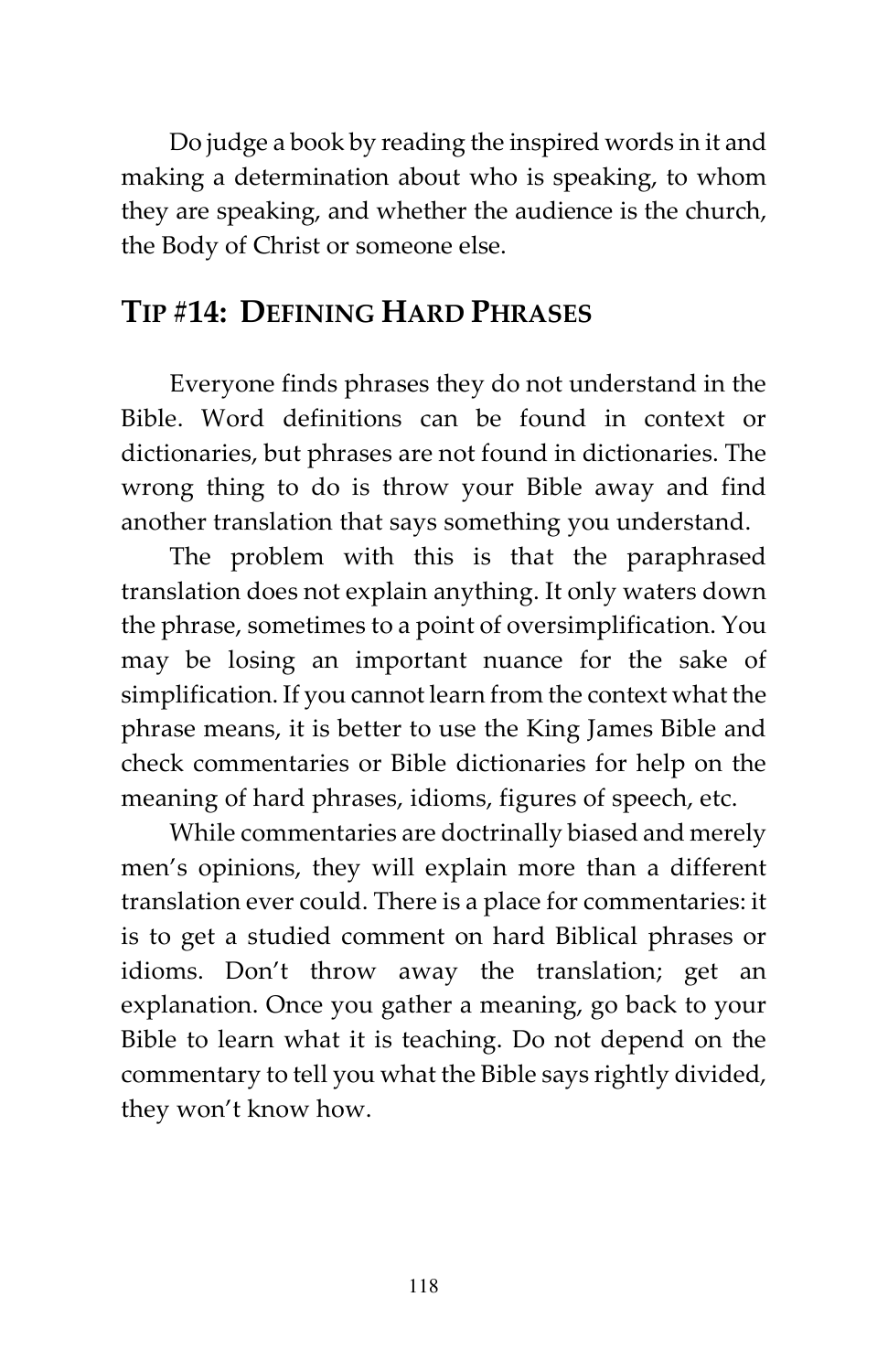#### TIP #15: INTERPRET USING THE EASY VERSES

When interpreting the Bible, there are easy passages and there are difficult passages. The difficult passages are difficult for everyone, even self-proclaimed scholars. Misinterpreting these passages can create some very strange and dangerous doctrines. Always follow this rule:

#### Rule: An easier passage overrules a more difficult one.

For some reason, it is common for Bible students to reinterpret the easy passages to match their strained interpretation of a much harder one. This leads to error. Avoid this.

I know a sister who was stuck for years in a Pentecostal environment. This simple rule saved her from ruin. She did not understand the teaching of tongues and Spirit filling, but she understood the clear teaching of Colossians 2:10. This kept her from falling off the deep end. Now, she can rightly divide.

Right division makes some difficult passages easier, but there are still difficult passages. Do not start with these passages. Start with the easy ones; study them deep and long. Mastering the easy passages will profit you more in the end. Make them your foundation. They will protect you from wandering into the dangers of misinterpretation. Master Romans 5:8-10, Ephesians 2:8-10, & Colossians 2:8-10.

#### TIP #16: INTERPRET THE HARD BY THE EASY

The Bible contains both easy and hard to understand passages. The easier passages are immediately clear and their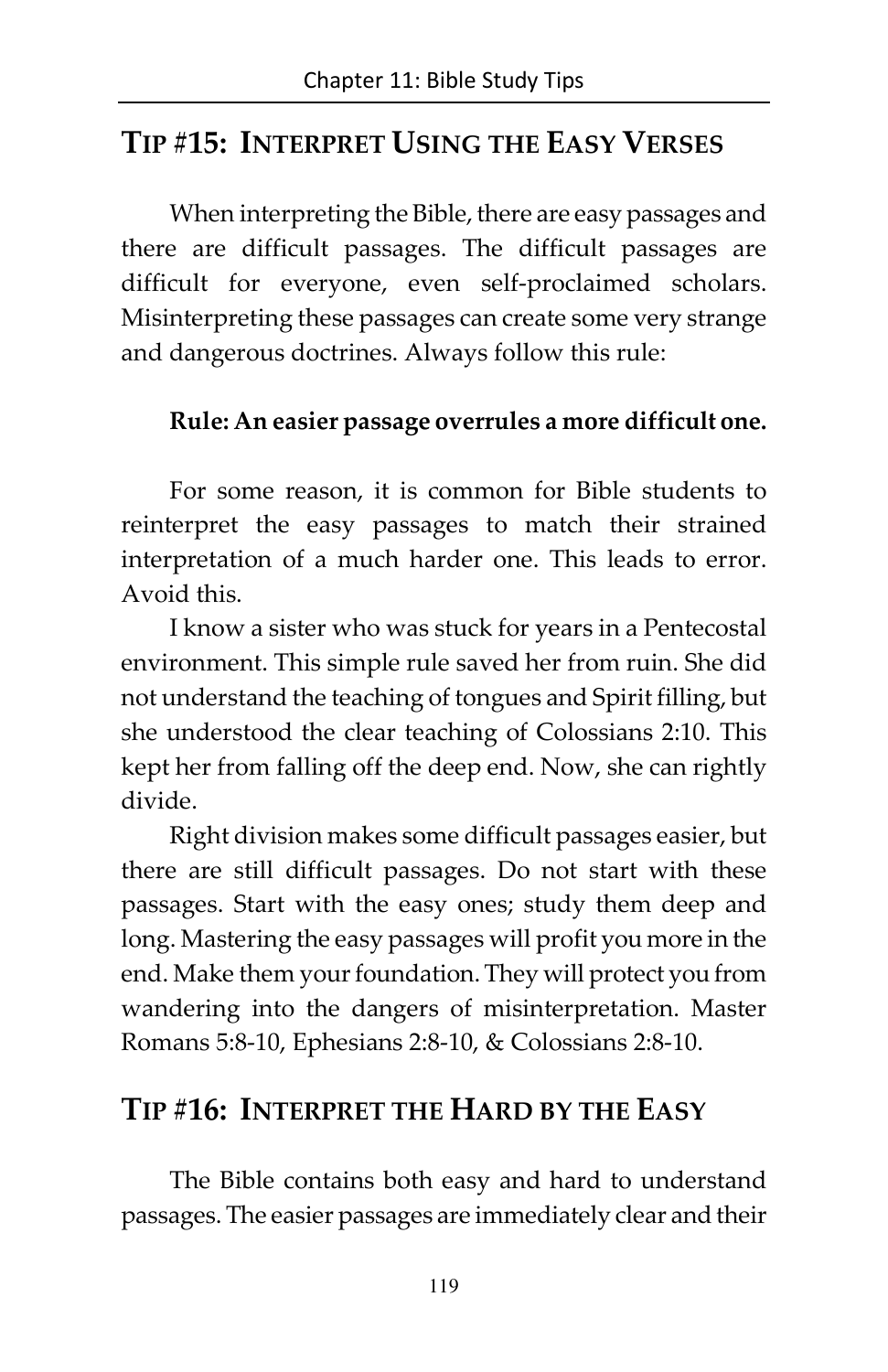understanding is natural. Others require more thought, but are understandable when studied carefully with the context and other similar verses. Then, there are hard passages which seem out of place, contrary to the context, or that speak of things otherwise absent from the Bible. These verses may have multiple possible interpretations, and the audience is often unclear.

The variety of explanations given by "the experts" testifies to the difficulty of these passages for everyone. It is not just you; they are hard for everybody.

There seems to be an attraction to solve these difficult passages and to do so by sacrificing the easy verses on the altar of having an answer. Resist this temptation. These difficult passages are the most dangerous and must be treated with extreme caution. Used wrongly, these verses have the potential to poison someone's entire belief system. Sometimes it is better not to have an answer at all than to have a bad answer.

Never change the clear and simple meaning of an easy verse for the sake of better understanding a hard verse. Always interpret the hard passages by the easy ones.

### TIP #17: LEARN TO USE A CONCORDANCE

Where is that verse about "communion?" Do you know all the verses in the Bible using the word "dispensation?" How long does it take to count the number of times the word "relationship" is in the Bible?

All of these questions can be answered in seconds with a concordance. Without a concordance, you must reread large portions of scripture or the entire Bible to find these simple answers. A concordance of the Bible makes searching for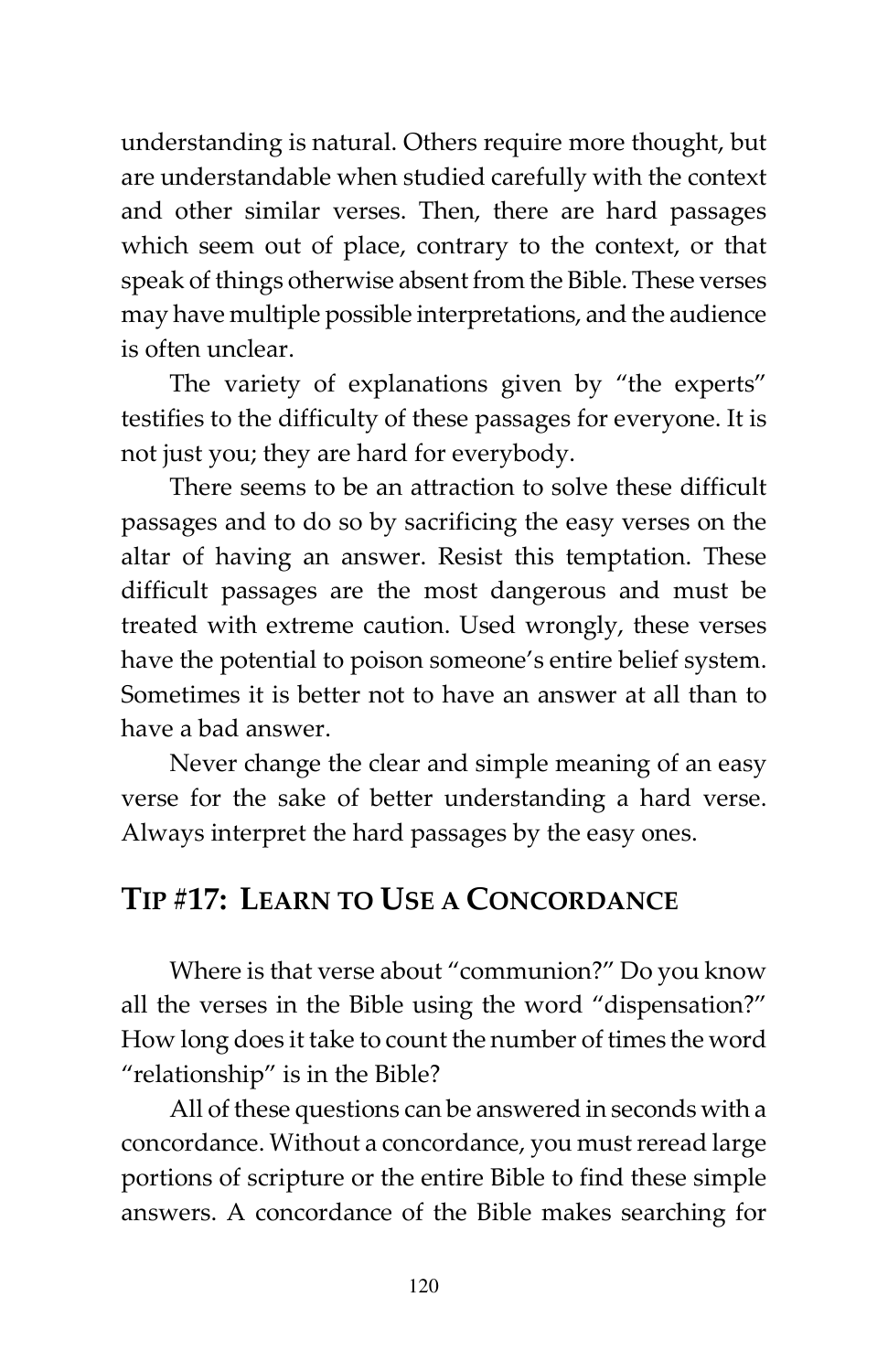words much easier by indexing every word alphabetically along with every verse where it is used.

Exhaustive concordances took years to create but are now widely available in print and in free Bible software. Strong's Exhaustive Concordance was first printed in 1890, just a few years after the car was invented. Today, most everyone has a car or uses one for transportation, but only a small percentage of people own a concordance. Perhaps this is why people are getting nowhere in Bible study.

If you want to move forward with your Bible study, learn to use a concordance. It has long been the most valuable tool to get ahead in Bible study. Bible study requires concordance work. Either you own a concordance, or you become one. It takes a lot of reading time to develop your own mental concordance. It takes three hours flipping burgers to get a concordance on Amazon for less than 20 dollars<sup>1</sup>.

### TIP #18: AVOID PROOF TEXTING

<u>.</u>

Proof texting is using Bible verses out of context to prove a point. It is a Bible study crime. It is most often committed while pushing a personal or political agenda. The harm in proof texting is that it substitutes the true meaning of God's words with personal opinion. Instead of asking, "What does God say," the proof texter asks, "Isn't there a verse somewhere in the Bible that supports me?"

The proof texter is looking for one verse to prove his point. If he does not find it in one translation, he will use

 $<sup>1</sup>$  Print concordances are translation specific. Make sure you get a KJV</sup> concordance or else it will not work with your Bible.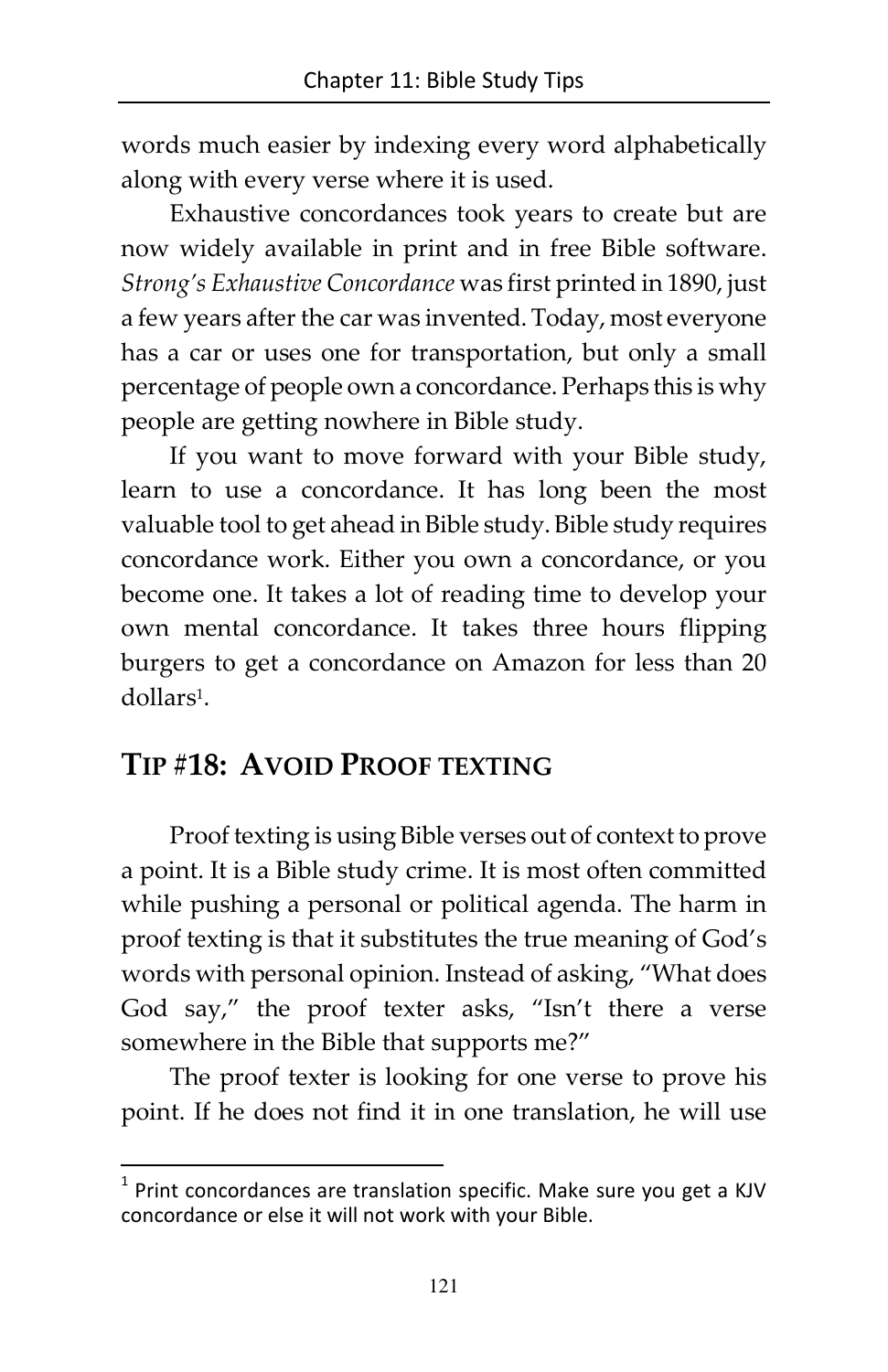another. He is not concerned with what God says but in using God's authority to bolster his opinion.

Our opinions do not deserve the authority of God's words, especially his words taken out of context. Dispensational Bible study discourages proof texting. It requires we understand the context (historical, doctrinal, and spiritual) of a verse. Do not let someone proof text the Bible. Always seek the context of the verse references, and then rightly divide. Let God be true. Any criminal can be Biblical. It requires a student to be dispensational.

# TIP #19: USE A DICTIONARY

You are never too old to use a dictionary. Outside of the Bible, it is one of the most important study tools you can own. Definitions of words get distorted. Look them up. A good dictionary of the language will supply you with the meaning, pronunciation, and perhaps etymological information. Look up related words or words in the definition to get further insight. Sometimes simple words like "walk" are read but never studied.

Many words have more than one definition. This requires you to look at the context. Many times when a pastor destroys your English Bible by saying, "The Greek word here means…," it is merely another definition of the same English word!

With an unabridged English dictionary you can gain the meaning of every word in your Bible without knowing Greek or Hebrew. I would suggest Webster's old 1828 at first, since it is dated closer to the words in the King James Bible.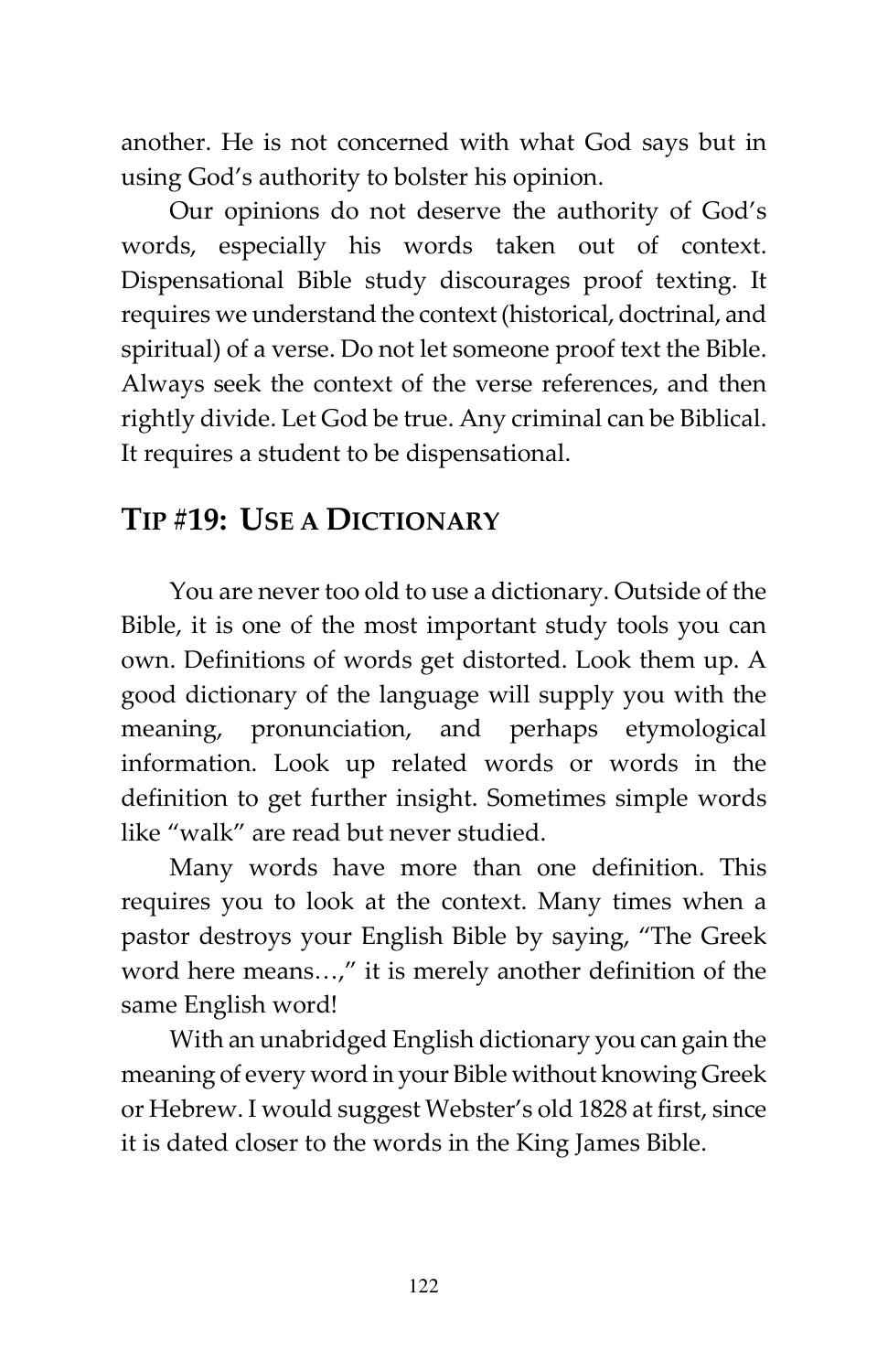#### TIP #20: THE BIBLE, ITS OWN BEST DICTIONARY

Dictionaries record the meaning of words. They are useful in Bible study. However, the meanings of words in your Bible can change over time as less people use the Bible. For this reason, modern dictionaries sometimes can define Bible words incorrectly.

How can you guard against this? One way is to consult an older dictionary. A good popular recommendation is Noah Webster's Dictionary from 1828. It can be used or purchased online. From two centuries ago, this dictionary will contain definitions closer to those used in your King James Bible.

Some skeptics of your Bible will complain that the first English dictionaries were not produced until long after the King James Bible was translated. They are right. So how did people know what words meant without a dictionary? Answer: their usage in the context. The Bible is a big enough book that it can supply a definition to many words by comparing all the verses using the word.

To find the meaning (or meanings) of the word "oracle," we can collect all the verses that contain it and compare. We can find helpful meanings in verses such as 1 Kings 6:16, Acts 7:38, and Romans 3:2.

Modern dictionaries are better than no dictionary for Bible study. Older dictionaries are better at giving historical meanings, but the best dictionary is the Bible defining its own terms.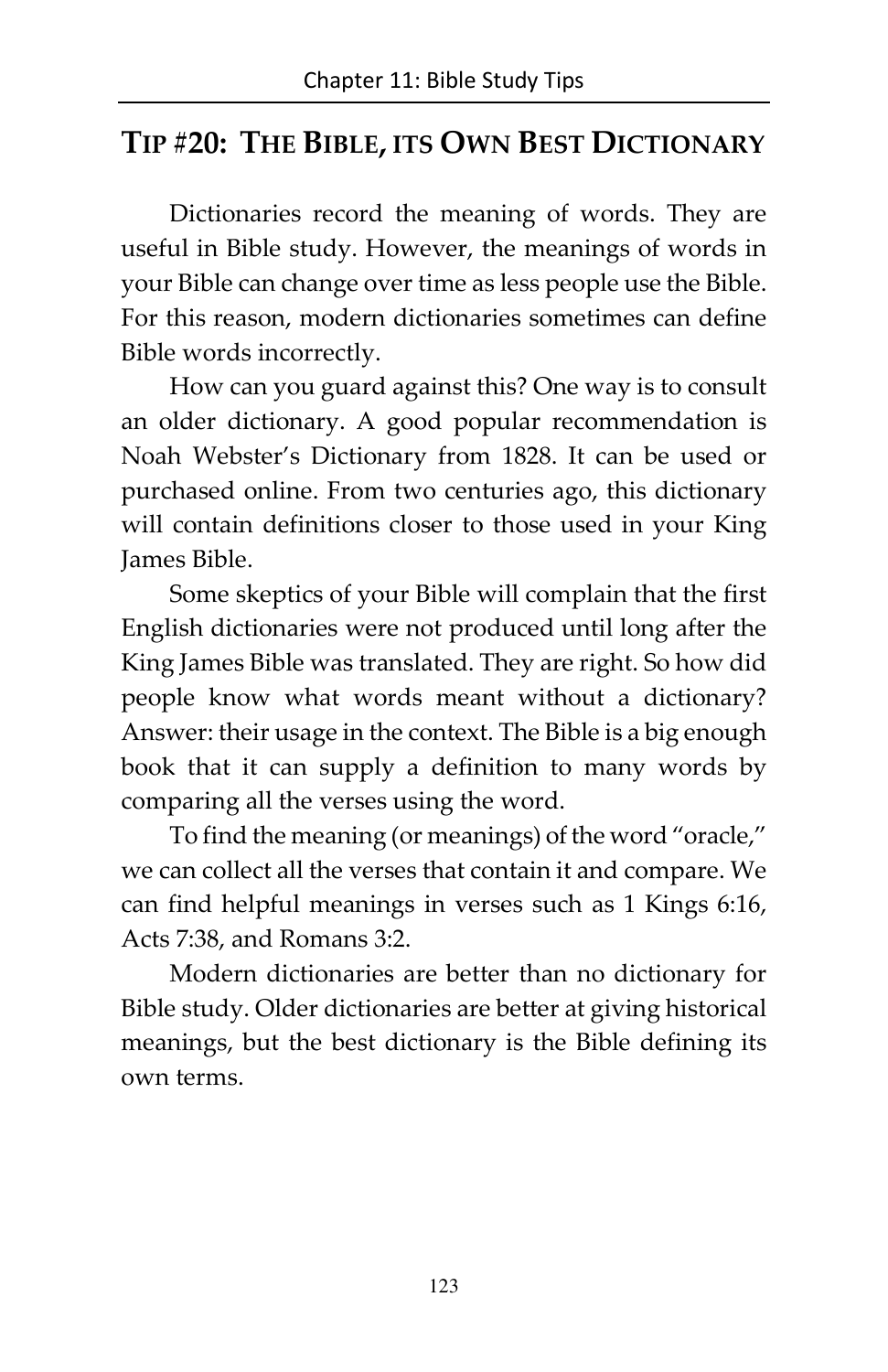### TIP #21: THE HISTORY OF WORDS

Knowing the history of words can help you understand the nature of their meanings. The study of the history of words is called etymology. A good etymological dictionary can reveal good information about how words evolved over time. With a Bible 400 years old, this can be useful.

Learning a new language is not necessary to dig deeper into a word if you have the history of the word in your own language.

If you do not have the money or resources to buy a shelf of etymological dictionaries, you can try this one: [www.etymonline.com](http://www.etymonline.com). It compiles etymologies from dozens of sources including those at Oxford and Cambridge. It will get you started.

It is from etymologies that we learn the word "gay" used in James 2:3 once meant something different from what is now familiar.

# TIP #22: CHAPTERS AND VERSES

Chapter headings and verse numbers are not inspired. The system of chapters and verses in our Bibles was not widely adopted until the 16th century. The chapters and verses help us considerably when referencing and studying the Bible. However, if you are reading the Bible with the thought that the chapter headings are God's division of the material, you may be selling yourself short. Sometimes the thoughts of the previous chapter carry over into the next. Often a single verse does not equal a single sentence or thought. Sentences in the Bible are known to carry on for multiple verses. Better read the whole sentence to get the context.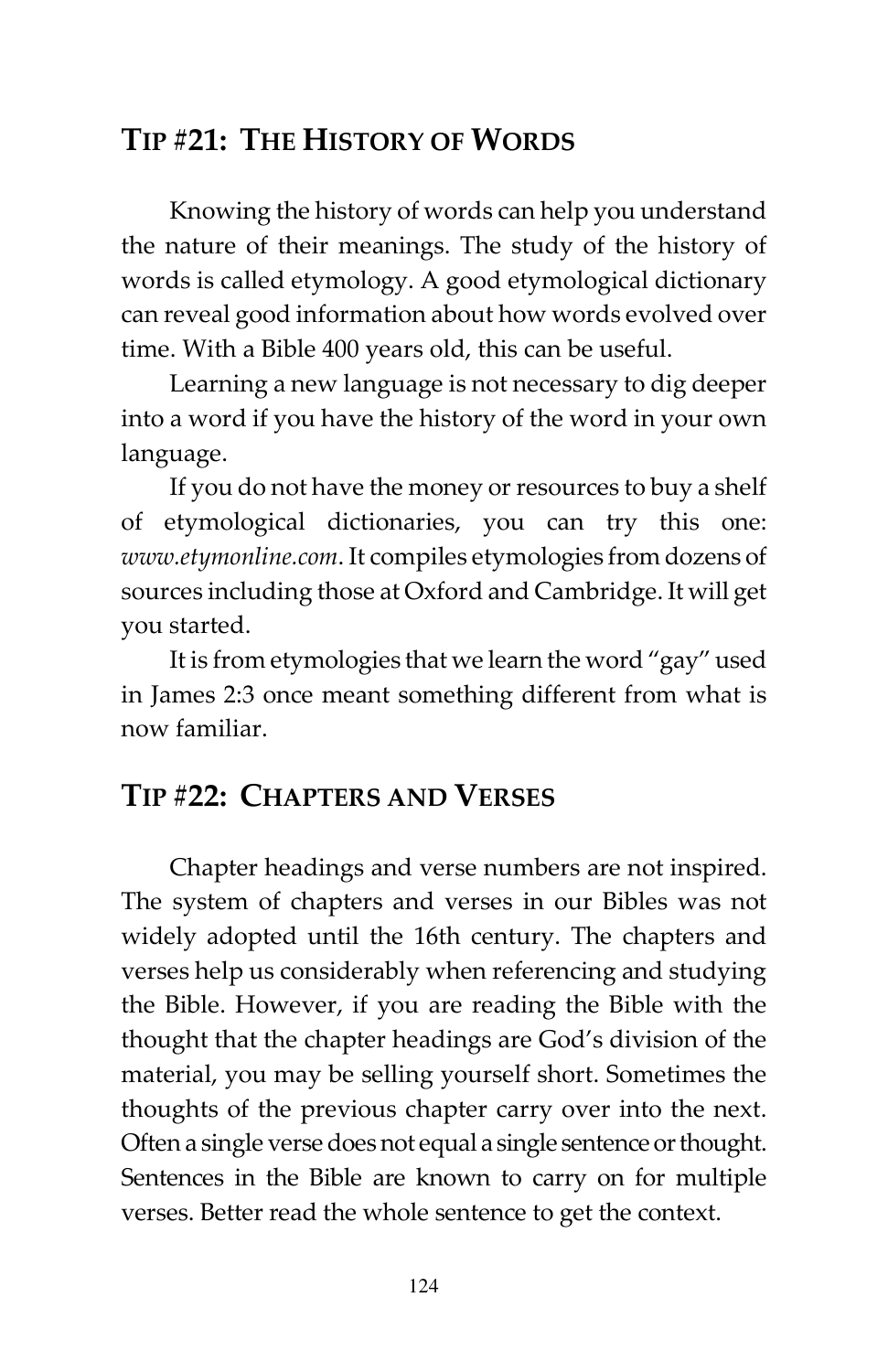The chapter and verse numbers are useful, but respect the text by reading the chapter before and after to get the context. Maybe the next verse has the answers to troubling passages, and only an uninspired chapter number keeps it separate. Do not let the numbers hinder your study.

#### TIP #23: APPRECIATE GENEALOGIES

Some of the most neglected passages of the Bible are genealogies. They are dry to read, lack the doctrinal depth of the epistles, have no narrative, and when put to song they make "Dem Bones" sound profound. Notwithstanding, genealogies serve many important purposes in the Bible. For example:

- They show divine inspiration and preservation by their accurate transmission through history.
- They authenticate people and places as part of real history and not myths and fables.
- They are used in prophecy to identify the Messiah (e.g., Son of David, Son of Abraham).
- They connect the first Adam and the last Adam proving that Christ died for all men.
- They show God's continual involvement and observation of history.
- Some genealogies are also chronologies that help to date events like creation, the flood, and the reign of David.

Throughout history, Bible believing men have spent years studying, comparing, and preserving the genealogies – and for good reason. They are the most important family records in history containing both the first man and the second man, the Lord from heaven (1 Cor 15:47).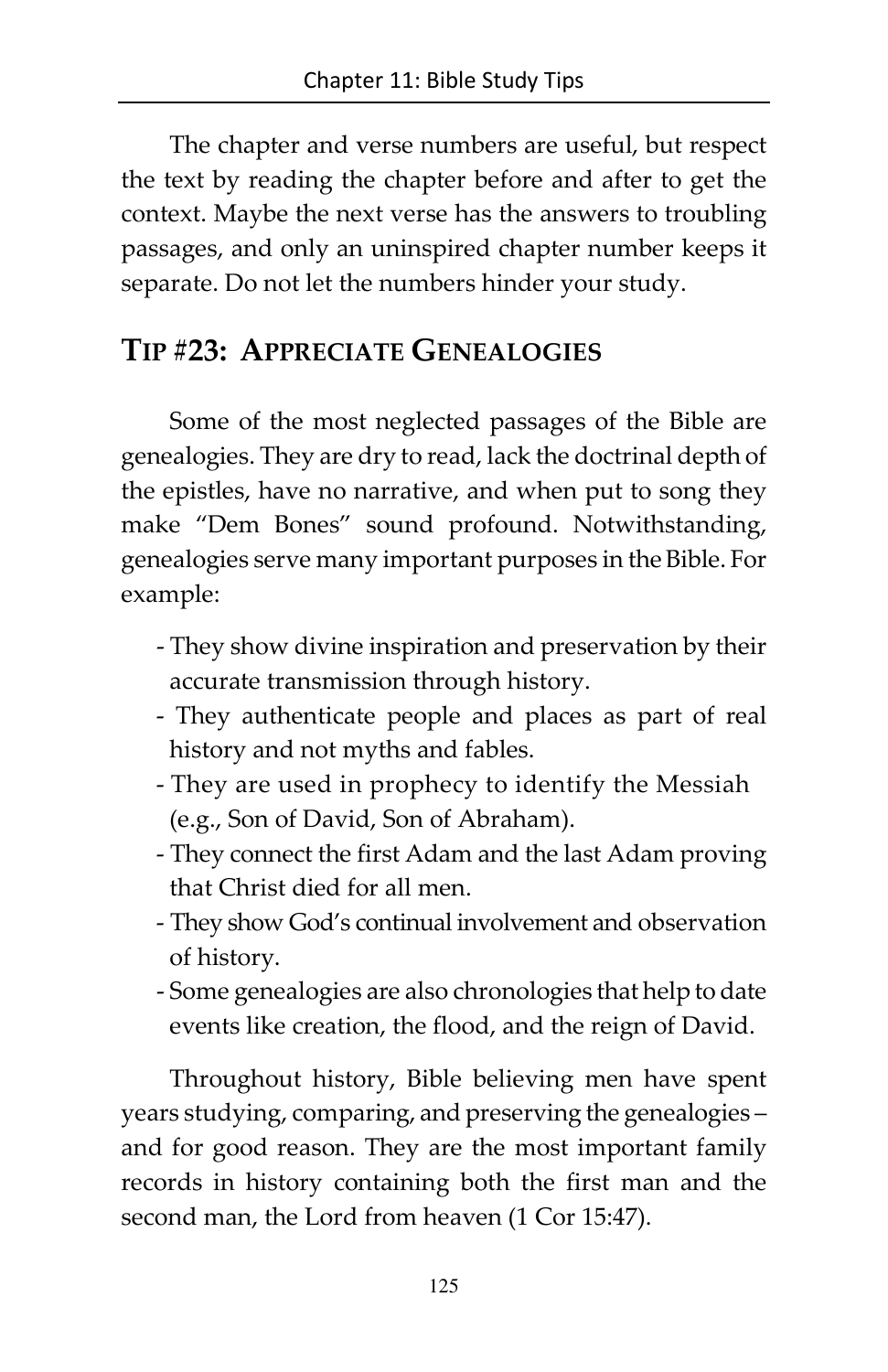Use them to create your own timeline of the Bible, and you will find a better understanding of Bible history and connections between books of the Bible. It is important to know the place of genealogies: that they have been perfectly preserved, and that they are profitable.

### TIP #24: TRUST THE BIBLE OVER RELIGIOUS CALENDARS

The study of chronology is a complex science that includes precise calculations of days, times, months, and years. Yet, with all their precision, calendars are still influenced by religious tradition. Consider "Good Friday" and "Easter Sunday," for example. Tradition says that Good Friday is the day Jesus was crucified and that Easter Sunday is the day Jesus resurrected.

However, the Bible says that Jesus was dead for three days and three nights, explaining that he was dead for 72 hours (Matt 12:40). The 24-hour day theory affects more than creation week. To make the Bible fit with the religious calendar, this particular Saturday would need to be more than 50 hours long! If you've been asking for more than 24 hours in a day, then this day is for you!

Either your Bible is right or the labels put on your calendar by religious tradition are right. I choose the Bible over tradition any day of the week (even so-called "holy week"). The Bible is more trustworthy in its description of days and times than any modern religious calendar. Thankfully, our faith does not come from chronology and day observance.

Do not bother with religious calendars. Stick with the Bible, which says Jesus was dead for three days but now is raised from the dead for nearly two-thousand years.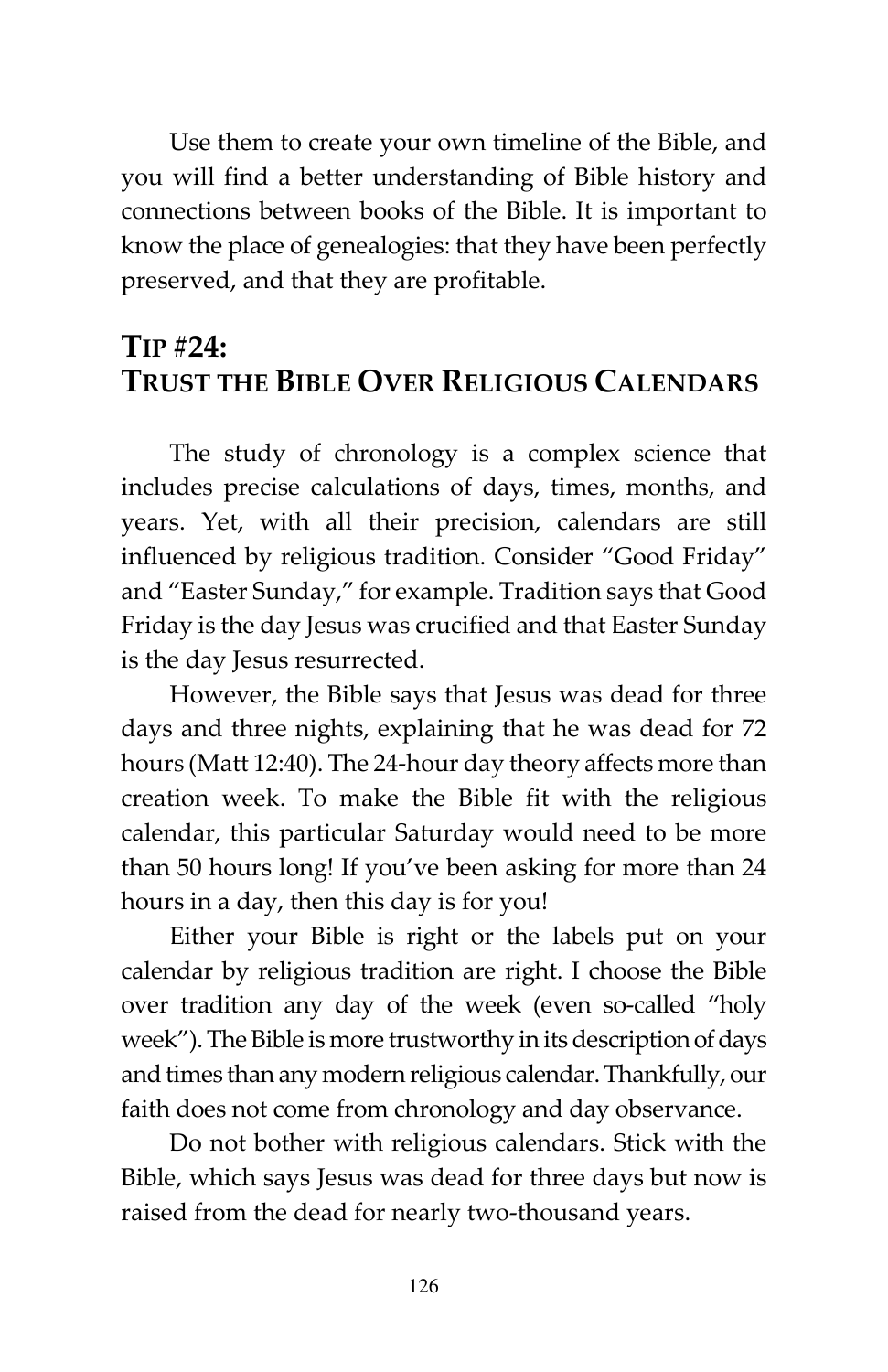#### TIP #25: STUDYING PROPHECY

When an apostle quotes a prophecy, it is good to have knowledge of the source to understand why it was referenced. Often only a small portion of the prophecy is quoted, and the meaning can be lost if we do not understand the prophecy in its original context.

When we reached Romans 9 in our book study of Romans, we found Paul quoting many prophecies concerning Israel and not the Church. That is why we went back to study Obadiah and Malachi verse-by-verse in preparation. Why Obadiah and Malachi? They are the key to understanding passages like Romans 9:13, which cause so many people to err in understanding salvation.

We must understand the prophets and Israel's program if we are ever going to see clearly the contrast to the mystery of Christ (Rom 16:25-26). Prophecy and mystery are different, but it is on the backdrop of prophecy that the mystery is manifest. All scripture is profitable. Study the prophets, and then rightly divide.

### TIP #26: GOSPEL HARMONIES

Matthew, Mark, Luke, and John cover the same period of the Lord's ministry to Israel. Many of the same events are repeated. When people do not understand or respect the differences in these books, they try to combine them into a single telling. After all, why read something four times when you can read through it only once in a single gospel harmony, right?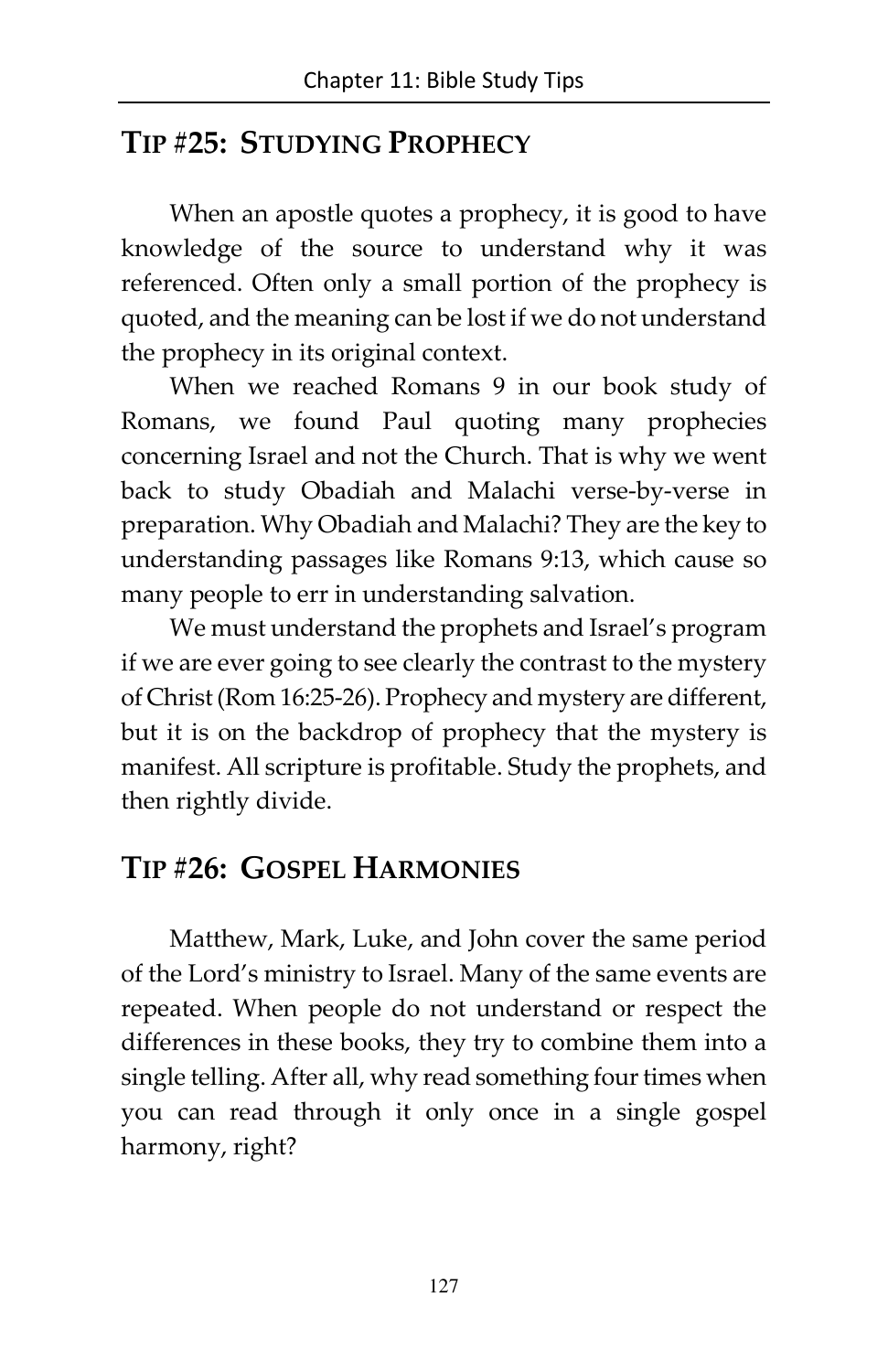This type of gospel harmonizing has multiple problems.

- Some events happened more than once, and harmonization often confuses them as the same event.
- The four books give a different perspective to similar events; you miss these dimensions when you combine them.
- John is not written as historical narrative, but as a proof that Jesus is the Son of God (John 20:31). Harmonization will always change the function of John.
- Each book has a unique tone/purpose/theme, and these are lost when they are all smashed together.
- God inspired four different books, not just one.

Gospel harmonies are a popular and subtle way to change the Bible. They are interesting as novelty but not useful for Bible study. Too much is missing or just does not make sense. When you get the urge to harmonize these four books and mutilate your Bible, remember the whispered words of wisdom from the well known English theologian, Sir McCartney, and "Let it be." Do not combine what God has kept separate.

#### TIP #27: BEWARE OF TRIVIAL BIBLE STUDY

The purpose of Bible study is not to discover the trivia that no one else has yet to see. On the contrary, profitable Bible study requires spending time on the foundational doctrines of the gospel.

Every saint of God needs to be personally edified in the doctrines of the gospel, our purpose, life in Christ, and right division. Too often, these important doctrines are only given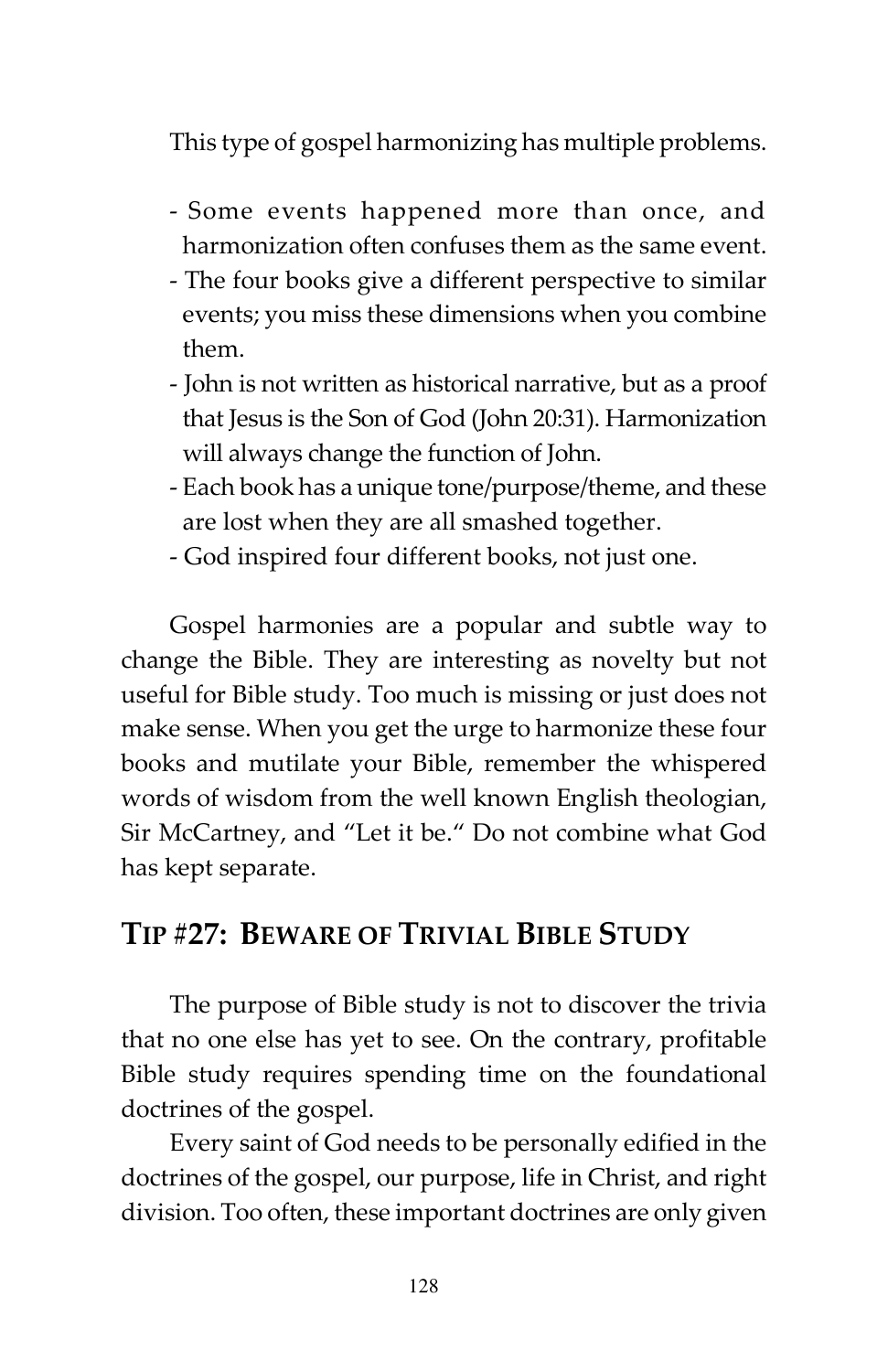a superficial study and ignored in order to find some new trivial thing.

Studying for Bible trivia is different from doctrinal study that produces mature saints. If the basic doctrines are milk, and the advanced are meat, then trivia is sugary candy. They may be interesting but do nothing to nourish you.

### TIP #28: BEWARE OF SUPERSTITIOUS NUMEROLOGY

Counting the letters in my name creates the combination 6-6-7. This means I am one letter away from being the antichrist (Rev 13:18). Of course, this is pure bunkum and so are many other practices of so-called Bible numerologists. Bible numerologists are always trying to find deeper meaning to the scripture through some secret pattern, code, or statistical anomaly.

The purveyors of such ideas are typically looking for proof that the Bible is God's word by finding a divine numeric fingerprint. However, the evidence for the Bible's divine inspiration does not rely on hidden codes, patterns, or numbers. Some will say that numbers themselves have a special meaning. This allows a secret Bible interpretation to come from giving words new numeric meaning. This is not a practice worthy of Bible believers.

Be wary of those who attach special meaning to numbers. Their supposed meanings are speculative at best and superstitious at worst. Moreover, numerology distracts from understanding the plainly revealed doctrinal mysteries of God in scripture (1 Cor 4:1; Eph 1:9). Stop counting words in your Bible and start studying it.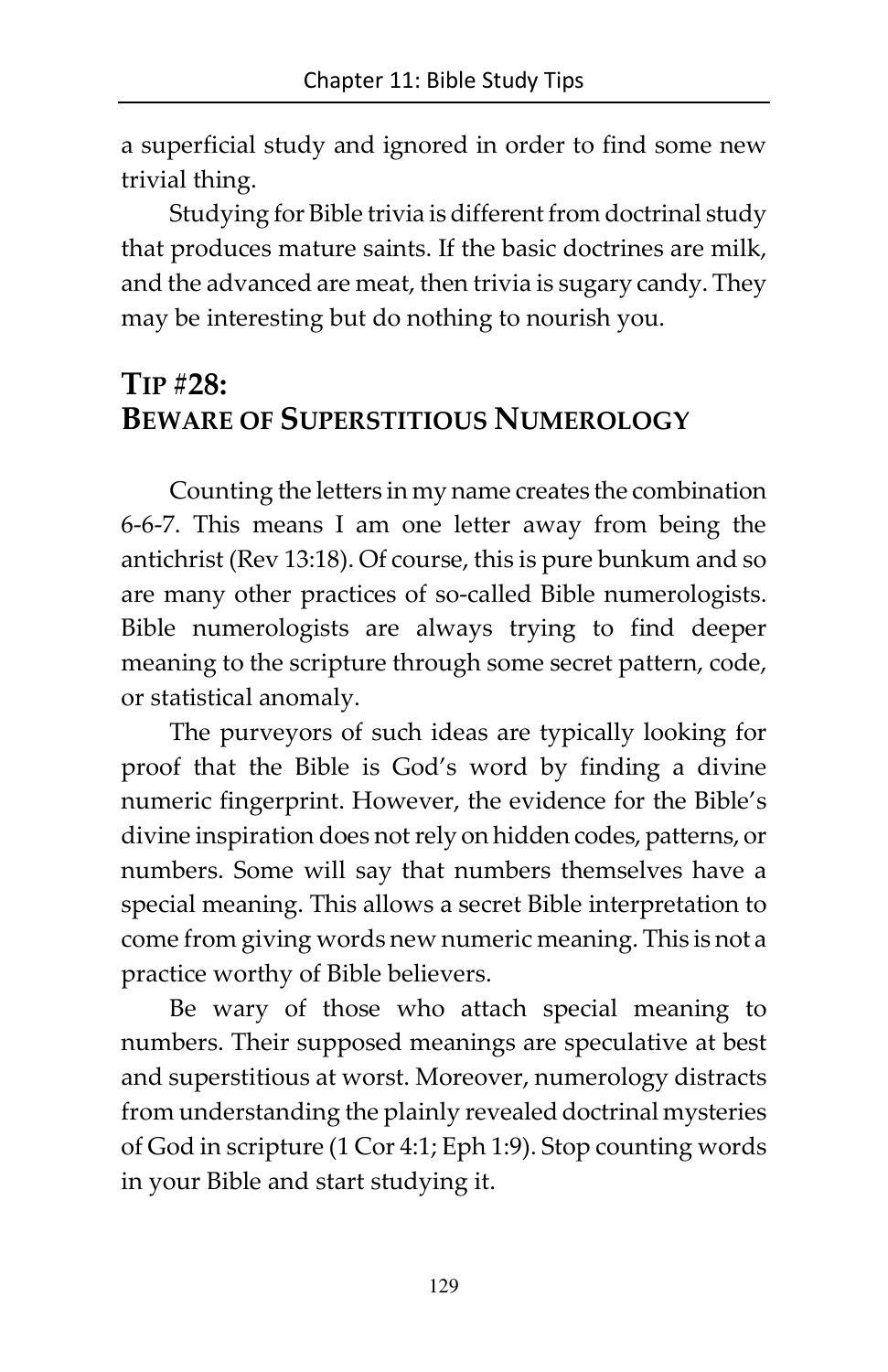### TIP #29: MEMORIZING SCRIPTURE

Sometimes people ask me how to better memorize Bible verses. It is extremely important to know your Bible, and time memorizing verses is time well spent. When you memorize verses they will be in your mind as tools ready when you need them. However, just having tools does not mean you know how to use them. Memorization is easier when you use what you are trying to remember.

In my experience, as I spent more time studying passages to understand the doctrines, an amazing thing happened. I began to memorize verses or parts of verses without even trying. I was thinking so much about the words of a passage to understand them in their context that my mind would automatically recall them.

The same goes for books of the Bible. You naturally remember where the most used books of the Bible are. Try finding Habakkuk – your memory will fail you. It is just not used very often, and if you do not use it, you lose it.

New-language learners testify that the best way to memorize new words is to use them in conversations. Perhaps the reason why you have trouble remembering verses is that you do not use them very often. Bible understanding is much better than Bible recitation. Memorizing Bible verses is profitable but only if you are going to use them. Otherwise, it may be a waste of time. Spend time reading and studying, then memorization will come naturally.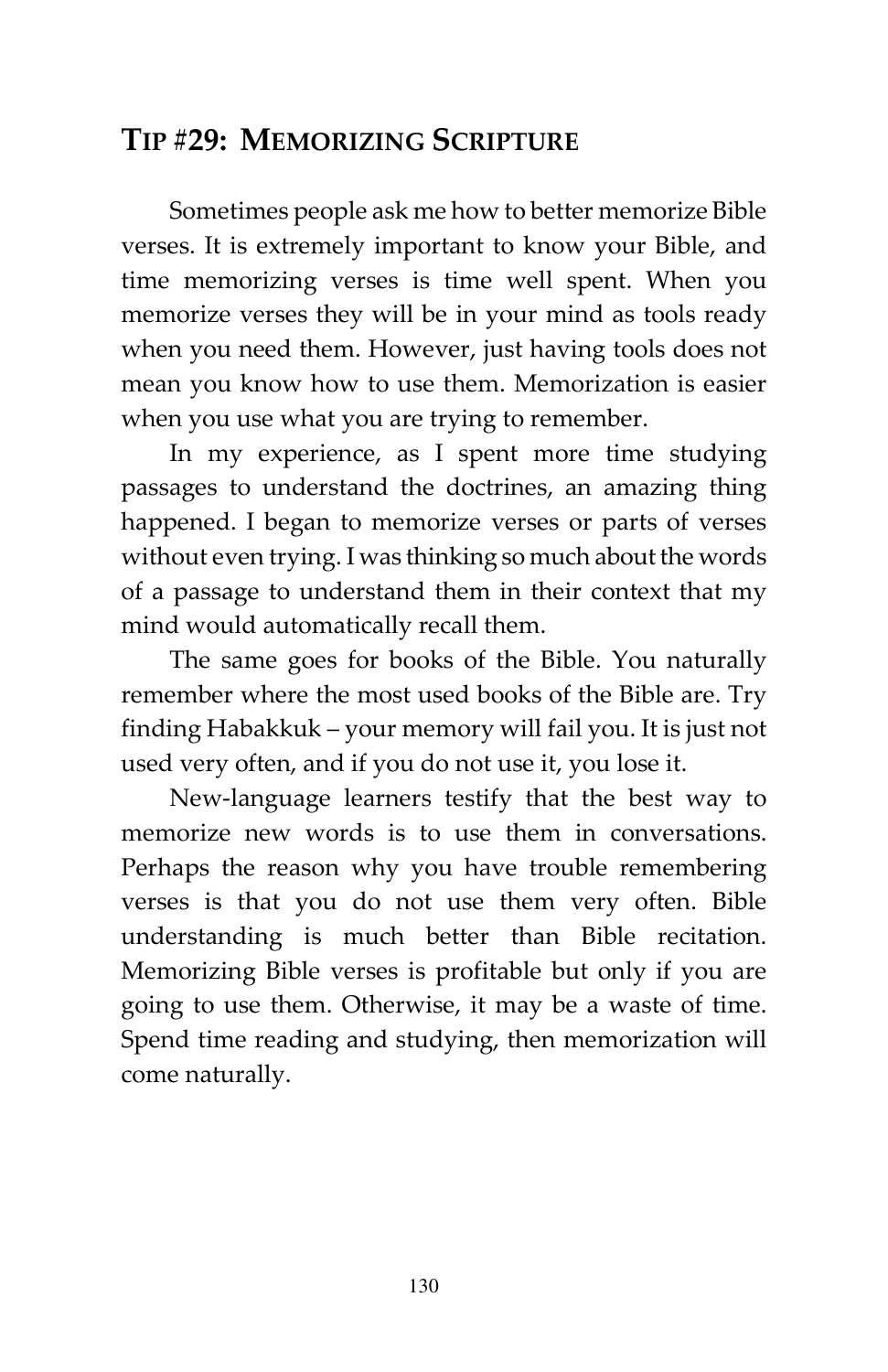### TIP #30: WE ALL NEED DAILY BIBLE READING

There is no substitute for the Bible. People who are seeking comfort, encouragement, or motivation do not find it in systematic theologies. People who are seeking sound doctrinal explanation do not find it in daily devotionals or counseling sessions. Daily reading in the Bible will guard you from becoming the cold hearted thinker void of compassion and usefulness. It will also protect you from being ignorant of doctrine while performing the ministry.

The Bible contains both doctrine and motivation, what some call teaching and preaching. It contains everything the believer needs to be an educated minister. There are too many ministers ignorant of Bible doctrine and too many educators lacking motivation to do real ministry work. Both find what they need in the same book.

#### TIP #31: MINDLESS BIBLE READING

"Intellectual laziness lies at the bottom of a large percent of fruitless Bible reading." – Reuben Archer Torrey

Reuben was right. The Bible only brings profit when our brains are turned on. If reading the Bible is mindless or done as we are drifting off to sleep, then we might as well be reading the phone book and use the Bible as a paperweight or for pressing flowers.

It takes work to make money. It takes work to mine gold. It takes work to refine silver. What makes us think that the hidden treasures of wisdom and knowledge will be any easier to obtain. It takes work to dig them out. When they are found out, we can enjoy them forever.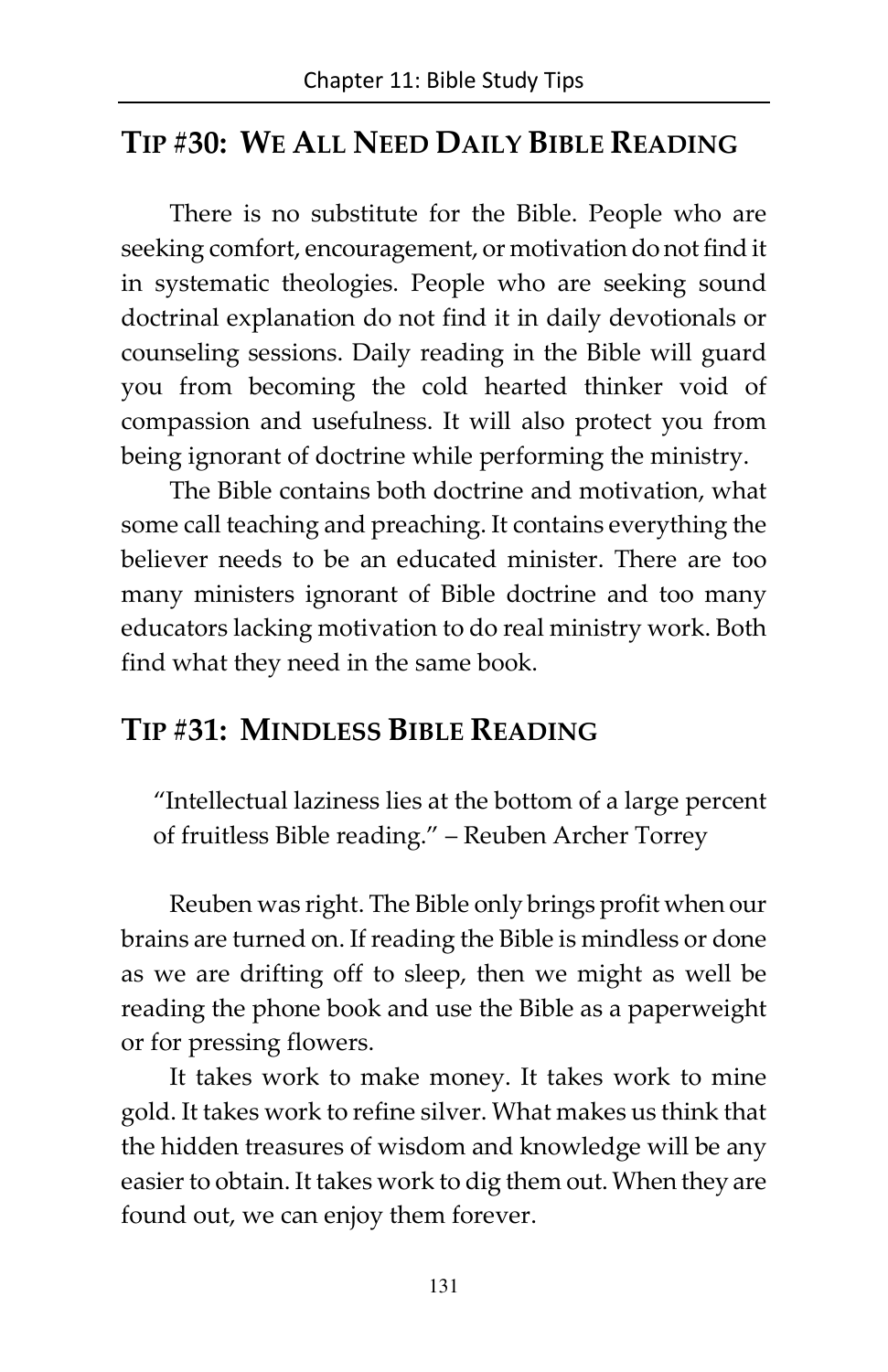"I rejoice at thy word, as one that findeth great spoil." – Psalm 119:162

Mindlessly reading the Bible is like randomly walking around the earth hoping gold will be laying on the surface or trying to earn a living with money found lying in the street.

An ounce of quality beats a pound of quantity. Improve the quality of your Bible reading by thinking about a verse. Then, compare it to another. Repeat. This is dirty work, but it will bring profitable results if done regularly.

#### TIP #32: BE A BIBLE SHARPSHOOTER

The Bible says we are at war. Our wars are spiritual and doctrinal, not flesh and blood. We fight for power over men's souls and minds. We fight against every thing that exalts itself against the knowledge of God (2 Cor 10:3-5). Our weapon is the word of God (Eph 6:17). Words can strike the heart of our target: souls and minds. To shoot we must speak the words. To be accurate we must speak the right words. When the Bible is used without training or discernment, harm can be done and the battle lost.

When we learn to rightly divide the word of God, we become sharpshooters. Christianity has a lot of big guns and stockpiles of ammunition that miss the mark. Often we shoot ourselves in the foot. We do not need bigger guns; we need more sharpshooters.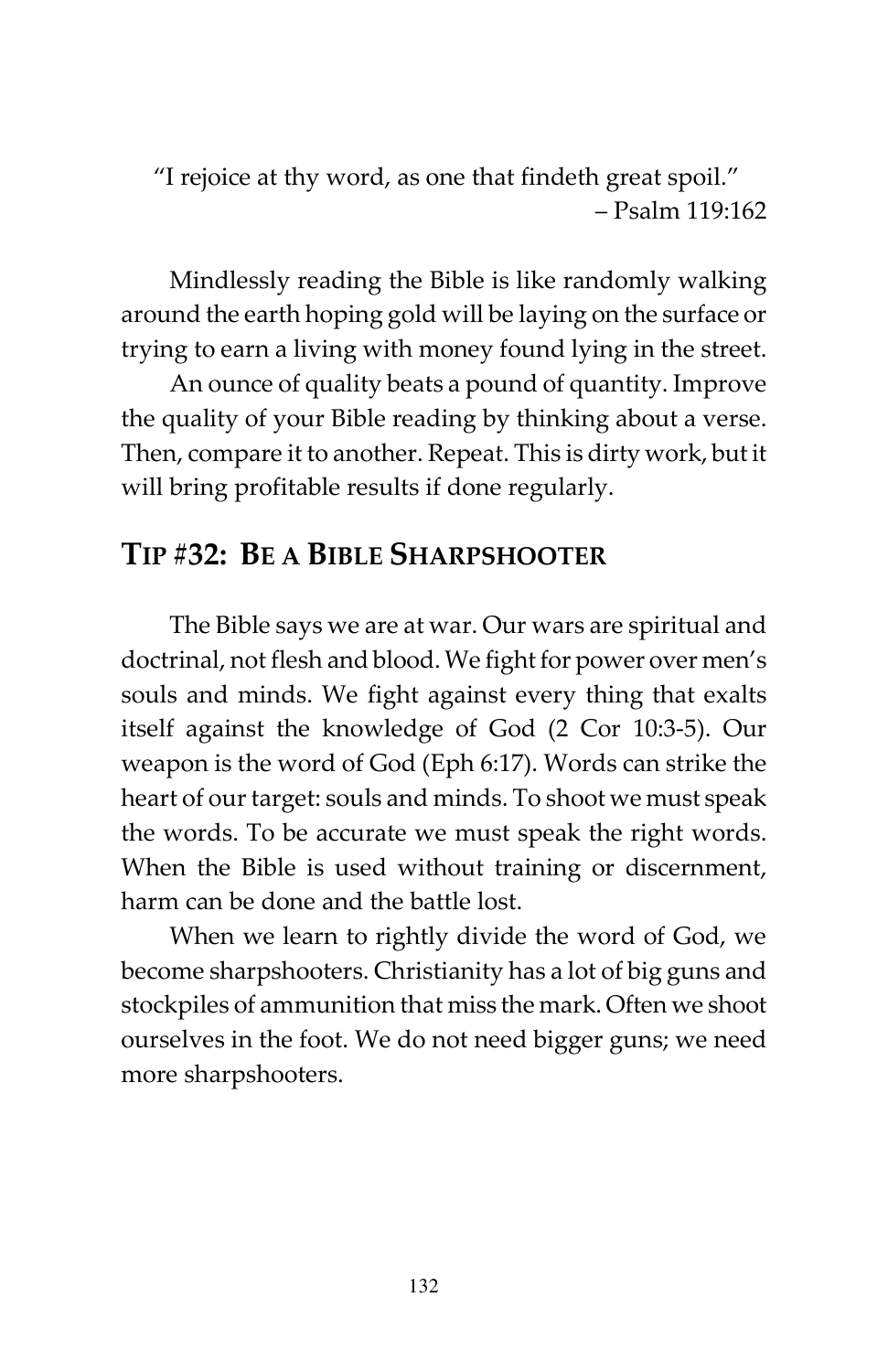### TIP #33: ASK, "WHY?"

Before you study the Bible, pray. Before you pray, ask, "Why do I study the Bible?" It is easy to go through the motions of Bible study without the proper motivation. Doing something with desire will make your study more effective. You will see things you would not otherwise. Prayer can generate desire as you remind yourself and tell God why you study his words every day.

You can use this same technique in other areas of your life that become routine: work, cleaning, exercising, education. Ask yourself, "Why?" and remember:

"Whether therefore ye eat, or drink, or whatsoever ye do, do all to the glory of God." – 1 Corinthians 10:31

#### **CONCLUSION**

Dispensational right division is the key to understanding the Bible. Taking God's words literally without rightly dividing ends in failure, Bible mistakes, and doctrinal confusion. Failing to take the Bible literally leaves us only with doubts about whether God truly inspired the Bible and can actually say what he means. God forbid!

The only way to let God be true, possess a Bible without error, and take it literally is to start rightly dividing.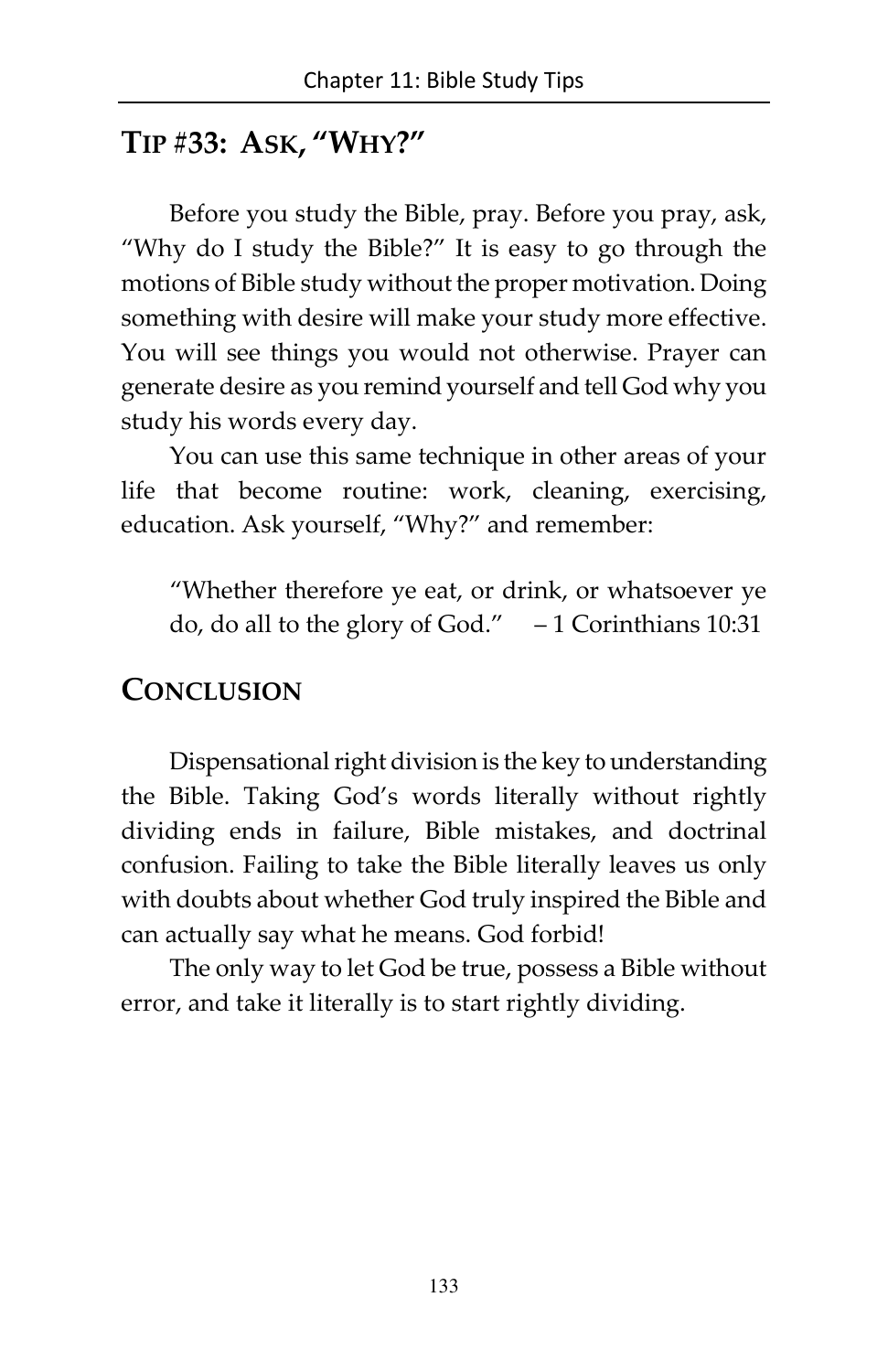# ADDITIONAL STUDY RESOURCES

# [Grace Ambassadors](http://www.graceambassadors.com)



Hundreds of free lessons from the Bible rightly divided with charts, video, audio, and verseby-verse commentary. Subscribe online to get more Bible study tips like the ones in this book.

www.GraceAmbassadors.com

# [The Grace Hymnal](http://www.gracehymnal.com)

This mid-Acts dispensational hymnal represents an unprecedented collection of original, revised, and entirely rewritten songs that teach the Bible rightly divided.

[www.GraceHymnal.com](http://www.GraceHymnal.com) 





# [A Dispensational Chart](http://www.dispensationalchart.com)

Make sense of your Bible with this four-panel chart that shows God's progressive revelation as a colorful timeline.

[www.DispensationalChart.com](http://www.DispensationalChart.com) 

# [Ambassadors Publishing](http://www.ambassadorspublishing.com)

Publishing resources to advance dispensational Bible study and the preaching of Jesus Christ according to the revelation of the mystery.



[www.AmbassadorsPublishing.com](http://www.AmbassadorsPublishing.com)